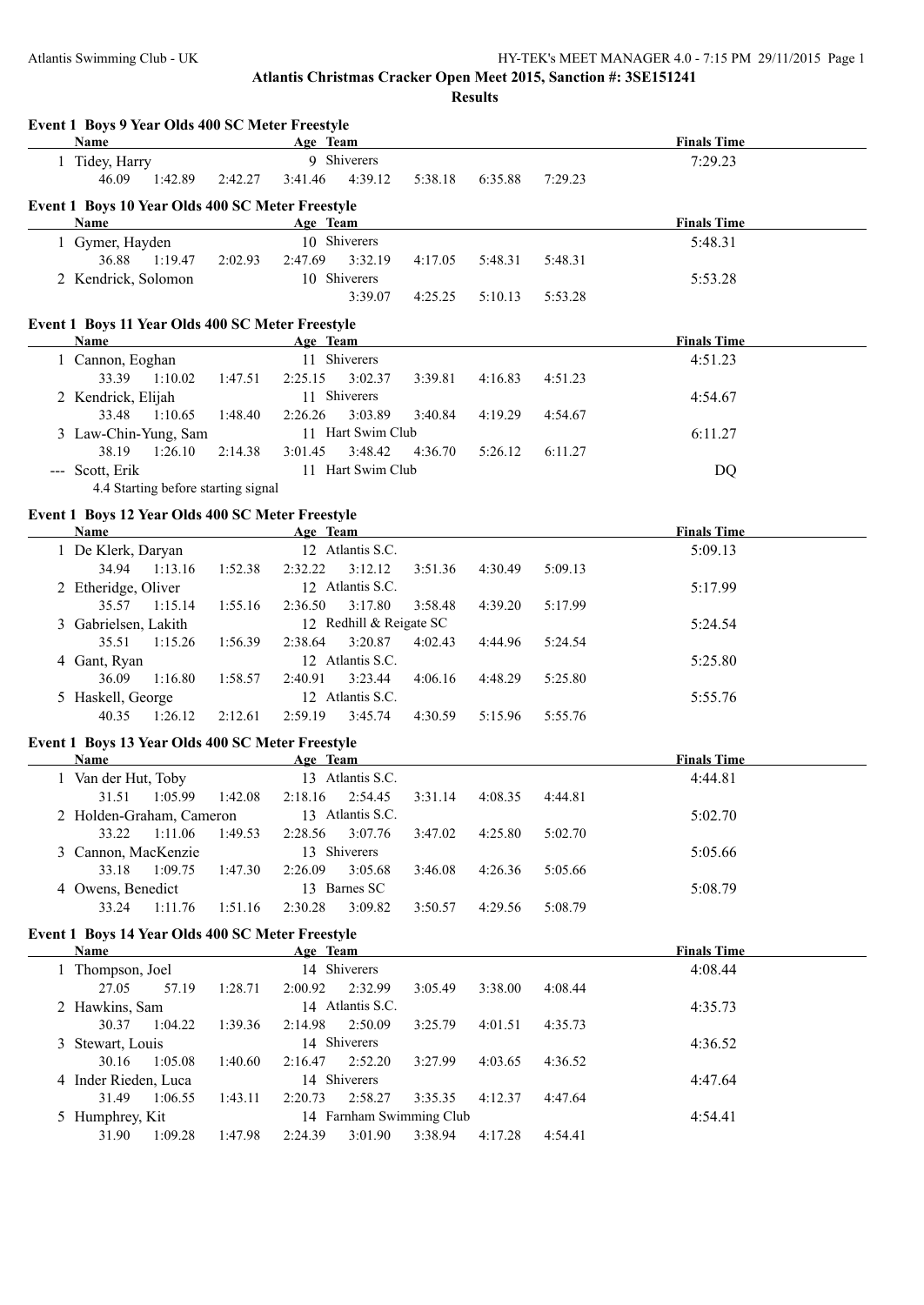**(Event 1 Boys 14 Year Olds 400 SC Meter Freestyle)**

### **Atlantis Christmas Cracker Open Meet 2015, Sanction #: 3SE151241 Results**

| <b>Name</b>                                      |         | Age Team |                              |         |         |         | <b>Finals Time</b> |
|--------------------------------------------------|---------|----------|------------------------------|---------|---------|---------|--------------------|
| 6 Faux, Benjamin                                 |         |          | 14 Hart Swim Club            |         |         |         | 4:54.54            |
| 32.84<br>1:10.20                                 | 1:48.08 | 2:26.49  | 3:02.96                      | 3:40.88 | 4:18.42 | 4:54.54 |                    |
| 7 Rutherford, Maximus                            |         |          | 14 Hart Swim Club            |         |         |         | 4:54.61            |
| 33.64<br>1:10.21                                 | 1:48.10 | 2:26.10  | 3:03.50                      | 3:40.85 | 4:18.84 | 4:54.61 |                    |
| 8 Ross, Barnaby                                  |         |          | 14 East Grinstead SC         |         |         |         | 5:16.35            |
| 33.92<br>1:12.22                                 | 1:52.79 | 2:33.41  | 3:14.02                      | 3:55.49 | 4:36.36 | 5:16.35 |                    |
| Event 1 Boys 15 Year Olds 400 SC Meter Freestyle |         |          |                              |         |         |         |                    |
| Name                                             |         | Age Team |                              |         |         |         | <b>Finals Time</b> |
| 1 Cannon, Aidan                                  |         |          | 15 Shiverers                 |         |         |         | 4:29.34            |
| 29.78<br>1:03.10                                 | 1:37.24 | 2:12.08  | 2:46.95                      | 3:21.97 | 3:56.35 | 4:29.34 |                    |
| 2 Anderson, Joe                                  |         |          | 15 Mid Sussex Marlins SC     |         |         |         | 4:34.88            |
| 30.18<br>1:03.71                                 | 1:38.25 | 2:14.13  | 2:49.58                      | 3:25.67 | 4:00.99 | 4:34.88 |                    |
| 3 Boyes, Matthew                                 |         |          | 15 Atlantis S.C.             |         |         |         | 4:42.18            |
| 30.60<br>1:04.91                                 | 1:40.72 | 2:17.27  | 2:53.77                      | 3:30.41 | 4:06.85 | 4:42.18 |                    |
| Event 1 Boys 16 & Over 400 SC Meter Freestyle    |         |          |                              |         |         |         |                    |
| Name                                             |         | Age Team |                              |         |         |         | <b>Finals Time</b> |
| 1 Lelliott, Callum                               |         |          | 16 Shiverers                 |         |         |         | 4:24.60            |
| 27.84<br>59.20                                   | 1:32.40 | 2:07.00  | 2:41.71                      | 3:16.05 | 3:51.05 | 4:24.60 |                    |
| 2 Charter, George                                |         |          | 17 Atlantis S.C.             |         |         |         | 4:30.30            |
| 29.36<br>1:01.42                                 | 1:35.98 | 2:11.31  | 2:46.32                      | 3:21.67 | 3:56.38 | 4:30.30 |                    |
| Event 2 Girls 10 Year Olds 400 SC Meter IM       |         |          |                              |         |         |         |                    |
| <b>Name</b>                                      |         | Age Team |                              |         |         |         | <b>Finals Time</b> |
| 1 Sainsbury, Grace                               |         |          | 10 Shiverers                 |         |         |         | 6:19.54            |
| 39.13<br>1:26.28                                 | 2:12.72 | 2:58.02  | 3:54.13                      | 4:51.13 | 5:35.77 | 6:19.54 |                    |
| 2 Loughran, Lydia                                |         |          | 10 Barnes SC                 |         |         |         | 6:55.11            |
| 44.20<br>1:37.20                                 | 2:29.89 | 3:25.24  | 4:24.13                      | 5:24.47 | 6:09.44 | 6:55.11 |                    |
| Event 2 Girls 11 Year Olds 400 SC Meter IM       |         |          |                              |         |         |         |                    |
| Name                                             |         | Age Team |                              |         |         |         | <b>Finals Time</b> |
| 1 Evans, Rhiannon                                |         |          | 11 Mid Sussex Marlins SC     |         |         |         | 5:41.76            |
| 36.36<br>1:20.52                                 | 2:02.98 | 2:45.83  | 3:34.94                      | 4:23.00 | 5:04.13 | 5:41.76 |                    |
| 2 Potter, Jemima                                 |         |          | 11 Leatherhead Swimming Club |         |         |         | 5:50.67            |
| 39.18<br>1:25.18                                 | 2:10.10 | 2:55.66  | 3:43.66                      | 4:31.35 | 5:12.17 | 5:50.67 |                    |
| 3 Gradillas, Ade                                 |         |          | 11 Barnes SC                 |         |         |         | 5:52.87            |
| 38.56<br>1:25.38                                 | 2:10.21 | 2:54.55  | 3:44.66                      | 4:36.37 | 5:16.53 | 5:52.87 |                    |
| 4 Owens, Anna                                    |         |          | 11 Barnes SC                 |         |         |         | 6:22.64            |
| 44.24 1:39.83 2:29.92 3:17.58 4:09.60 5:02.15    |         |          |                              |         | 5:42.93 | 6:22.64 |                    |
| Event 2 Girls 12 Year Olds 400 SC Meter IM       |         |          |                              |         |         |         |                    |
| <b>Name</b>                                      |         | Age Team |                              |         |         |         | <b>Finals Time</b> |
| 1 Cottam, Holly                                  |         |          | 12 Leatherhead Swimming Club |         |         |         | 5:32.19            |
| 35.08<br>1:16.15                                 | 1:59.26 | 2:40.41  | 3:27.71                      | 4:15.53 | 4:55.63 | 5:32.19 |                    |
| 2 Barber, Rebecca                                |         |          | 12 Atlantis S.C.             |         |         |         | 5:32.60            |
| 37.67<br>1:22.55                                 | 2:07.14 | 2:49.68  | 3:34.50                      | 4:20.31 | 4:58.65 | 5:32.60 |                    |
| 3 Wright, Amelia                                 |         |          | 12 Atlantis S.C.             |         |         |         | 5:34.44            |
| 35.98<br>1:20.54                                 | 2:04.94 | 2:48.71  | 3:34.63<br>12 Atlantis S.C.  | 4:20.91 | 4:59.83 | 5:34.44 |                    |
| 4 Whyman, Ethel<br>38.47<br>1:22.90              | 2:04.39 | 2:45.53  | 3:35.60                      | 4:24.83 | 5:01.68 | 5:37.92 | 5:37.92            |
| 5 Smith, Elena                                   |         |          | 12 Atlantis S.C.             |         |         |         | 5:55.38            |
| 38.68<br>1:26.39                                 | 2:12.15 | 2:57.97  | 3:47.23                      | 4:38.00 | 5:18.07 | 5:55.38 |                    |
| 6 Cummins, Millie                                |         |          | 12 Mid Sussex Marlins SC     |         |         |         | 6:02.78            |
| 38.81<br>1:25.04                                 | 2:11.49 | 2:55.78  | 3:47.29                      | 4:41.13 | 5:22.64 | 6:02.78 |                    |
| 7 Twigg, Georgia                                 |         |          | 12 Hart Swim Club            |         |         |         | 6:29.35            |
| 40.92<br>1:31.33                                 | 2:21.18 | 3:10.16  | 4:07.42                      | 5:06.37 | 5:49.68 | 6:29.35 |                    |
|                                                  |         |          |                              |         |         |         |                    |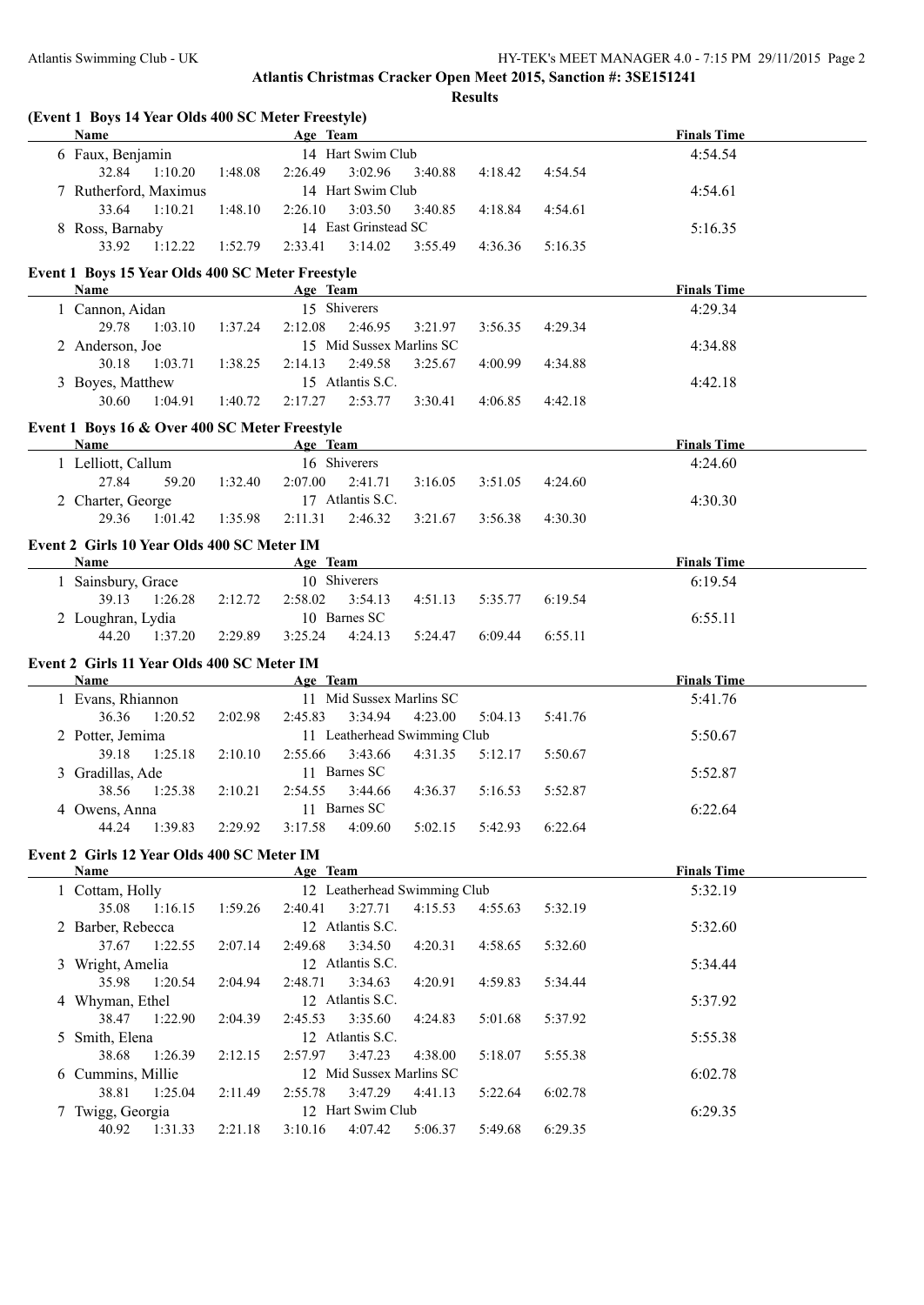**Results**

| Event 2 Girls 13 Year Olds 400 SC Meter IM<br>Name      |         | Age Team                                            | <b>Finals Time</b> |
|---------------------------------------------------------|---------|-----------------------------------------------------|--------------------|
| 1 Hamilton, Leah                                        |         | 13 Shiverers                                        | 5:34.13            |
| 34.71<br>1:15.87                                        | 2:01.46 | 3:32.46<br>2:45.61<br>4:19.86<br>4:58.15<br>5:34.13 |                    |
| Event 2 Girls 15 Year Olds 400 SC Meter IM              |         |                                                     |                    |
| Name                                                    |         | Age Team                                            | <b>Finals Time</b> |
| 1 Roberts, Stephanie                                    |         | 15 Hart Swim Club                                   | 5:24.06            |
| 35.13<br>1:15.41                                        | 1:56.70 | 3:24.03<br>2:37.61<br>4:12.09<br>4:47.99<br>5:24.06 |                    |
| 2 Hull, Eve                                             |         | 15 Shiverers                                        | 5:29.74            |
| 35.03<br>1:16.30                                        | 1:59.01 | 3:27.56<br>2:40.63<br>4:15.70<br>5:29.74<br>4:53.67 |                    |
| 3 Webster, Molly                                        |         | 15 Farnham Swimming Club                            | 5:30.31            |
| 35.56<br>1:16.94                                        | 1:56.41 | 2:35.56<br>3:23.94<br>4:12.75<br>4:52.08<br>5:30.31 |                    |
|                                                         |         |                                                     |                    |
| Event 2 Girls 16 & Over 400 SC Meter IM                 |         |                                                     |                    |
| Name                                                    |         | Age Team<br>17 Atlantis S.C.                        | <b>Finals Time</b> |
| 1 Golding, Natasha<br>41.05<br>1:30.81                  |         | 3:51.15<br>3:02.97<br>4:41.74<br>6:04.53            | 6:04.53            |
|                                                         | 2:17.72 | 5:23.77                                             |                    |
| Event 3 Boys 9 Year Olds 200 SC Meter Breaststroke      |         |                                                     |                    |
| Name                                                    |         | Age Team                                            | <b>Finals Time</b> |
| 1 Smith, Jamie                                          |         | 9 Atlantis S.C.                                     | 3:38.36            |
| 50.21<br>1:47.03                                        | 2:43.42 | 3:38.36                                             |                    |
| 2 Lawrence, Benjamin                                    |         | 9 Box Hill Swim Team                                | 4:01.74            |
| 58.57<br>1:59.33                                        | 3:02.24 | 4:01.74                                             |                    |
| --- Tidey, Harry                                        |         | 9 Shiverers                                         | DQ                 |
| 7.6 Did not touch at turn or finish with both hands     |         |                                                     |                    |
| 59.49<br>2:18.10                                        | 3:35.51 | DQ                                                  |                    |
| Event 3 Boys 10 Year Olds 200 SC Meter Breaststroke     |         |                                                     |                    |
| Name                                                    |         | Age Team                                            | <b>Finals Time</b> |
| 1 Kendrick, Solomon                                     |         | 10 Shiverers                                        | 3:46.69            |
| 52.91<br>1:52.65                                        | 2:50.71 | 3:46.69                                             |                    |
| 2 Lejins, Nils                                          |         | 10 Shiverers                                        | 3:48.79            |
| 52.80<br>1:52.88                                        | 2:52.88 | 3:48.79                                             |                    |
| 3 Kuling, Edward                                        |         | 10 Shiverers                                        | 3:58.80            |
| 53.97<br>1:56.68                                        | 2:58.17 | 3:58.80                                             |                    |
| 4 De Klerk, Jared                                       |         | 10 Atlantis S.C.                                    | 3:58.84            |
| 54.99<br>1:57.15                                        | 3:01.73 | 3:58.84                                             |                    |
| 5 Hickey, Callum                                        |         | 10 East Grinstead SC                                | 4:12.81            |
| 59.87 2:03.31                                           |         | 3:08.54 4:12.81                                     |                    |
| Event 3 Boys 11 Year Olds 200 SC Meter Breaststroke     |         |                                                     |                    |
| <b>Name</b>                                             |         | Age Team                                            | <b>Finals Time</b> |
| 1 Davis, Jacob                                          |         | 11 Atlantis S.C.                                    | 3:08.68            |
| 43.66<br>1:33.10                                        | 2:21.92 | 3:08.68                                             |                    |
| 2 Kendrick, Elijah                                      |         | 11 Shiverers                                        | 3:12.55            |
| 44.38<br>1:34.21                                        | 2:24.48 | 3:12.55                                             |                    |
| 3 Cannon, Eoghan                                        |         | 11 Shiverers                                        | 3:26.64            |
| 45.29<br>1:37.24                                        | 2:30.88 | 3:26.64                                             |                    |
| 4 Law-Chin-Yung, Sam                                    |         | 11 Hart Swim Club                                   | 3:34.37            |
| 48.58<br>1:44.45                                        | 2:40.74 | 3:34.37                                             |                    |
| 5 Wiles, Sam                                            |         | 11 Mid Sussex Marlins SC                            | 3:34.48            |
| 18.20<br>1:42.64                                        | 2:38.92 | 3:34.48                                             |                    |
|                                                         |         |                                                     |                    |
| 6 Brigden, Billy                                        |         | 11 Atlantis S.C.                                    | 3:45.38            |
| 49.38<br>1:47.39                                        | 2:46.68 | 3:45.38                                             |                    |
| --- Lind, Max                                           |         | 11 Shiverers                                        | <b>DQ</b>          |
|                                                         |         |                                                     |                    |
| 4.4 Starting before starting signal<br>51.49<br>1:52.95 | 2:57.14 | DQ                                                  |                    |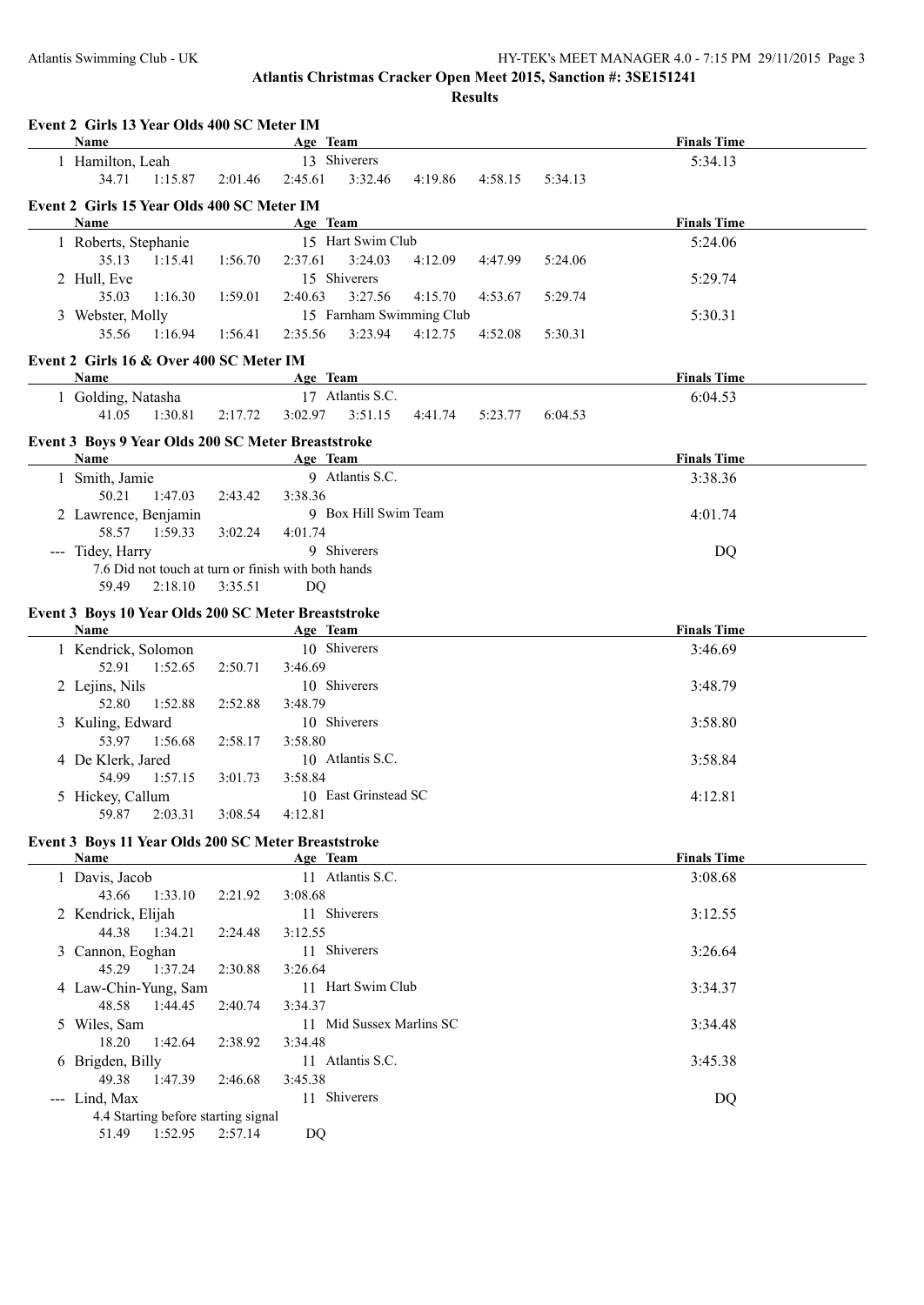**(Event 3 Boys 11 Year Olds 200 SC Meter Breaststroke) Age Team Age Team Age Team Finals Time** --- Gunasekera, Oliver 11 Redhill & Reigate SC DQ 7.4 Leg movements not simultaneous (alternating leg movement) 42.47 1:30.60 2:21.50 DQ **Event 3 Boys 12 Year Olds 200 SC Meter Breaststroke Age Team Age Team Finals Time** 1 Gant, Ryan 12 Atlantis S.C. 3:02.57 41.18 1:27.96 2:16.97 3:02.57 2 Simmonds, Louis 12 Shiverers 3:02.82 41.82 1:28.42 2:15.87 3:02.82 3 Parberry, Hugh 12 Hart Swim Club 3:34.18 49.05 1:44.19 2:40.13 3:34.18 4 Haskell, George 12 Atlantis S.C. 3:35.39<br>49.85 1:44.72 2:41.77 3:35.39 49.85 1:44.72 2:41.77 --- Filmer-Cox, Monty 12 Mid Sussex Marlins SC DQ 7.4 Head not breaking surface before hands turn inward at widest point in 2nd stroke after 47.00 1:38.92 2:32.26 DQ **Event 3 Boys 13 Year Olds 200 SC Meter Breaststroke Name Age Team Finals Time** 1 Fryers, Toby 13 Barnes SC 2:50.56 37.70 1:21.14 2:05.90 2:50.56 2 Van der Hut, Toby 13 Atlantis S.C. 2:58.19 39.32 1:26.02 2:13.02 2:58.19 3 Harris, Kai 13 Leatherhead Swimming Club 2:58.90 39.97 1:25.73 2:12.69 2:58.90 4 Owens, Benedict 13 Barnes SC 3:08.88 43.09 1:32.67 2:21.86 3:08.88 5 Cannon, MacKenzie 13 Shiverers 3:14.00 43.03 1:32.42 2:23.21 3:14.00 6 Brydon, Joseph 13 Atlantis S.C. 3:19.89 44.62 1:35.50 2:27.65 3:19.89 --- Holden-Graham, Cameron 13 Atlantis S.C. DQ 7.6 Did not touch at turn or finish with both hands 39.73 1:26.42 2:15.06 DQ **Event 3 Boys 14 Year Olds 200 SC Meter Breaststroke Name Age Team Finals Time** 1 Stevens, Ben 14 Mid Sussex Marlins SC 2:44.48 35.76 1:17.20 2:00.66 2:44.48 2 Stewart, Louis 14 Shiverers 2:53.50 39.40 1:23.74 2:08.86 2:53.50 3 Humphrey, Kit 14 Farnham Swimming Club 3:09.16 44.98 1:33.63 2:23.13 3:09.16 4 Ross, Barnaby 14 East Grinstead SC 3:19.71 44.70 1:34.98 2:26.74 3:19.71

#### **Event 3 Boys 15 Year Olds 200 SC Meter Breaststroke**

48.88 1:44.79 2:41.73 3:35.45

| Name                                                                                                                                             |         |  | Age Team     | <b>Finals Time</b> |
|--------------------------------------------------------------------------------------------------------------------------------------------------|---------|--|--------------|--------------------|
|                                                                                                                                                  |         |  | 15 Shiverers | 2:46.82            |
| 36.99                                                                                                                                            | 1:20.06 |  |              |                    |
| Cannon, Aidan<br>2:04.52<br>2:46.82<br>Event 4 Girls 9 Year Olds 200 SC Meter Backstroke<br><b>Name</b><br><b>Finals Time</b><br><u>Age Team</u> |         |  |              |                    |
|                                                                                                                                                  |         |  |              |                    |

| Khallouqi, Rania |         |         | Shiverers | 3:01.90 |
|------------------|---------|---------|-----------|---------|
| 44.06            | 1:30.54 | 2:16.86 | 3:01.90   |         |

5 Tranter, Michael 14 Atlantis S.C. 3:35.45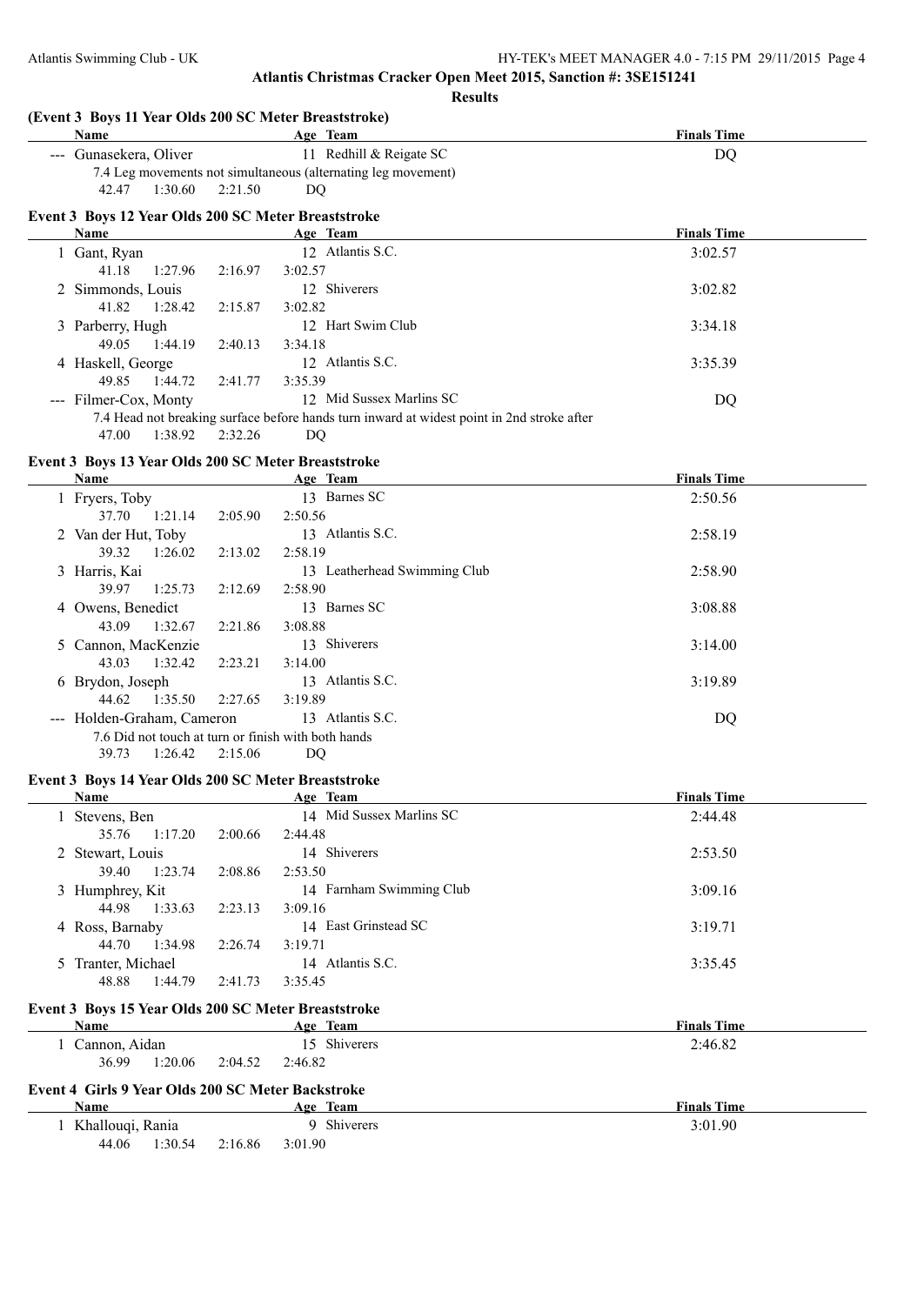| <b>Name</b>                                        |         | Age Team                                                      | <b>Finals Time</b> |
|----------------------------------------------------|---------|---------------------------------------------------------------|--------------------|
| 2 Hatchard, Frankie                                |         | 9 Shiverers                                                   | 3:04.20            |
| 42.85<br>1:31.12                                   | 2:18.32 | 3:04.20                                                       |                    |
| 3 Backshall, Grace                                 |         | 9 East Grinstead SC                                           | 3:31.51            |
| 49.50<br>1:44.63                                   | 2:39.02 | 3:31.51                                                       |                    |
| Event 4 Girls 10 Year Olds 200 SC Meter Backstroke |         |                                                               |                    |
| Name                                               |         | Age Team                                                      | <b>Finals Time</b> |
| 1 Forcier, Millie                                  |         | 10 Mid Sussex Marlins SC                                      | 2:56.30            |
| 40.67<br>1:26.91                                   | 2:13.62 | 2:56.30                                                       |                    |
| 2 Sainsbury, Grace                                 |         | 10 Shiverers                                                  | 2:57.15            |
| 42.70<br>1:28.22                                   | 2:13.56 | 2:57.15                                                       |                    |
| 3 Sandhu, Kiran                                    |         | 10 Atlantis S.C.                                              | 3:10.40            |
| 45.06<br>1:33.42                                   | 2:23.27 | 3:10.40                                                       |                    |
| --- Maguire, Caitlin                               |         | 10 Shiverers                                                  | DQ                 |
|                                                    |         | 6.3 Left position on the back (other than to initiate a turn) |                    |
| 48.83<br>1:41.25                                   | 2:32.43 | DO                                                            |                    |
| --- Hooker, Freya                                  |         | 10 Atlantis S.C.                                              | DQ                 |
|                                                    |         | 6.3 Left position on the back (other than to initiate a turn) |                    |
| 1:42.98<br>48.52                                   | 2:37.31 | DQ                                                            |                    |
| --- Loughran, Lydia                                |         | 10 Barnes SC                                                  | DQ                 |
|                                                    |         | 6.3 Left position on the back (other than to initiate a turn) |                    |
| 45.86 1:36.58                                      | 2:27.74 | DQ                                                            |                    |
| --- Reeves, Isobel                                 |         | 10 East Grinstead SC                                          | DQ                 |
|                                                    |         | 6.3 Left position on the back (other than to initiate a turn) |                    |
| 41.54<br>1:29.69                                   | 2:18.86 | DQ                                                            |                    |
| --- Maguire, Georgia                               |         | 10 Shiverers                                                  | DQ                 |
|                                                    |         | 6.3 Left position on the back (other than to initiate a turn) |                    |
| 1:27.92<br>42.15                                   | DQ      |                                                               |                    |

#### **Event 4 Girls 11 Year Olds 200 SC Meter Backstroke**

| Name                |         | Age Team                                                      | <b>Finals Time</b> |
|---------------------|---------|---------------------------------------------------------------|--------------------|
| 1 Smith, Amie       |         | 11 Redhill & Reigate SC                                       | 2:47.29            |
| 1:22.17<br>39.25    | 2:06.57 | 2:47.29                                                       |                    |
| 2 Gradillas, Ade    |         | 11 Barnes SC                                                  | 2:47.99            |
| 1:23.74<br>40.78    | 2:06.48 | 2:47.99                                                       |                    |
| 3 Sweeney, Rebecca  |         | 11 Barnes SC                                                  | 2:48.30            |
| 1:22.12<br>39.21    | 2:06.08 | 2:48.30                                                       |                    |
| 4 Cosmatos, Abigail |         | 11 Leatherhead Swimming Club                                  | 2:54.81            |
| 1:25.03<br>39.97    | 2:11.51 | 2:54.81                                                       |                    |
| 5 Owens, Anna       |         | 11 Barnes SC                                                  | 3:11.09            |
| 1:36.38<br>46.73    | 2:25.12 | 3:11.09                                                       |                    |
| 6 Machtynger, Ella  |         | 11 Leatherhead Swimming Club                                  | 3:22.53            |
| 1:40.25<br>46.87    | 2:32.44 | 3:22.53                                                       |                    |
| --- Farmer, Maya    |         | Hart Swim Club<br>11                                          | DQ                 |
|                     |         | 10.2 A swimmer did not cover the whole distance $\square$ DNF |                    |
| 1:22.83<br>38.91    |         |                                                               |                    |

#### **Event 4 Girls 12 Year Olds 200 SC Meter Backstroke**

| <b>Name</b>       |         |         | Age Team                 | <b>Finals Time</b> |
|-------------------|---------|---------|--------------------------|--------------------|
| Whyman, Ethel     |         |         | 12 Atlantis S.C.         | 2:35.36            |
| 36.90             | 1:16.80 | 1:56.98 | 2:35.36                  |                    |
| 2 Cummins, Millie |         |         | 12 Mid Sussex Marlins SC | 2:46.02            |
| 40.02             | 1:22.57 | 2:04.93 | 2:46.02                  |                    |
| 3 Templar, Anna   |         |         | 12 Atlantis S.C.         | 2:46.81            |
| 40.48             | 1:23.69 | 2:06.14 | 2:46.81                  |                    |
| 4 Coupar, Hannah  |         |         | 12 Shiverers             | 2:47.64            |
| 38.83             | 1:22.44 | 2:05.91 | 2:47.64                  |                    |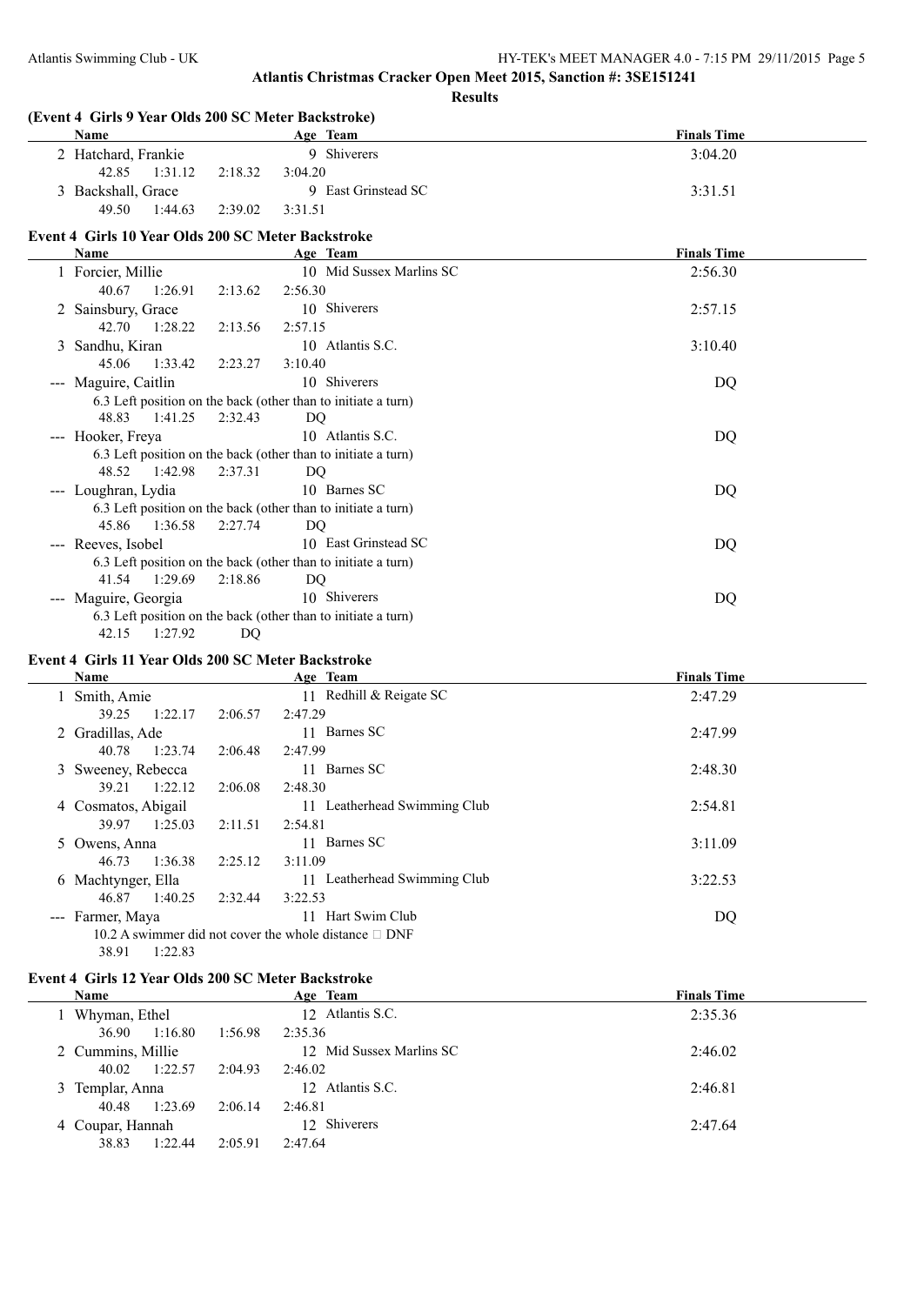**Results**

#### **(Event 4 Girls 12 Year Olds 200 SC Meter Backstroke)**

| Name              | Age Team              | <b>Finals Time</b> |
|-------------------|-----------------------|--------------------|
| 5 Kullman, Jessie | 12 Southwark Aquatics | 2:48.25            |
| 1:19.92<br>37.68  | 2:03.56<br>2:48.25    |                    |
| 6 Hewitt, Georgia | 12 Shiverers          | 2:52.25            |
| 40.48<br>1:24.55  | 2:09.58<br>2:52.25    |                    |
| 7 Kuling, Eloise  | 12 Shiverers          | 2:54.44            |
| 1:25.68<br>41.30  | 2:11.32<br>2:54.44    |                    |
| 8 Hill, Melissa   | 12 Atlantis S.C.      | 2:59.81            |
| 1:29.71<br>43.30  | 2:15.34<br>2:59.81    |                    |
| 9 Sewell, Chloe   | 12 Atlantis S.C.      | 3:20.87            |
| 46.38<br>1:37.94  | 2:30.70<br>3:20.87    |                    |

#### **Event 4 Girls 13 Year Olds 200 SC Meter Backstroke**

|                                     | <b>Name</b>          |         | Age Team                                                                                  | <b>Finals Time</b> |  |
|-------------------------------------|----------------------|---------|-------------------------------------------------------------------------------------------|--------------------|--|
|                                     | 1 Cosmatos, Jocelyn  |         | 13 Leatherhead Swimming Club                                                              | 2:27.32            |  |
|                                     | 34.93<br>1:12.26     | 1:50.13 | 2:27.32                                                                                   |                    |  |
|                                     | 2 Biglands, Daisy    |         | 13 Dorking SC                                                                             | 2:39.88            |  |
|                                     | 1:17.10<br>37.25     | 1:58.49 | 2:39.88                                                                                   |                    |  |
|                                     | 3 Davies, Maddie     |         | 13 Leatherhead Swimming Club                                                              | 2:46.58            |  |
|                                     | 1:22.23<br>39.77     | 2:04.64 | 2:46.58                                                                                   |                    |  |
|                                     | 4 Hull, Bethany      |         | 13 Shiverers                                                                              | 2:48.26            |  |
|                                     | 39.56<br>1:22.03     | 2:06.06 | 2:48.26                                                                                   |                    |  |
|                                     | 5 Skingley, Nina     |         | 13 Hart Swim Club                                                                         | 2:48.33            |  |
|                                     | 1:23.96<br>40.83     | 2:06.51 | 2:48.33                                                                                   |                    |  |
|                                     | 6 Hull, Lauren       |         | 13 Shiverers                                                                              | 2:50.88            |  |
|                                     | 1:23.89<br>40.78     | 2:08.30 | 2:50.88                                                                                   |                    |  |
|                                     | 7 Mengers, Kayleigh  |         | 13 Leatherhead Swimming Club                                                              | 2:53.96            |  |
|                                     | 41.25<br>1:25.21     | 2:10.19 | 2:53.96                                                                                   |                    |  |
|                                     | 8 Dirmeikyte, Zivile |         | 13 Southwark Aquatics                                                                     | 3:06.26            |  |
|                                     | 42.98<br>1:29.48     | 2:18.36 | 3:06.26                                                                                   |                    |  |
| $\sim$ $\sim$ $\sim$                | John, Amelia         |         | 13 Southwark Aquatics                                                                     | DQ                 |  |
|                                     |                      |         | 6.4 Totally submerged, (except for 1st 15m following the start or turn) during race or at |                    |  |
|                                     | 1:12.14<br>34.72     | 1:51.22 | DQ                                                                                        |                    |  |
| $\hspace{0.05cm}---\hspace{0.05cm}$ | Hooker, Isobel       |         | 13 Atlantis S.C.                                                                          | DQ                 |  |
|                                     |                      |         | 6.3 Left position on the back (other than to initiate a turn)                             |                    |  |
|                                     | 1:20.06<br>37.41     | 2:03.66 | DQ                                                                                        |                    |  |

#### **Event 4 Girls 14 Year Olds 200 SC Meter Backstroke**

| <b>Name</b>       |         | Age Team                 | <b>Finals Time</b> |
|-------------------|---------|--------------------------|--------------------|
| Fulcher, Freya    |         | 14 Atlantis S.C.         | 2:31.82            |
| 34.91<br>1:12.58  | 1:51.90 | 2:31.82                  |                    |
| 2 Gower, Hannah   |         | 14 Mid Sussex Marlins SC | 2:47.81            |
| 1:21.33<br>38.79  | 2:05.09 | 2:47.81                  |                    |
| 3 Hodge, Lauren   |         | 14 Shiverers             | 2:57.89            |
| 1:25.15<br>40.64  | 2:11.83 | 2:57.89                  |                    |
| 4 Andreica, Alice |         | 14 Barnes SC             | 2:59.66            |
| 1:28.58<br>42.89  | 2:15.09 | 2:59.66                  |                    |

#### **Event 4 Girls 15 Year Olds 200 SC Meter Backstroke**

| Name               |         | Age Team                 | <b>Finals Time</b> |
|--------------------|---------|--------------------------|--------------------|
| Webster, Molly     |         | 15 Farnham Swimming Club | 2:25.89            |
| 1:11.71<br>34.82   | 1:49.31 | 2:25.89                  |                    |
| 2 Howes, Chloe     |         | 15 Redhill & Reigate SC  | 2:30.05            |
| 1:12.48<br>34.60   | 1:51.97 | 2:30.05                  |                    |
| 3 Summerton, Megan |         | 15 East Grinstead SC     | 2:52.46            |
| 1:23.45<br>39.49   | 2:08.53 | 2:52.46                  |                    |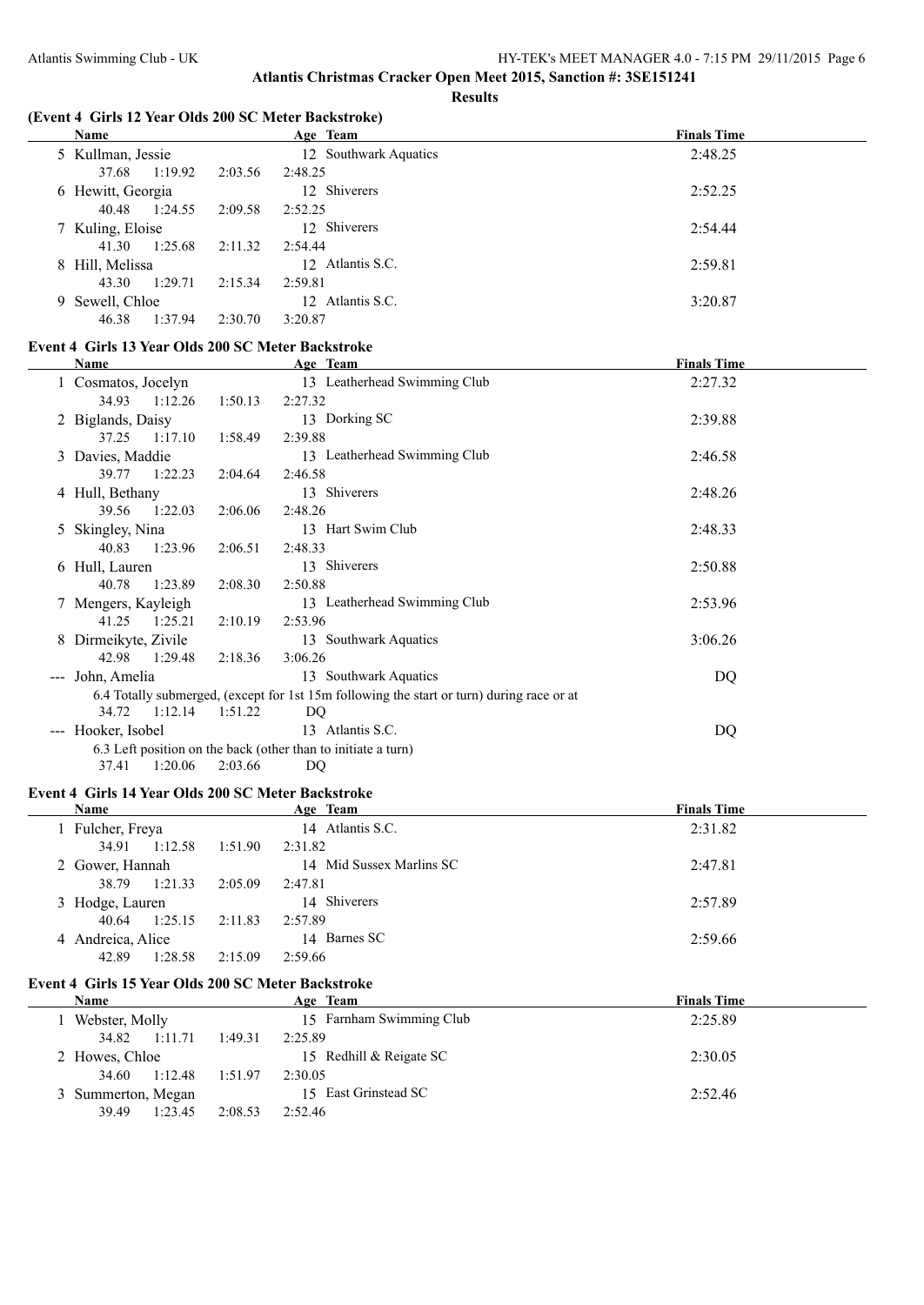#### Atlantis Swimming Club - UK HY-TEK's MEET MANAGER 4.0 - 7:15 PM 29/11/2015 Page 7

**Atlantis Christmas Cracker Open Meet 2015, Sanction #: 3SE151241**

**Results**

| Event 5 Girls 9 Year Olds 200 SC Meter Butterfly<br>Name  |         | Age Team                            | <b>Finals Time</b> |  |
|-----------------------------------------------------------|---------|-------------------------------------|--------------------|--|
| 1 Hatchard, Frankie                                       |         | 9 Shiverers                         | 3:45.02            |  |
| 45.76<br>1:44.83                                          | 2:45.43 | 3:45.02                             |                    |  |
|                                                           |         |                                     |                    |  |
| Event 5 Girls 10 Year Olds 200 SC Meter Butterfly<br>Name |         | Age Team                            | <b>Finals Time</b> |  |
| 1 Demetriou-Fox, Freya                                    |         | 10 Southwark Aquatics               | 3:21.17            |  |
| 41.34<br>1:32.44                                          | 2:27.43 | 3:21.17                             |                    |  |
|                                                           |         |                                     |                    |  |
| Event 5 Girls 11 Year Olds 200 SC Meter Butterfly         |         |                                     |                    |  |
| Name                                                      |         | Age Team<br>11 Barnes SC            | <b>Finals Time</b> |  |
| 1 Sweeney, Rebecca                                        |         |                                     | 3:04.19            |  |
| 37.78<br>1:24.83                                          | 2:15.09 | 3:04.19<br>11 Farnham Swimming Club |                    |  |
| 2 Strode, Amy<br>39.53<br>1:24.77                         | 2:14.03 | 3:05.28                             | 3:05.28            |  |
| 3 Tsopanakos, Anthi                                       |         | 11 Farnham Swimming Club            | 3:27.02            |  |
| 42.14 1:32.92                                             | 2:28.57 | 3:27.02                             |                    |  |
|                                                           |         |                                     |                    |  |
| Event 5 Girls 12 Year Olds 200 SC Meter Butterfly         |         |                                     |                    |  |
| <b>Name</b>                                               |         | Age Team                            | <b>Finals Time</b> |  |
| 1 Cottam, Holly                                           |         | 12 Leatherhead Swimming Club        | 2:44.59            |  |
| 36.78<br>1:17.77                                          | 2:02.30 | 2:44.59<br>12 Atlantis S.C.         |                    |  |
| 2 Morris, Emma<br>35.84                                   |         |                                     | 2:54.42            |  |
| 1:19.44                                                   | 2:07.00 | 2:54.42<br>12 Shiverers             |                    |  |
| 3 South, Rebecca<br>37.36<br>1:24.17                      | 2:14.03 | 3:03.17                             | 3:03.17            |  |
| 4 Tollerfield, Amy                                        |         | 12 Shiverers                        | 3:22.31            |  |
| 44.73<br>1:36.26                                          | 2:29.94 | 3:22.31                             |                    |  |
| 5 Hill, Melissa                                           |         | 12 Atlantis S.C.                    | 3:39.83            |  |
| 44.40<br>1:40.52                                          | 2:41.68 | 3:39.83                             |                    |  |
|                                                           |         |                                     |                    |  |
| Event 5 Girls 13 Year Olds 200 SC Meter Butterfly<br>Name |         | Age Team                            | <b>Finals Time</b> |  |
| 1 Watts, Mary                                             |         | 13 Shiverers                        | 2:46.47            |  |
| 35.78<br>1:18.37                                          | 2:03.00 | 2:46.47                             |                    |  |
| 2 Easter, Molly                                           |         | 13 Southwark Aquatics               | 3:04.06            |  |
| 38.40<br>1:25.80                                          | 2:16.09 | 3:04.06                             |                    |  |
| 3 Hooker, Isobel                                          |         | 13 Atlantis S.C.                    | 3:09.51            |  |
| 40.37<br>1:30.62                                          | 2:20.96 | 3:09.51                             |                    |  |
|                                                           |         |                                     |                    |  |
| Event 5 Girls 14 Year Olds 200 SC Meter Butterfly<br>Name |         | Age Team                            | <b>Finals Time</b> |  |
| 1 Smith, Ashleigh                                         |         | 14 Redhill & Reigate SC             | 2:36.25            |  |
| 33.42 1:12.16                                             | 1:53.86 | 2:36.25                             |                    |  |
| 2 Marsh, Talisa-Mae                                       |         | 14 Worthing SC                      | 2:47.09            |  |
| 35.44<br>1:19.19                                          | 2:04.38 | 2:47.09                             |                    |  |
|                                                           |         |                                     |                    |  |
| Event 5 Girls 15 Year Olds 200 SC Meter Butterfly<br>Name |         | Age Team                            | <b>Finals Time</b> |  |
| 1 Hull, Eve                                               |         | 15 Shiverers                        | 2:44.57            |  |
| 35.27<br>1:16.50                                          | 2:00.00 | 2:44.57                             |                    |  |
|                                                           |         |                                     |                    |  |
| Event 6 Boys 9 Year Olds 100 SC Meter Backstroke          |         |                                     |                    |  |
| Name                                                      |         | Age Team                            | <b>Finals Time</b> |  |
| 1 Lange-Andrews, Sebastian                                |         | 9 Shiverers                         | 1:35.55            |  |
| 47.23<br>1:35.55<br>2 Taylor, Robert                      |         | 9 East Grinstead SC                 | 1:35.72            |  |
| 47.30<br>1:35.72                                          |         |                                     |                    |  |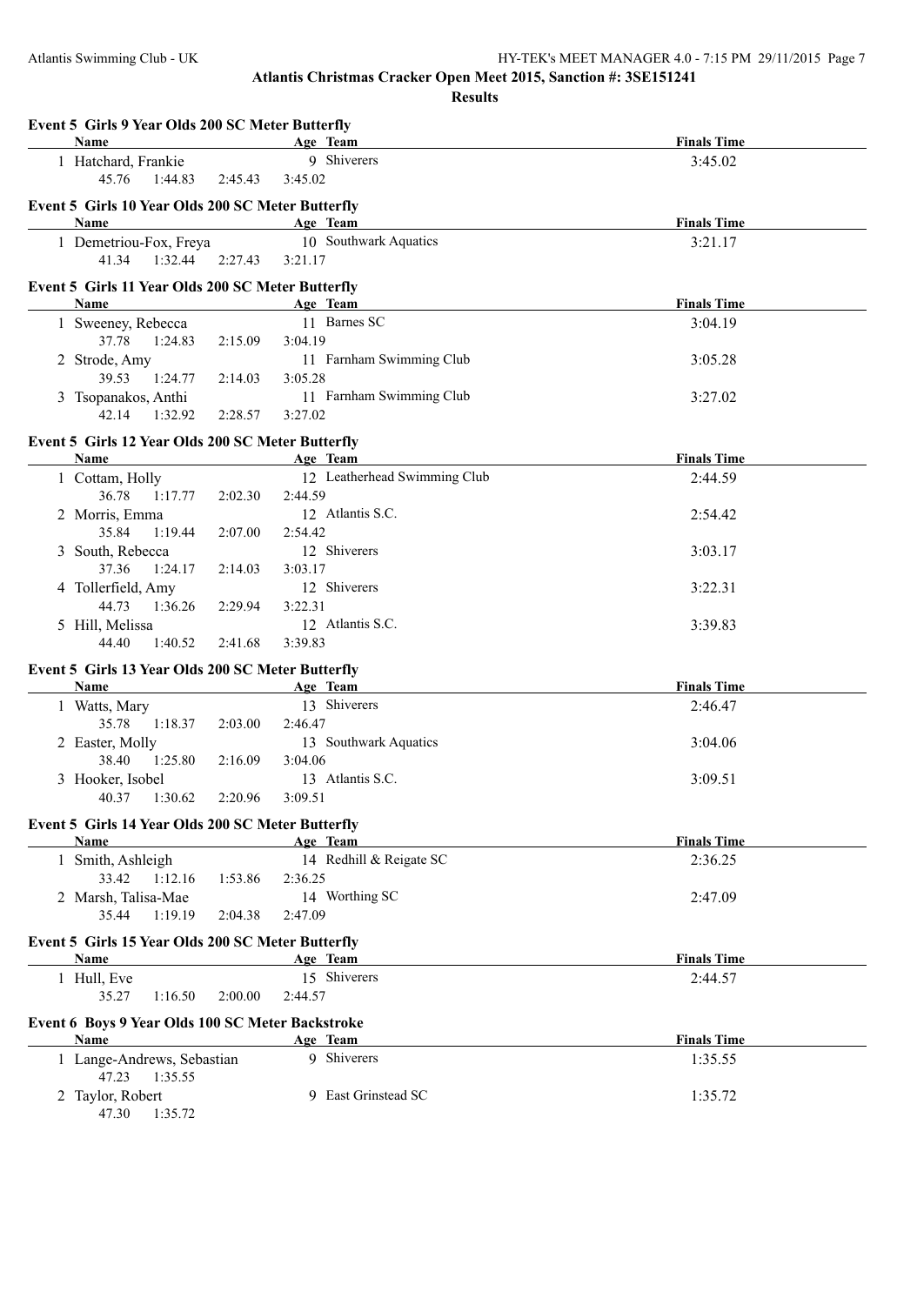**Results**

| (Event 6 Boys 9 Year Olds 100 SC Meter Backstroke)<br><b>Name</b> | Age Team                     | <b>Finals Time</b> |
|-------------------------------------------------------------------|------------------------------|--------------------|
| 3 Weeden, Will<br>47.38<br>1:39.19                                | 9 Atlantis S.C.              | 1:39.19            |
| 4 Tidey, Harry<br>52.46<br>1:51.67                                | 9 Shiverers                  | 1:51.67            |
| Event 6 Boys 10 Year Olds 100 SC Meter Backstroke                 |                              |                    |
| Name                                                              | Age Team                     | <b>Finals Time</b> |
| 1 Gymer, Hayden<br>42.16<br>1:25.27                               | 10 Shiverers                 | 1:25.27            |
| 2 Duetoft, Christian<br>42.83<br>1:28.46                          | 10 Leatherhead Swimming Club | 1:28.46            |
| 3 Rossiter, James<br>42.41<br>1:29.53                             | 10 Barnes SC                 | 1:29.53            |
| 4 Kendrick, Solomon<br>43.90<br>1:30.92                           | 10 Shiverers                 | 1:30.92            |
| 5 Lancaster, Isaac<br>47.83<br>1:34.96                            | 10 East Grinstead SC         | 1:34.96            |
| 6 Stanley, Andrew<br>47.59<br>1:35.02                             | 10 Farnham Swimming Club     | 1:35.02            |
| 7 De Klerk, Jared<br>49.95<br>1:37.76                             | 10 Atlantis S.C.             | 1:37.76            |
| 8 Lejins, Nils<br>48.82<br>1:38.38                                | 10 Shiverers                 | 1:38.38            |
| 9 Gabrielsen, Janith<br>49.27<br>1:41.02                          | 10 Redhill & Reigate SC      | 1:41.02            |
| 10 Hickey, Callum<br>1:42.41<br>1:42.37                           | 10 East Grinstead SC         | 1:42.37            |
| 11 Lafferty, Alex<br>49.89<br>1:45.74                             | 10 Atlantis S.C.             | 1:45.74            |
| 12 Kuling, Edward<br>51.52<br>1:46.90                             | 10 Shiverers                 | 1:46.90            |
| 13 Tollerfield, Jack<br>1:53.08<br>1:52.82                        | 10 Shiverers                 | 1:52.82            |
| 14 Ferris, Charlie<br>1:53.19<br>1:52.93                          | 10 Atlantis S.C.             | 1:52.93            |
| --- Cartmell, Tom                                                 | 10 Shiverers                 | <b>DQ</b>          |
| 6.3 Left position on the back (other than to initiate a turn)     |                              |                    |
| 45.76<br>DQ                                                       |                              |                    |

### **Event 6 Boys 11 Year Olds 100 SC Meter Backstroke**

| Name                                     | Age Team                    | <b>Finals Time</b> |
|------------------------------------------|-----------------------------|--------------------|
| 1 Cannon, Eoghan<br>1:16.39<br>37.14     | 11 Shiverers                | 1:16.39            |
| 2 Kendrick, Elijah<br>1:19.25<br>38.31   | Shiverers<br>11             | 1:19.25            |
| 3 Wiles, Sam<br>1:23.42<br>40.63         | Mid Sussex Marlins SC<br>11 | 1:23.42            |
| 4 Chan, Will<br>1:23.56<br>39.89         | Mid Sussex Marlins SC<br>11 | 1:23.56            |
| 5 Scott, Erik<br>1:23.96<br>40.16        | Hart Swim Club<br>11        | 1:23.96            |
| 6 Law-Chin-Yung, Sam<br>1:25.76<br>41.31 | Hart Swim Club<br>11        | 1:25.76            |
| 7 Richardson, Oliver<br>1:27.35<br>42.35 | Mid Sussex Marlins SC<br>11 | 1:27.35            |
| 8 Owen, Luca-Jensen<br>44.79<br>1:30.60  | Box Hill Swim Team          | 1:30.60            |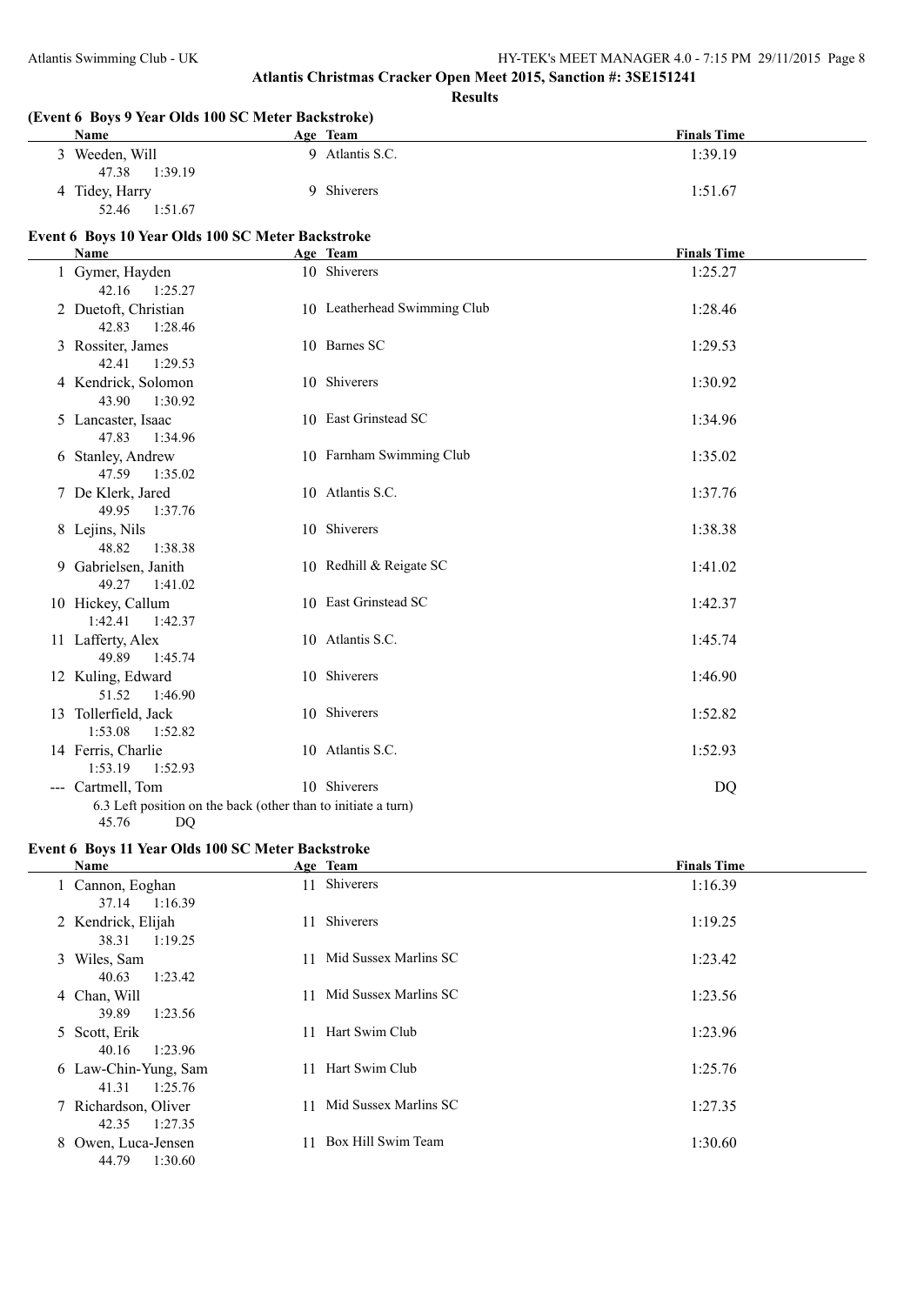**Results**

| (Event 6 Boys 11 Year Olds 100 SC Meter Backstroke)<br>Name | Age Team                     | <b>Finals Time</b> |
|-------------------------------------------------------------|------------------------------|--------------------|
| 9 Fuller, Joe                                               | 11 Box Hill Swim Team        | 1:34.15            |
| 46.56<br>1:34.15                                            |                              |                    |
| Event 6 Boys 12 Year Olds 100 SC Meter Backstroke           |                              |                    |
| Name                                                        | Age Team                     | <b>Finals Time</b> |
| 1 Palmer, Joe<br>36.65<br>1:15.07                           | 12 Leatherhead Swimming Club | 1:15.07            |
| 2 De Klerk, Daryan<br>37.59<br>1:15.68                      | 12 Atlantis S.C.             | 1:15.68            |
| 3 Simmonds, Louis<br>37.77<br>1:17.42                       | 12 Shiverers                 | 1:17.42            |
| 4 Etheridge, Oliver<br>39.12<br>1:19.19                     | 12 Atlantis S.C.             | 1:19.19            |
| 5 Gabrielsen, Lakith<br>39.51<br>1:21.16                    | 12 Redhill & Reigate SC      | 1:21.16            |
| 6 Woodham, Charlie<br>39.62<br>1:21.95                      | 12 Southwark Aquatics        | 1:21.95            |
| 7 Gant, Ryan<br>41.24<br>1:23.17                            | 12 Atlantis S.C.             | 1:23.17            |
| 8 Haskell, George<br>41.44<br>1:24.44                       | 12 Atlantis S.C.             | 1:24.44            |
| 9 Collins, Theo<br>41.80<br>1:26.08                         | 12 Box Hill Swim Team        | 1:26.08            |
| 10 Midmer, Tom<br>41.02<br>1:26.14                          | 12 Mid Sussex Marlins SC     | 1:26.14            |
| 11 Lancaster, Joseph<br>41.61<br>1:26.89                    | 12 East Grinstead SC         | 1:26.89            |
| 12 Porter, Ross<br>1:29.99<br>42.71                         | 12 Farnham Swimming Club     | 1:29.99            |
| Event 6 Boys 13 Year Olds 100 SC Meter Backstroke           |                              |                    |
| Name                                                        | Age Team                     | <b>Finals Time</b> |
| 1 McKay, Cameron                                            | 13 Leatherhead Swimming Club | 1:05.90            |
| 32.11<br>1:05.90<br>2 Van der Hut, Toby                     | 13 Atlantis S.C.             | 1:12.32            |
| 35.46<br>1:12.32                                            |                              |                    |
| 3 Rienecker-Found, Harry<br>35.69<br>1:14.61                | 13 Mid Sussex Marlins SC     | 1:14.61            |
| 4 Cannon, MacKenzie<br>36.51<br>1:15.21                     | 13 Shiverers                 | 1:15.21            |
| 5 Fryers, Toby<br>36.59<br>1:16.95                          | 13 Barnes SC                 | 1:16.95            |
| 6 Harris, Kai<br>37.64<br>1:16.98                           | 13 Leatherhead Swimming Club | 1:16.98            |
| 7 Marrett, Lorcan<br>37.14 1:17.98                          | 13 Leatherhead Swimming Club | 1:17.98            |

9 Brydon, Joseph 13 Atlantis S.C. 1:25.59 41.30 1:25.59 --- Grantham, Louis 13 Barnes SC DQ 6.3 Left position on the back (other than to initiate a turn) 39.26 DQ

## **Event 6 Boys 14 Year Olds 100 SC Meter Backstroke**

42.87 1:25.34

| <b>Name</b>     | Team<br>Age                 | <b>Finals Time</b> |
|-----------------|-----------------------------|--------------------|
| Thompson, Joel  | Shiverers<br>$\overline{4}$ | 1:00.90            |
| :00.90<br>29.71 |                             |                    |

8 Ellis, Caeden 13 Hart Swim Club 1:25.34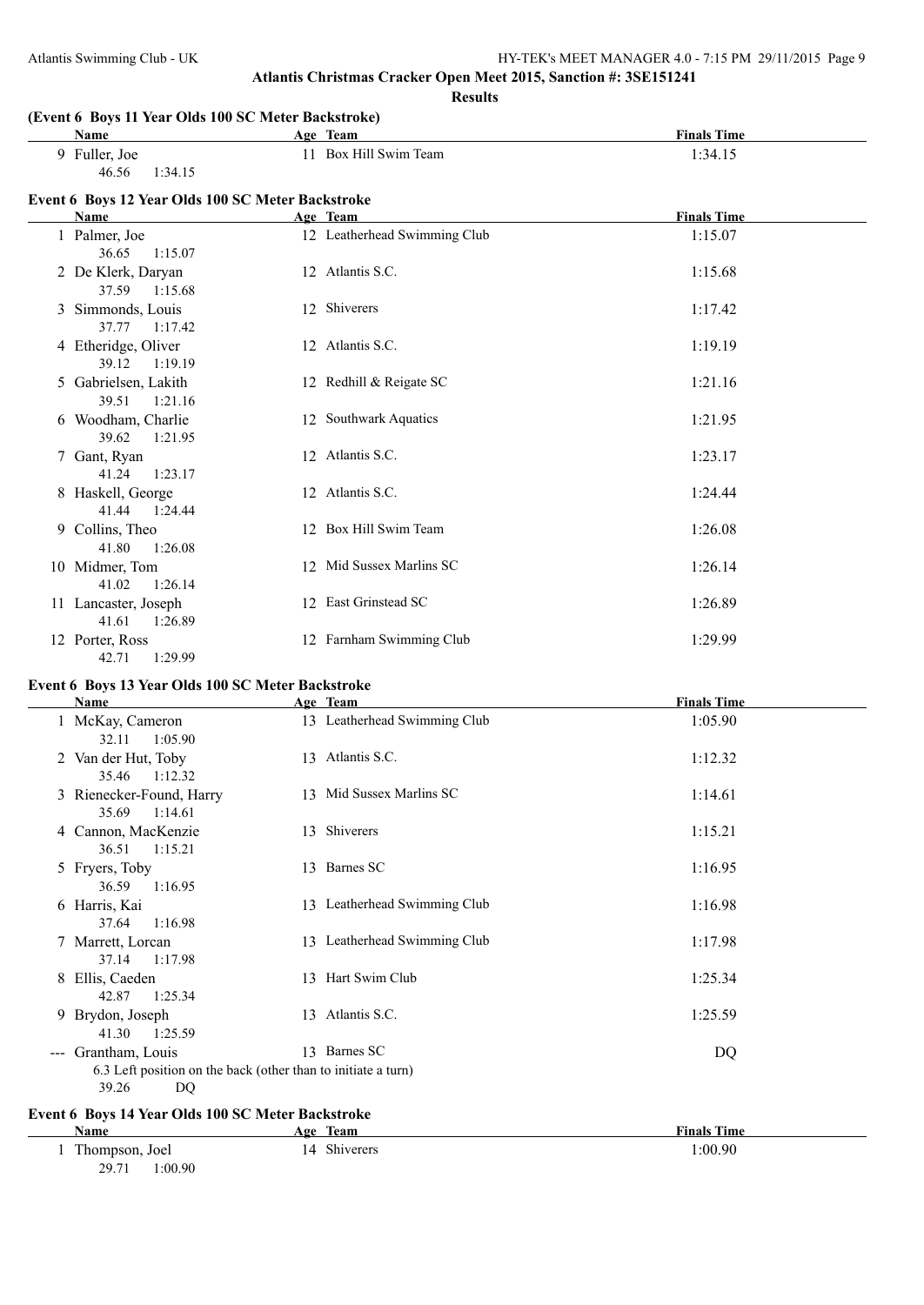#### **(Event 6 Boys 14 Year Olds 100 SC Meter Backstroke)**

|   | Name                                   | Age Team                     | <b>Finals Time</b> |
|---|----------------------------------------|------------------------------|--------------------|
|   | 2 Stansfield, Tom<br>31.27<br>1:05.33  | 14 Leatherhead Swimming Club | 1:05.33            |
|   | 3 Hawkey, Jason<br>32.50<br>1:06.77    | 14 Mid Sussex Marlins SC     | 1:06.77            |
|   | 4 Stewart, Louis<br>32.92<br>1:07.78   | 14 Shiverers                 | 1:07.78            |
|   | 5 Hawkins, Sam<br>33.74<br>1:09.51     | 14 Atlantis S.C.             | 1:09.51            |
|   | 6 Faux, Benjamin<br>33.64 1:10.30      | 14 Hart Swim Club            | 1:10.30            |
|   | 7 Roberts, Adam<br>1:11.65<br>34.02    | 14 Barnes SC                 | 1:11.65            |
| 8 | Inder Rieden, Luca<br>35.14<br>1:12.31 | 14 Shiverers                 | 1:12.31            |
|   | 9 Ross, Barnaby<br>35.78<br>1:13.67    | 14 East Grinstead SC         | 1:13.67            |
|   | 10 Humphrey, Kit<br>37.76<br>1:16.85   | 14 Farnham Swimming Club     | 1:16.85            |
|   | 11 King, Simon<br>1:18.00<br>38.01     | 14 Leatherhead Swimming Club | 1:18.00            |

### **Event 6 Boys 15 Year Olds 100 SC Meter Backstroke**

| Name                                    | Age Team                 | <b>Finals Time</b> |
|-----------------------------------------|--------------------------|--------------------|
| Boyes, Matthew<br>1:05.70<br>31.94      | 15 Atlantis S.C.         | 1:05.70            |
| 2 Farmiloe, Matthew<br>1:07.52<br>31.79 | 15 Hart Swim Club        | 1:07.52            |
| 3 Cannon, Aidan<br>1:07.87<br>33.19     | 15 Shiverers             | 1:07.87            |
| 4 Flower, Samuel<br>34.17<br>1:11.55    | 15 Mid Sussex Marlins SC | 1:11.55            |
| Walsh, Michael<br>35.27<br>1:13.47      | 15 Barnes SC             | 1:13.47            |

#### **Event 6 Boys 16 & Over 100 SC Meter Backstroke**

| Name                                  | Age Team                 | <b>Finals Time</b> |
|---------------------------------------|--------------------------|--------------------|
| Kershaw, Andrew<br>29.79<br>1:00.95   | Atlantis S.C.<br>17      | 1:00.95            |
| 2 Sparling, Aiden<br>31.08<br>1:03.78 | 16 Atlantis S.C.         | 1:03.78            |
| 3 Rutter, George<br>32.35<br>1:05.94  | 17 Shiverers             | 1:05.94            |
| 4 Nehme, Joseph<br>1:08.88<br>32.77   | 16 Mid Sussex Marlins SC | 1:08.88            |

### **Event 7 Girls 9 Year Olds 50 SC Meter Backstroke**

|    | <b>Name</b>         | Age Team             | <b>Finals Time</b> |
|----|---------------------|----------------------|--------------------|
|    | 1 Hatchard, Frankie | 9 Shiverers          | 40.93              |
|    | 2 Khallouqi, Rania  | 9 Shiverers          | 41.56              |
|    | 3 Bromfield, Ava    | 9 Shiverers          | 45.00              |
|    | 4 Duddy, Olivia     | 9 Shiverers          | 46.65              |
|    | 5 Hipple, Sophia    | 9 Southwark Aquatics | 47.19              |
|    | 6 Lester, Arabella  | 9 East Grinstead SC  | 47.56              |
|    | 7 Olliver, Katie    | 9 Atlantis S.C.      | 47.89              |
|    | 8 Cormack, Lily     | 9 Box Hill Swim Team | 48.78              |
|    | 9 Payne, Arabella   | 9 Atlantis S.C.      | 48.84              |
|    | 10 Kapri, Karys     | 9 Hart Swim Club     | 49.40              |
| 11 | Ranson, Mimi        | 9 Atlantis S.C.      | 49.79              |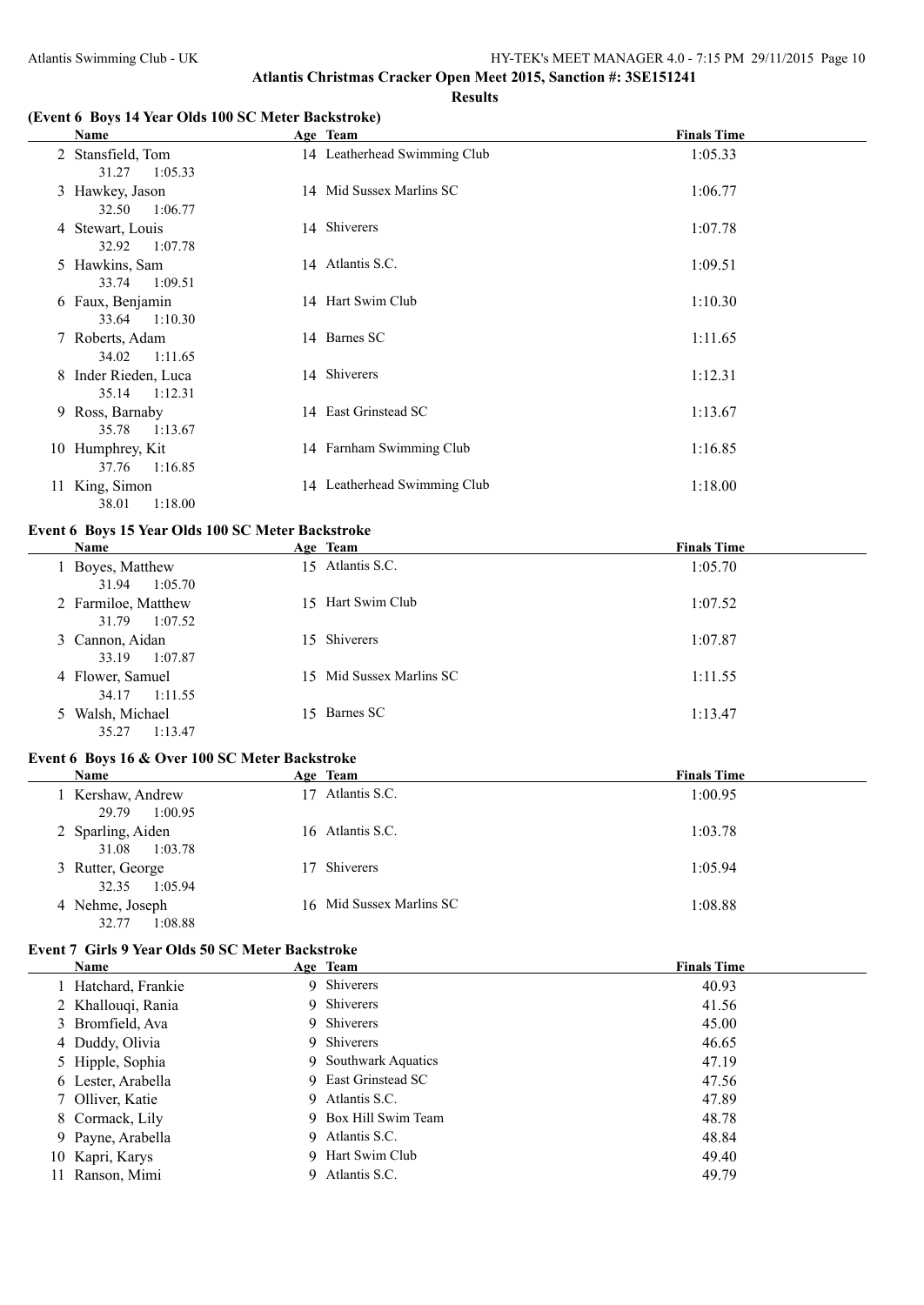|    | (Event 7 Girls 9 Year Olds 50 SC Meter Backstroke)            |    |                              |                    |
|----|---------------------------------------------------------------|----|------------------------------|--------------------|
|    | Name                                                          |    | Age Team                     | <b>Finals Time</b> |
|    | 12 Newing, Ellen                                              |    | 9 Redhill & Reigate SC       | 50.36              |
|    | 13 Sewell, Eirinn                                             |    | 9 Atlantis S.C.              | 52.71              |
|    | --- O'Donnell, Mia                                            | 9  | Shiverers                    | DQ                 |
|    | Event 7 Girls 10 Year Olds 50 SC Meter Backstroke             |    |                              |                    |
|    | Name                                                          |    | Age Team                     | <b>Finals Time</b> |
|    | 1 Ranson, Amber                                               |    | 10 Atlantis S.C.             | 38.94              |
|    | 2 Scerri, Amy                                                 |    | 10 Leatherhead Swimming Club | 39.61              |
|    | 3 Forcier, Millie                                             |    | 10 Mid Sussex Marlins SC     | 39.65              |
| 4  | Sainsbury, Grace                                              |    | 10 Shiverers                 | 40.17              |
|    | 5 Reeves, Isobel                                              |    | 10 East Grinstead SC         | 40.38              |
|    | 6 Maguire, Georgia                                            |    | 10 Shiverers                 | 40.69              |
| 7  | Sayers, Anna                                                  |    | 10 Atlantis S.C.             | 40.75              |
| 8  | Sandhu, Kiran                                                 |    | 10 Atlantis S.C.             | 41.29              |
| 9. | Bugler, Caitlin                                               |    | 10 Mid Sussex Marlins SC     | 41.59              |
|    | 10 Loughran, Lydia                                            | 10 | Barnes SC                    | 42.97              |
|    | *11 Hylton, Shania                                            | 10 | Southwark Aquatics           | 43.24              |
|    | *11 Griffith, Kimberly                                        |    | 10 Worthing SC               | 43.24              |
|    | 13 Lloyd, Olivia                                              | 10 | Worthing SC                  | 43.56              |
|    | 14 Hilker, Sienna                                             | 10 | Shiverers                    | 43.58              |
|    | 15 Griffiths, Alice                                           | 10 | <b>Shiverers</b>             | 44.25              |
|    | 16 Mayes, Joely                                               |    | 10 Box Hill Swim Team        | 45.20              |
|    | 17 Hayers, Sophie                                             |    | 10 Box Hill Swim Team        | 45.21              |
|    | 18 Hooker, Freya                                              |    | 10 Atlantis S.C.             | 45.26              |
|    | 19 Davis, Millie                                              |    | 10 Atlantis S.C.             | 45.68              |
|    | 20 Flack, Rosa                                                |    | 10 Shiverers                 | 45.87              |
| 21 | Barrett-Browne, Mia                                           |    | 10 Redhill & Reigate SC      | 47.02              |
| 22 | Maguire, Caitlin                                              | 10 | Shiverers                    | 47.16              |
| 23 | Britton-Docker, Aimee                                         |    | 10 Atlantis S.C.             | 47.75              |
|    | 24 Burge, Ellie                                               |    | 10 Redhill & Reigate SC      | 48.69              |
|    | 25 Hewitt, Sasha                                              | 10 | Shiverers                    | 49.56              |
|    | 26 Lind, Hannah                                               | 10 | Shiverers                    | 49.71              |
| 27 | Jack, Olivia                                                  | 10 | Atlantis S.C.                | 50.86              |
|    | --- Demetriou-Fox, Freya                                      |    | 10 Southwark Aquatics        | DQ                 |
|    | 6.3 Left position on the back (other than to initiate a turn) |    |                              |                    |
|    | --- Jones, Emma                                               |    | 10 Hart Swim Club            | DQ                 |
|    | 6.3 Left position on the back (other than to initiate a turn) |    |                              |                    |
|    | Event 7 Girls 11 Year Olds 50 SC Meter Backstroke             |    |                              |                    |
|    | <b>Name</b>                                                   |    | Age Team                     | <b>Finals Time</b> |
|    | 1 Evans, Rhiannon                                             |    | 11 Mid Sussex Marlins SC     | 35.89              |
|    | 2 Silk, Caitlin                                               |    | 11 Worthing SC               | 36.64              |
|    | 3 Gradillas, Ade                                              |    | 11 Barnes SC                 | 36.75              |
|    | 4 Cosmatos, Abigail                                           |    | 11 Leatherhead Swimming Club | 36.80              |
|    |                                                               |    | 11 Barnes SC                 |                    |
|    | 5 Sweeney, Rebecca                                            |    |                              | 36.83              |
|    | 6 Potter, Jemima                                              |    | 11 Leatherhead Swimming Club | 37.25              |

 Weeden, Millie 11 Atlantis S.C. 37.36 8 Farmer, Maya 11 Hart Swim Club 37.50<br>
9 Round Pitman. Olivia 11 Atlantis S.C. 37.53 Round Pitman, Olivia 11 Atlantis S.C. 37.53 10 Grantham, Madeleine 11 Barnes SC 37.55 11 Smith, Amie 11 Redhill & Reigate SC 37.91 Harris, Libby 11 Leatherhead Swimming Club 38.08 13 Strode, Amy 11 Farnham Swimming Club 39.16 Tsopanakos, Anthi 11 Farnham Swimming Club 40.22 Lucas, Isabella 11 Shiverers 40.54 Mace, Jessica 11 Atlantis S.C. 40.76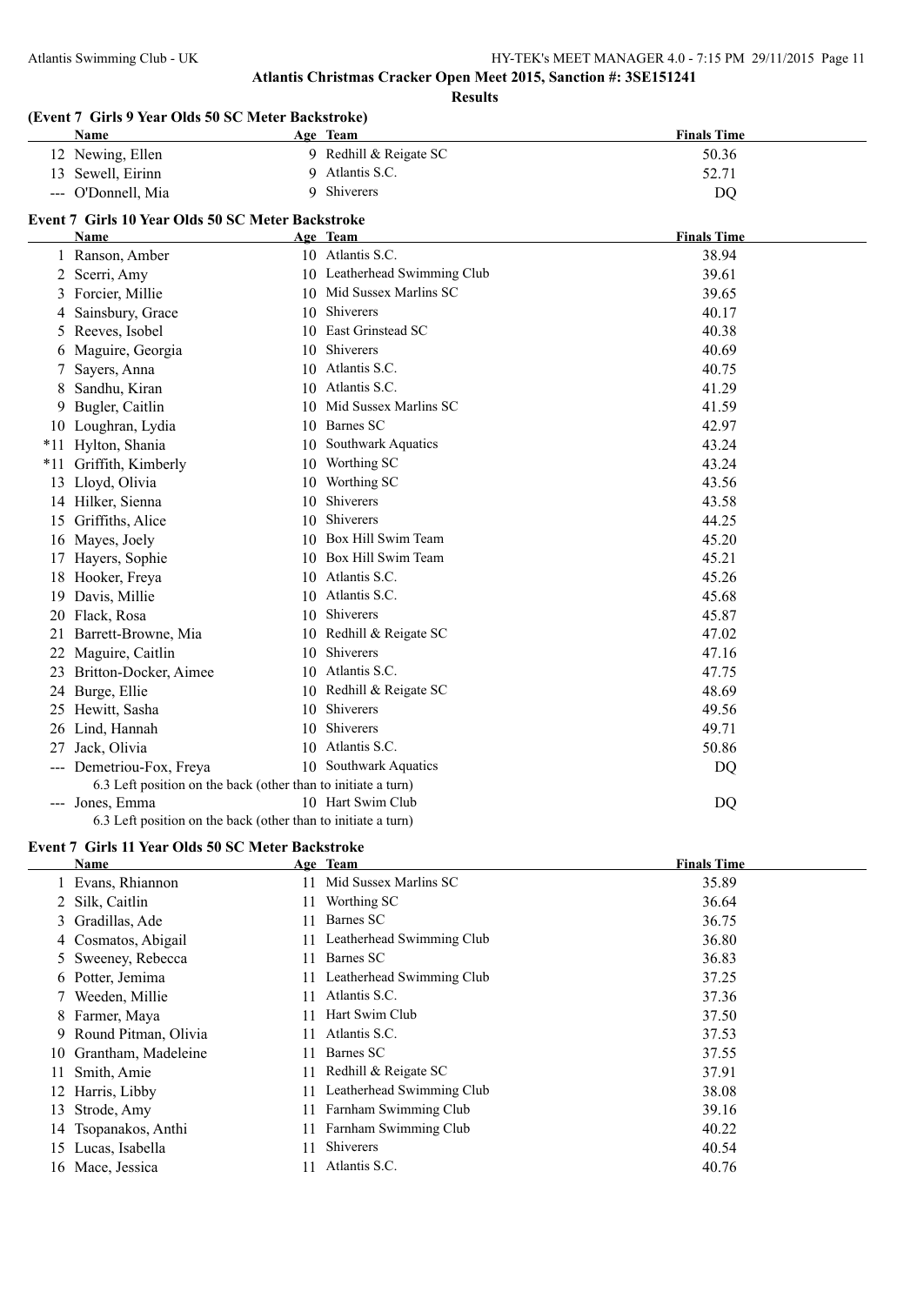#### **Results**

# **(Event 7 Girls 11 Year Olds 50 SC Meter Backstroke)**

| <b>Name</b>                | Age Team                         | <b>Finals Time</b> |
|----------------------------|----------------------------------|--------------------|
| Vans Agnew, Maddie<br>17 - | Mid Sussex Marlins SC<br>11      | 40.82              |
| 18 Thompson, Sophie        | Leatherhead Swimming Club<br>11. | 41.83              |
| Gale, Charlie<br>19.       | Mid Sussex Marlins SC            | 42.00              |
| 20 Wallis, Ruby            | East Grinstead SC<br>11.         | 42.58              |
| 21 Parsons, Maisy          | Redhill & Reigate SC<br>11       | 42.86              |
| 22 Byrne, Penelope         | Atlantis S.C.<br>11              | 43.16              |
| 23 Owens, Anna             | Barnes SC<br>11                  | 43.33              |
| 24 Ferguson-Smith, Megan   | <b>Southwark Aquatics</b><br>11. | 43.43              |
| 25 Runton, Rachel          | Box Hill Swim Team               | 43.75              |
| 26 McMahon, Eleanor        | Atlantis S.C.<br>11.             | 49.50              |
| 27 Lawton, Amelia          | Atlantis S.C.<br>11              | 51.13              |
| --- Fitzpatrick, Elizabeth | Box Hill Swim Team               | DQ                 |

6.5 Single or double simultaneous arm pull used to initiate turn or not performed immediat

# **Event 7 Girls 12 Year Olds 50 SC Meter Backstroke**

|     | Name                                                          |    | Age Team                  | <b>Finals Time</b> |  |
|-----|---------------------------------------------------------------|----|---------------------------|--------------------|--|
| 1   | Whyman, Ethel                                                 |    | 12 Atlantis S.C.          | 34.06              |  |
| 2   | Cottam, Holly                                                 | 12 | Leatherhead Swimming Club | 34.73              |  |
| 3   | South, Rebecca                                                | 12 | <b>Shiverers</b>          | 35.20              |  |
| 4   | Barber, Rebecca                                               | 12 | Atlantis S.C.             | 35.51              |  |
| 5   | Smith, Elena                                                  | 12 | Atlantis S.C.             | 35.95              |  |
| 6   | Kullman, Jessie                                               | 12 | Southwark Aquatics        | 36.25              |  |
|     | Wright, Amelia                                                | 12 | Atlantis S.C.             | 36.35              |  |
| 8   | Hewitt, Georgia                                               | 12 | Shiverers                 | 36.98              |  |
| 9   | Templar, Anna                                                 | 12 | Atlantis S.C.             | 37.17              |  |
| 10  | Glassford, Jessica                                            | 12 | Atlantis S.C.             | 37.22              |  |
| 11  | Cummins, Millie                                               | 12 | Mid Sussex Marlins SC     | 37.53              |  |
| 12  | Morris, Emma                                                  | 12 | Atlantis S.C.             | 38.24              |  |
| 13  | Fordyce, Anna                                                 | 12 | Redhill & Reigate SC      | 38.61              |  |
| 14  | Teague, Olivia                                                | 12 | Mid Sussex Marlins SC     | 38.75              |  |
| 15  | Barnaby, Thali                                                | 12 | Mid Sussex Marlins SC     | 38.98              |  |
| 16  | Thompson, Olivia                                              | 12 | Redhill & Reigate SC      | 39.00              |  |
| 17  | Beater, Ella                                                  | 12 | Leatherhead Swimming Club | 39.23              |  |
| 18  | Lashbrook, Abby                                               | 12 | Mid Sussex Marlins SC     | 39.34              |  |
| 19  | Harrison, Emma                                                | 12 | Atlantis S.C.             | 39.70              |  |
| 20  | Taylor, Sophie                                                | 12 | East Grinstead SC         | 39.74              |  |
| 21  | Hill, Melissa                                                 | 12 | Atlantis S.C.             | 39.77              |  |
| 22  | Gower, Natasha                                                | 12 | Mid Sussex Marlins SC     | 40.18              |  |
| 23  | Stanley, Katie                                                | 12 | Farnham Swimming Club     | 40.53              |  |
| 24  | Eltham, Amelia                                                | 12 | Atlantis S.C.             | 41.10              |  |
| 25  | Sewell, Chloe                                                 | 12 | Atlantis S.C.             | 42.87              |  |
| 26  | Meekings, Peanut                                              | 12 | Mid Sussex Marlins SC     | 43.02              |  |
| 27  | O'Donnell, Ellie                                              | 12 | Shiverers                 | 44.11              |  |
| --- | Tollerfield, Amy                                              | 12 | Shiverers                 | DQ                 |  |
|     | 6.3 Left position on the back (other than to initiate a turn) |    |                           |                    |  |

#### **Event 7 Girls 13 Year Olds 50 SC Meter Backstroke**

| <b>Name</b>         | Age Team                     | <b>Finals Time</b> |
|---------------------|------------------------------|--------------------|
| 1 Cosmatos, Jocelyn | 13 Leatherhead Swimming Club | 31.56              |
| 2 John, Amelia      | 13 Southwark Aquatics        | 33.38              |
| 3 Biglands, Daisy   | 13 Dorking SC                | 34.40              |
| 4 Pearce, Nadia     | 13 Hart Swim Club            | 34.60              |
| 5 Durham, Abigail   | 13 Redhill & Reigate SC      | 34.95              |
| 6 Hooker, Isobel    | 13 Atlantis S.C.             | 36.12              |
| 7 Flower, Issy      | 13 Mid Sussex Marlins SC     | 36.50              |
| 8 Symonds, Emily    | Leatherhead Swimming Club    | 37.06              |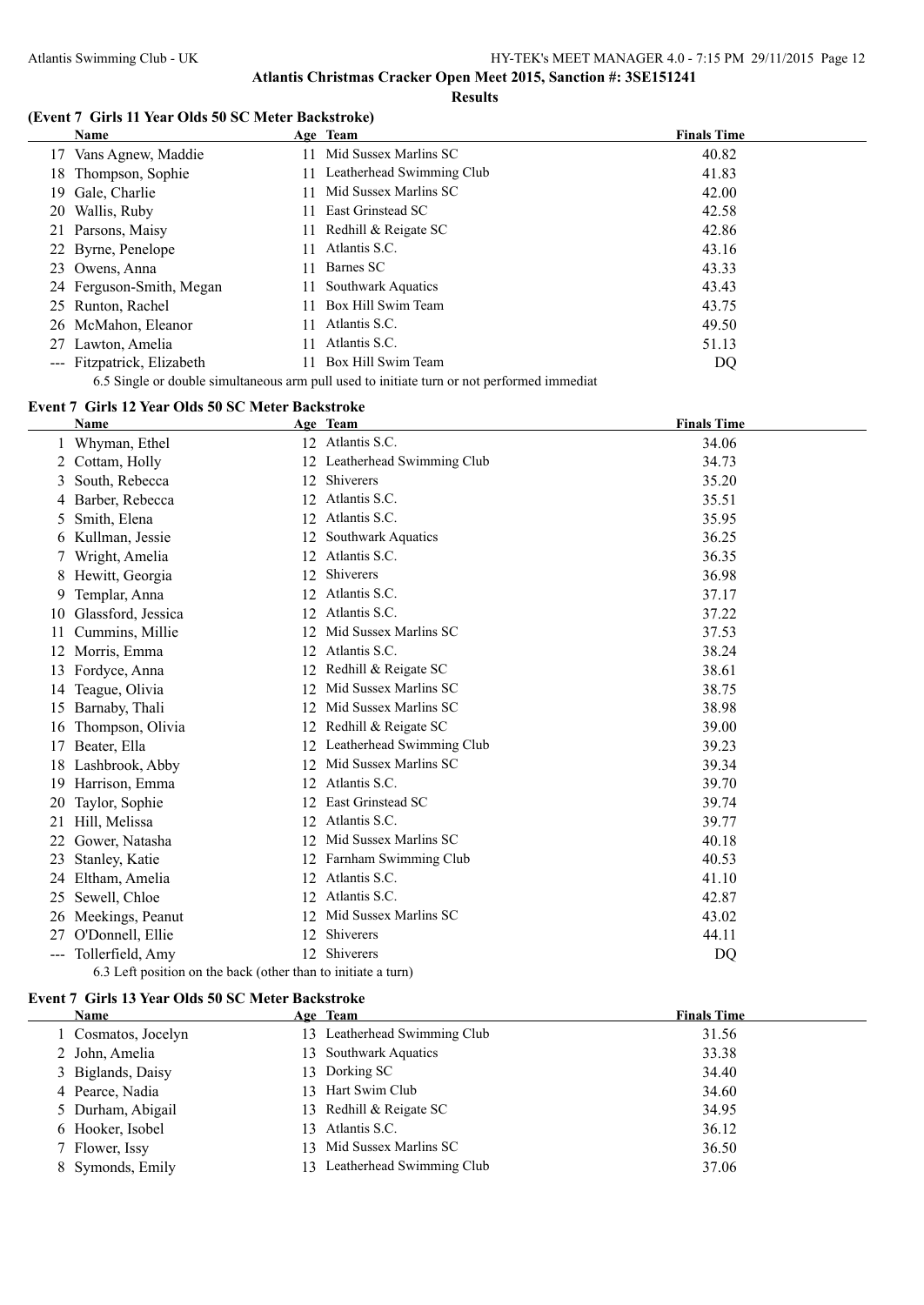#### **Results**

#### **(Event 7 Girls 13 Year Olds 50 SC Meter Backstroke)**

|    | Name                                                          |         | Age Team                     | <b>Finals Time</b> |
|----|---------------------------------------------------------------|---------|------------------------------|--------------------|
|    | 9 McCallum, Megan                                             |         | 13 Mid Sussex Marlins SC     | 37.18              |
|    | 10 Davies, Maddie                                             |         | 13 Leatherhead Swimming Club | 37.30              |
| 11 | Hamilton, Leah                                                | 13      | Shiverers                    | 37.76              |
| 12 | Hull, Bethany                                                 | 13      | Shiverers                    | 38.65              |
|    | 13 Hull, Lauren                                               | 13      | Shiverers                    | 39.13              |
| 14 | Mengers, Kayleigh                                             |         | 13 Leatherhead Swimming Club | 40.26              |
| 15 | Dirmeikyte, Zivile                                            | 13      | Southwark Aquatics           | 40.94              |
|    | 16 Chandler, Grace                                            | 13      | Atlantis S.C.                | 42.03              |
|    | 17 Newbold, Poppy                                             |         | 13 Atlantis S.C.             | 42.73              |
|    |                                                               |         |                              |                    |
|    | Event 7 Girls 14 Year Olds 50 SC Meter Backstroke             |         |                              |                    |
|    | <b>Name</b>                                                   |         | Age Team                     | <b>Finals Time</b> |
|    | 1 Fulcher, Freya                                              |         | 14 Atlantis S.C.             | 32.92              |
|    | 2 Smith, Ashleigh                                             |         | 14 Redhill & Reigate SC      | 33.18              |
| 3  | Carey, Maddie                                                 |         | 14 Atlantis S.C.             | 33.53              |
|    | 4 Everden, Felicity                                           |         | 14 Leatherhead Swimming Club | 34.23              |
| 5  | Newing, Hannah                                                |         | 14 Redhill & Reigate SC      | 35.76              |
|    | 6 Marsh, Talisa-Mae                                           |         | 14 Worthing SC               | 36.14              |
|    | Gower, Hannah                                                 |         | 14 Mid Sussex Marlins SC     | 36.53              |
| 8  | McVicar, Emily                                                |         | 14 Hart Swim Club            | 36.63              |
| 9  | Palmer, Elsa                                                  |         | 14 Leatherhead Swimming Club | 36.92              |
| 10 | Williams, Emily                                               |         | 14 Leatherhead Swimming Club | 37.53              |
| 11 | Atkinson, Seren                                               |         | 14 Leatherhead Swimming Club | 38.83              |
|    | 12 Hodge, Lauren                                              |         | 14 Shiverers                 | 38.89              |
|    |                                                               |         |                              |                    |
|    | Event 7 Girls 15 Year Olds 50 SC Meter Backstroke             |         |                              |                    |
|    | Name                                                          |         | Age Team                     | <b>Finals Time</b> |
|    | 1 Howes, Chloe                                                |         | 15 Redhill & Reigate SC      | 33.04              |
|    | 2 Webster, Molly                                              |         | 15 Farnham Swimming Club     | 33.13              |
| 3  | Pedel, Lauren                                                 | 15      | Atlantis S.C.                | 33.24              |
| 4  | Cumber, Gemma                                                 | 15      | Atlantis S.C.                | 34.97              |
| 5  | Storey, Isabelle                                              | 15      | Atlantis S.C.                | 34.98              |
| 6  | Lange-Andrews, Alexandria                                     | 15      | Shiverers                    | 35.55              |
|    | Roberts, Stephanie                                            | 15      | Hart Swim Club               | 35.90              |
| 8  | Summerton, Megan                                              | 15      | East Grinstead SC            | 36.59              |
|    | 9 Wright, Maddie                                              |         | 15 Atlantis S.C.             | 39.83              |
|    |                                                               |         |                              |                    |
|    | Event 7 Girls 16 & Over 50 SC Meter Backstroke<br><b>Name</b> |         |                              |                    |
|    |                                                               |         | Age Team<br>17 Shiverers     | <b>Finals Time</b> |
|    | Quach, Sophie                                                 |         |                              | 31.18              |
|    | 2 Marchant, Grace                                             |         | 16 Mid Sussex Marlins SC     | 32.21              |
| 3  | Kent, Elena                                                   |         | 16 East Grinstead SC         | 32.97              |
| 4  | Morgan, Natasha                                               |         | 33 Southwark Aquatics        | 36.23              |
| 5  | Lange-Andrews, Amelia                                         | 17      | Shiverers                    | 37.40              |
| 6  | Golding, Natasha                                              | 17      | Atlantis S.C.                | 40.02              |
|    | Wenzel, Emily                                                 | 17      | Atlantis S.C.                | <b>DQ</b>          |
|    | 4.4 Starting before starting signal                           |         |                              |                    |
|    | Event 8 Boys 9 Year Olds 200 SC Meter IM                      |         |                              |                    |
|    | Name                                                          |         | Age Team                     | <b>Finals Time</b> |
|    | 1 Smith, Jamie                                                |         | 9 Atlantis S.C.              | 3:13.80            |
|    | 41.49<br>1:30.78<br>2:27.35                                   | 3:13.80 |                              |                    |
|    |                                                               |         |                              |                    |
|    | Event 8 Boys 10 Year Olds 200 SC Meter IM                     |         |                              |                    |
|    | Name                                                          |         | Age Team                     | <b>Finals Time</b> |
|    | 1 Kendrick, Solomon                                           |         | 10 Shiverers                 | 3:08.67            |
|    | 43.41<br>1:34.11<br>2:29.06                                   | 3:08.67 |                              |                    |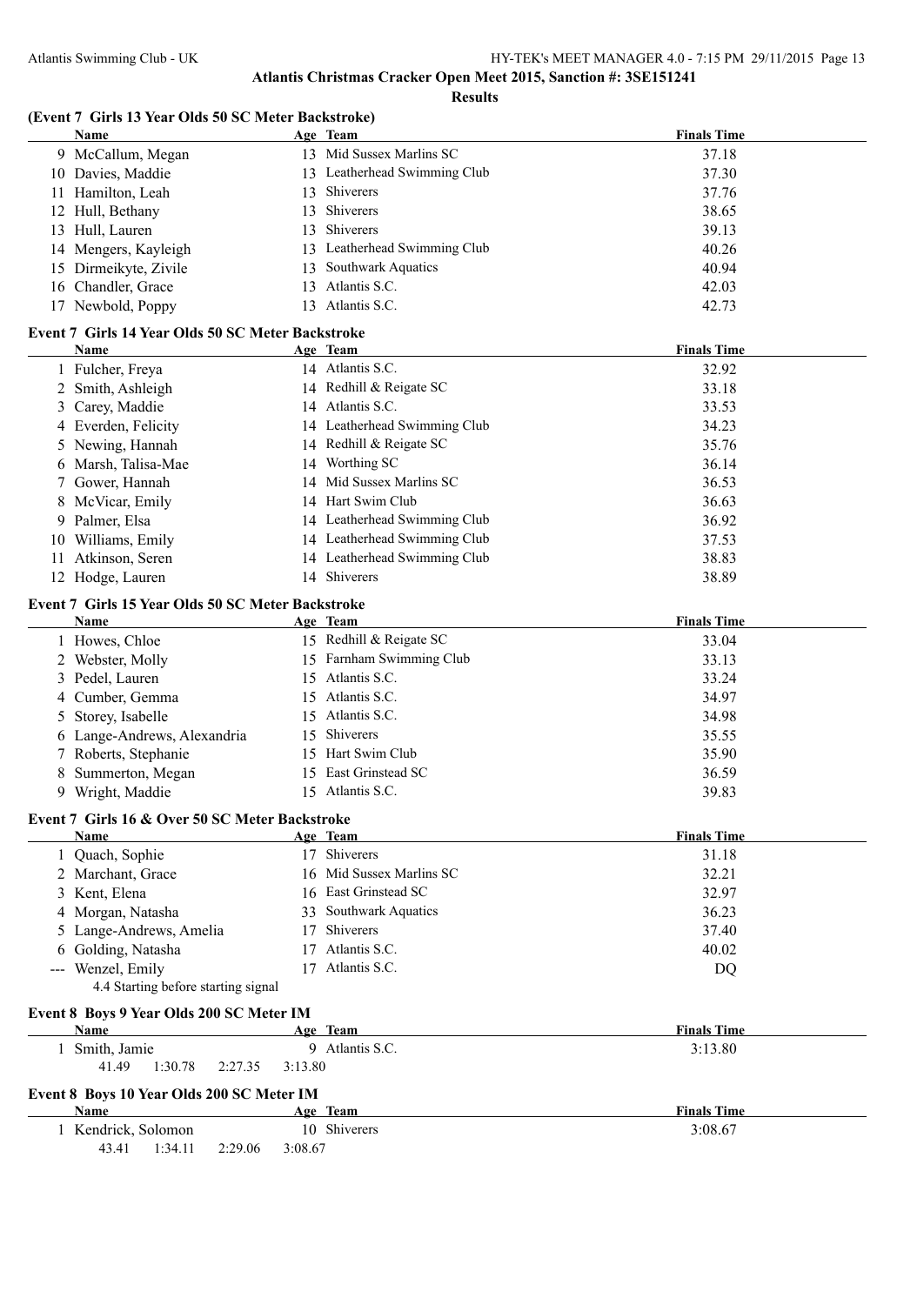#### **Results**

#### **(Event 8 Boys 10 Year Olds 200 SC Meter IM)**

| <b>Name</b>                                  |                    | Age Team                                                                                   | <b>Finals Time</b> |
|----------------------------------------------|--------------------|--------------------------------------------------------------------------------------------|--------------------|
| 2 Cartmell, Tom                              |                    | 10 Shiverers                                                                               | 3:25.31            |
| 1:40.63<br>46.67                             | 2:37.43<br>3:25.31 |                                                                                            |                    |
| --- Lejins, Nils                             |                    | 10 Shiverers                                                                               | DQ                 |
| 6.5 Not on back when leaving the wall - back |                    |                                                                                            |                    |
| 1:39.15<br>46.96                             | 2:37.46<br>DQ.     |                                                                                            |                    |
| --- Stanley, Andrew                          |                    | 10 Farnham Swimming Club                                                                   | DO                 |
|                                              |                    | 9.1 Incorrect individual stroke order (Fly, Back, Breast, Free) - IM                       |                    |
| 45.38<br>1:37.25                             | 2:33.30<br>DQ      |                                                                                            |                    |
| --- Gymer, Hayden                            |                    | 10 Shiverers                                                                               | DQ                 |
|                                              |                    | 7.4 Head not breaking surface before hands turn inward at widest point in 2nd stroke after |                    |
| 1:31.45<br>43.41                             | 2:28.36<br>DO      |                                                                                            |                    |

#### **Event 8 Boys 11 Year Olds 200 SC Meter IM**

| Name                 |         |         | Age Team                 | <b>Finals Time</b> |
|----------------------|---------|---------|--------------------------|--------------------|
| 1 Pallister, Michael |         |         | 11 Atlantis S.C.         | 2:38.75            |
| 34.93                | 1:18.54 | 2:02.83 | 2:38.75                  |                    |
| 2 Kendrick, Elijah   |         |         | 11 Shiverers             | 2:43.81            |
| 36.57                | 1:19.96 | 2:08.77 | 2:43.81                  |                    |
| 3 Cannon, Eoghan     |         |         | 11 Shiverers             | 2:49.54            |
| 39.42                | 1:21.88 | 2:13.42 | 2:49.54                  |                    |
| 4 Wiles, Sam         |         |         | 11 Mid Sussex Marlins SC | 3:07.59            |
| 41.66                | 1:29.31 | 2:27.71 | 3:07.59                  |                    |
| 5 Gausden, Luke      |         |         | Atlantis S.C.<br>11      | 3:08.92            |
| 41.29                | 1:31.94 | 2:25.78 | 3:08.92                  |                    |
| 6 Scott, Erik        |         |         | 11 Hart Swim Club        | 3:13.35            |
| 44.73                | 1:33.39 | 2:31.87 | 3:13.35                  |                    |
| 7 Fuller, Joe        |         |         | 11 Box Hill Swim Team    | 3:30.52            |
| 47.04                | 1:40.78 | 2:44.00 | 3:30.52                  |                    |

### **Event 8 Boys 12 Year Olds 200 SC Meter IM**

| Name                                      |         | Age Team                                                                                   | <b>Finals Time</b> |
|-------------------------------------------|---------|--------------------------------------------------------------------------------------------|--------------------|
| 1 Simmonds, Louis                         |         | 12 Shiverers                                                                               | 2:43.24            |
| 36.88<br>1:18.63                          | 2:06.42 | 2:43.24                                                                                    |                    |
| 2 Etheridge, Oliver                       |         | 12 Atlantis S.C.                                                                           | 2:54.72            |
| 44.78<br>1:28.34                          | 2:16.92 | 2:54.72                                                                                    |                    |
| 3 Gant, Ryan                              |         | 12 Atlantis S.C.                                                                           | 2:54.75            |
| 40.40<br>1:26.50                          | 2:13.89 | 2:54.75                                                                                    |                    |
| 4 Porter, Ross                            |         | 12 Farnham Swimming Club                                                                   | 2:55.79            |
| 37.98<br>1:26.35                          | 2:16.24 | 2:55.79                                                                                    |                    |
| 5 Woodham, Charlie                        |         | 12 Southwark Aquatics                                                                      | 2:55.99            |
| 1:22.85<br>37.87                          | 2:16.63 | 2:55.99                                                                                    |                    |
| 6 Gabrielsen, Lakith                      |         | 12 Redhill & Reigate SC                                                                    | 2:56.34            |
| 40.94<br>1:22.74                          | 2:19.34 | 2:56.34                                                                                    |                    |
| 7 Midmer, Tom                             |         | 12 Mid Sussex Marlins SC                                                                   | 3:04.87            |
| 40.15<br>1:27.11                          | 2:23.49 | 3:04.87                                                                                    |                    |
| 8 Haskell, George                         |         | 12 Atlantis S.C.                                                                           | 3:08.63            |
| 46.06<br>1:33.69                          | 2:27.95 | 3:08.63                                                                                    |                    |
| 9 Parberry, Hugh                          |         | 12 Hart Swim Club                                                                          | 3:15.49            |
| 1:35.50<br>44.80                          | 2:30.61 | 3:15.49                                                                                    |                    |
| Collins, Theo<br>$\qquad \qquad - -$      |         | 12 Box Hill Swim Team                                                                      | DQ                 |
|                                           |         | 6.5 Single or double simultaneous arm pull used to initiate turn or not performed immediat |                    |
| 1:34.42<br>46.91                          | 2:31.65 | DQ.                                                                                        |                    |
| Event 8 Boys 13 Year Olds 200 SC Meter IM |         |                                                                                            |                    |

#### **Age** Team **Age Team Finals Time** 1 Holden-Graham, Cameron 13 Atlantis S.C. 2:38.75 35.13 1:17.37 2:03.26 2:38.75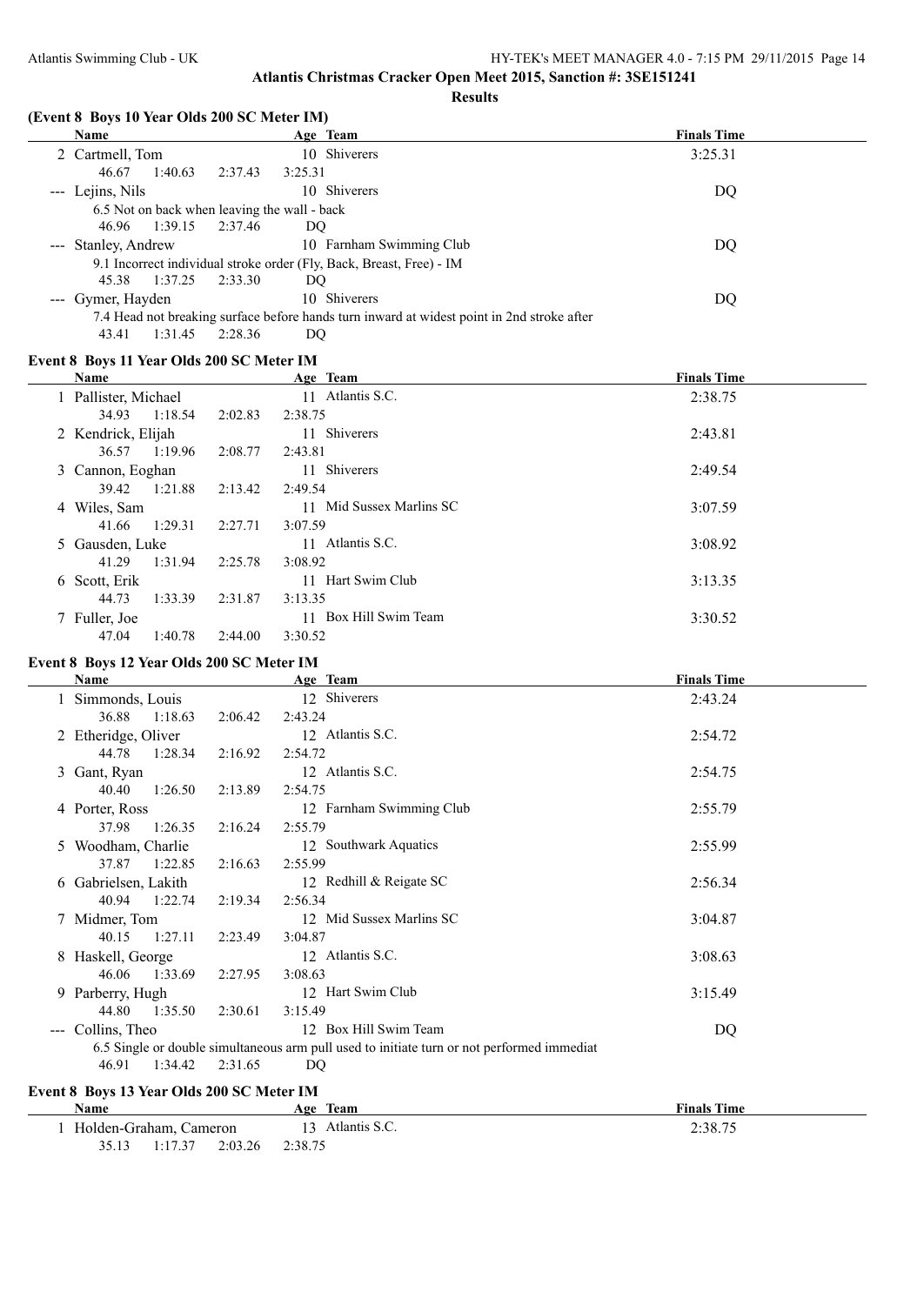### **(Event 8 Boys 13 Year Olds 200 SC Meter IM)**

|                                                | Name                   |         |         | Age Team                                                                   | <b>Finals Time</b> |
|------------------------------------------------|------------------------|---------|---------|----------------------------------------------------------------------------|--------------------|
|                                                | 2 Van der Hut, Toby    |         |         | 13 Atlantis S.C.                                                           | 2:39.40            |
|                                                | 37.19                  | 1:16.68 | 2:04.80 | 2:39.40                                                                    |                    |
| 3                                              | Cannon, MacKenzie      |         |         | 13 Shiverers                                                               | 2:40.57            |
|                                                | 35.39                  | 1:17.06 | 2:04.22 | 2:40.57                                                                    |                    |
|                                                | 4 Harris, Kai          |         |         | 13 Leatherhead Swimming Club                                               | 2:42.34            |
|                                                | 36.27                  | 1:18.22 | 2:04.97 | 2:42.34                                                                    |                    |
|                                                | 5 Owens, Benedict      |         |         | 13 Barnes SC                                                               | 2:45.28            |
|                                                | 36.70                  | 1:18.94 | 2:08.69 | 2:45.28                                                                    |                    |
| 6                                              | Curry, Alex            |         |         | 13 Mid Sussex Marlins SC                                                   | 2:46.54            |
|                                                | 26.62                  | 1:20.18 | 2:06.74 | 2:46.54                                                                    |                    |
|                                                | 7 Grantham, Louis      |         |         | 13 Barnes SC                                                               | 2:52.60            |
|                                                | 37.41                  | 1:22.70 | 2:15.38 | 2:52.60                                                                    |                    |
| 8                                              | Burge, James           |         |         | 13 Redhill & Reigate SC                                                    | 2:53.13            |
|                                                | 40.77                  | 1:25.75 | 2:13.64 | 2:53.13                                                                    |                    |
|                                                | Marrett, Lorcan        |         |         | 13 Leatherhead Swimming Club                                               | DQ                 |
| 8.3 Alternating movement of legs or feet - fly |                        |         |         |                                                                            |                    |
|                                                | 42.21 1:27.70          |         | 2:19.50 | DQ                                                                         |                    |
| $\sim$ $\sim$ $\sim$                           | Rienecker-Found, Harry |         |         | 13 Mid Sussex Marlins SC                                                   | DQ                 |
|                                                |                        |         |         | 8.4 At turn or finish, touch not simultaneous or hands not separated - fly |                    |

32.81 1:15.20 2:03.76 DQ

### **Event 8 Boys 14 Year Olds 200 SC Meter IM**

|   | Name                 | Age Team |         |                              | <b>Finals Time</b> |  |
|---|----------------------|----------|---------|------------------------------|--------------------|--|
|   | 1 Hawkey, Jason      |          |         | 14 Mid Sussex Marlins SC     | 2:27.71            |  |
|   | 30.37                | 1:08.12  | 1:52.75 | 2:27.71                      |                    |  |
|   | 2 Stewart, Louis     |          |         | 14 Shiverers                 | 2:28.11            |  |
|   | 32.56                | 1:11.45  | 1:56.44 | 2:28.11                      |                    |  |
|   | 3 Stansfield, Tom    |          |         | 14 Leatherhead Swimming Club | 2:32.52            |  |
|   | 30.10                | 1:07.99  | 1:56.15 | 2:32.52                      |                    |  |
|   | 4 Inder Rieden, Luca |          |         | 14 Shiverers                 | 2:37.92            |  |
|   | 34.28                | 1:15.26  | 2:04.11 | 2:37.92                      |                    |  |
|   | 5 Humphrey, Kit      |          |         | 14 Farnham Swimming Club     | 2:38.73            |  |
|   | 33.46                | 1:16.83  | 2:05.54 | 2:38.73                      |                    |  |
|   | 6 Faux, Benjamin     |          |         | 14 Hart Swim Club            | 2:42.76            |  |
|   | 34.18                | 1:14.63  | 2:06.75 | 2:42.76                      |                    |  |
|   | Rutherford, Maximus  |          |         | 14 Hart Swim Club            | 2:47.41            |  |
|   | 35.90                | 1:19.70  | 2:11.52 | 2:47.41                      |                    |  |
| 8 | Ross, Barnaby        |          |         | 14 East Grinstead SC         | 2:48.46            |  |
|   | 36.20                | 1:19.50  | 2:11.13 | 2:48.46                      |                    |  |
|   | --- Thompson, Joel   |          |         | 14 Shiverers                 | X2:11.96           |  |
|   | 29.25                | 1:03.73  | 1:41.94 | 2:11.96                      |                    |  |

# **Event 8 Boys 15 Year Olds 200 SC Meter IM**

|   | Name                 |         |                    | Age Team                 | <b>Finals Time</b> |
|---|----------------------|---------|--------------------|--------------------------|--------------------|
|   | 1 Carter, Joe        |         |                    | 15 Atlantis S.C.         | 2:25.83            |
|   | 30.89                | 1:09.27 | 1:54.05<br>2:25.83 |                          |                    |
|   | 2 Cannon, Aidan      |         |                    | 15 Shiverers             | 2:25.89            |
|   | 32.63                | 1:10.24 | 1:53.13<br>2:25.89 |                          |                    |
|   | 3 McCallum, Alastair |         |                    | 15 Mid Sussex Marlins SC | 2:30.48            |
|   | 31.97                | 1:10.31 | 1:55.74<br>2:30.48 |                          |                    |
|   | 4 Farmiloe, Matthew  |         |                    | 15 Hart Swim Club        | 2:31.60            |
|   | 32.25                | 1:10.67 | 1:57.00<br>2:31.60 |                          |                    |
|   | 5 Flower, Samuel     |         |                    | 15 Mid Sussex Marlins SC | 2:35.54            |
|   | 32.54                | 1:11.45 | 1:57.30<br>2:35.54 |                          |                    |
| 6 | Walsh, Michael       |         | 15.                | Barnes SC                | 2:45.20            |
|   | 33.99                | 1:15.87 | 2:07.95<br>2:45.20 |                          |                    |
|   |                      |         |                    |                          |                    |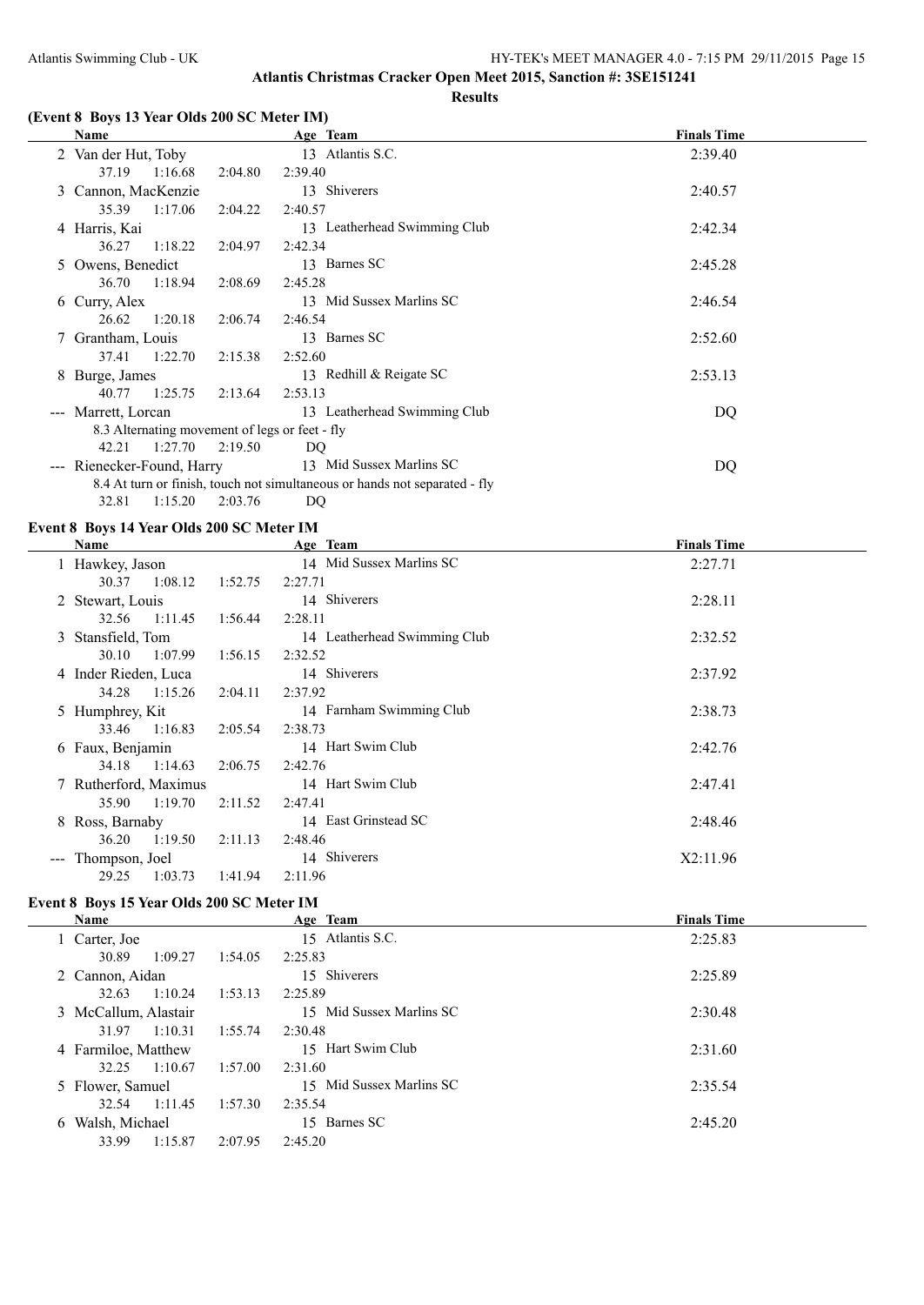#### **Event 8 Boys 16 & Over 200 SC Meter IM**

| Name              |                  |                  | Age Team         | <b>Finals Time</b> |
|-------------------|------------------|------------------|------------------|--------------------|
| 1 Kershaw, Andrew |                  |                  | 17 Atlantis S.C. | 2:20.65            |
| 18.30             | 1:05.06          | 1:47.26          | 2:20.65          |                    |
|                   | 2 Rutter, George |                  | 17 Shiverers     | 2:24.93            |
| 29.59             | 1:06.10          | 1:50.13          | 2:24.93          |                    |
| 3 Charter, George |                  | 17 Atlantis S.C. | 2:28.95          |                    |
| 33.28             | 1:11.17          | 1:56.35          | 2:28.95          |                    |

### **Event 9 Girls 9 Year Olds 100 SC Meter Freestyle**

| <b>Name</b>                             | Age Team             | <b>Finals Time</b> |
|-----------------------------------------|----------------------|--------------------|
| 1 Hatchard, Frankie<br>38.00<br>1:17.58 | 9 Shiverers          | 1:17.58            |
| 2 Khallouqi, Rania<br>37.93<br>1:19.67  | 9 Shiverers          | 1:19.67            |
| 3 Bromfield, Ava<br>41.93 1:24.16       | 9 Shiverers          | 1:24.16            |
| 4 Hipple, Sophia<br>41.23 1:26.94       | 9 Southwark Aquatics | 1:26.94            |
| 5 Duddy, Olivia<br>42.11<br>1:30.53     | 9 Shiverers          | 1:30.53            |
| 6 Lester, Arabella<br>42.44<br>1:30.74  | 9 East Grinstead SC  | 1:30.74            |
| 7 Backshall, Grace<br>44.17 1:33.34     | 9 East Grinstead SC  | 1:33.34            |
| 8 Olliver, Katie<br>45.14<br>1:35.22    | 9 Atlantis S.C.      | 1:35.22            |
| 9 Ranson, Mimi<br>44.58<br>1:35.94      | 9 Atlantis S.C.      | 1:35.94            |
| 10 Kapri, Karys<br>45.87<br>1:36.20     | 9 Hart Swim Club     | 1:36.20            |
| 11 Payne, Arabella<br>45.61<br>1:38.23  | 9 Atlantis S.C.      | 1:38.23            |
| 12 O'Donnell, Mia<br>45.54 1:39.34      | 9 Shiverers          | 1:39.34            |
| 13 Owen, Teyha<br>46.12<br>1:39.83      | 9 Box Hill Swim Team | 1:39.83            |
| 14 Cormack, Lily<br>47.72<br>1:39.84    | 9 Box Hill Swim Team | 1:39.84            |
| 15 Sewell, Eirinn                       | 9 Atlantis S.C.      | 1:55.72            |

#### **Event 9 Girls 10 Year Olds 100 SC Meter Freestyle**

| Name                                       |     | Age Team                  | <b>Finals Time</b> |
|--------------------------------------------|-----|---------------------------|--------------------|
| 1 Sainsbury, Grace<br>36.08<br>1:15.33     |     | 10 Shiverers              | 1:15.33            |
| 2 Ranson, Amber<br>1:15.79<br>36.28        |     | 10 Atlantis S.C.          | 1:15.79            |
| 3 Loughran, Lydia<br>36.39<br>1:16.33      |     | 10 Barnes SC              | 1:16.33            |
| 4 Forcier, Millie<br>1:16.63<br>36.87      |     | 10 Mid Sussex Marlins SC  | 1:16.63            |
| 5 Reeves, Isobel<br>37.70<br>1:17.35       |     | 10 East Grinstead SC      | 1:17.35            |
| 6 Maguire, Georgia<br>1:20.40<br>37.36     |     | 10 Shiverers              | 1:20.40            |
| 7 Demetriou-Fox, Freya<br>38.37<br>1:20.89 | 10. | <b>Southwark Aquatics</b> | 1:20.89            |
| 8 Griffith, Kimberly<br>37.29<br>1:20.90   | 10  | Worthing SC               | 1:20.90            |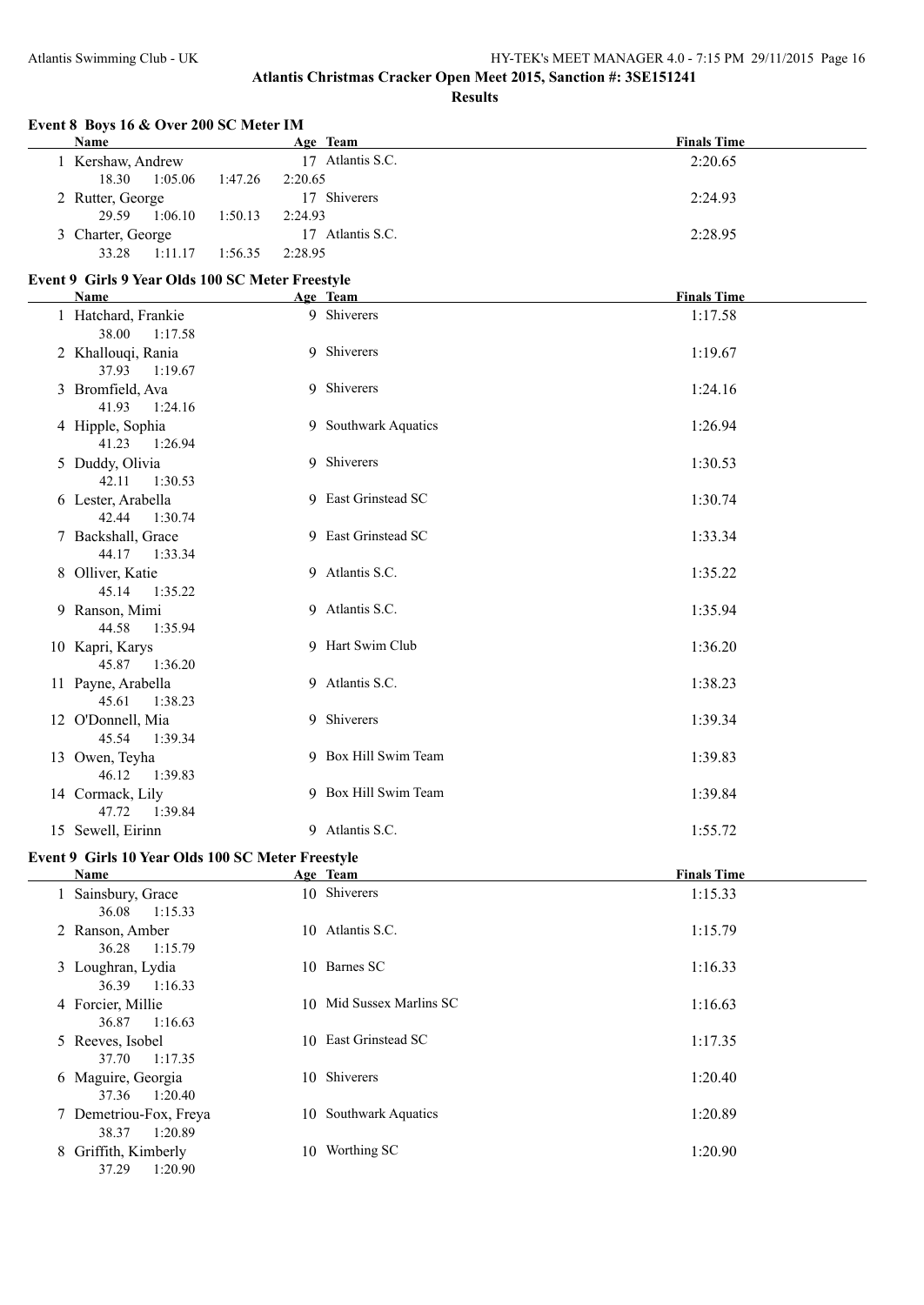### **(Event 9 Girls 10 Year Olds 100 SC Meter Freestyle)**

|  | <b>Name</b>                                  | Age Team                     | <b>Finals Time</b> |
|--|----------------------------------------------|------------------------------|--------------------|
|  | 9 Scerri, Amy<br>38.22<br>1:21.67            | 10 Leatherhead Swimming Club | 1:21.67            |
|  | 10 Sandhu, Kiran<br>39.72<br>1:22.60         | 10 Atlantis S.C.             | 1:22.60            |
|  | 11 Hylton, Shania<br>39.31<br>1:22.79        | 10 Southwark Aquatics        | 1:22.79            |
|  | 12 Hayers, Sophie<br>39.39<br>1:24.29        | 10 Box Hill Swim Team        | 1:24.29            |
|  | 13 Lloyd, Olivia<br>38.74<br>1:24.32         | 10 Worthing SC               | 1:24.32            |
|  | 14 Hilker, Sienna<br>39.79<br>1:24.68        | 10 Shiverers                 | 1:24.68            |
|  | 15 Jones, Emma<br>40.37<br>1:24.91           | 10 Hart Swim Club            | 1:24.91            |
|  | 16 Bugler, Caitlin<br>40.99<br>1:26.73       | 10 Mid Sussex Marlins SC     | 1:26.73            |
|  | 17 Griffiths, Alice<br>40.24<br>1:27.35      | 10 Shiverers                 | 1:27.35            |
|  | 18 Sayers, Anna<br>41.02<br>1:28.39          | 10 Atlantis S.C.             | 1:28.39            |
|  | 19 Hewitt, Sasha<br>41.25<br>1:28.47         | 10 Shiverers                 | 1:28.47            |
|  | 20 Barrett-Browne, Mia<br>42.47<br>1:30.52   | 10 Redhill & Reigate SC      | 1:30.52            |
|  | 21 Mayes, Joely<br>43.67<br>1:30.53          | 10 Box Hill Swim Team        | 1:30.53            |
|  | 22 Maguire, Caitlin<br>42.59<br>1:32.22      | 10 Shiverers                 | 1:32.22            |
|  | 23 Jack, Olivia<br>43.61<br>1:32.35          | 10 Atlantis S.C.             | 1:32.35            |
|  | 24 Hooker, Freya<br>43.88<br>1:32.69         | 10 Atlantis S.C.             | 1:32.69            |
|  | 25 Burge, Ellie<br>44.65<br>1:33.26          | 10 Redhill & Reigate SC      | 1:33.26            |
|  | 26 Britton-Docker, Aimee<br>45.53<br>1:34.23 | 10 Atlantis S.C.             | 1:34.23            |
|  | 27 Lind, Hannah<br>46.11<br>1:37.40          | 10 Shiverers                 | 1:37.40            |

### **Event 9 Girls 11 Year Olds 100 SC Meter Freestyle**

| <b>Name</b>                                | Age Team                        | <b>Finals Time</b> |
|--------------------------------------------|---------------------------------|--------------------|
| 1 Weeden, Millie<br>1:07.79<br>33.08       | 11 Atlantis S.C.                | 1:07.79            |
| 2 Evans, Rhiannon<br>1:07.82<br>32.92      | 11 Mid Sussex Marlins SC        | 1:07.82            |
| 3 Gradillas, Ade<br>32.80<br>1:08.41       | Barnes SC<br>11                 | 1:08.41            |
| 4 Potter, Jemima<br>1:09.54<br>33.42       | Leatherhead Swimming Club<br>11 | 1:09.54            |
| 5 Sweeney, Rebecca<br>1:09.76<br>33.47     | Barnes SC<br>11.                | 1:09.76            |
| 6 Round Pitman, Olivia<br>1:09.97<br>33.48 | Atlantis S.C.<br>11             | 1:09.97            |
| 7 Harris, Libby<br>1:10.31<br>34.06        | 11 Leatherhead Swimming Club    | 1:10.31            |
| 8 Cosmatos, Abigail<br>1:11.36<br>33.99    | Leatherhead Swimming Club<br>11 | 1:11.36            |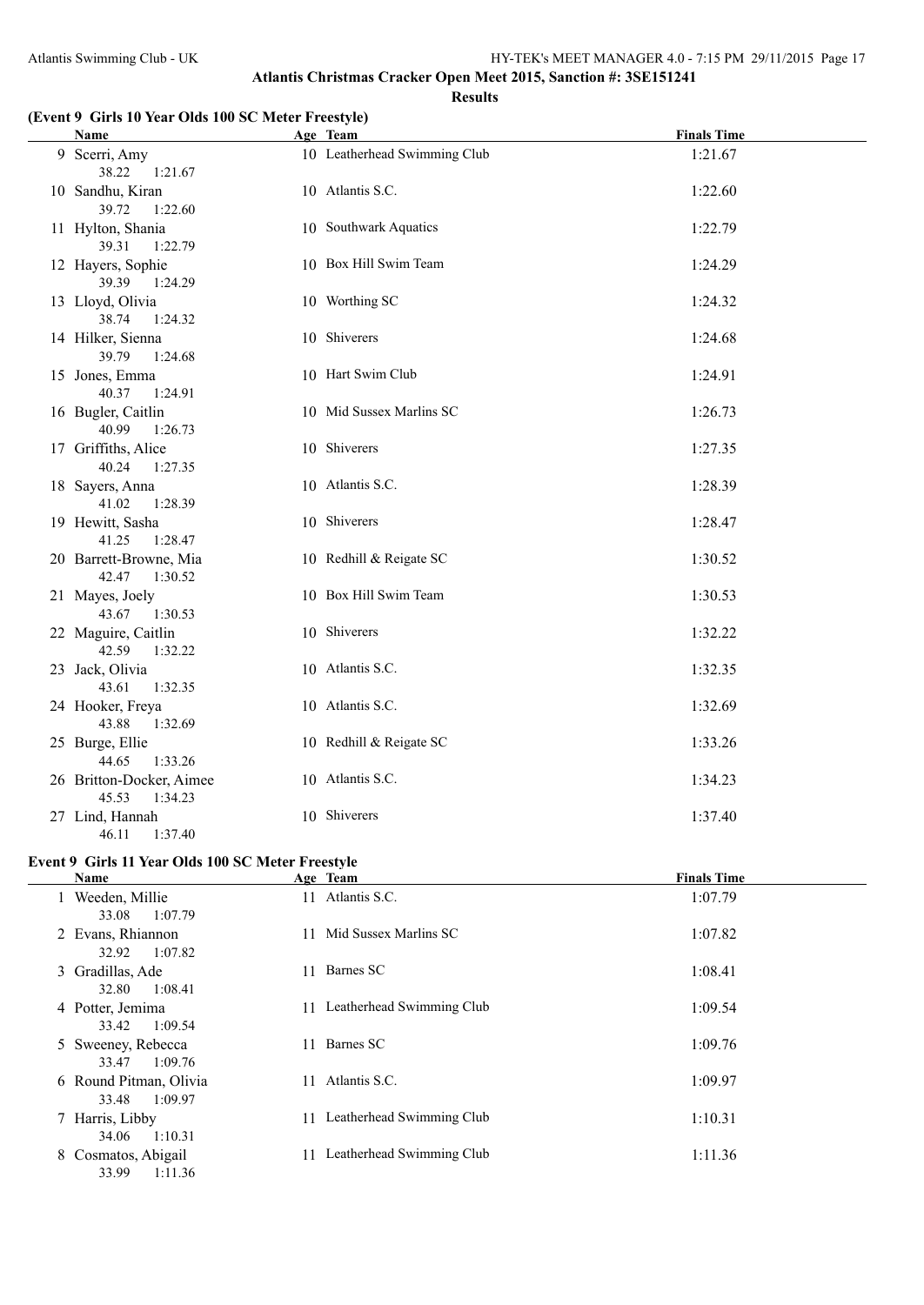### **(Event 9 Girls 11 Year Olds 100 SC Meter Freestyle)**

| <b>Name</b>                               | Age Team                     | <b>Finals Time</b> |
|-------------------------------------------|------------------------------|--------------------|
| 9 Grantham, Madeleine<br>34.91<br>1:11.43 | 11 Barnes SC                 | 1:11.43            |
| 10 Lawrence, Zoe<br>35.69<br>1:12.73      | 11 Leatherhead Swimming Club | 1:12.73            |
| 11 Silk, Caitlin<br>35.44<br>1:13.42      | 11 Worthing SC               | 1:13.42            |
| 12 Smith, Amie<br>35.31<br>1:13.47        | 11 Redhill & Reigate SC      | 1:13.47            |
| 13 Strode, Amy<br>35.36<br>1:14.21        | 11 Farnham Swimming Club     | 1:14.21            |
| 14 Knight, Freya<br>35.62<br>1:14.22      | 11 Worthing SC               | 1:14.22            |
| 15 Owens, Anna<br>37.08<br>1:15.61        | 11 Barnes SC                 | 1:15.61            |
| 16 Lucas, Isabella<br>36.17<br>1:15.67    | 11 Shiverers                 | 1:15.67            |
| 17 Farmer, Maya<br>35.86<br>1:17.04       | 11 Hart Swim Club            | 1:17.04            |
| 18 Thompson, Sophie<br>36.57<br>1:17.94   | 11 Leatherhead Swimming Club | 1:17.94            |
| 19 Gale, Charlie<br>38.33<br>1:18.43      | 11 Mid Sussex Marlins SC     | 1:18.43            |
| 20 Mace, Jessica<br>37.21<br>1:18.84      | 11 Atlantis S.C.             | 1:18.84            |
| 21 Vans Agnew, Maddie<br>38.25<br>1:19.93 | 11 Mid Sussex Marlins SC     | 1:19.93            |
| 22 Wallis, Ruby<br>39.00<br>1:22.08       | 11 East Grinstead SC         | 1:22.08            |
| 23 Parsons, Maisy<br>40.02<br>1:22.83     | 11 Redhill & Reigate SC      | 1:22.83            |
| 24 Robbins, Amelia<br>39.26<br>1:23.92    | 11 Atlantis S.C.             | 1:23.92            |
| 25 Byrne, Penelope<br>40.55<br>1:24.78    | 11 Atlantis S.C.             | 1:24.78            |
| 26 Runton, Rachel<br>39.96<br>1:26.39     | 11 Box Hill Swim Team        | 1:26.39            |
| 27 Pedel, Anna<br>42.32<br>1:32.61        | 11 Atlantis S.C.             | 1:32.61            |
| 28 McMahon, Eleanor<br>47.40 1:44.66      | 11 Atlantis S.C.             | 1:44.66            |

# **Event 9 Girls 12 Year Olds 100 SC Meter Freestyle**

 $\overline{\phantom{a}}$ 

| Name                                  | Age Team                 | <b>Finals Time</b> |
|---------------------------------------|--------------------------|--------------------|
| 1 Whyman, Ethel<br>1:05.79<br>32.27   | 12 Atlantis S.C.         | 1:05.79            |
| 2 Barber, Rebecca<br>1:05.89<br>32.37 | 12 Atlantis S.C.         | 1:05.89            |
| 3 Smith, Elena<br>31.86<br>1:06.12    | 12 Atlantis S.C.         | 1:06.12            |
| 4 Kullman, Jessie<br>1:08.17<br>32.11 | 12 Southwark Aquatics    | 1:08.17            |
| 5 Cummins, Millie<br>32.89<br>1:08.18 | 12 Mid Sussex Marlins SC | 1:08.18            |
| 6 South, Rebecca                      | 12 Shiverers             | 1:09.21            |
| 7 Goodhew, Imogen<br>33.38<br>1:09.26 | 12 Mid Sussex Marlins SC | 1:09.26            |
| 1:09.21<br>32.68                      |                          |                    |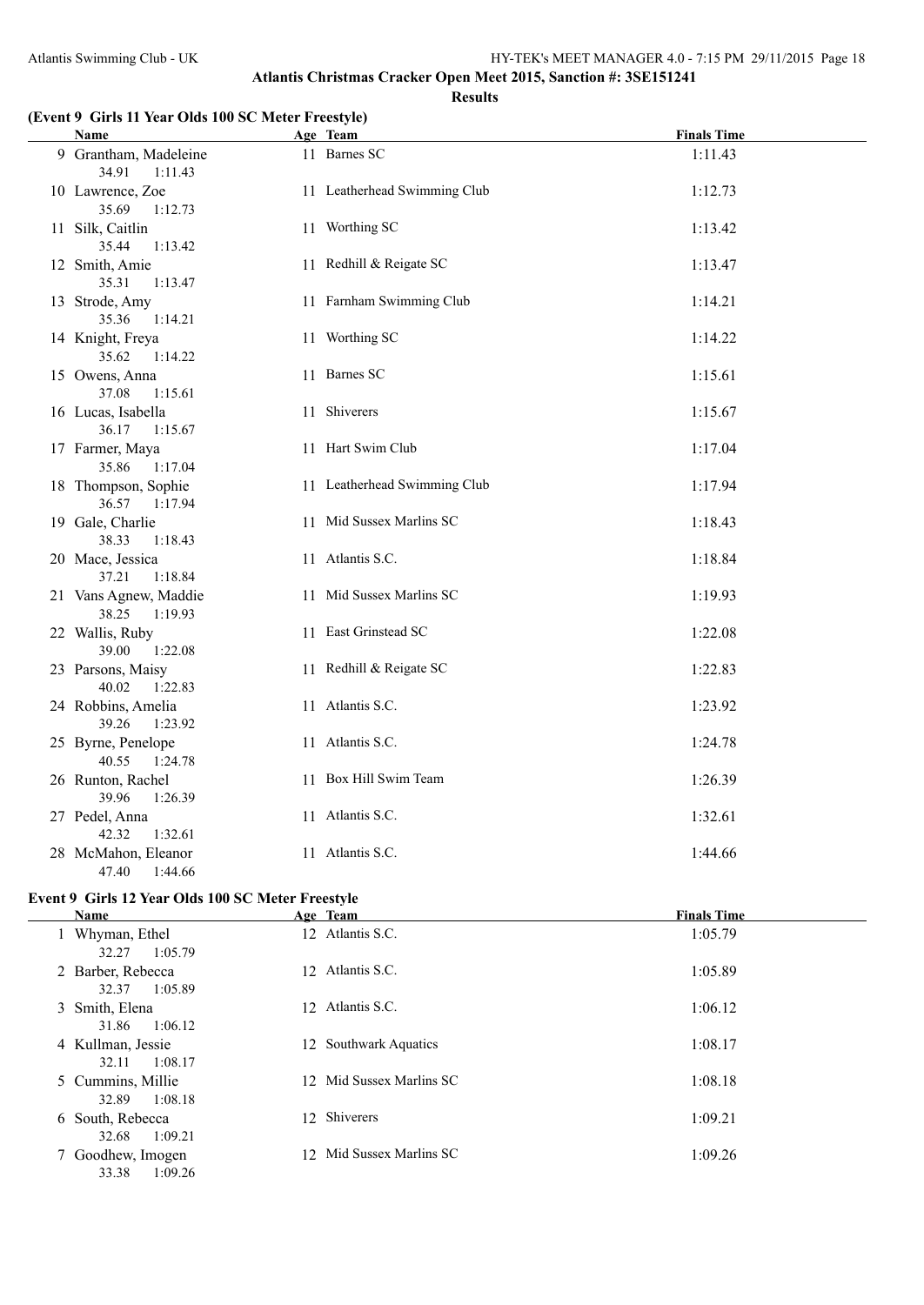#### **(Event 9 Girls 12 Year Olds 100 SC Meter Freestyle)**

| <b>Name</b>                                    | Age Team                     | <b>Finals Time</b> |
|------------------------------------------------|------------------------------|--------------------|
| 8 Morris, Emma<br>33.42<br>1:09.51             | 12 Atlantis S.C.             | 1:09.51            |
| 9 Benstead-Schlup, Claudia<br>33.13<br>1:09.65 | 12 Mid Sussex Marlins SC     | 1:09.65            |
| 10 Beater, Ella<br>1:09.81<br>33.41            | 12 Leatherhead Swimming Club | 1:09.81            |
| 11 Templar, Anna<br>34.29<br>1:10.67           | 12 Atlantis S.C.             | 1:10.67            |
| 12 Hewitt, Georgia<br>34.84<br>1:11.11         | 12 Shiverers                 | 1:11.11            |
| 13 Jay, Dominique<br>34.82<br>1:11.86          | 12 Hart Swim Club            | 1:11.86            |
| 14 Glassford, Jessica<br>34.01<br>1:11.95      | 12 Atlantis S.C.             | 1:11.95            |
| 15 Coupar, Hannah<br>34.12<br>1:11.99          | 12 Shiverers                 | 1:11.99            |
| 16 Harrison, Emma<br>34.86<br>1:12.03          | 12 Atlantis S.C.             | 1:12.03            |
| 17 Gower, Natasha<br>34.68<br>1:12.45          | 12 Mid Sussex Marlins SC     | 1:12.45            |
| 18 Teague, Olivia<br>35.27<br>1:12.84          | 12 Mid Sussex Marlins SC     | 1:12.84            |
| 19 Stanley, Katie<br>34.66<br>1:12.99          | 12 Farnham Swimming Club     | 1:12.99            |
| *20 Thompson, Olivia<br>35.53<br>1:13.93       | 12 Redhill & Reigate SC      | 1:13.93            |
| *20 Davison, Katie<br>35.02<br>1:13.93         | 12 Mid Sussex Marlins SC     | 1:13.93            |
| 22 Twigg, Georgia<br>38.00<br>1:14.07          | 12 Hart Swim Club            | 1:14.07            |
| 23 Kuling, Eloise<br>35.63<br>1:14.31          | 12 Shiverers                 | 1:14.31            |
| 24 Barnaby, Thali<br>35.26<br>1:14.46          | 12 Mid Sussex Marlins SC     | 1:14.46            |
| 25 Eltham, Amelia<br>36.08<br>1:15.46          | 12 Atlantis S.C.             | 1:15.46            |
| 26 Taylor, Sophie<br>35.62<br>1:15.88          | 12 East Grinstead SC         | 1:15.88            |
| 27 Lashbrook, Abby<br>36.25<br>1:16.16         | 12 Mid Sussex Marlins SC     | 1:16.16            |
| 28 Sewell, Chloe<br>39.10<br>1:21.14           | 12 Atlantis S.C.             | 1:21.14            |
| 29 Meekings, Peanut<br>37.37<br>1:21.61        | 12 Mid Sussex Marlins SC     | 1:21.61            |
| 30 O'Donnell, Ellie<br>39.88<br>1:23.15        | 12 Shiverers                 | 1:23.15            |
| 31 Tollerfield, Amy<br>47.75<br>1:36.23        | 12 Shiverers                 | 1:36.23            |

#### **Event 9 Girls 13 Year Olds 100 SC Meter Freestyle**

| <b>Name</b>                           | Age Team                     | <b>Finals Time</b> |
|---------------------------------------|------------------------------|--------------------|
| Cosmatos, Jocelyn<br>1:01.42<br>30.00 | 13 Leatherhead Swimming Club | 1:01.42            |
| 2 Durham, Abigail<br>1:03.68<br>30.63 | 13 Redhill & Reigate SC      | 1:03.68            |
| 3 Watts, Mary<br>1:04.19<br>31.15     | 13 Shiverers                 | 1:04.19            |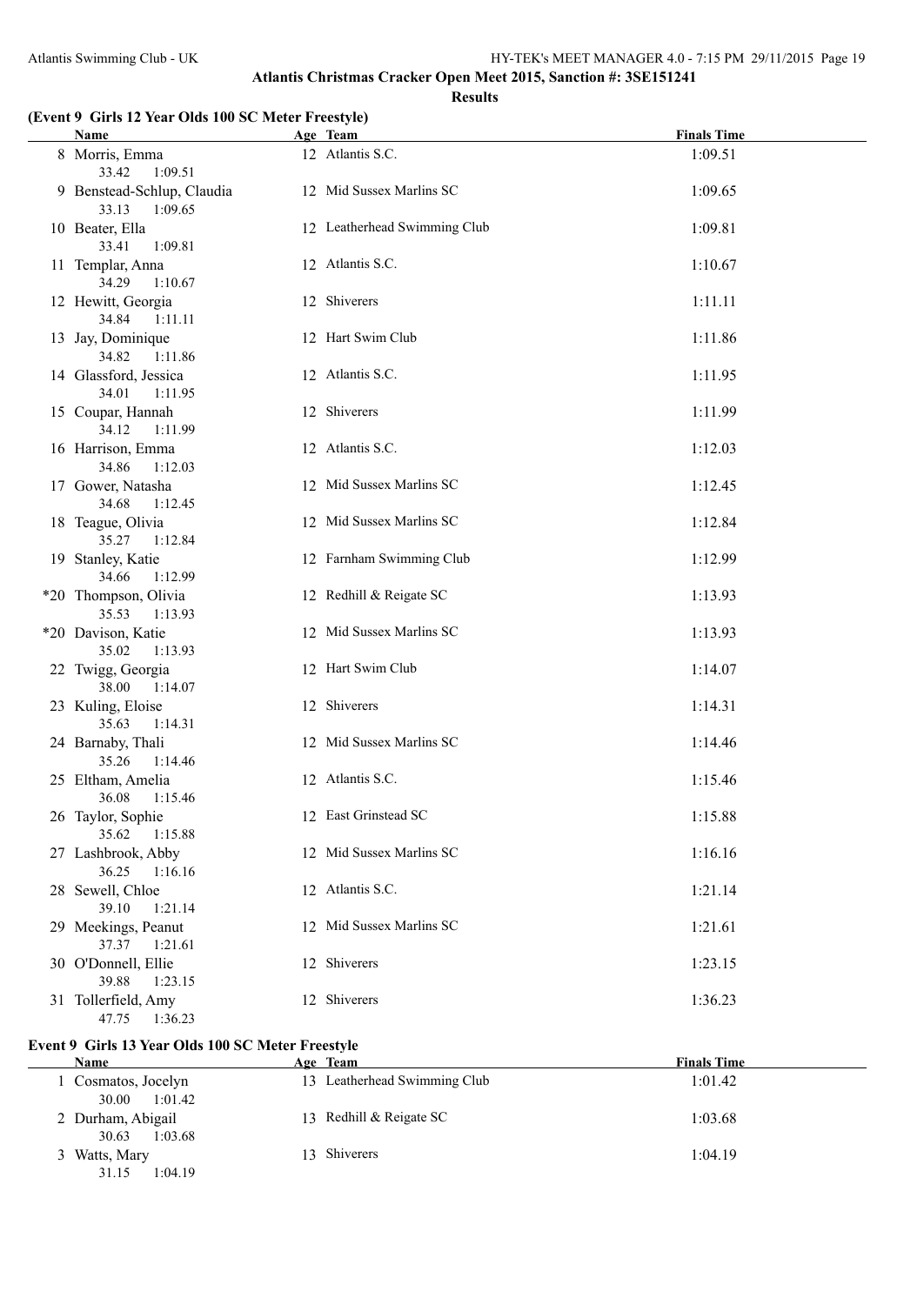31.36 1:05.24

33.16 1:08.48

33.59 1:09.27

34.33 1:10.36

34.09 1:11.13

35.08 1:12.31

#### **Atlantis Christmas Cracker Open Meet 2015, Sanction #: 3SE151241 Results**

### **(Event 9 Girls 13 Year Olds 100 SC Meter Freestyle)**

| $\frac{1}{2}$<br>Name                             | Age Team                     | <b>Finals Time</b> |
|---------------------------------------------------|------------------------------|--------------------|
| 4 John, Amelia                                    | 13 Southwark Aquatics        | 1:04.77            |
| 31.31<br>1:04.77                                  |                              |                    |
| 5 Hamilton, Leah                                  | 13 Shiverers                 | 1:06.88            |
| 32.51<br>1:06.88                                  |                              |                    |
| 6 Flower, Issy                                    | 13 Mid Sussex Marlins SC     | 1:07.26            |
| 32.52<br>1:07.26                                  |                              |                    |
| 7 Pearce, Nadia<br>32.56<br>1:07.40               | 13 Hart Swim Club            | 1:07.40            |
| 8 Biglands, Daisy                                 | 13 Dorking SC                | 1:07.52            |
| 32.25<br>1:07.52                                  |                              |                    |
| 9 Skingley, Nina                                  | 13 Hart Swim Club            | 1:10.48            |
| 33.99<br>1:10.48                                  |                              |                    |
| 10 McCallum, Megan                                | 13 Mid Sussex Marlins SC     | 1:11.27            |
| 34.04<br>1:11.27                                  |                              |                    |
| *11 Symonds, Emily                                | 13 Leatherhead Swimming Club | 1:11.53            |
| 34.08<br>1:11.53                                  | 13 Shiverers                 |                    |
| *11 Hull, Bethany<br>34.61<br>1:11.53             |                              | 1:11.53            |
| 13 Mengers, Kayleigh                              | 13 Leatherhead Swimming Club | 1:12.32            |
| 34.92 1:12.32                                     |                              |                    |
| 14 Davies, Maddie                                 | 13 Leatherhead Swimming Club | 1:12.84            |
| 34.62<br>1:12.84                                  |                              |                    |
| 15 Hull, Lauren                                   | 13 Shiverers                 | 1:13.25            |
| 35.50<br>1:13.25                                  |                              |                    |
| 16 Lawson, Amy                                    | 13 Redhill & Reigate SC      | 1:14.30            |
| 35.33<br>1:14.30                                  |                              |                    |
| 17 Easter, Molly                                  | 13 Southwark Aquatics        | 1:15.11            |
| 35.60 1:15.11<br>18 Dirmeikyte, Zivile            | 13 Southwark Aquatics        | 1:17.44            |
| 36.27 1:17.44                                     |                              |                    |
| 19 Chandler, Grace                                | 13 Atlantis S.C.             | 1:18.11            |
| 37.98<br>1:18.11                                  |                              |                    |
| 20 Newbold, Poppy                                 | 13 Atlantis S.C.             | 1:21.92            |
| 39.07<br>1:21.92                                  |                              |                    |
| --- Hooker, Isobel                                | 13 Atlantis S.C.             | X1:06.28           |
| Event 9 Girls 14 Year Olds 100 SC Meter Freestyle |                              |                    |
| <u>Name</u>                                       | Age Team                     | <b>Finals Time</b> |
| 1 Eastbury, Hannah                                | 14 Shiverers                 | 1:03.36            |
| 1:03.36<br>30.57                                  |                              |                    |
| 2 Carey, Maddie                                   | 14 Atlantis S.C.             | 1:03.66            |
| 31.17<br>1:03.66                                  |                              |                    |
| 3 Fulcher, Freya                                  | 14 Atlantis S.C.             | 1:04.09            |
| 31.21<br>1:04.09<br>4 Everden, Felicity           | 14 Leatherhead Swimming Club | 1:04.87            |
| 1:04.87<br>31.36                                  |                              |                    |
| 5 Smith, Ashleigh                                 | 14 Redhill & Reigate SC      | 1:05.24            |
|                                                   |                              |                    |

6 Newing, Hannah 14 Redhill & Reigate SC 1:08.48

7 McVicar, Emily 14 Hart Swim Club 1:09.27

8 Gower, Hannah 14 Mid Sussex Marlins SC 1:10.36

9 Atkinson, Seren 14 Leatherhead Swimming Club 1:11.13

10 Williams, Emily 14 Leatherhead Swimming Club 1:12.31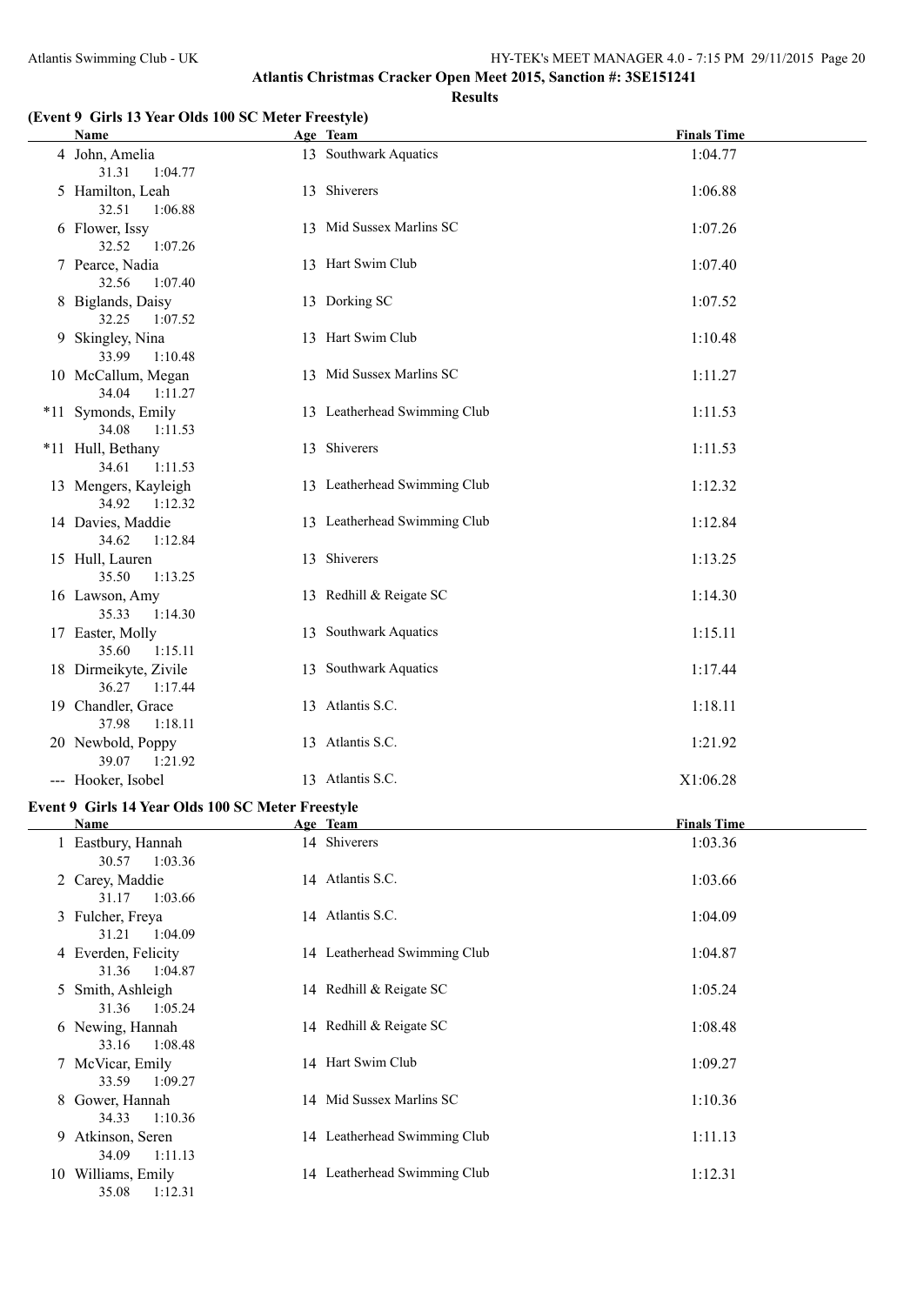**Results**

#### **(Event 9 Girls 14 Year Olds 100 SC Meter Freestyle)**

| $\mu$ , $\mu$ , $\sigma$ , $\sigma$ , $\sigma$ , $\sigma$ , $\sigma$ , $\sigma$ , $\sigma$ , $\sigma$ , $\sigma$ , $\sigma$ , $\sigma$ , $\sigma$ , $\sigma$ , $\sigma$ , $\sigma$ , $\sigma$ , $\sigma$ , $\sigma$ , $\sigma$ , $\sigma$ , $\sigma$ , $\sigma$ , $\sigma$ , $\sigma$ , $\sigma$ , $\sigma$ , $\sigma$ , $\sigma$ , $\sigma$ , $\sigma$ , $\sigma$ , $\sigma$ , $\sigma$ , $\sigma$ , $\sigma$ , |              |                    |  |  |  |  |
|------------------------------------------------------------------------------------------------------------------------------------------------------------------------------------------------------------------------------------------------------------------------------------------------------------------------------------------------------------------------------------------------------------------|--------------|--------------------|--|--|--|--|
| Name                                                                                                                                                                                                                                                                                                                                                                                                             | Age Team     | <b>Finals Time</b> |  |  |  |  |
| Hodge, Lauren                                                                                                                                                                                                                                                                                                                                                                                                    | 14 Shiverers | 1:14.39            |  |  |  |  |
| 35.64<br>1.1439                                                                                                                                                                                                                                                                                                                                                                                                  |              |                    |  |  |  |  |
| Event 9 Girls 15 Year Olds 100 SC Meter Freestyle                                                                                                                                                                                                                                                                                                                                                                |              |                    |  |  |  |  |
| <b>Name</b>                                                                                                                                                                                                                                                                                                                                                                                                      | Age Team     | <b>Finals Time</b> |  |  |  |  |

| гуанис                                          |  | гшав ішіс                                                                                                                                                                                                                        |
|-------------------------------------------------|--|----------------------------------------------------------------------------------------------------------------------------------------------------------------------------------------------------------------------------------|
| 1 Hull, Eve<br>30.89<br>1:03.93                 |  | 1:03.93                                                                                                                                                                                                                          |
| 2 Storey, Isabelle<br>30.68<br>1:04.59          |  | 1:04.59                                                                                                                                                                                                                          |
| 3 Cumber, Gemma<br>31.14 1:05.00                |  | 1:05.00                                                                                                                                                                                                                          |
| 4 Roberts, Stephanie<br>1:05.54<br>31.20        |  | 1:05.54                                                                                                                                                                                                                          |
| 5 Hansford, Martha<br>31.68<br>1:05.95          |  | 1:05.95                                                                                                                                                                                                                          |
| 6 Pedel, Lauren<br>31.34 1:06.44                |  | 1:06.44                                                                                                                                                                                                                          |
| 7 Durham, Charlotte<br>1:06.75<br>31.88         |  | 1:06.75                                                                                                                                                                                                                          |
| 8 Lange-Andrews, Alexandria<br>1:10.00<br>33.86 |  | 1:10.00                                                                                                                                                                                                                          |
| Wright, Maddie<br>9<br>33.74<br>1:10.01         |  | 1:10.01                                                                                                                                                                                                                          |
| 10 Summerton, Megan<br>1:11.42<br>34.16         |  | 1:11.42                                                                                                                                                                                                                          |
|                                                 |  | дес теаш<br>15 Shiverers<br>15 Atlantis S.C.<br>15 Atlantis S.C.<br>15 Hart Swim Club<br>15 Leatherhead Swimming Club<br>15 Atlantis S.C.<br>15 Redhill & Reigate SC<br>15 Shiverers<br>15 Atlantis S.C.<br>15 East Grinstead SC |

## **Event 9 Girls 16 & Over 100 SC Meter Freestyle**

| Name                                        | Age Team                 | <b>Finals Time</b> |
|---------------------------------------------|--------------------------|--------------------|
| 1 Quach, Sophie<br>1:01.27<br>29.62         | Shiverers<br>17          | 1:01.27            |
| 2 Kent, Elena<br>1:01.64<br>29.64           | 16 East Grinstead SC     | 1:01.64            |
| 3 Marchant, Grace<br>1:04.40<br>30.85       | 16 Mid Sussex Marlins SC | 1:04.40            |
| 4 Lange-Andrews, Amelia<br>1:11.07<br>33.95 | Shiverers<br>17          | 1:11.07            |
| 5 Mockett, Anya<br>33.42 1:11.49            | 16 Atlantis S.C.         | 1:11.49            |
| 6 Golding, Natasha<br>1:13.01<br>34.36      | Atlantis S.C.<br>17      | 1:13.01            |
| 7 Wenzel, Emily<br>1:13.87<br>35.24         | Atlantis S.C.<br>17      | 1:13.87            |

#### **Event 10 Boys 9 Year Olds 50 SC Meter Breaststroke**

| <b>Name</b>                                                                         |    | Age Team             | <b>Finals Time</b> |  |  |
|-------------------------------------------------------------------------------------|----|----------------------|--------------------|--|--|
| 1 Taylor, Leon                                                                      |    | 9 Worthing SC        | 45.95              |  |  |
| 2 Smith, Jamie                                                                      |    | 9 Atlantis S.C.      | 48.11              |  |  |
| 3 Lange-Andrews, Sebastian                                                          |    | 9 Shiverers          | 51.95              |  |  |
| 4 Lawrence, Benjamin                                                                |    | 9 Box Hill Swim Team | 53.84              |  |  |
| 5 Weeden, Will                                                                      |    | 9 Atlantis S.C.      | 53.92              |  |  |
| 6 Taylor, Robert                                                                    |    | 9 East Grinstead SC  | 56.48              |  |  |
| 7 Foxwell, Ethan                                                                    | 9. | Worthing SC          | 56.68              |  |  |
| --- Tidey, Harry                                                                    |    | 9 Shiverers          | DQ                 |  |  |
| 7.4 Head not breaking surface during each stroke cycle (except after start or turn) |    |                      |                    |  |  |
| Event 10 Boys 10 Year Olds 50 SC Meter Breaststroke                                 |    |                      |                    |  |  |

| Name                     | Age<br>leam                     | <b>Finals Time</b> |
|--------------------------|---------------------------------|--------------------|
| Christian<br>')uetoft. ∖ | Leatherhead Swimming Club<br>10 | 47.84              |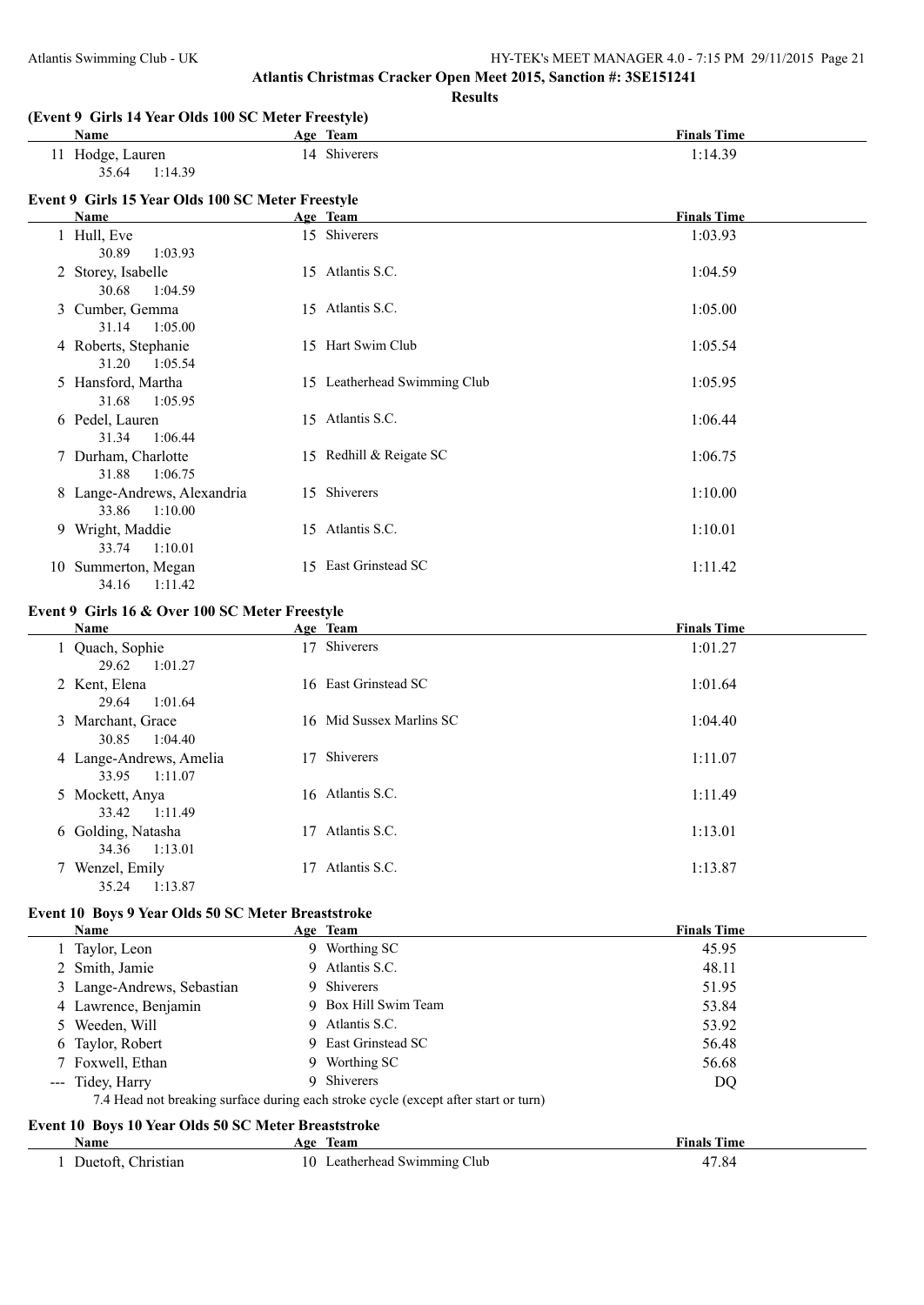#### **(Event 10 Boys 10 Year Olds 50 SC Meter Breaststroke)**

| Name                 |     | Age Team                 | <b>Finals Time</b> |  |
|----------------------|-----|--------------------------|--------------------|--|
| 2 Stanley, Andrew    |     | 10 Farnham Swimming Club | 48.32              |  |
| 3 Lejins, Nils       | 10- | Shiverers                | 48.61              |  |
| 4 Kendrick, Solomon  |     | 10 Shiverers             | 49.37              |  |
| 5 Gymer, Hayden      |     | 10 Shiverers             | 50.22              |  |
| 6 De Klerk, Jared    |     | 10 Atlantis S.C.         | 51.20              |  |
| 7 Kuling, Edward     |     | 10 Shiverers             | 52.60              |  |
| 8 Lancaster, Isaac   |     | 10 East Grinstead SC     | 54.94              |  |
| 9 Chandler, Morgan   |     | 10 Atlantis S.C.         | 56.09              |  |
| 10 Hickey, Callum    |     | 10 East Grinstead SC     | 57.24              |  |
| 11 Tollerfield, Jack | 10- | Shiverers                | 1:00.03            |  |
| 12 Ferris, Charlie   | 10. | Atlantis S.C.            | 1:00.51            |  |
| --- Lafferty, Alex   | 10  | Atlantis S.C.            | DQ                 |  |

7.1 After the start or after each turn single fly kick not performed before the 1st breast

# **Event 10 Boys 11 Year Olds 50 SC Meter Breaststroke**

| Name                                                  |    | Age Team                | <b>Finals Time</b> |
|-------------------------------------------------------|----|-------------------------|--------------------|
| 1 Davis, Jacob                                        | 11 | Atlantis S.C.           | 40.21              |
| 2 Gunasekera, Oliver                                  |    | 11 Redhill & Reigate SC | 40.85              |
| *3 Kendrick, Elijah                                   | 11 | Shiverers               | 42.80              |
| *3 Cannon, Eoghan                                     | 11 | Shiverers               | 42.80              |
| 5 Gausden, Luke                                       | 11 | Atlantis S.C.           | 44.56              |
| 6 Chan, Will                                          |    | Mid Sussex Marlins SC   | 46.28              |
| 7 Law-Chin-Yung, Sam                                  | 11 | Hart Swim Club          | 46.97              |
| 8 Wiles, Sam                                          | 11 | Mid Sussex Marlins SC   | 47.44              |
| 9 Fuller, Joe                                         | 11 | Box Hill Swim Team      | 49.16              |
| --- Owen, Luca-Jensen                                 | 11 | Box Hill Swim Team      | DQ                 |
| 7.6 Touch not simultaneous and/or hands not separated |    |                         |                    |

#### **Event 10 Boys 12 Year Olds 50 SC Meter Breaststroke**

 $\equiv$ 

| Name                 | Age Team                                                                            | <b>Finals Time</b> |
|----------------------|-------------------------------------------------------------------------------------|--------------------|
| 1 Gant, Ryan         | 12 Atlantis S.C.                                                                    | 38.56              |
| 2 Carey, Will        | 12 Atlantis S.C.                                                                    | 40.69              |
| 3 Palmer, Joe        | 12 Leatherhead Swimming Club                                                        | 41.49              |
| 4 Simmonds, Louis    | 12 Shiverers                                                                        | 42.92              |
| 5 Midmer, Tom        | 12 Mid Sussex Marlins SC                                                            | 44.17              |
| 6 Etheridge, Oliver  | 12 Atlantis S.C.                                                                    | 44.18              |
| 7 Lancaster, Joseph  | 12 East Grinstead SC                                                                | 44.90              |
| *8 Haskell, George   | 12 Atlantis S.C.                                                                    | 45.24              |
| *8 De Klerk, Daryan  | 12 Atlantis S.C.                                                                    | 45.24              |
| 10 Filmer-Cox, Monty | 12 Mid Sussex Marlins SC                                                            | 45.88              |
| 11 Parberry, Hugh    | 12 Hart Swim Club                                                                   | 46.53              |
| --- Collins, Theo    | 12 Box Hill Swim Team                                                               | DQ                 |
|                      | 7.4 Head not breaking surface during each stroke cycle (except after start or turn) |                    |
| Porter, Ross         | 12 Farnham Swimming Club                                                            | DQ                 |

# 4.4 Starting before starting signal **Event 10 Boys 13 Year Olds 50 SC Meter Breaststroke**

| Name           |                          | Age Team                     | <b>Finals Time</b> |
|----------------|--------------------------|------------------------------|--------------------|
| 1 Fryers, Toby |                          | 13 Barnes SC                 | 36.25              |
| 2 Silk, Oscar  | 13.                      | Worthing SC                  | 36.68              |
| 3 Harris, Kai  |                          | 13 Leatherhead Swimming Club | 37.33              |
| 4 Curry, Alex  |                          | 13 Mid Sussex Marlins SC     | 37.77              |
|                | 5 Van der Hut, Toby      | 13 Atlantis S.C.             | 37.79              |
|                | 6 Holden-Graham, Cameron | 13 Atlantis S.C.             | 37.83              |
|                | 7 Rienecker-Found, Harry | 13 Mid Sussex Marlins SC     | 38.67              |
|                | 8 Cannon, MacKenzie      | 13 Shiverers                 | 39.52              |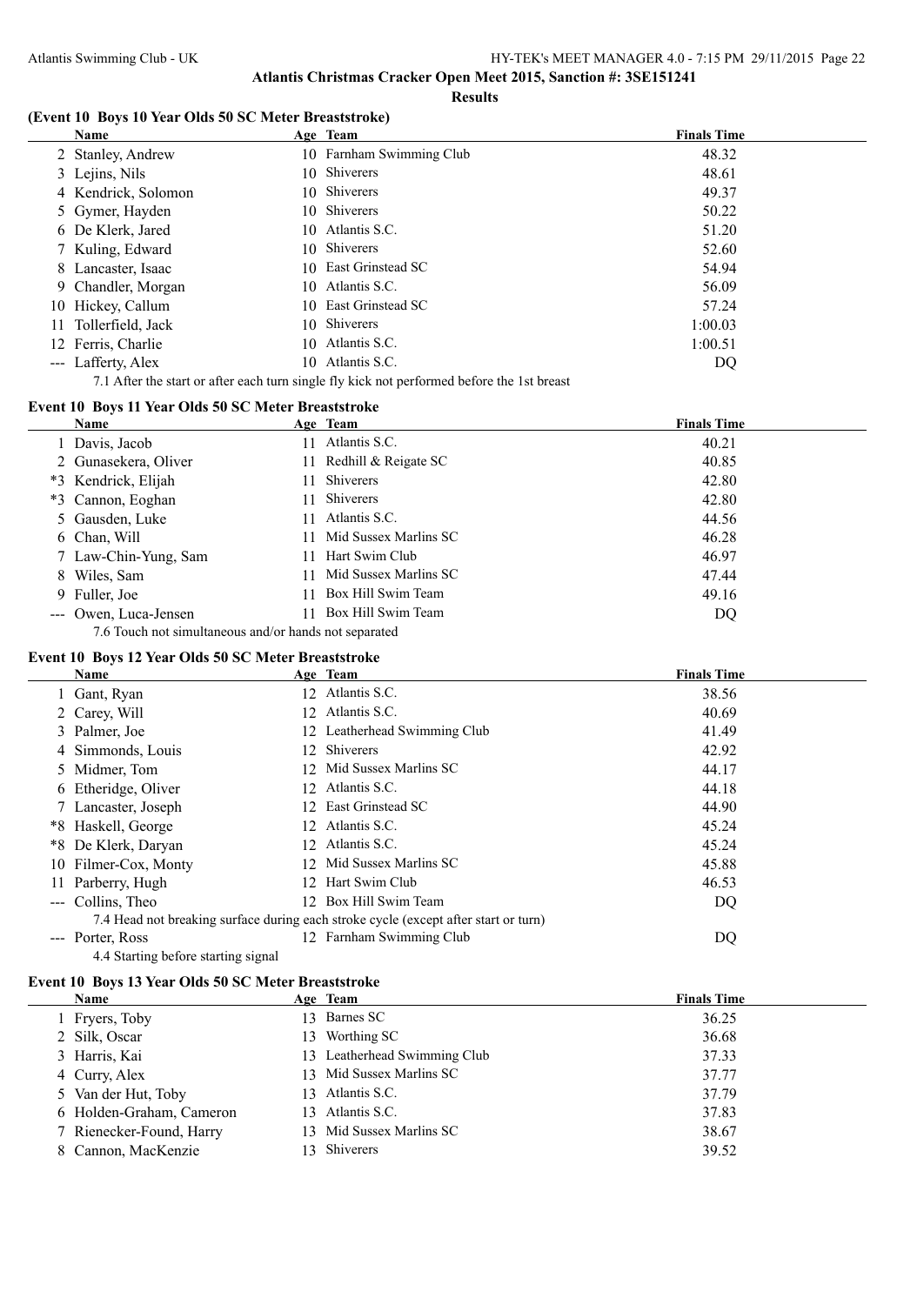**Results**

| (Event 10 Boys 13 Year Olds 50 SC Meter Breaststroke)    |         |         |                              |                    |
|----------------------------------------------------------|---------|---------|------------------------------|--------------------|
| Name                                                     |         |         | Age Team                     | <b>Finals Time</b> |
| 9 McKay, Cameron                                         |         |         | 13 Leatherhead Swimming Club | 40.27              |
| 10 Marrett, Lorcan                                       |         |         | 13 Leatherhead Swimming Club | 42.57              |
| 11 Morpuss, Elliott                                      |         |         | 13 Farnham Swimming Club     | 42.80              |
| 12 Owens, Benedict                                       |         |         | 13 Barnes SC                 | 43.36              |
| 13 Brydon, Joseph                                        |         |         | 13 Atlantis S.C.             | 43.55              |
| 14 Ellis, Caeden                                         |         |         | 13 Hart Swim Club            | 46.33              |
| Event 10 Boys 14 Year Olds 50 SC Meter Breaststroke      |         |         |                              |                    |
| Name                                                     |         |         | Age Team                     | <b>Finals Time</b> |
| 1 Stevens, Ben                                           |         |         | 14 Mid Sussex Marlins SC     | 34.23              |
| 2 Stewart, Louis                                         |         |         | 14 Shiverers                 | 36.48              |
| 3 Hawkey, Jason                                          |         |         | 14 Mid Sussex Marlins SC     | 38.44              |
| 4 King, Simon                                            |         |         | 14 Leatherhead Swimming Club | 40.82              |
| --- Thompson, Joel                                       |         |         | 14 Shiverers                 | X31.61             |
| Event 10 Boys 15 Year Olds 50 SC Meter Breaststroke      |         |         |                              |                    |
| Name                                                     |         |         | Age Team                     | <b>Finals Time</b> |
| 1 Wild, Jack                                             |         |         | 15 Southwark Aquatics        | 33.81              |
| 2 Flower, Samuel                                         |         |         | 15 Mid Sussex Marlins SC     | 35.41              |
| 3 Cannon, Aidan                                          |         |         | 15 Shiverers                 | 35.65              |
| 4 Farmiloe, Matthew                                      |         |         | 15 Hart Swim Club            | 36.02              |
| 5 Boyes, Matthew                                         |         |         | 15 Atlantis S.C.             | 36.63              |
| 6 Carter, Joe                                            |         |         | 15 Atlantis S.C.             | 36.85              |
| 7 Walsh, Michael                                         |         |         | 15 Barnes SC                 | 40.20              |
|                                                          |         |         |                              |                    |
| Event 10 Boys 16 & Over 50 SC Meter Breaststroke<br>Name |         |         | Age Team                     | <b>Finals Time</b> |
|                                                          |         |         | 16 Southwark Aquatics        |                    |
| 1 Tran, Ryan                                             |         |         |                              | 33.74              |
| 2 Rutter, George                                         |         |         | 17 Shiverers                 | 34.09              |
| Sparling, Aiden                                          |         |         | 16 Atlantis S.C.             | 34.84              |
| 4 Flower, Isaac                                          |         |         | 17 Mid Sussex Marlins SC     | 35.11              |
| 5 Nehme, Joseph                                          |         |         | 16 Mid Sussex Marlins SC     | 37.02              |
| Event 11 Girls 9 Year Olds 200 SC Meter Freestyle        |         |         |                              |                    |
| Name                                                     |         |         | Age Team                     | <b>Finals Time</b> |
| 1 Khallouqi, Rania                                       |         |         | 9 Shiverers                  | 2:45.76            |
| 38.02<br>1:20.75                                         | 2:03.44 | 2:45.76 |                              |                    |
| 2 Hatchard, Frankie                                      |         |         | 9 Shiverers                  | 2:46.95            |
| 1:21.15                                                  | 2:06.03 | 2:46.95 |                              |                    |
| 3 Bromfield, Ava                                         |         |         | 9 Shiverers                  | 3:04.93            |
| 42.74<br>1:31.15                                         | 2:18.27 | 3:04.93 |                              |                    |
| 4 Hipple, Sophia                                         |         |         | 9 Southwark Aquatics         | 3:08.78            |
| 42.88<br>1:33.70                                         | 2:22.79 | 3:08.78 |                              |                    |
| 5 Lester, Arabella                                       |         |         | 9 East Grinstead SC          | 3:20.16            |
| 44.30<br>1:38.66                                         | 2:29.84 | 3:20.16 |                              |                    |
| 6 Olliver, Katie                                         |         |         | 9 Atlantis S.C.              | 3:22.98            |
| 45.70<br>1:40.02                                         | 2:33.13 | 3:22.98 |                              |                    |
| Event 11 Girls 10 Year Olds 200 SC Meter Freestyle       |         |         |                              |                    |
| Name                                                     |         |         | Age Team                     | <b>Finals Time</b> |
| 1 Sainsbury, Grace                                       |         |         | 10 Shiverers                 | 2:42.68            |
| 37.17<br>1:18.93                                         | 2:01.21 | 2:42.68 |                              |                    |
| 2 Arezki, Tessene                                        |         |         | 10 Atlantis S.C.             | 2:45.37            |
| 38.57<br>1:21.99                                         | 2:05.68 | 2:45.37 |                              |                    |
| 3 Loughran, Lydia                                        |         |         | 10 Barnes SC                 | 2:48.36            |
| 37.71<br>1:21.61                                         | 2:05.39 | 2:48.36 |                              |                    |
| 4 Maguire, Georgia                                       |         |         | 10 Shiverers                 | 2:49.62            |
| 39.18<br>1:23.69                                         | 2:07.82 | 2:49.62 |                              |                    |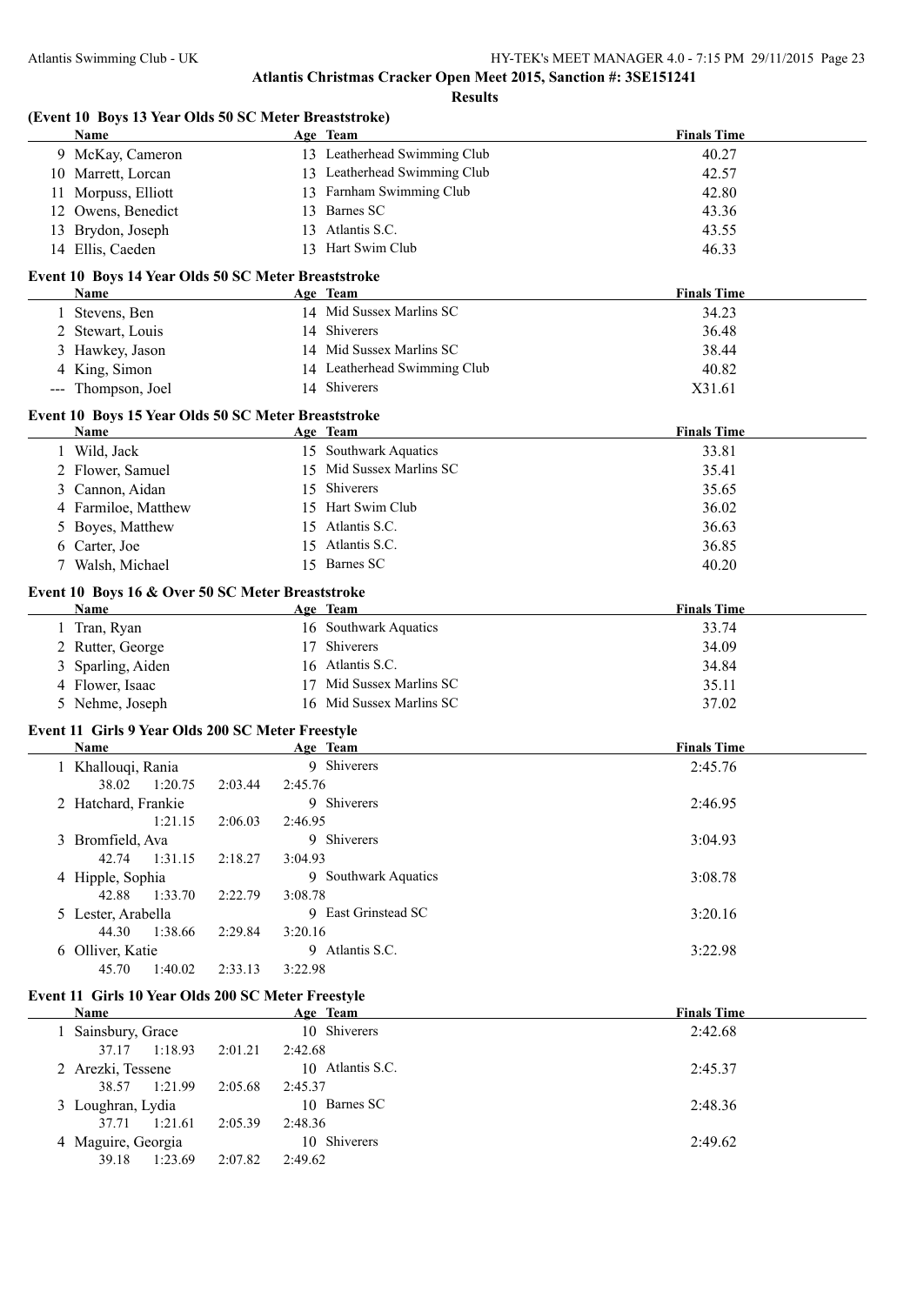### **(Event 11 Girls 10 Year Olds 200 SC Meter Freestyle)**

| Name                   |         | Age Team                 | <b>Finals Time</b> |
|------------------------|---------|--------------------------|--------------------|
| 5 Cheesman, Ella       |         | 10 Farnham Swimming Club | 2:53.15            |
| 39.52 1:24.72          | 2:10.15 | 2:53.15                  |                    |
| 6 Demetriou-Fox, Freya |         | 10 Southwark Aquatics    | 2:54.56            |
| 40.48 1:25.06          | 2:11.32 | 2:54.56                  |                    |
| 7 Hylton, Shania       |         | 10 Southwark Aquatics    | 2:58.40            |
| 40.79<br>1:27.45       | 2:15.11 | 2:58.40                  |                    |
| 8 Jones, Emma          |         | 10 Hart Swim Club        | 3:00.22            |
| 42.57 1:31.05          | 2:16.88 | 3:00.22                  |                    |
| 9 Sandhu, Kiran        |         | 10 Atlantis S.C.         | 3:01.45            |
| 40.15 1:27.33          | 2:16.42 | 3:01.45                  |                    |
| 10 Lloyd, Olivia       |         | 10 Worthing SC           | 3:01.88            |
| 39.81<br>1:27.07       | 2:16.42 | 3:01.88                  |                    |
| 11 Hanington, Rosina   |         | 10 Box Hill Swim Team    | 3:05.19            |
| 43.05<br>1:32.73       | 2:20.63 | 3:05.19                  |                    |
| 12 Hayers, Sophie      |         | 10 Box Hill Swim Team    | 3:09.77            |
| 43.39<br>1:33.27       | 2:22.95 | 3:09.77                  |                    |
| 13 Sayers, Anna        |         | 10 Atlantis S.C.         | 3:12.60            |
| 1:35.44<br>43.63       | 2:26.74 | 3:12.60                  |                    |
| 14 Griffiths, Alice    |         | 10 Shiverers             | 3:13.28            |
| 1:33.09<br>42.16       | 2:25.30 | 3:13.28                  |                    |
| 15 Maguire, Caitlin    |         | 10 Shiverers             | 3:13.84            |
| 44.90<br>1:36.22       | 2:28.26 | 3:13.84                  |                    |
| 16 Flack, Rosa         |         | 10 Shiverers             | 3:20.23            |
| 1:39.90<br>47.10       | 2:31.33 | 3:20.23                  |                    |

#### **Event 11 Girls 11 Year Olds 200 SC Meter Freestyle**

| Name                |         | Age Team                     | <b>Finals Time</b> |
|---------------------|---------|------------------------------|--------------------|
| 1 Weeden, Millie    |         | 11 Atlantis S.C.             | 2:26.30            |
| 34.63<br>1:13.19    | 1:51.10 | 2:26.30                      |                    |
| 2 Gradillas, Ade    |         | 11 Barnes SC                 | 2:28.45            |
| 34.99<br>1:14.11    | 1:52.10 | 2:28.45                      |                    |
| Silk, Caitlin       |         | 11 Worthing SC               | 2:28.56            |
| 35.08<br>1:12.90    | 1:51.50 | 2:28.56                      |                    |
| 4 Potter, Jemima    |         | 11 Leatherhead Swimming Club | 2:28.57            |
| 34.34<br>1:12.51    | 1:51.16 | 2:28.57                      |                    |
| 5 Sweeney, Rebecca  |         | 11 Barnes SC                 | 2:31.42            |
| 34.89<br>1:13.51    | 1:53.35 | 2:31.42                      |                    |
| 6 Smith, Amie       |         | 11 Redhill & Reigate SC      | 2:32.25            |
| 35.42<br>1:14.34    | 1:53.49 | 2:32.25                      |                    |
| 7 Owens, Anna       |         | 11 Barnes SC                 | 2:38.21            |
| 37.24<br>1:17.62    | 1:58.88 | 2:38.21                      |                    |
| 8 Cosmatos, Abigail |         | 11 Leatherhead Swimming Club | 2:38.50            |
| 36.80<br>1:18.54    | 2:00.42 | 2:38.50                      |                    |
| 9 Lawrence, Zoe     |         | 11 Leatherhead Swimming Club | 2:41.45            |
| 1:18.47<br>37.15    | 2:00.85 | 2:41.45                      |                    |
| 10 Strode, Amy      |         | 11 Farnham Swimming Club     | 2:42.73            |
| 36.96<br>1:18.47    | 2:01.15 | 2:42.73                      |                    |
| 11 Beech, Francesca |         | 11 Leatherhead Swimming Club | 2:43.55            |
| 38.39<br>1:21.57    | 2:02.84 | 2:43.55                      |                    |
| 12 Lucas, Isabella  |         | 11 Shiverers                 | 2:44.98            |
| 37.66<br>1:20.89    | 2:04.63 | 2:44.98                      |                    |
| 13 Tinkler, Evie    |         | 11 Leatherhead Swimming Club | 2:45.93            |
| 38.30<br>1:20.38    | 2:04.51 | 2:45.93                      |                    |
| 14 Gale, Charlie    |         | 11 Mid Sussex Marlins SC     | 2:49.96            |
| 39.34 1:23.23       | 2:08.03 | 2:49.96                      |                    |
| 15 Thompson, Sophie |         | 11 Leatherhead Swimming Club | 2:50.76            |
| 38.04<br>1:21.97    | 2:06.88 | 2:50.76                      |                    |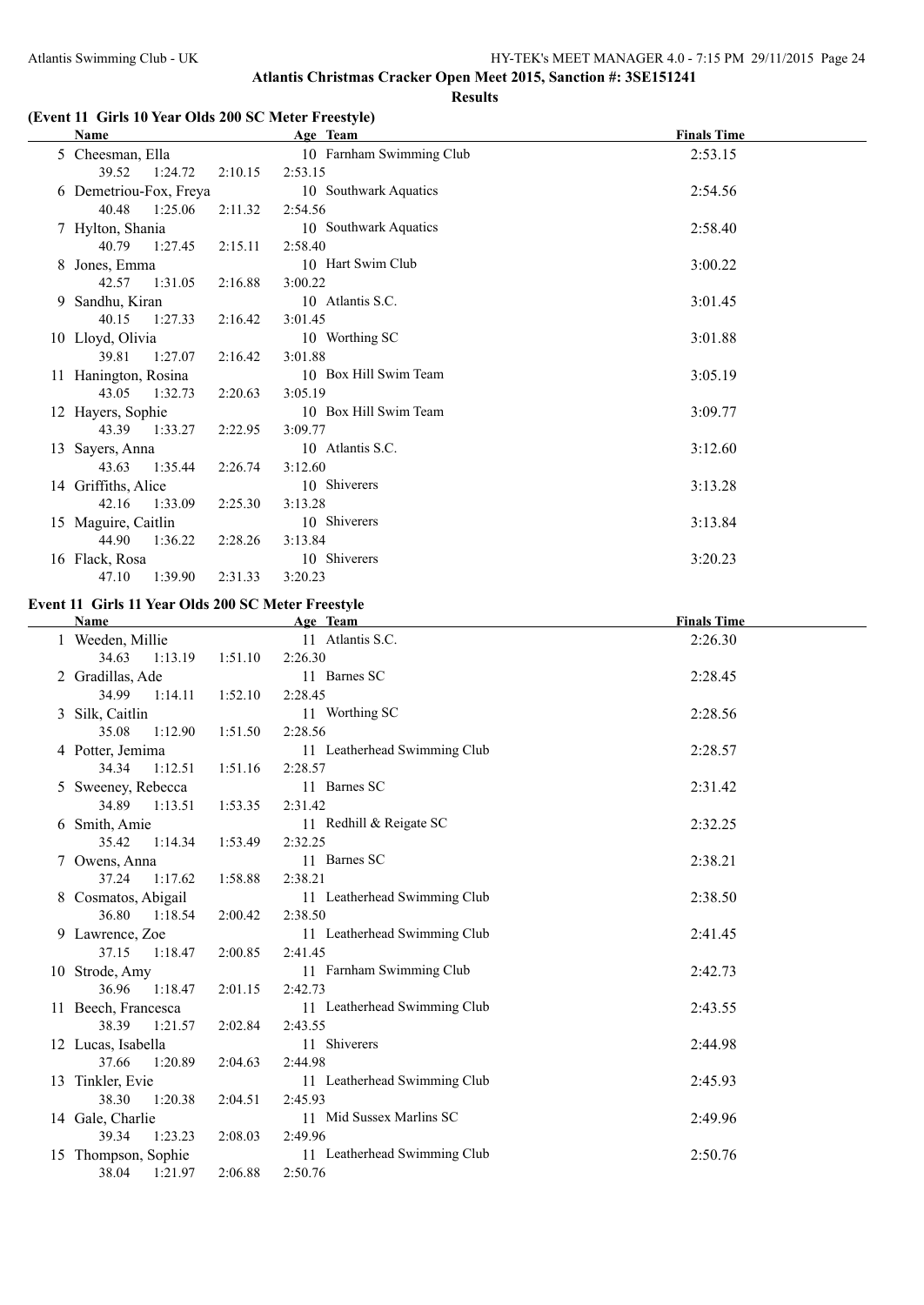| (Event 11 Girls 11 Year Olds 200 SC Meter Freestyle)<br><b>Name</b> |                   | Age Team                     | <b>Finals Time</b> |
|---------------------------------------------------------------------|-------------------|------------------------------|--------------------|
| 16 Ferguson-Smith, Megan                                            |                   | 11 Southwark Aquatics        | 2:52.75            |
| 40.11<br>1:25.29                                                    | 2:10.52           | 2:52.75                      |                    |
| 17 McMahon, Eleanor                                                 |                   | 11 Atlantis S.C.             | 3:49.58            |
| 49.94                                                               | 2:49.68           | 3:49.58                      |                    |
|                                                                     |                   |                              |                    |
| Event 11 Girls 12 Year Olds 200 SC Meter Freestyle<br>Name          |                   |                              | <b>Finals Time</b> |
|                                                                     |                   | Age Team<br>12 Atlantis S.C. | 2:21.10            |
| 1 Barber, Rebecca                                                   |                   |                              |                    |
| 33.65<br>1:10.43                                                    | 1:46.57           | 2:21.10                      |                    |
| 2 Smith, Elena                                                      |                   | 12 Atlantis S.C.             | 2:25.72            |
| 34.23<br>1:11.66                                                    | 1:49.30           | 2:25.72                      |                    |
| 3 Goodhew, Imogen                                                   |                   | 12 Mid Sussex Marlins SC     | 2:26.15            |
| 34.20<br>1:11.98                                                    | 1:50.09           | 2:26.15                      |                    |
| 4 South, Rebecca                                                    |                   | 12 Shiverers                 | 2:27.89            |
| 34.17<br>1:12.80                                                    | 1:52.08           | 2:27.89                      |                    |
| *5 Kullman, Jessie                                                  |                   | 12 Southwark Aquatics        | 2:29.01            |
| 33.52<br>1:11.49                                                    | 1:51.09           | 2:29.01                      |                    |
| *5 Templar, Anna                                                    |                   | 12 Atlantis S.C.             | 2:29.01            |
| 35.47<br>1:13.24                                                    | 1:51.66           | 2:29.01                      |                    |
| 7 Cummins, Millie                                                   |                   | 12 Mid Sussex Marlins SC     | 2:29.06            |
| 34.22<br>1:12.23                                                    | 1:51.51           | 2:29.06                      |                    |
| 8 Glassborow, Tricia                                                |                   | 12 East Grinstead SC         | 2:30.82            |
| 33.93<br>1:13.09                                                    | 1:53.21           | 2:30.82                      |                    |
| 9 Morris, Emma                                                      |                   | 12 Atlantis S.C.             | 2:30.92            |
| 35.02<br>1:13.44                                                    | 1:53.15           | 2:30.92                      |                    |
| 10 Benstead-Schlup, Claudia                                         |                   | 12 Mid Sussex Marlins SC     | 2:32.22            |
| 35.33<br>1:15.16                                                    | 1:55.69           | 2:32.22                      |                    |
| 11 Stanley, Katie                                                   |                   | 12 Farnham Swimming Club     | 2:33.19            |
| 35.03<br>1:13.84                                                    | 1:53.88           | 2:33.19                      |                    |
| 12 Stansfield, Anna                                                 |                   | 12 Leatherhead Swimming Club | 2:33.43            |
| 36.12<br>1:15.65                                                    | 1:55.14           | 2:33.43                      |                    |
| 13 Coupar, Hannah                                                   |                   | 12 Shiverers                 | 2:34.27            |
| 35.38<br>1:16.10                                                    | 1:56.94           | 2:34.27                      |                    |
| 14 Beater, Ella                                                     |                   | 12 Leatherhead Swimming Club | 2:34.56            |
| 35.45<br>1:15.36                                                    | 1:55.90           | 2:34.56                      |                    |
| 15 Jay, Dominique                                                   |                   | 12 Hart Swim Club            | 2:37.71            |
| 35.85                                                               | 1:15.87   1:56.91 | 2:37.71                      |                    |
| 16 Twigg, Georgia                                                   |                   | 12 Hart Swim Club            | 2:37.90            |
| 36.65<br>1:17.62                                                    | 1:57.23           | 2:37.90                      |                    |
| 17 Gower, Natasha                                                   |                   | 12 Mid Sussex Marlins SC     | 2:37.97            |
| 37.22<br>1:18.11                                                    | 1:59.91           | 2:37.97                      |                    |
| 18 Teague, Olivia                                                   |                   | 12 Mid Sussex Marlins SC     | 2:38.73            |
| 36.50<br>1:17.37                                                    | 1:59.13           | 2:38.73                      |                    |
| 19 Hewitt, Georgia                                                  |                   | 12 Shiverers                 | 2:39.31            |
| 36.64<br>1:17.23                                                    | 1:58.93           | 2:39.31                      |                    |
| 20 Davison, Katie                                                   |                   | 12 Mid Sussex Marlins SC     | 2:41.39            |
| 36.18<br>1:16.72                                                    | 1:59.44           | 2:41.39                      |                    |
| 21 Taylor, Sophie                                                   |                   | 12 East Grinstead SC         | 2:43.62            |
| 37.52<br>1:20.18                                                    | 2:03.04           | 2:43.62                      |                    |
| 22 Kuling, Eloise                                                   |                   | 12 Shiverers                 | 2:43.84            |
| 38.45<br>1:20.22                                                    | 2:03.36           | 2:43.84                      |                    |
| 23 Sewell, Chloe                                                    |                   | 12 Atlantis S.C.             | 3:02.52            |
| 41.56<br>1:28.16                                                    | 2:16.63           | 3:02.52                      |                    |
| 24 Dawkins, Gemma                                                   |                   | 12 Atlantis S.C.             | 3:10.71            |
| 42.20<br>1:30.48                                                    | 2:22.43           | 3:10.71                      |                    |
| --- Tollerfield, Amy                                                |                   | 12 Shiverers                 | DQ                 |
| 4.4 Starting before starting signal                                 |                   |                              |                    |
| 37.48<br>1:20.91                                                    | 2:05.02           | DQ                           |                    |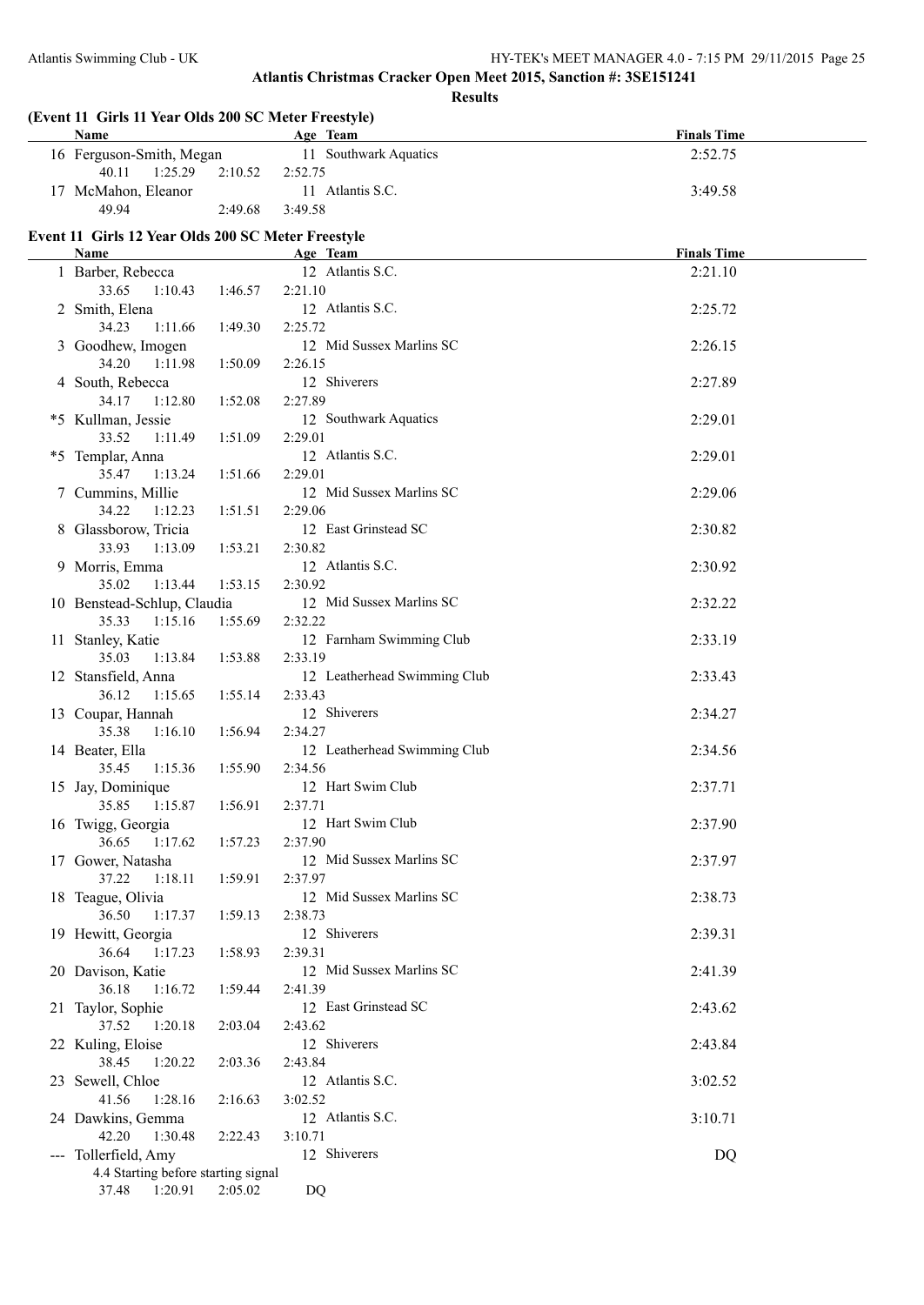#### **Event 11 Girls 13 Year Olds 200 SC Meter Freestyle**

|    | Name                  |         | Age Team                     | <b>Finals Time</b> |
|----|-----------------------|---------|------------------------------|--------------------|
|    | 1 Cosmatos, Jocelyn   |         | 13 Leatherhead Swimming Club | 2:14.91            |
|    | 31.43<br>1:05.42      | 1:40.54 | 2:14.91                      |                    |
|    | 2 Watts, Mary         |         | 13 Shiverers                 | 2:20.05            |
|    | 32.20<br>1:08.15      | 1:44.99 | 2:20.05                      |                    |
|    | 3 Hamilton, Leah      |         | 13 Shiverers                 | 2:22.71            |
|    | 32.10<br>1:08.54      | 1:46.42 | 2:22.71                      |                    |
|    | 4 Richardson, Lara    |         | 13 Leatherhead Swimming Club | 2:24.67            |
|    | 32.41<br>1:08.83      | 1:46.92 | 2:24.67                      |                    |
|    | 5 Skingley, Nina      |         | 13 Hart Swim Club            | 2:28.62            |
|    | 1:13.09<br>35.44      | 1:51.78 | 2:28.62                      |                    |
|    | 6 Flower, Issy        |         | 13 Mid Sussex Marlins SC     | 2:30.57            |
|    | 34.79<br>1:13.06      | 1:52.66 | 2:30.57                      |                    |
|    | 7 Hooker, Isobel      |         | 13 Atlantis S.C.             | 2:33.18            |
|    | 1:13.17<br>34.33      | 1:53.13 | 2:33.18                      |                    |
|    | Symonds, Emily        |         | 13 Leatherhead Swimming Club | 2:33.88            |
|    | 35.60<br>1:14.68      | 1:55.03 | 2:33.88                      |                    |
|    | 9 Easter, Molly       |         | 13 Southwark Aquatics        | 2:40.46            |
|    | 1:17.94<br>36.99      | 2:00.31 | 2:40.46                      |                    |
|    | 10 Dirmeikyte, Zivile |         | 13 Southwark Aquatics        | 2:48.37            |
|    | 36.88<br>1:19.51      | 2:04.01 | 2:48.37                      |                    |
| 11 | Goodhead, Hannah      |         | 13 Mid Sussex Marlins SC     | 2:50.35            |
|    | 38.59<br>1:21.60      | 2:05.65 | 2:50.35                      |                    |

#### **Event 11 Girls 14 Year Olds 200 SC Meter Freestyle**

|                     | Name                                |         | Age Team                     | <b>Finals Time</b> |
|---------------------|-------------------------------------|---------|------------------------------|--------------------|
|                     | 1 Eastbury, Hannah                  |         | 14 Shiverers                 | 2:13.44            |
|                     | 31.93 1:06.62                       | 1:41.00 | 2:13.44                      |                    |
|                     | 2 Fulcher, Freya                    |         | 14 Atlantis S.C.             | 2:17.49            |
|                     | 32.39 1:07.53                       | 1:43.00 | 2:17.49                      |                    |
|                     | 3 Davies, Bryony                    |         | 14 Leatherhead Swimming Club | 2:19.14            |
|                     | 32.15 1:06.96                       | 1:42.88 | 2:19.14                      |                    |
|                     | 4 Carey, Maddie                     |         | 14 Atlantis S.C.             | 2:19.95            |
|                     | 1:08.74<br>32.69                    | 1:45.27 | 2:19.95                      |                    |
|                     | 5 Everden, Felicity                 |         | 14 Leatherhead Swimming Club | 2:20.86            |
|                     | 32.22<br>1:07.62                    | 1:44.16 | 2:20.86                      |                    |
|                     | 6 Smith, Ashleigh                   |         | 14 Redhill & Reigate SC      | 2:21.73            |
|                     | 32.14<br>1:08.02                    | 1:44.78 | 2:21.73                      |                    |
|                     | 7 Palmer, Elsa                      |         | 14 Leatherhead Swimming Club | 2:27.17            |
|                     | 1:10.77<br>33.40                    | 1:48.55 | 2:27.17                      |                    |
|                     | 8 McVicar, Emily                    |         | 14 Hart Swim Club            | 2:28.96            |
|                     | 34.22 1:12.19                       | 1:51.36 | 2:28.96                      |                    |
|                     | 9 Hodge, Lauren                     |         | 14 Shiverers                 | 2:38.03            |
|                     | 1:18.63<br>37.51                    | 2:00.56 | 2:38.03                      |                    |
|                     | 10 Andreica, Alice                  |         | 14 Barnes SC                 | 2:42.43            |
|                     | 38.03<br>1:19.55                    | 2:01.67 | 2:42.43                      |                    |
| $\qquad \qquad - -$ | Wilson, Kate                        |         | 14 Atlantis S.C.             | DQ                 |
|                     | 4.4 Starting before starting signal |         |                              |                    |
|                     | 1:14.04<br>34.91                    | 1:53.80 | DQ                           |                    |

# **Event 11 Girls 15 Year Olds 200 SC Meter Freestyle**

| Name               |                    | Age Team                     | <b>Finals Time</b> |
|--------------------|--------------------|------------------------------|--------------------|
| Roberts, Stephanie |                    | 15 Hart Swim Club            | 2:16.77            |
| 1:06.88<br>32.13   | 1:42.06<br>2:16.77 |                              |                    |
| 2 Hansford, Martha |                    | 15 Leatherhead Swimming Club | 2:19.72            |
| 32.34<br>1:07.76   | 2:19.72<br>1:44.11 |                              |                    |
| 3 Eltham, Gaby     |                    | 15 Atlantis S.C.             | 2:19.96            |
| 32.48<br>1:07.32   | 2:19.96<br>1:44.03 |                              |                    |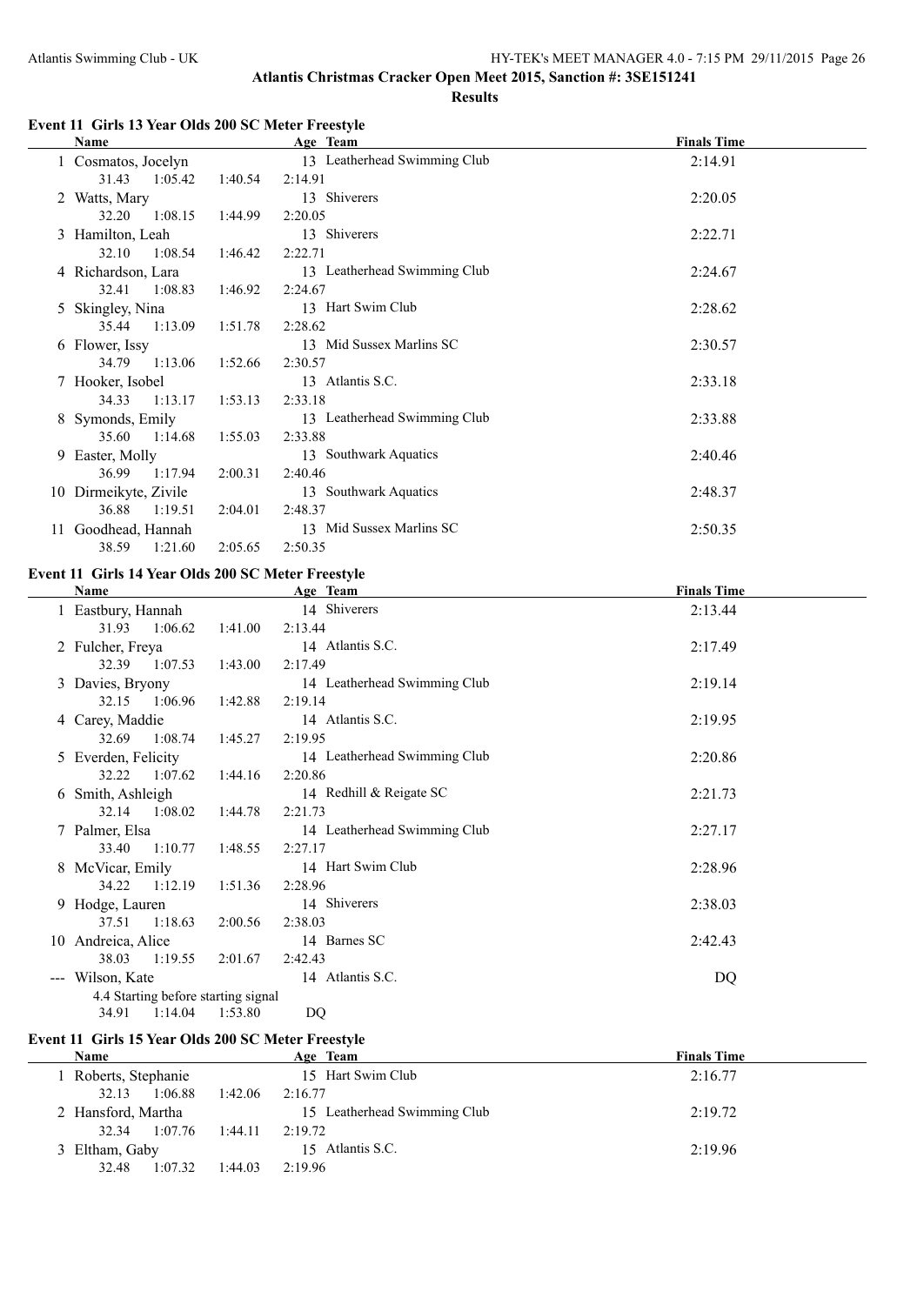**(Event 11 Girls 15 Year Olds 200 SC Meter Freestyle) Age Team Age Team Age Team Finals Time** 4 Cumber, Gemma 15 Atlantis S.C. 2:21.19 32.82 1:08.64 1:45.45 2:21.19 **Event 11 Girls 16 & Over 200 SC Meter Freestyle Age Team Age Team** *Age* **<b>Team** *Finals Time* 1 Quach, Sophie 17 Shiverers 2:16.29 31.68 1:06.46 1:41.69 2:16.29 2 Kent, Elena 16 East Grinstead SC 2:16.67 31.32 1:05.65 1:41.25 2:16.67 3 Morgan, Natasha 33 Southwark Aquatics 2:17.80 31.38 1:05.17 1:40.60 2:17.80 **Event 12 Boys 9 Year Olds 100 SC Meter IM Age Team Age Team Age Team** *Finals Time* 1 Taylor, Leon 9 Worthing SC 1:28.99 43.60 1:28.99 2 Lange-Andrews, Sebastian 9 Shiverers 1:34.63 45.98 1:34.63 3 Colombo, Oliver 9 Atlantis S.C. 1:36.66 43.86 1:36.66 4 Taylor, Robert 9 East Grinstead SC 1:36.69 45.74 1:36.69 5 Weeden, Will 9 Atlantis S.C. 1:46.89 48.48 1:46.89 6 Foxwell, Ethan 9 Worthing SC 1:48.41 50.95 1:48.41 7 Tidey, Harry 9 Shiverers 1:58.39 57.41 1:58.39 **Event 12 Boys 10 Year Olds 100 SC Meter IM Age Team Age Team** *Age Team* **Finals Time** 1 Gymer, Hayden 10 Shiverers 1:28.64 42.39 1:28.64 2 Duetoft, Christian 10 Leatherhead Swimming Club 1:30.90 40.85 1:30.90 3 Cornelius, Oliver 10 Redhill & Reigate SC 1:31.44 41.47 1:31.44 4 Lejins, Nils 10 Shiverers 1:32.58 45.13 1:32.58 5 Stanley, Andrew 10 Farnham Swimming Club 1:35.81 46.30 1:35.81 6 De Klerk, Jared 10 Atlantis S.C. 1:36.96 47.69 1:36.96 7 Rossiter, James 10 Barnes SC 1:36.97 42.73 1:36.97 8 Lancaster, Isaac 10 East Grinstead SC 1:40.79 48.35 1:40.79 9 Hickey, Callum 10 East Grinstead SC 1:44.07 50.99 1:44.07 10 Tollerfield, Jack 10 Shiverers 1:50.98 49.72 1:50.98 11 Chandler, Morgan 10 Atlantis S.C. 1:56.04 58.06 1:56.04 --- Ferris, Charlie 10 Atlantis S.C. DQ

9.3 Finish of each stroke not in accordance with rules for the particular stroke - IM 58.31 DQ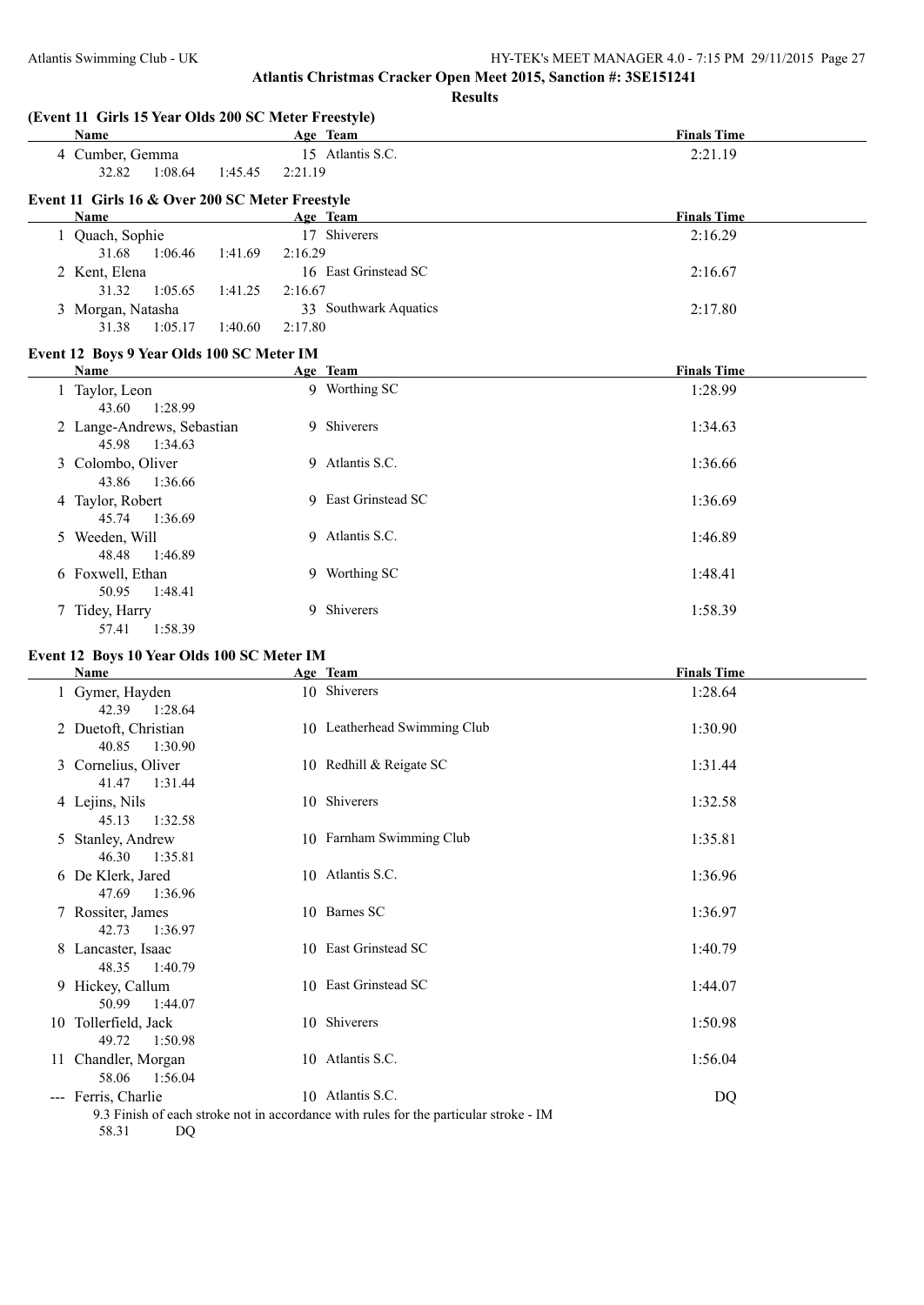### **Event 12 Boys 11 Year Olds 100 SC Meter IM**

| Name                                     | Age Team                     | <b>Finals Time</b> |
|------------------------------------------|------------------------------|--------------------|
| 1 Gunasekera, Oliver<br>41.16<br>1:22.57 | 11 Redhill & Reigate SC      | 1:22.57            |
| 2 Chan, Will<br>39.64<br>1:24.88         | 11 Mid Sussex Marlins SC     | 1:24.88            |
| 3 Davis, Jacob<br>42.70<br>1:25.24       | 11 Atlantis S.C.             | 1:25.24            |
| 4 Gausden, Luke<br>42.08<br>1:27.16      | 11 Atlantis S.C.             | 1:27.16            |
| 5 Harker, Alessandro<br>40.62<br>1:27.18 | 11 Farnham Swimming Club     | 1:27.18            |
| 6 Richardson, Oliver<br>43.83 1:31.39    | 11 Mid Sussex Marlins SC     | 1:31.39            |
| 7 Brigden, Billy<br>43.19 1:32.64        | 11 Atlantis S.C.             | 1:32.64            |
| 8 Louwe, Maarten<br>44.29<br>1:34.13     | 11 Leatherhead Swimming Club | 1:34.13            |
| 9 Collins, Henry<br>45.73<br>1:35.45     | 11 Shiverers                 | 1:35.45            |
| 10 Day, Thomas<br>42.14<br>1:35.52       | 11 Worthing SC               | 1:35.52            |
| 11 Fuller, Joe<br>46.39<br>1:37.28       | 11 Box Hill Swim Team        | 1:37.28            |
| 12 Owen, Luca-Jensen<br>1:37.45<br>46.50 | 11 Box Hill Swim Team        | 1:37.45            |

#### **Event 12 Boys 12 Year Olds 100 SC Meter IM**

| Name                                                                       | Age Team                     | <b>Finals Time</b> |
|----------------------------------------------------------------------------|------------------------------|--------------------|
| 1 Palmer, Joe<br>1:18.52<br>37.13                                          | 12 Leatherhead Swimming Club | 1:18.52            |
| *2 De Klerk, Daryan<br>37.14 1:20.17                                       | 12 Atlantis S.C.             | 1:20.17            |
| *2 Jackman, Charlie<br>37.17<br>1:20.17                                    | 12 Redhill & Reigate SC      | 1:20.17            |
| 4 Etheridge, Oliver<br>40.39<br>1:22.69                                    | 12 Atlantis S.C.             | 1:22.69            |
| 5 Gant, Ryan<br>39.67<br>1:23.00                                           | 12 Atlantis S.C.             | 1:23.00            |
| 6 Woodham, Charlie<br>39.49<br>1:24.03                                     | 12 Southwark Aquatics        | 1:24.03            |
| 7 Midmer, Tom<br>40.45<br>1:25.37                                          | 12 Mid Sussex Marlins SC     | 1:25.37            |
| 8 Gabrielsen, Lakith<br>39.05<br>1:25.54                                   | 12 Redhill & Reigate SC      | 1:25.54            |
| 9 Haskell, George<br>43.24<br>1:29.54                                      | 12 Atlantis S.C.             | 1:29.54            |
| 10 Porter, Ross<br>43.32<br>1:31.12                                        | 12 Farnham Swimming Club     | 1:31.12            |
| 11 Lancaster, Joseph<br>44.19<br>1:31.23                                   | 12 East Grinstead SC         | 1:31.23            |
| 12 Collins, Theo<br>41.75<br>1:31.24                                       | 12 Box Hill Swim Team        | 1:31.24            |
| 13 Parberry, Hugh<br>44.91<br>1:33.84                                      | 12 Hart Swim Club            | 1:33.84            |
| --- Simmonds, Louis<br>6.6 Not on the back at finish - back<br>36.84<br>DQ | 12 Shiverers                 | DQ                 |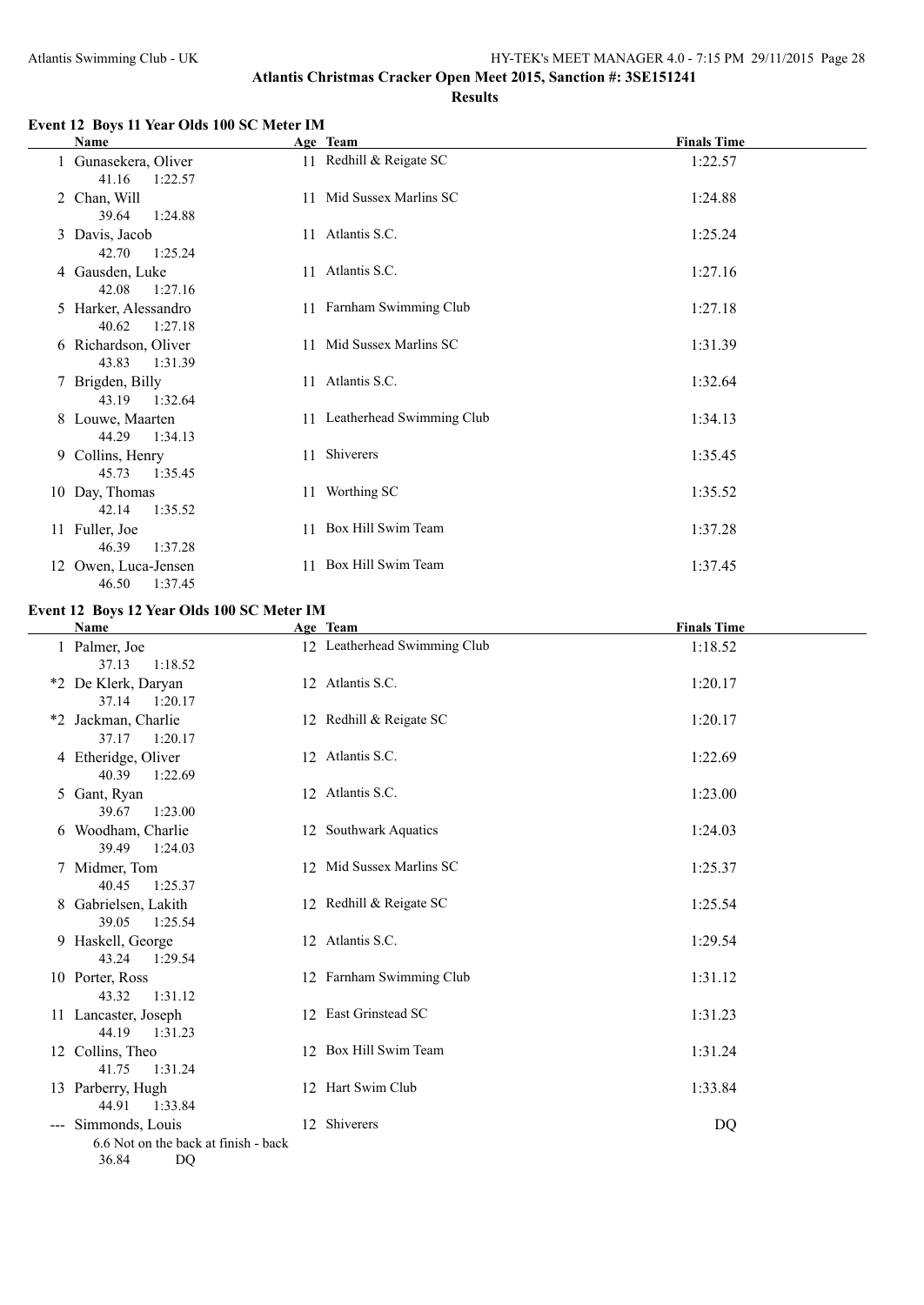#### **Event 12 Boys 13 Year Olds 100 SC Meter IM**

| Name                                                                              |    | Age Team                     | <b>Finals Time</b> |
|-----------------------------------------------------------------------------------|----|------------------------------|--------------------|
| 1 McKay, Cameron<br>33.55<br>1:11.29                                              |    | 13 Leatherhead Swimming Club | 1:11.29            |
| 2 Silk, Oscar<br>34.58<br>1:11.40                                                 |    | 13 Worthing SC               | 1:11.40            |
| 3 Van der Hut, Toby<br>34.18<br>1:13.48                                           |    | 13 Atlantis S.C.             | 1:13.48            |
| 4 Harris, Kai<br>34.53<br>1:13.81                                                 |    | 13 Leatherhead Swimming Club | 1:13.81            |
| 5 Owens, Benedict<br>1:18.94<br>37.12                                             |    | 13 Barnes SC                 | 1:18.94            |
| 6 Grantham, Louis<br>1:20.35<br>40.35                                             |    | 13 Barnes SC                 | 1:20.35            |
| 7 Burge, James<br>38.33<br>1:20.91                                                |    | 13 Redhill & Reigate SC      | 1:20.91            |
| 8 Marrett, Lorcan<br>39.03<br>1:23.71                                             |    | 13 Leatherhead Swimming Club | 1:23.71            |
| 9 Brigden, Oliver<br>1:24.29<br>40.56                                             | 13 | Atlantis S.C.                | 1:24.29            |
| --- Morpuss, Elliott<br>4.4 Starting before starting signal - misc<br>38.49<br>DQ |    | 13 Farnham Swimming Club     | DQ                 |

#### **Event 12 Boys 14 Year Olds 100 SC Meter IM**

| <b>Name</b>                            | Age Team                     | <b>Finals Time</b> |
|----------------------------------------|------------------------------|--------------------|
| 1 Stansfield, Tom<br>1:08.15<br>30.65  | 14 Leatherhead Swimming Club | 1:08.15            |
| 2 Stevens, Ben<br>1:08.27<br>32.68     | 14 Mid Sussex Marlins SC     | 1:08.27            |
| 3 Stewart, Louis<br>1:08.29<br>31.35   | 14 Shiverers                 | 1:08.29            |
| 4 Ross, Barnaby<br>1:19.53<br>35.30    | 14 East Grinstead SC         | 1:19.53            |
| 5 King, Simon<br>1:21.85<br>39.11      | 14 Leatherhead Swimming Club | 1:21.85            |
| 6 Tranter, Michael<br>1:27.38<br>41.05 | 14 Atlantis S.C.             | 1:27.38            |

#### **Event 12 Boys 15 Year Olds 100 SC Meter IM**

| Name                 |         | Age Team                 | <b>Finals Time</b> |
|----------------------|---------|--------------------------|--------------------|
| 1 Carter, Joe        |         | 15 Atlantis S.C.         | 1:08.50            |
| 31.39                | 1:08.50 |                          |                    |
| 2 Flower, Samuel     |         | 15 Mid Sussex Marlins SC | 1:08.79            |
| 31.77                | 1:08.79 |                          |                    |
| 3 Wild, Jack         |         | 15 Southwark Aquatics    | 1:10.32            |
| 33.63                | 1:10.32 |                          |                    |
| 4 McCallum, Alastair |         | 15 Mid Sussex Marlins SC | 1:10.74            |
| 32.80                | 1:10.74 |                          |                    |
| 5 Walsh, Michael     |         | 15 Barnes SC             | 1:15.49            |
| 34.34                | 1:15.49 |                          |                    |

### **Event 12 Boys 16 & Over 100 SC Meter IM**

| Name                                  | Age Team         | <b>Finals Time</b> |
|---------------------------------------|------------------|--------------------|
| 1 Murphy, Cavan<br>1:03.63<br>30.17   | 17 Atlantis S.C. | 1:03.63            |
| 2 Sparling, Aiden<br>1:04.92<br>29.59 | 16 Atlantis S.C. | 1:04.92            |
| 3 Rutter, George<br>31.28<br>1:08.09  | 17 Shiverers     | 1:08.09            |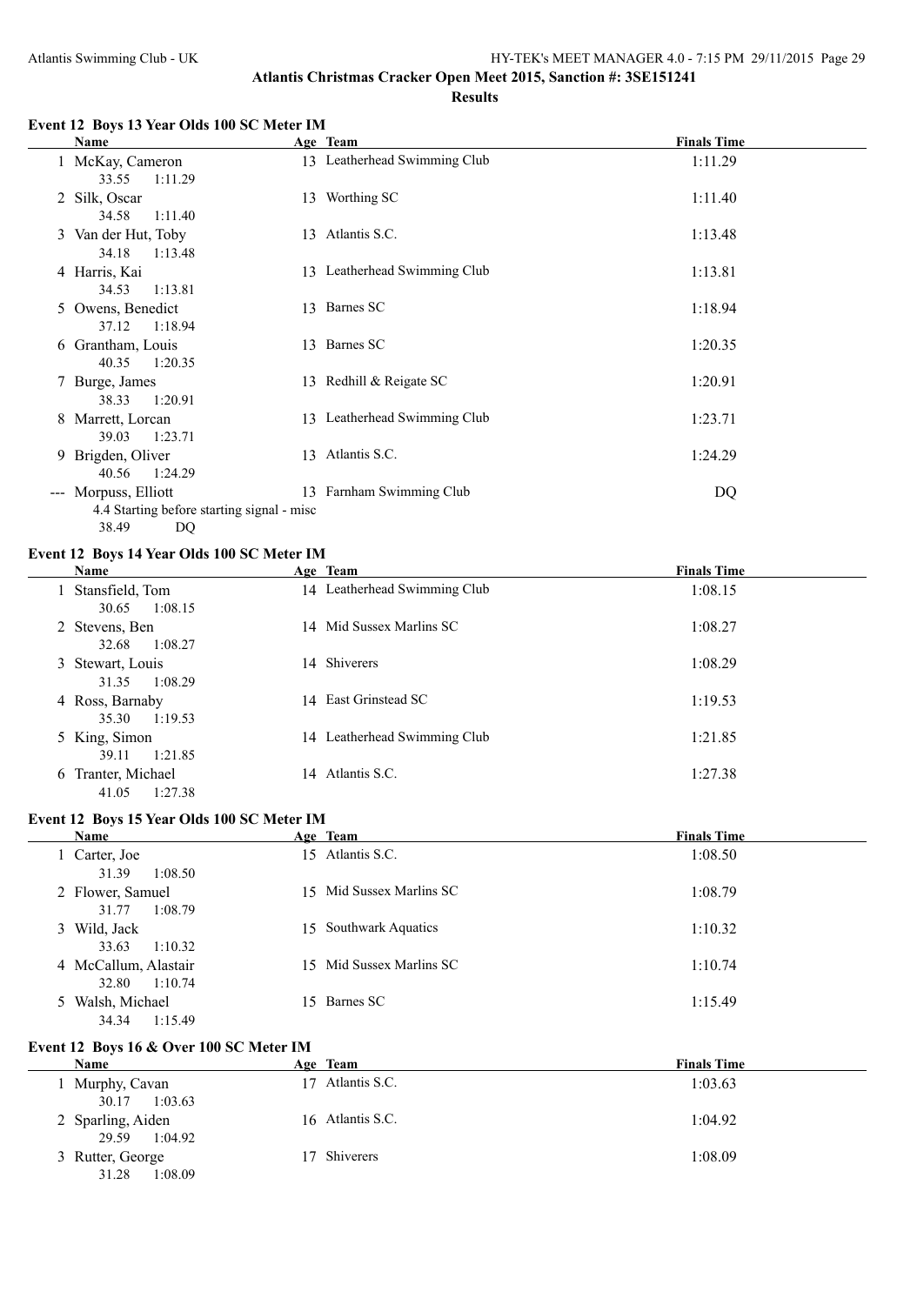#### **(Event 12 Boys 16 & Over 100 SC Meter IM)**

| Name              | Age Team                 | <b>Finals Time</b> |
|-------------------|--------------------------|--------------------|
| 4 Cornelius, Ross | 16 Redhill & Reigate SC  | 1:09.12            |
| 5 Charter, George | 17 Atlantis S.C.         | 1:09.45            |
| 1:09.45<br>32.07  |                          |                    |
| 6 Tran, Ryan      | 16 Southwark Aquatics    | 1:10.87            |
| 1:10.87<br>32.94  |                          |                    |
| 7 Nehme, Joseph   | 16 Mid Sussex Marlins SC | 1:10.99            |
| 1:10.99<br>32.12  |                          |                    |
| 8 Flower, Isaac   | Mid Sussex Marlins SC    | 1:11.34            |
| 1:11.34<br>33.72  |                          |                    |

### **Event 13 Girls 9 Year Olds 50 SC Meter Butterfly**

| Name                |    | <b>Finals Time</b>                                                                                                                                                                                      |
|---------------------|----|---------------------------------------------------------------------------------------------------------------------------------------------------------------------------------------------------------|
| 1 Khallouqi, Rania  |    | 43.23                                                                                                                                                                                                   |
| 2 Hatchard, Frankie |    | 44.79                                                                                                                                                                                                   |
| 3 Olliver, Katie    |    | 44.88                                                                                                                                                                                                   |
| 4 Bromfield, Ava    |    | 48.15                                                                                                                                                                                                   |
| 5 Duddy, Olivia     |    | 49.66                                                                                                                                                                                                   |
| 6 Payne, Arabella   |    | 52.63                                                                                                                                                                                                   |
| --- Ranson, Mimi    | 9. | DQ                                                                                                                                                                                                      |
|                     |    |                                                                                                                                                                                                         |
| --- Hipple, Sophia  |    | DQ                                                                                                                                                                                                      |
|                     |    | Age Team<br>9 Shiverers<br>9 Shiverers<br>9 Atlantis S.C.<br>9 Shiverers<br>9 Shiverers<br>9 Atlantis S.C.<br>Atlantis S.C.<br>8.2 Arms not brought forward simultaneously<br><b>Southwark Aquatics</b> |

8.3 Movements of the legs not simultaneous

#### **Event 13 Girls 10 Year Olds 50 SC Meter Butterfly**

| <b>Name</b>               |     |                       | <b>Finals Time</b>                                                         |
|---------------------------|-----|-----------------------|----------------------------------------------------------------------------|
| Ranson, Amber             |     |                       | 37.29                                                                      |
| Sainsbury, Grace          | 10  | Shiverers             | 37.63                                                                      |
| Forcier, Millie<br>3      | 10. | Mid Sussex Marlins SC | 37.76                                                                      |
| Griffith, Kimberly<br>4   | 10  | Worthing SC           | 38.99                                                                      |
| Arezki, Tessene<br>5      | 10  | Atlantis S.C.         | 39.70                                                                      |
| Demetriou-Fox, Freya<br>6 | 10  | Southwark Aquatics    | 39.91                                                                      |
| 7 Loughran, Lydia         | 10  | Barnes SC             | 41.73                                                                      |
| Hylton, Shania<br>8       | 10  | Southwark Aquatics    | 43.08                                                                      |
| Maguire, Georgia<br>9.    | 10  | <b>Shiverers</b>      | 43.11                                                                      |
| Davis, Millie<br>10       | 10  | Atlantis S.C.         | 43.69                                                                      |
| Cheesman, Ella            | 10. |                       | 44.52                                                                      |
| Barrett-Browne, Mia       | 10. | Redhill & Reigate SC  | 45.17                                                                      |
| Lloyd, Olivia             | 10  | Worthing SC           | 45.74                                                                      |
| Sandhu, Kiran             | 10  | Atlantis S.C.         | 47.31                                                                      |
| Flack, Rosa               | 10  | <b>Shiverers</b>      | 47.73                                                                      |
| Hayers, Sophie            | 10. | Box Hill Swim Team    | 47.91                                                                      |
| Bugler, Caitlin           | 10  | Mid Sussex Marlins SC | 48.06                                                                      |
| Reeves, Isobel            | 10. |                       | 48.90                                                                      |
| Sayers, Anna              | 10. | Atlantis S.C.         | 49.04                                                                      |
| Griffiths, Alice          | 10  | <b>Shiverers</b>      | 50.71                                                                      |
| Hilker, Sienna            | 10. | Shiverers             | 51.00                                                                      |
| Britton-Docker, Aimee     | 10  | Atlantis S.C.         | 51.83                                                                      |
| Maguire, Caitlin          | 10  | Shiverers             | 54.16                                                                      |
| Jack, Olivia<br>24        | 10  | Atlantis S.C.         | 54.26                                                                      |
|                           |     |                       | Age Team<br>10 Atlantis S.C.<br>Farnham Swimming Club<br>East Grinstead SC |

#### **Event 13 Girls 11 Year Olds 50 SC Meter Butterfly**

| <b>Name</b>            | Age Team                     | <b>Finals Time</b> |
|------------------------|------------------------------|--------------------|
| l Evans, Rhiannon      | 11 Mid Sussex Marlins SC     | 33.83              |
| 2 Harris, Libby        | 11 Leatherhead Swimming Club | 36.47              |
| 3 Weeden, Millie       | 11 Atlantis S.C.             | 36.75              |
| 4 Round Pitman, Olivia | Atlantis S.C.                | 36.87              |
| *5 Sweeney, Rebecca    | Barnes SC                    | 36.91              |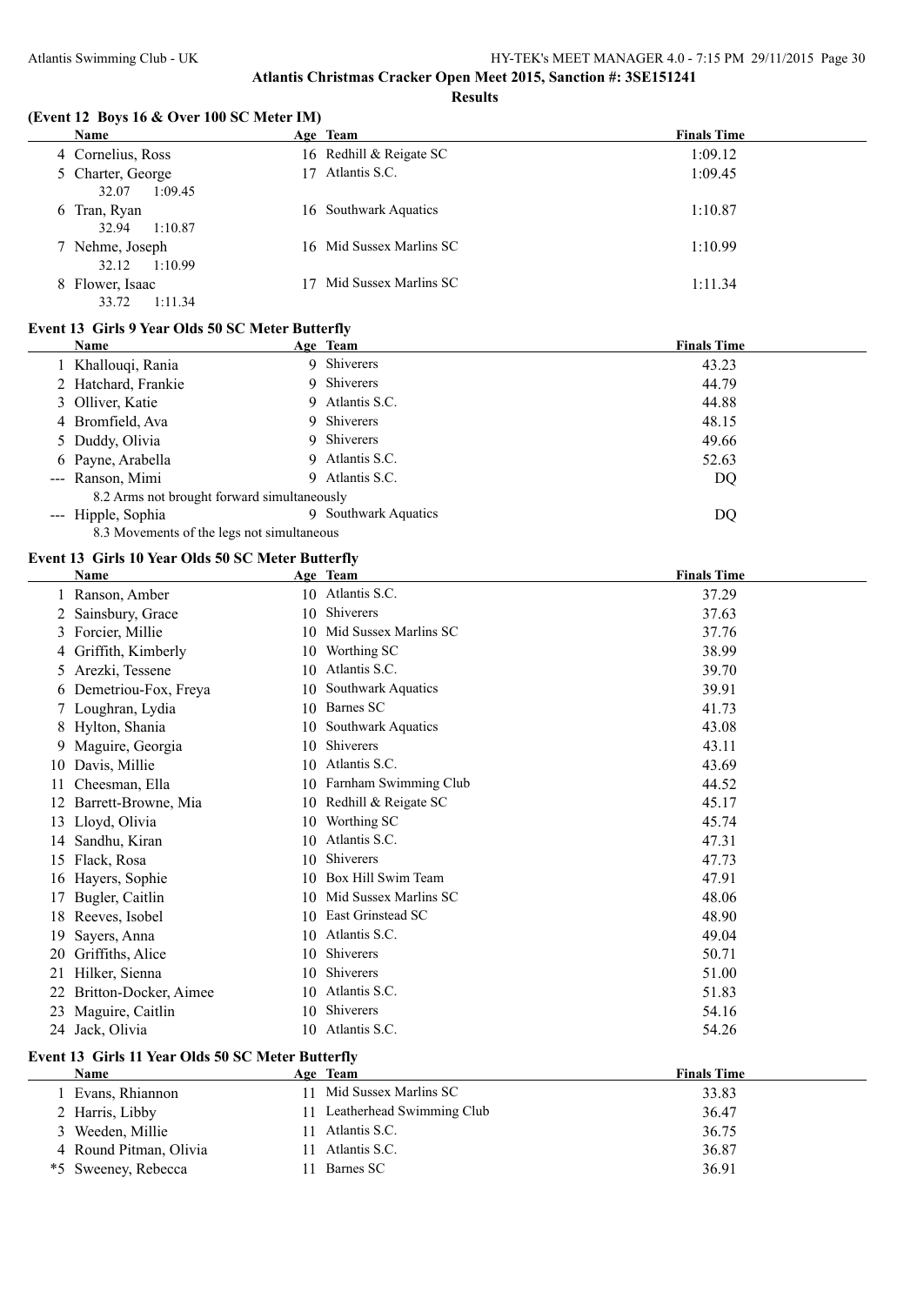#### **(Event 13 Girls 11 Year Olds 50 SC Meter Butterfly)**

|                     | Name                                                 |     | Age Team                     | <b>Finals Time</b> |
|---------------------|------------------------------------------------------|-----|------------------------------|--------------------|
| $*5$                | Gradillas, Ade                                       | 11  | Barnes SC                    | 36.91              |
|                     | 7 Strode, Amy                                        | 11  | Farnham Swimming Club        | 37.55              |
| 8                   | Potter, Jemima                                       | 11  | Leatherhead Swimming Club    | 37.61              |
|                     | 9 Lawrence, Zoe                                      |     | Leatherhead Swimming Club    | 37.94              |
| 10                  | Silk, Caitlin                                        |     | Worthing SC                  | 39.27              |
|                     | Sim, Isabella                                        | 11  | Barnes SC                    | 39.52              |
|                     | Beech, Francesca                                     | 11. | Leatherhead Swimming Club    | 40.65              |
| 13                  | Tsopanakos, Anthi                                    | 11. | Farnham Swimming Club        | 40.69              |
| 14                  | Thompson, Sophie                                     |     | 11 Leatherhead Swimming Club | 41.36              |
| 15                  | Cook, Skye                                           | 11  | Atlantis S.C.                | 41.44              |
| 16                  | Smith, Amie                                          | 11. | Redhill & Reigate SC         | 42.56              |
| 17                  | Mace, Jessica                                        | 11  | Atlantis S.C.                | 43.20              |
| 18.                 | Ferguson-Smith, Megan                                | 11  | Southwark Aquatics           | 47.22              |
| 19                  | Pedel, Anna                                          | 11  | Atlantis S.C.                | 47.64              |
|                     | 20 Fitzpatrick, Elizabeth                            |     | Box Hill Swim Team           | 53.62              |
| 21                  | McMahon, Eleanor                                     |     | Atlantis S.C.                | 59.11              |
| $\qquad \qquad - -$ | Byrne, Penelope                                      |     | Atlantis S.C.                | DQ                 |
|                     | 8.4 At turn or finish, did not touch with both hands |     |                              |                    |

#### **Event 13 Girls 12 Year Olds 50 SC Meter Butterfly**

|    | Name                 |    | Age Team                     | <b>Finals Time</b> |
|----|----------------------|----|------------------------------|--------------------|
|    | 1 Cottam, Holly      |    | 12 Leatherhead Swimming Club | 33.23              |
| 2  | Morris, Emma         | 12 | Atlantis S.C.                | 33.89              |
| 3. | Barber, Rebecca      | 12 | Atlantis S.C.                | 34.21              |
|    | Wright, Amelia       | 12 | Atlantis S.C.                | 34.58              |
|    | 5 South, Rebecca     | 12 | Shiverers                    | 34.64              |
|    | 6 Glassford, Jessica | 12 | Atlantis S.C.                | 34.94              |
|    | Stansfield, Anna     | 12 | Leatherhead Swimming Club    | 35.04              |
| 8. | Kullman, Jessie      | 12 | Southwark Aquatics           | 35.28              |
| 9. | Smith, Elena         | 12 | Atlantis S.C.                | 35.36              |
| 10 | Cummins, Millie      | 12 | Mid Sussex Marlins SC        | 35.73              |
| 11 | Whyman, Ethel        | 12 | Atlantis S.C.                | 35.88              |
| 12 | Templar, Anna        | 12 | Atlantis S.C.                | 36.69              |
| 13 | Gower, Natasha       | 12 | Mid Sussex Marlins SC        | 37.31              |
| 14 | Harrison, Emma       | 12 | Atlantis S.C.                | 37.59              |
| 15 | Eltham, Amelia       | 12 | Atlantis S.C.                | 37.90              |
| 16 | Tollerfield, Amy     | 12 | Shiverers                    | 38.65              |
| 17 | Fordyce, Anna        | 12 | Redhill & Reigate SC         | 38.89              |
| 18 | Legg, Alys           | 12 | Atlantis S.C.                | 40.40              |
| 19 | Dawkins, Gemma       | 12 | Atlantis S.C.                | 47.65              |
|    | 20 Sewell, Chloe     | 12 | Atlantis S.C.                | 53.19              |

# **Event 13 Girls 13 Year Olds 50 SC Meter Butterfly**

| Name               |                 | Age Team                     | <b>Finals Time</b> |
|--------------------|-----------------|------------------------------|--------------------|
| Watts, Mary        |                 | 13 Shiverers                 | 32.49              |
| 2 Hamilton, Leah   |                 | 13 Shiverers                 | 32.92              |
| *3 John, Amelia    | 13              | <b>Southwark Aquatics</b>    | 33.40              |
| *3 Flower, Issy    |                 | 13 Mid Sussex Marlins SC     | 33.40              |
| 5 Durham, Abigail  |                 | 13 Redhill & Reigate SC      | 33.62              |
| 6 Pearce, Nadia    | 13 <sup>7</sup> | Hart Swim Club               | 34.26              |
| 7 Richardson, Lara |                 | 13 Leatherhead Swimming Club | 35.16              |
| 8 Dancer, Holly    |                 | 13 Redhill & Reigate SC      | 35.50              |
| 9 McCallum, Megan  |                 | 13 Mid Sussex Marlins SC     | 36.17              |
| 10 Easter, Molly   | 13.             | <b>Southwark Aquatics</b>    | 38.47              |
| 11 Newbold, Poppy  | 13.             | Atlantis S.C.                | 42.86              |
| 12 Chandler, Grace | 13              | Atlantis S.C.                | 44.76              |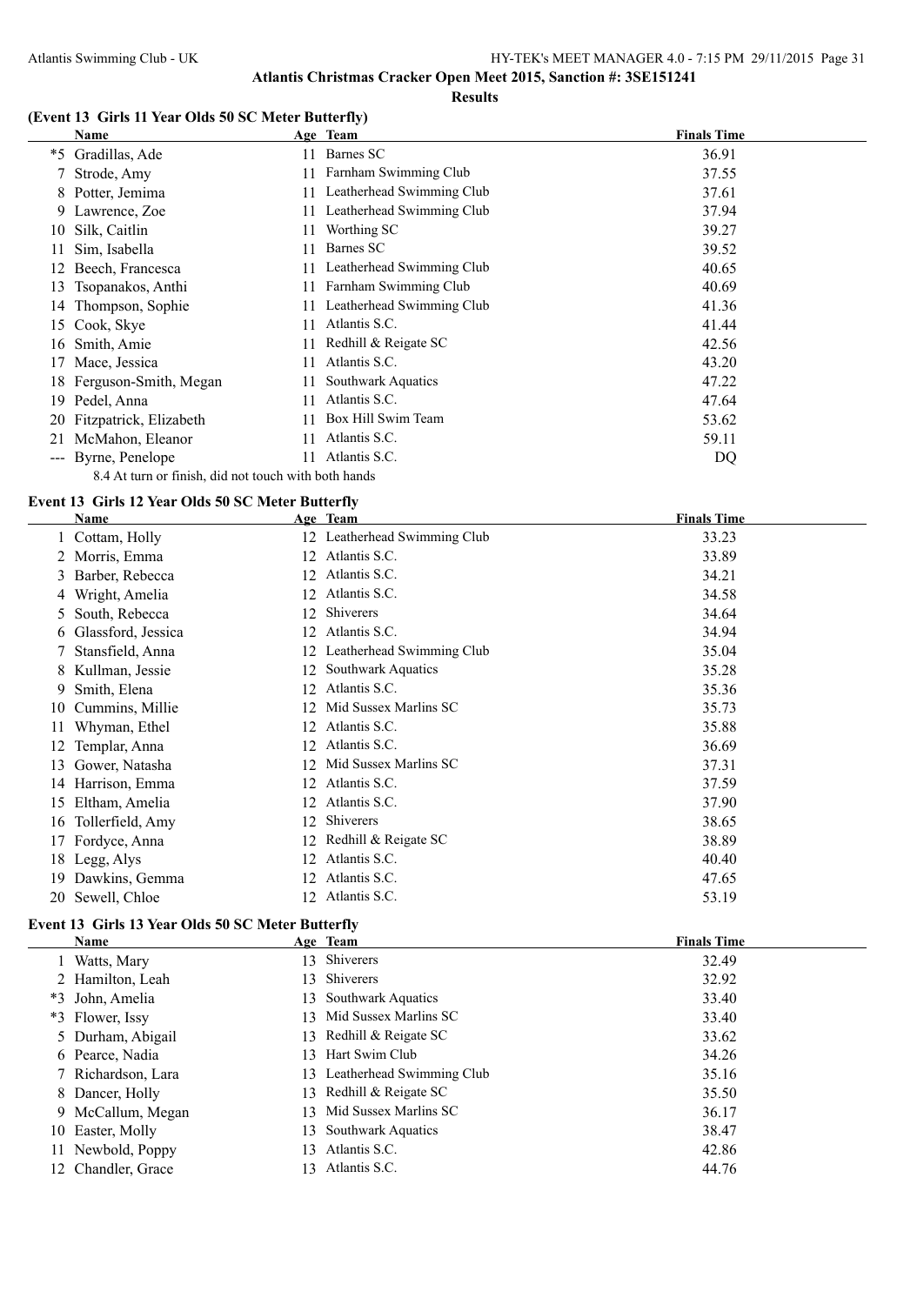**Results**

#### **Event 13 Girls 14 Year Olds 50 SC Meter Butterfly**

| Event 13 Girls 14 Year Olds 50 SC Meter Butterfly |    |                              |                    |
|---------------------------------------------------|----|------------------------------|--------------------|
| Name                                              |    | Age Team                     | <b>Finals Time</b> |
| 1 Fulcher, Freya                                  |    | 14 Atlantis S.C.             | 32.19              |
| 2 Carey, Maddie                                   |    | 14 Atlantis S.C.             | 32.21              |
| Smith, Ashleigh<br>3                              |    | 14 Redhill & Reigate SC      | 32.37              |
| 4 Marsh, Talisa-Mae                               |    | 14 Worthing SC               | 32.98              |
| 5 Everden, Felicity                               |    | 14 Leatherhead Swimming Club | 33.90              |
| Eastbury, Hannah<br>6                             | 14 | Shiverers                    | 34.12              |
| Gower, Hannah<br>7                                |    | 14 Mid Sussex Marlins SC     | 34.63              |
| Agabeg, Hallie<br>8                               |    | 14 Leatherhead Swimming Club | 35.94              |
| Davies, Bryony<br>9.                              |    | 14 Leatherhead Swimming Club | 36.12              |
| Wilson, Kate<br>10                                |    | 14 Atlantis S.C.             | 37.38              |
| McVicar, Emily<br>11                              |    | 14 Hart Swim Club            | 38.54              |
| 12 Hodge, Lauren                                  |    | 14 Shiverers                 | 41.15              |
| Event 13 Girls 15 Year Olds 50 SC Meter Butterfly |    |                              |                    |
| Name                                              |    | Age Team                     | <b>Finals Time</b> |
| 1 Elvin, Anya                                     |    | 15 Atlantis S.C.             | 32.46              |
| 2 Pedel, Lauren                                   |    | 15 Atlantis S.C.             | 33.50              |
| 3 Durham, Charlotte                               |    | 15 Redhill & Reigate SC      | 33.66              |
| 4 Roberts, Stephanie                              |    | 15 Hart Swim Club            | 33.75              |
| Eltham, Gaby<br>5                                 |    | 15 Atlantis S.C.             | 33.78              |
| Storey, Isabelle<br>6                             |    | 15 Atlantis S.C.             | 34.16              |
| 7 Lange-Andrews, Alexandria                       |    | 15 Shiverers                 | 34.33              |
| 8 Cherriman, Lilly                                |    | 15 Atlantis S.C.             | 36.21              |
|                                                   |    |                              |                    |
| Event 13 Girls 16 & Over 50 SC Meter Butterfly    |    |                              |                    |
| Name                                              |    | Age Team                     | <b>Finals Time</b> |
| 1 Britton, Beth                                   |    | 16 Atlantis S.C.             | 30.76              |
| 2 Morgan, Natasha                                 |    | 33 Southwark Aquatics        | 32.27              |
| Kent, Elena<br>3                                  |    | 16 East Grinstead SC         | 32.62              |
| Quach, Sophie<br>4                                |    | 17 Shiverers                 | 33.06              |
| 5 Lange-Andrews, Amelia                           | 17 | <b>Shiverers</b>             | 35.70              |
| 6 Mockett, Anya                                   |    | 16 Atlantis S.C.             | 36.67              |
| Event 14 Boys 9 Year Olds 100 SC Meter Butterfly  |    |                              |                    |
| <b>Name</b>                                       |    | Age Team                     | <b>Finals Time</b> |
| Smith, Jamie<br>1<br>1:41.63<br>45.13             |    | 9 Atlantis S.C.              | 1:41.63            |
| Event 14 Boys 10 Year Olds 100 SC Meter Butterfly |    |                              |                    |
| <b>Name</b>                                       |    | Age Team                     | <b>Finals Time</b> |
| 1 Plater, Luca<br>38.77<br>1:25.52                |    | 10 East Grinstead SC         | 1:25.52            |
| 2 Gymer, Hayden<br>43.14<br>1:32.62               |    | 10 Shiverers                 | 1:32.62            |
| 3 Lejins, Nils<br>47.19<br>1:39.62                |    | 10 Shiverers                 | 1:39.62            |
| 4 Cartmell, Tom<br>47.18<br>1:45.22               |    | 10 Shiverers                 | 1:45.22            |
| Event 14 Boys 11 Year Olds 100 SC Meter Butterfly |    |                              |                    |
| Name                                              |    | Age Team                     | <b>Finals Time</b> |
| 1 Law-Chin-Yung, Sam<br>39.77<br>1:27.85          |    | 11 Hart Swim Club            | 1:27.85            |
| 2 Day, Thomas<br>43.85<br>1:33.79                 |    | 11 Worthing SC               | 1:33.79            |
| 3 Louwe, Maarten<br>47.01<br>1:41.09              |    | 11 Leatherhead Swimming Club | 1:41.09            |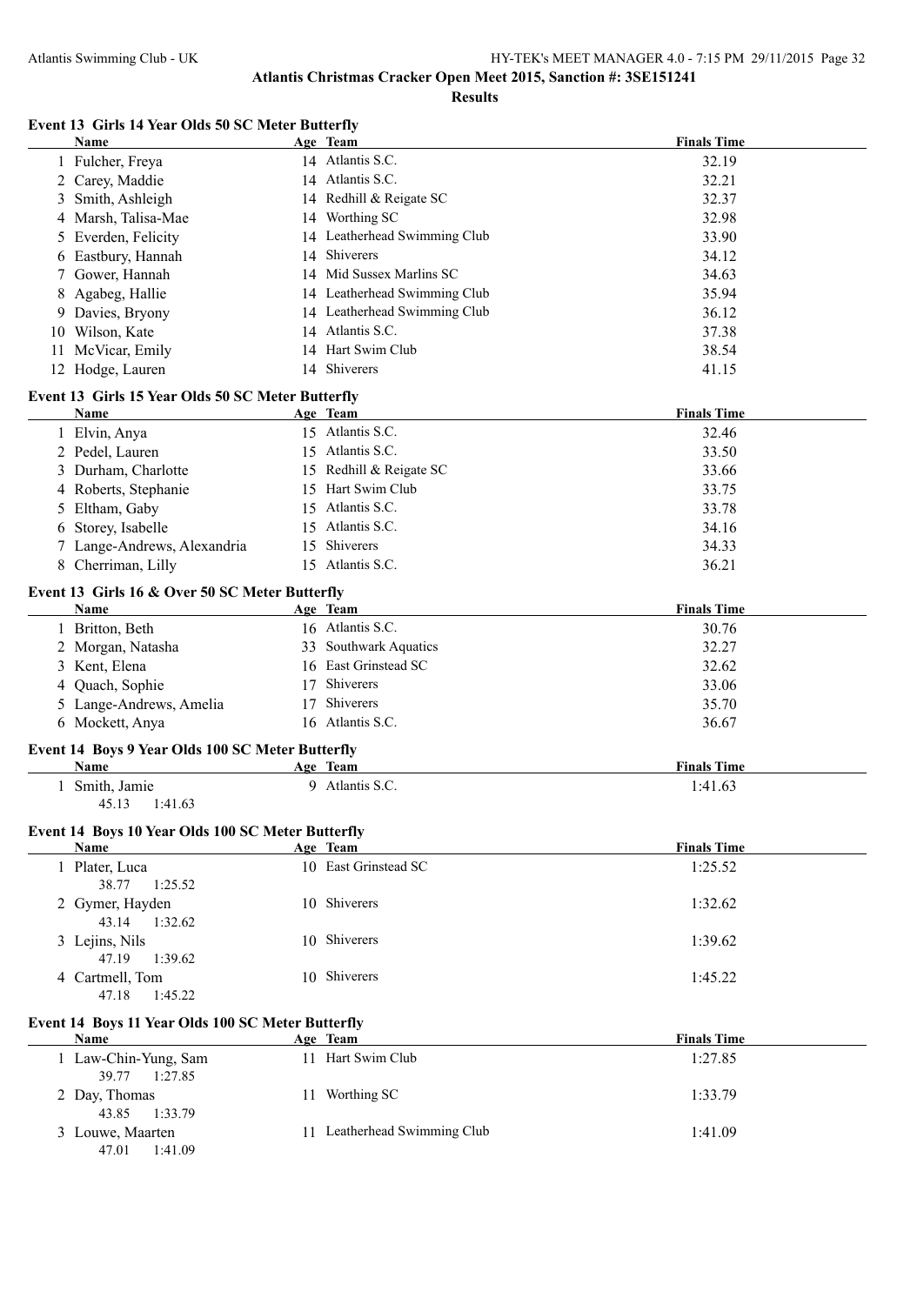**Results**

#### **Event 14 Boys 12 Year Olds 100 SC Meter Butterfly**

| Name                                     | Age Team                 | <b>Finals Time</b> |
|------------------------------------------|--------------------------|--------------------|
| 1 Simmonds, Louis<br>1:23.58<br>38.46    | 12 Shiverers             | 1:23.58            |
| 2 Porter, Ross<br>1:27.95<br>39.79       | 12 Farnham Swimming Club | 1:27.95            |
| 3 Gabrielsen, Lakith<br>1:28.40<br>41.10 | 12 Redhill & Reigate SC  | 1:28.40            |
| 4 Collins, Theo<br>1:44.19<br>47.47      | 12 Box Hill Swim Team    | 1:44.19            |

### **Event 14 Boys 13 Year Olds 100 SC Meter Butterfly**

| <b>Name</b>       | Age Team                     | <b>Finals Time</b> |
|-------------------|------------------------------|--------------------|
| McKay, Cameron    | 13 Leatherhead Swimming Club | 1:15.29            |
| 34.76 1:15.29     |                              |                    |
| 2 Owens, Benedict | 13 Barnes SC                 | 1:23.83            |
| 39.11 1:23.83     |                              |                    |
| 3 Burge, James    | 13 Redhill & Reigate SC      | 1:31.48            |
| 42.09<br>1:31.48  |                              |                    |

#### **Event 14 Boys 14 Year Olds 100 SC Meter Butterfly**

| <b>Name</b>                           | Age Team             | <b>Finals Time</b> |
|---------------------------------------|----------------------|--------------------|
| 1 Thompson, Joel<br>1:01.36<br>29.09  | 14 Shiverers         | 1:01.36            |
| 2 Stewart, Louis<br>1:12.44<br>33.83  | 14 Shiverers         | 1:12.44            |
| 3 Inder Rieden, Luca<br>34.04 1:12.62 | 14 Shiverers         | 1:12.62            |
| 4 Faux, Benjamin<br>33.85 1:15.32     | 14 Hart Swim Club    | 1:15.32            |
| 5 Ross, Barnaby<br>35.28<br>1:17.04   | 14 East Grinstead SC | 1:17.04            |

#### **Event 14 Boys 15 Year Olds 100 SC Meter Butterfly**

| Name                                     |     | Age Team                 | <b>Finals Time</b> |
|------------------------------------------|-----|--------------------------|--------------------|
| 1 Anderson, Joe<br>1:07.83<br>31.30      |     | 15 Mid Sussex Marlins SC | 1:07.83            |
| 2 Boyes, Matthew<br>32.73<br>1:10.63     |     | 15 Atlantis S.C.         | 1:10.63            |
| 3 McCallum, Alastair<br>32.64<br>1:10.80 |     | 15 Mid Sussex Marlins SC | 1:10.80            |
| 4 Carter, Joe<br>25.73<br>1:11.90        | 15. | Atlantis S.C.            | 1:11.90            |
| 5 Flower, Samuel<br>1:13.36<br>34.23     |     | 15 Mid Sussex Marlins SC | 1:13.36            |
| 6 Farmiloe, Matthew<br>1:14.48<br>32.37  |     | 15 Hart Swim Club        | 1:14.48            |

#### **Event 14 Boys 16 & Over 100 SC Meter Butterfly**

| Name                                 | Age Team                 | <b>Finals Time</b> |
|--------------------------------------|--------------------------|--------------------|
| Sparling, Aiden<br>1:01.68<br>29.06  | 16 Atlantis S.C.         | 1:01.68            |
| 2 Rutter, George<br>1:08.03<br>31.01 | Shiverers                | 1:08.03            |
| 3 Nehme, Joseph<br>1:12.94<br>32.40  | 16 Mid Sussex Marlins SC | 1:12.94            |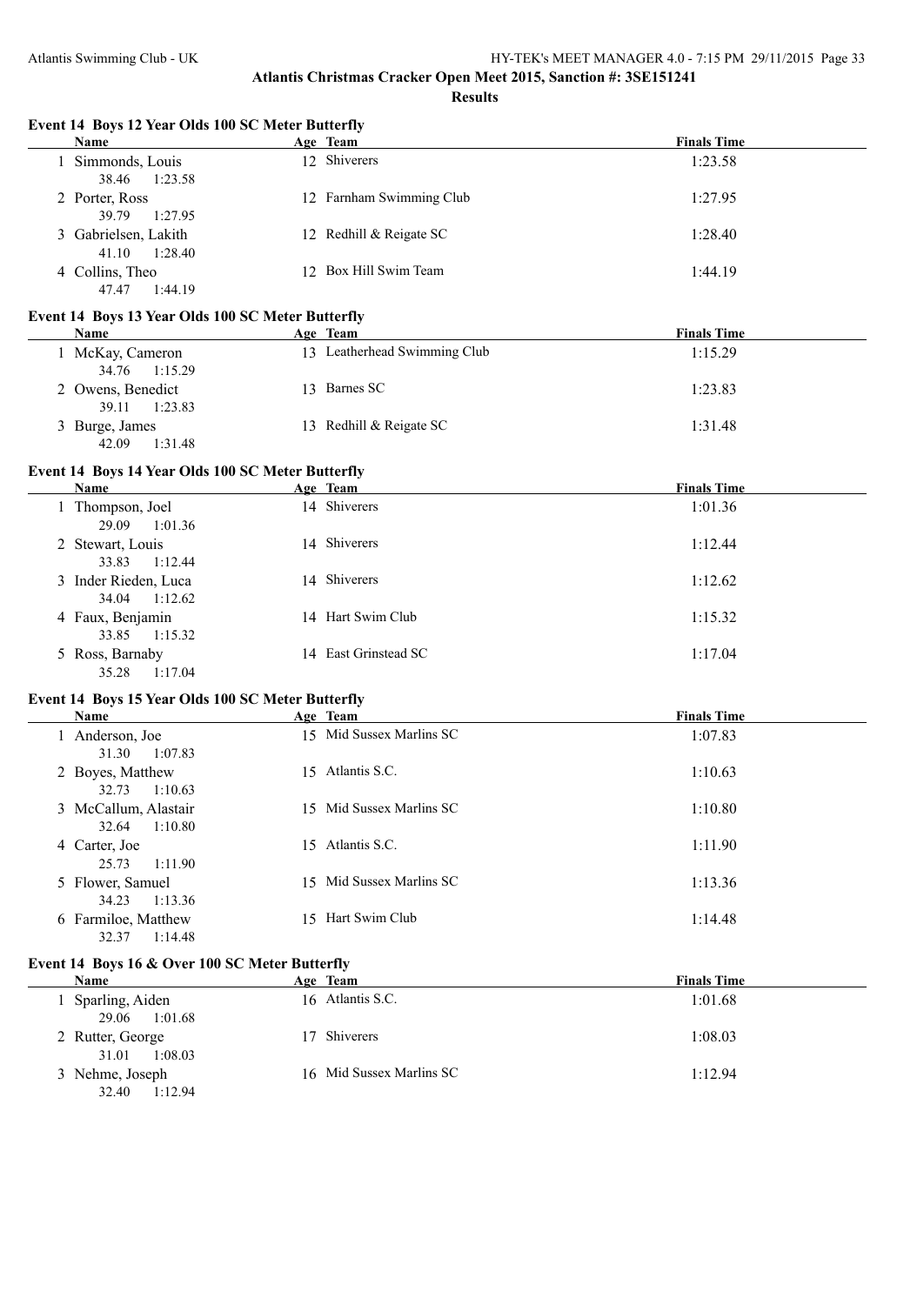#### **Event 15 Girls 9 Year Olds 100 SC Meter Breaststroke**

| Name                                    | Age Team             | <b>Finals Time</b> |
|-----------------------------------------|----------------------|--------------------|
| 1 Hipple, Sophia<br>1:43.54<br>48.96    | 9 Southwark Aquatics | 1:43.54            |
| 2 Hatchard, Frankie<br>1:44.31<br>49.58 | 9 Shiverers          | 1:44.31            |
| 3 Khallouqi, Rania<br>1:51.90<br>52.17  | 9 Shiverers          | 1:51.90            |
| 4 Payne, Arabella<br>1:55.98<br>54.37   | 9 Atlantis S.C.      | 1:55.98            |
| 5 Lester, Arabella<br>2:00.21<br>58.52  | 9 East Grinstead SC  | 2:00.21            |
| 6 Kapri, Karys<br>2:03.85<br>59.84      | 9 Hart Swim Club     | 2:03.85            |
| 7 Duddy, Olivia<br>2:13.85<br>59.60     | Shiverers<br>9       | 2:13.85            |

#### **Event 15 Girls 10 Year Olds 100 SC Meter Breaststroke**

| Name                                         | Age Team                 | <b>Finals Time</b> |
|----------------------------------------------|--------------------------|--------------------|
| 1 Demetriou-Fox, Freya<br>47.05<br>1:39.54   | 10 Southwark Aquatics    | 1:39.54            |
| 2 Ranson, Amber<br>48.69<br>1:39.78          | 10 Atlantis S.C.         | 1:39.78            |
| 3 Cheesman, Ella<br>47.14<br>1:39.97         | 10 Farnham Swimming Club | 1:39.97            |
| 4 Forcier, Millie<br>49.35<br>1:42.12        | 10 Mid Sussex Marlins SC | 1:42.12            |
| 5 Griffiths, Alice<br>48.06<br>1:42.28       | 10 Shiverers             | 1:42.28            |
| 6 Hylton, Shania<br>49.21<br>1:42.92         | 10 Southwark Aquatics    | 1:42.92            |
| 7 Arezki, Tessene<br>48.21<br>1:43.51        | 10 Atlantis S.C.         | 1:43.51            |
| 8 Hilker, Sienna<br>49.05<br>1:44.21         | 10 Shiverers             | 1:44.21            |
| 9 Reeves, Isobel<br>48.67<br>1:44.28         | 10 East Grinstead SC     | 1:44.28            |
| 10 Maguire, Georgia<br>48.39<br>1:44.61      | 10 Shiverers             | 1:44.61            |
| 11 Hanington, Rosina<br>50.78<br>1:45.29     | 10 Box Hill Swim Team    | 1:45.29            |
| 12 Sainsbury, Grace<br>50.29<br>1:45.67      | 10 Shiverers             | 1:45.67            |
| 13 Britton-Docker, Aimee<br>50.46<br>1:45.71 | 10 Atlantis S.C.         | 1:45.71            |
| 14 Lloyd, Olivia<br>49.86<br>1:45.73         | 10 Worthing SC           | 1:45.73            |
| 15 Jones, Emma<br>49.95<br>1:46.32           | 10 Hart Swim Club        | 1:46.32            |
| 16 Lind, Hannah<br>54.96<br>1:53.66          | 10 Shiverers             | 1:53.66            |
| 17 Sandhu, Kiran<br>54.24<br>1:54.42         | 10 Atlantis S.C.         | 1:54.42            |
| 18 Barrett-Browne, Mia<br>53.50<br>1:55.02   | 10 Redhill & Reigate SC  | 1:55.02            |
| 19 Burge, Ellie<br>53.87<br>1:55.03          | 10 Redhill & Reigate SC  | 1:55.03            |
| 20 Sayers, Anna<br>53.02<br>1:55.71          | 10 Atlantis S.C.         | 1:55.71            |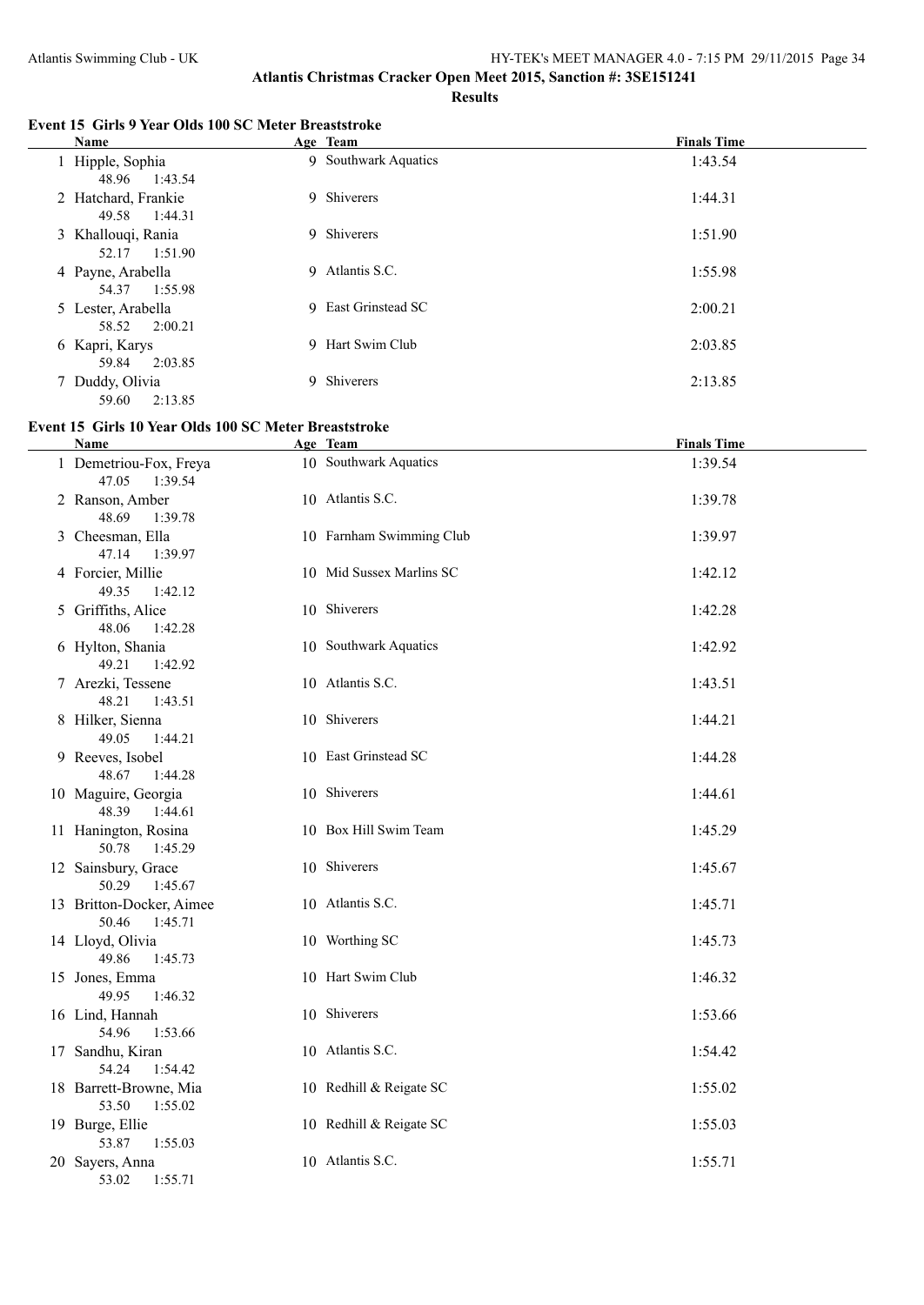**Results**

| (Event 15 Girls 10 Year Olds 100 SC Meter Breaststroke)<br>Name             | Age Team                                    | <b>Finals Time</b> |
|-----------------------------------------------------------------------------|---------------------------------------------|--------------------|
| 21 Jack, Olivia<br>57.71<br>2:01.08                                         | 10 Atlantis S.C.                            | 2:01.08            |
| 22 Maguire, Caitlin                                                         | 10 Shiverers                                | 2:11.93            |
| Event 15 Girls 11 Year Olds 100 SC Meter Breaststroke                       |                                             |                    |
| Name                                                                        | Age Team                                    | <b>Finals Time</b> |
| 1 Weeden, Millie<br>39.22<br>1:22.89                                        | 11 Atlantis S.C.                            | 1:22.89            |
| 2 Potter, Jemima<br>41.16<br>1:27.12                                        | 11 Leatherhead Swimming Club                | 1:27.12            |
| 3 Grantham, Madeleine<br>42.04<br>1:28.39                                   | 11 Barnes SC                                | 1:28.39            |
| 4 Evans, Rhiannon<br>42.55<br>1:29.51                                       | 11 Mid Sussex Marlins SC                    | 1:29.51            |
| 5 Sweeney, Rebecca<br>42.39<br>1:30.85                                      | 11 Barnes SC                                | 1:30.85            |
| 6 Gradillas, Ade<br>43.57<br>1:31.65                                        | 11 Barnes SC                                | 1:31.65            |
| 7 Harris, Libby<br>45.02<br>1:33.92                                         | 11 Leatherhead Swimming Club                | 1:33.92            |
| 8 Lawrence, Zoe<br>44.09<br>1:34.06                                         | 11 Leatherhead Swimming Club                | 1:34.06            |
| 9 Cornwell, Olivia<br>43.03<br>1:35.92                                      | 11 Mid Sussex Marlins SC                    | 1:35.92            |
| 10 Owens, Anna<br>46.63<br>1:36.18                                          | 11 Barnes SC                                | 1:36.18            |
| 11 Gale, Charlie<br>47.41<br>1:37.82<br>12 Sim, Isabella                    | 11 Mid Sussex Marlins SC<br>11 Barnes SC    | 1:37.82<br>1:38.00 |
| 46.19<br>1:38.00<br>13 Tsopanakos, Anthi                                    | 11 Farnham Swimming Club                    | 1:39.42            |
| 47.23<br>1:39.42<br>14 Beech, Francesca                                     | 11 Leatherhead Swimming Club                | 1:39.80            |
| 48.01<br>1:39.80<br>15 Wallis, Ruby                                         | 11 East Grinstead SC                        | 1:42.65            |
| 49.01<br>1:42.65                                                            |                                             |                    |
| 16 Salkeld, Evie<br>48.60<br>1:43.18                                        | 11 Shiverers                                | 1:43.18            |
| 17 Hetherington, Lauren<br>49.33<br>1:43.46                                 | 11 Redhill & Reigate SC                     | 1:43.46            |
| 18 Van der Helstraete, Lottie-Rose<br>49.58<br>1:44.20<br>19 Parsons, Maisy | 11 Seaclose SC<br>11 Redhill & Reigate SC   | 1:44.20<br>1:44.36 |
| 48.99<br>1:44.36<br>20 Ferguson-Smith, Megan                                | 11 Southwark Aquatics                       | 1:44.64            |
| 50.92<br>1:44.64<br>21 Lawton, Amelia                                       | 11 Atlantis S.C.                            | 1:46.11            |
| 52.09<br>1:46.11                                                            |                                             |                    |
| 22 Mace, Jessica<br>49.46<br>1:46.56                                        | 11 Atlantis S.C.                            | 1:46.56            |
| 23 Hetherington, Emily<br>50.70<br>1:46.70                                  | 11 Redhill & Reigate SC<br>11 Atlantis S.C. | 1:46.70            |
| 24 Cook, Skye<br>51.77<br>1:50.61<br>25 Fitzpatrick, Elizabeth              | 11 Box Hill Swim Team                       | 1:50.61<br>2:05.99 |
| 59.27<br>2:05.99                                                            |                                             |                    |
| 26 McMahon, Eleanor<br>1:03.11<br>2:16.84                                   | 11 Atlantis S.C.                            | 2:16.84            |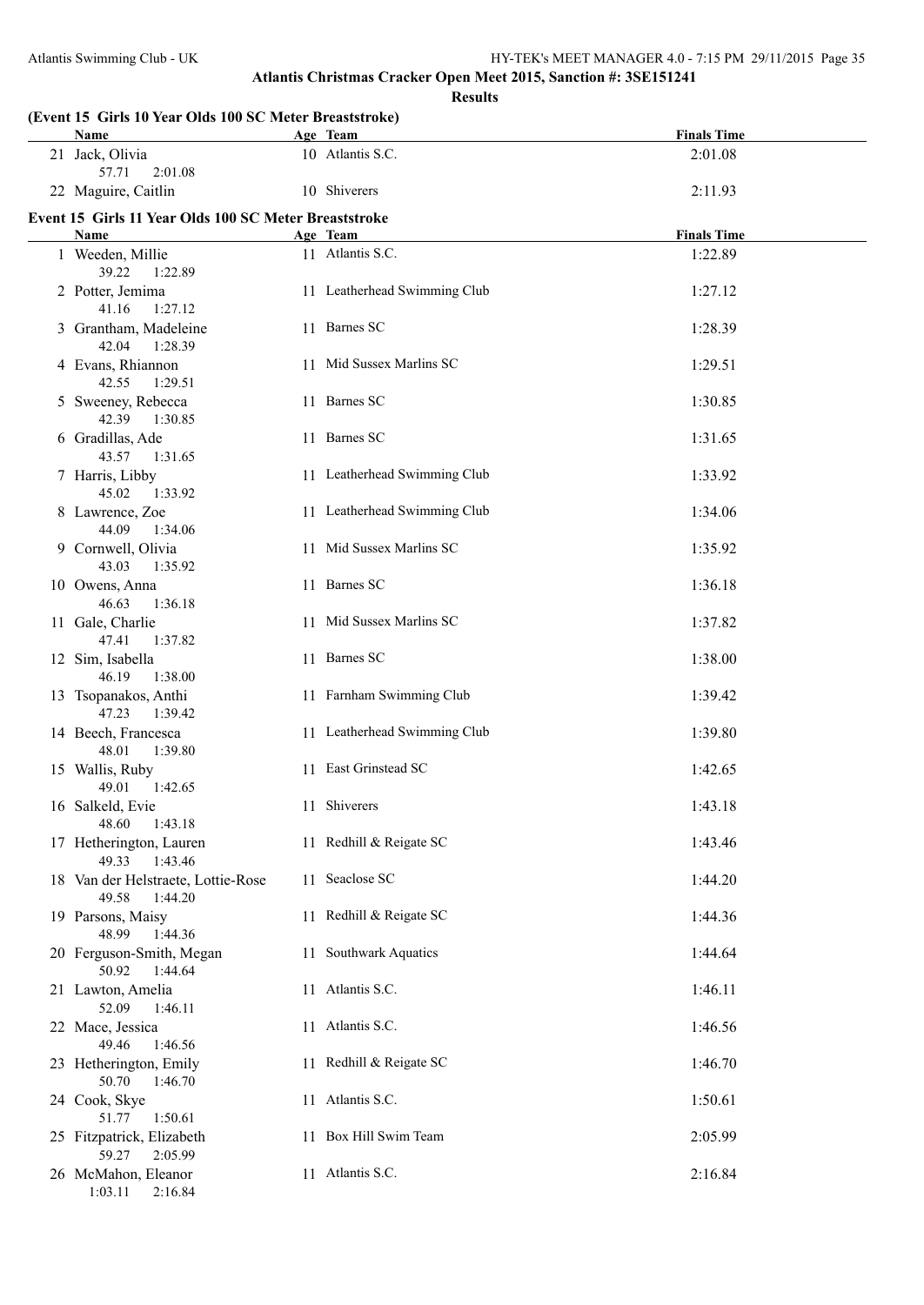**Results**

| Name                                                                   |                                                       | Age Team                                                               | <b>Finals Time</b> |  |
|------------------------------------------------------------------------|-------------------------------------------------------|------------------------------------------------------------------------|--------------------|--|
| --- Silk, Caitlin                                                      |                                                       | 11 Worthing SC                                                         | DQ                 |  |
| 45.60<br>DQ                                                            | 7.6 Did not touch at turn or finish with both hands   |                                                                        |                    |  |
| --- Round Pitman, Olivia                                               |                                                       | 11 Atlantis S.C.                                                       | <b>DQ</b>          |  |
| 46.28<br>DQ                                                            |                                                       | 7.2 Arm movements not simultaneous or not in the same horizontal plane |                    |  |
| Event 15 Girls 12 Year Olds 100 SC Meter Breaststroke                  |                                                       |                                                                        |                    |  |
| Name                                                                   |                                                       | Age Team                                                               | <b>Finals Time</b> |  |
| 1 Wright, Amelia                                                       |                                                       | 12 Atlantis S.C.                                                       | 1:20.67            |  |
| 38.55<br>1:20.67                                                       |                                                       |                                                                        |                    |  |
| 2 Barber, Rebecca<br>39.24<br>1:20.81                                  |                                                       | 12 Atlantis S.C.                                                       | 1:20.81            |  |
| 3 Benstead-Schlup, Claudia<br>41.71<br>1:28.63                         |                                                       | 12 Mid Sussex Marlins SC                                               | 1:28.63            |  |
| 4 Whyman, Ethel<br>43.10<br>1:29.40                                    |                                                       | 12 Atlantis S.C.                                                       | 1:29.40            |  |
| 5 Stansfield, Anna<br>42.47<br>1:30.21                                 |                                                       | 12 Leatherhead Swimming Club                                           | 1:30.21            |  |
| 6 Harrison, Emma<br>42.74<br>1:30.30                                   |                                                       | 12 Atlantis S.C.                                                       | 1:30.30            |  |
| 7 Cummins, Millie<br>42.86<br>1:31.65                                  |                                                       | 12 Mid Sussex Marlins SC                                               | 1:31.65            |  |
| 8 Morris, Emma<br>43.82<br>1:31.74                                     |                                                       | 12 Atlantis S.C.                                                       | 1:31.74            |  |
| 9 Glassford, Jessica<br>44.26<br>1:32.30                               |                                                       | 12 Atlantis S.C.                                                       | 1:32.30            |  |
| 10 Templar, Anna<br>43.91<br>1:32.34                                   |                                                       | 12 Atlantis S.C.                                                       | 1:32.34            |  |
| 11 Teague, Olivia<br>43.96<br>1:33.91                                  |                                                       | 12 Mid Sussex Marlins SC                                               | 1:33.91            |  |
| 12 Kuling, Eloise<br>45.60<br>1:35.57                                  |                                                       | 12 Shiverers                                                           | 1:35.57            |  |
| 13 South, Rebecca<br>46.50<br>1:36.21                                  |                                                       | 12 Shiverers                                                           | 1:36.21            |  |
| 14 Coupar, Hannah<br>46.13 1:37.80                                     |                                                       | 12 Shiverers                                                           | 1:37.80            |  |
| 15 Eltham, Amelia<br>47.49<br>1:38.46                                  |                                                       | 12 Atlantis S.C.                                                       | 1:38.46            |  |
| 16 Michael, Alexandra<br>47.62<br>1:39.73                              |                                                       | 12 Leatherhead Swimming Club                                           | 1:39.73            |  |
| 17 Legg, Alys<br>47.27<br>1:42.38                                      |                                                       | 12 Atlantis S.C.                                                       | 1:42.38            |  |
| 18 Hewitt, Georgia<br>50.18<br>1:44.07                                 |                                                       | 12 Shiverers                                                           | 1:44.07            |  |
| 19 Stanley, Katie<br>49.30<br>1:44.97                                  |                                                       | 12 Farnham Swimming Club                                               | 1:44.97            |  |
| 20 Tollerfield, Amy<br>52.07<br>1:50.22                                |                                                       | 12 Shiverers                                                           | 1:50.22            |  |
| --- Kullman, Jessie<br>42.48<br>1:29.88                                |                                                       | 12 Southwark Aquatics                                                  | X1:29.88           |  |
| --- Dawkins, Gemma                                                     | 7.6 Touch not simultaneous and/or hands not separated | 12 Atlantis S.C.                                                       | DQ                 |  |
| 53.12<br>DQ                                                            |                                                       |                                                                        |                    |  |
| --- Smith, Elena<br>4.4 Starting before starting signal<br>41.80<br>DQ |                                                       | 12 Atlantis S.C.                                                       | DQ                 |  |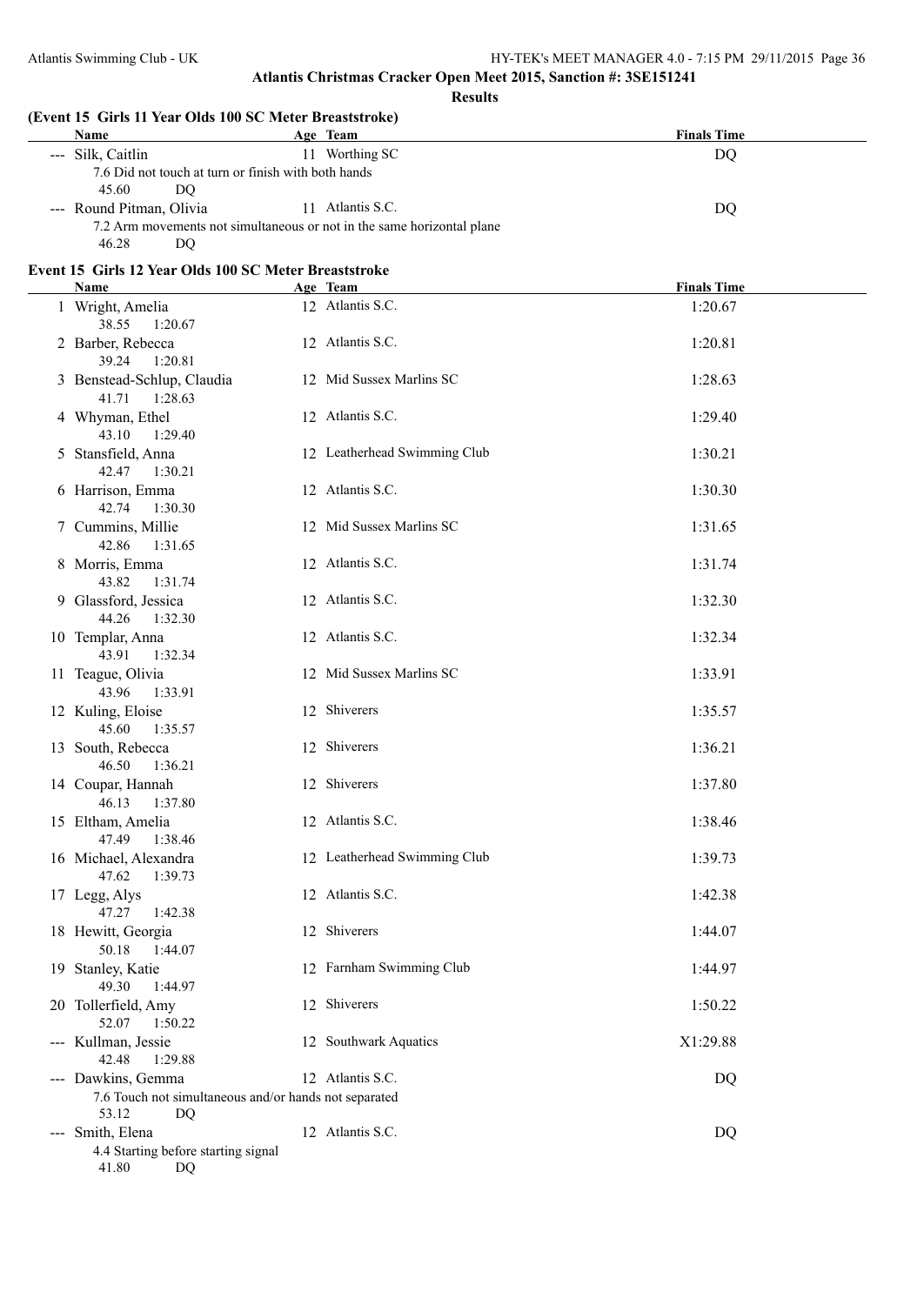#### **Event 15 Girls 13 Year Olds 100 SC Meter Breaststroke**

| <b>Name</b>                           | Age Team                     | <b>Finals Time</b> |
|---------------------------------------|------------------------------|--------------------|
| 1 Hamilton, Leah<br>1:22.97<br>38.54  | 13 Shiverers                 | 1:22.97            |
| 2 Flower, Issy<br>40.53 1:25.92       | 13 Mid Sussex Marlins SC     | 1:25.92            |
| 3 Durham, Abigail<br>41.31<br>1:26.91 | 13 Redhill & Reigate SC      | 1:26.91            |
| 4 Watts, Mary<br>42.72 1:28.80        | 13 Shiverers                 | 1:28.80            |
| 5 Lawson, Amy<br>43.48 1:31.75        | 13 Redhill & Reigate SC      | 1:31.75            |
| 6 Symonds, Emily<br>46.11 1:35.85     | 13 Leatherhead Swimming Club | 1:35.85            |
| 7 Goodhead, Hannah<br>45.95 1:38.67   | 13 Mid Sussex Marlins SC     | 1:38.67            |
| 8 Chandler, Grace<br>48.77 1:42.47    | 13 Atlantis S.C.             | 1:42.47            |
| 9 Newbold, Poppy<br>1:45.40<br>50.49  | 13 Atlantis S.C.             | 1:45.40            |

## **Event 15 Girls 14 Year Olds 100 SC Meter Breaststroke**

| Name                                    | Age Team                     | <b>Finals Time</b> |
|-----------------------------------------|------------------------------|--------------------|
| Agabeg, Hallie<br>1:26.27<br>41.25      | 14 Leatherhead Swimming Club | 1:26.27            |
| 2 Wilson, Kate<br>41.47<br>1:28.15      | 14 Atlantis S.C.             | 1:28.15            |
| 3 Marsh, Talisa-Mae<br>1:29.08<br>42.36 | 14 Worthing SC               | 1:29.08            |
| 4 McVicar, Emily<br>1:36.07<br>46.06    | 14 Hart Swim Club            | 1:36.07            |

#### **Event 15 Girls 15 Year Olds 100 SC Meter Breaststroke**

| Name                                   |     | Age Team                     | <b>Finals Time</b> |
|----------------------------------------|-----|------------------------------|--------------------|
| 1 Eltham, Gaby<br>1:18.56<br>37.49     |     | 15 Atlantis S.C.             | 1:18.56            |
| 2 Pedel, Lauren<br>36.99<br>1:19.22    | 15  | Atlantis S.C.                | 1:19.22            |
| 3 Cherriman, Lilly<br>37.88<br>1:20.57 |     | 15 Atlantis S.C.             | 1:20.57            |
| 4 Elvin, Anya<br>37.95<br>1:21.77      |     | 15 Atlantis S.C.             | 1:21.77            |
| 5 Hansford, Martha<br>1:23.94<br>38.41 |     | 15 Leatherhead Swimming Club | 1:23.94            |
| 6 McIlrath, Lauren<br>1:25.72<br>39.67 | 15  | Worthing SC                  | 1:25.72            |
| 7 Cumber, Gemma<br>1:26.52<br>41.34    | 15. | Atlantis S.C.                | 1:26.52            |

#### **Event 15 Girls 16 & Over 100 SC Meter Breaststroke**

 $\overline{a}$ 

| Name               | leam<br>А2Р.             | <b>Finals Time</b> |
|--------------------|--------------------------|--------------------|
| Morgan,<br>Natasha | າາ<br>Southwark Aquatics | :19.04             |
| 37.40<br>:19.04    |                          |                    |

# **Event 16 Boys 9 Year Olds 50 SC Meter Freestyle**

| Name                       |  | Age Team      | <b>Finals Time</b> |  |
|----------------------------|--|---------------|--------------------|--|
| Tallec-Botos, Kynan        |  | 9 Barnes SC   | 34.26              |  |
| 2 Lange-Andrews, Sebastian |  | 9 Shiverers   | 35.93              |  |
| 3 Taylor, Leon             |  | 9 Worthing SC | 36.73              |  |
| Smith, Jamie               |  | Atlantis S.C. | 36.88              |  |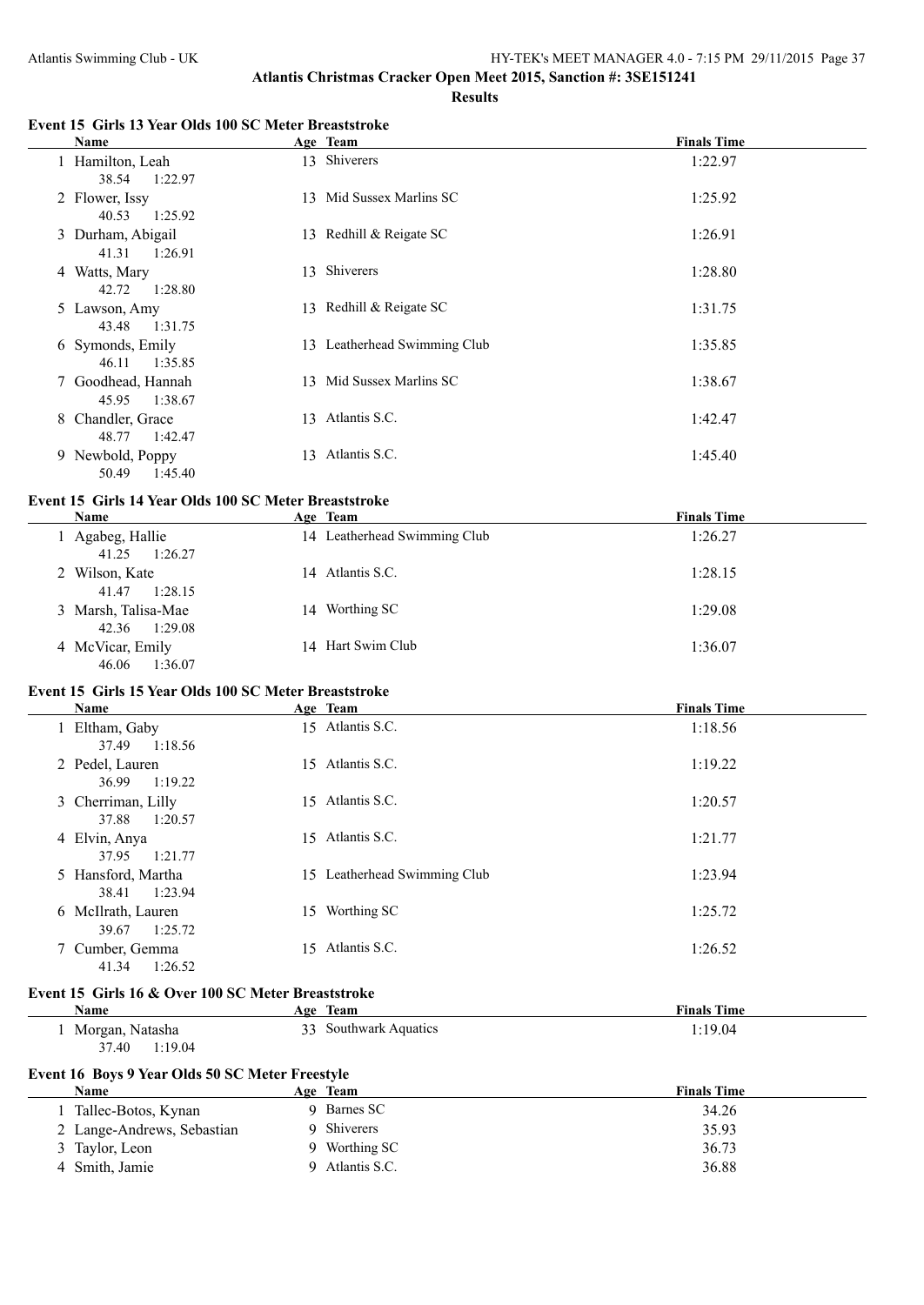**Finals Time** 

## **Atlantis Christmas Cracker Open Meet 2015, Sanction #: 3SE151241**

**Results**

| (Event 16 Boys 9 Year Olds 50 SC Meter Freestyle) |                            |  |  |  |
|---------------------------------------------------|----------------------------|--|--|--|
| <b>Name</b>                                       | Age Team                   |  |  |  |
| 5 Colombo, Oliver                                 | 9 Atlantis S.C.            |  |  |  |
| 6. Taylor Robert                                  | <b>Q</b> Fast Grinstead SC |  |  |  |

| 5 Colombo, Oliver | Atlantis S.C.       | 38.82 |
|-------------------|---------------------|-------|
| 6 Taylor, Robert  | 9 East Grinstead SC | 39.24 |
| 7 Weeden, Will    | 9 Atlantis S.C.     | 41.72 |
| 8 Foxwell, Ethan  | 9 Worthing SC       | 42.22 |
| Tidey, Harry      | <b>Shiverers</b>    | 45.31 |

## **Event 16 Boys 10 Year Olds 50 SC Meter Freestyle**

|    | Name                 | Age Team                     | <b>Finals Time</b> |
|----|----------------------|------------------------------|--------------------|
|    | 1 Duetoft, Christian | 10 Leatherhead Swimming Club | 33.89              |
|    | 2 Gymer, Hayden      | 10 Shiverers                 | 34.56              |
|    | 3 Cornelius, Oliver  | 10 Redhill & Reigate SC      | 34.75              |
|    | 4 Rossiter, James    | 10 Barnes SC                 | 36.09              |
|    | 5 De Klerk, Jared    | 10 Atlantis S.C.             | 37.14              |
|    | 6 Lejins, Nils       | 10 Shiverers                 | 37.26              |
|    | 7 Ferris, Charlie    | 10 Atlantis S.C.             | 38.83              |
|    | 8 Kuling, Edward     | 10 Shiverers                 | 38.87              |
|    | 9 Lancaster, Isaac   | 10 East Grinstead SC         | 39.02              |
|    | 10 Cartmell, Tom     | 10 Shiverers                 | 42.15              |
| 11 | Lafferty, Alex       | 10 Atlantis S.C.             | 42.48              |
|    | 12 Tollerfield, Jack | 10 Shiverers                 | 42.54              |
| 13 | Gabrielsen, Janith   | 10 Redhill & Reigate SC      | 43.99              |
|    | 14 Chandler, Morgan  | 10 Atlantis S.C.             | 49.01              |

## **Event 16 Boys 11 Year Olds 50 SC Meter Freestyle**

| Name                 | Age Team                     | <b>Finals Time</b> |
|----------------------|------------------------------|--------------------|
| 1 Gunasekera, Oliver | 11 Redhill & Reigate SC      | 32.11              |
| 2 Davis, Jacob       | Atlantis S.C.<br>11          | 33.53              |
| 3 Chan, Will         | 11 Mid Sussex Marlins SC     | 34.03              |
| 4 Richardson, Oliver | 11 Mid Sussex Marlins SC     | 34.39              |
| 5 Law-Chin-Yung, Sam | Hart Swim Club<br>11         | 34.53              |
| 6 Fuller, Joe        | 11 Box Hill Swim Team        | 34.86              |
| 7 Harker, Alessandro | Farnham Swimming Club<br>11. | 34.90              |
| 8 Gausden, Luke      | Atlantis S.C.<br>11          | 36.86              |
| 9 Collins, Henry     | Shiverers<br>11.             | 37.18              |
| 10 Owen, Luca-Jensen | Box Hill Swim Team<br>11     | 37.91              |
|                      |                              |                    |

#### **Event 16 Boys 12 Year Olds 50 SC Meter Freestyle**

|     | Name                                             |     | Age Team                     | <b>Finals Time</b> |
|-----|--------------------------------------------------|-----|------------------------------|--------------------|
|     | 1 De Klerk, Daryan                               |     | 12 Atlantis S.C.             | 30.20              |
|     | 2 Palmer, Joe                                    |     | 12 Leatherhead Swimming Club | 30.47              |
|     | 3 Jackman, Charlie                               |     | 12 Redhill & Reigate SC      | 31.51              |
|     | 4 Midmer, Tom                                    |     | Mid Sussex Marlins SC        | 31.78              |
|     | 5 Simmonds, Louis                                | 12  | <b>Shiverers</b>             | 31.91              |
| 6   | Woodham, Charlie                                 | 12  | <b>Southwark Aquatics</b>    | 33.17              |
|     | 7 Etheridge, Oliver                              | 12  | Atlantis S.C.                | 33.27              |
| 8   | Haskell, George                                  | 12  | Atlantis S.C.                | 33.50              |
|     | 9 Gabrielsen, Lakith                             |     | 12 Redhill & Reigate SC      | 33.58              |
| 10  | Gant, Ryan                                       | 12  | Atlantis S.C.                | 33.81              |
| 11. | Filmer-Cox, Monty                                |     | 12 Mid Sussex Marlins SC     | 34.06              |
|     | 12 Collins, Theo                                 | 12. | Box Hill Swim Team           | 35.37              |
| 13  | Lancaster, Joseph                                | 12  | East Grinstead SC            | 36.14              |
|     | Event 16 Boys 13 Year Olds 50 SC Meter Freestyle |     |                              |                    |
|     | Name                                             |     | Age Team                     | <b>Finals Time</b> |
|     | 1 McKay, Cameron                                 |     | 13 Leatherhead Swimming Club | 27.59              |
|     | 2 Rienecker-Found, Harry                         |     | 13 Mid Sussex Marlins SC     | 28.62              |

3 Silk, Oscar 13 Worthing SC 29.37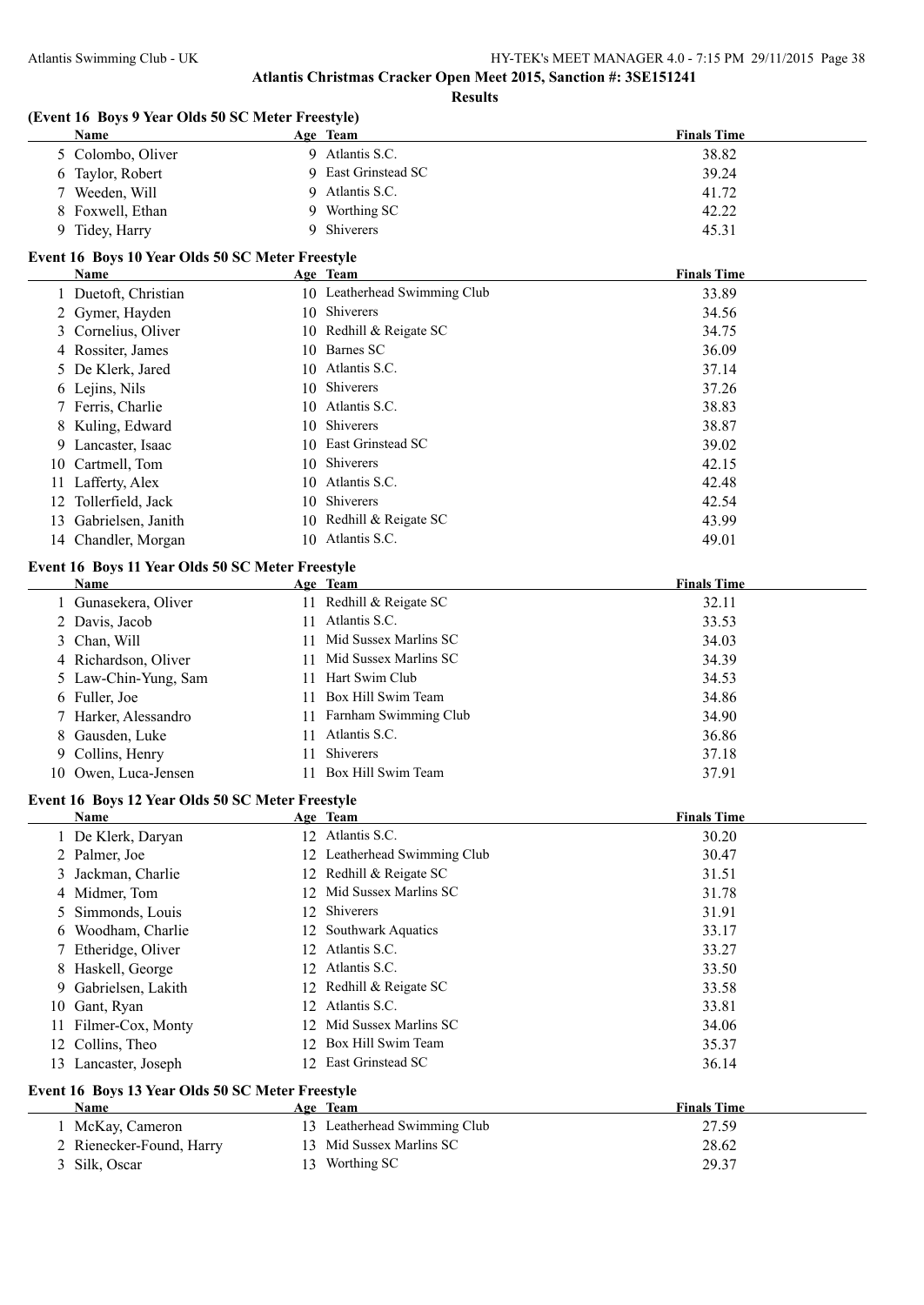**Results**

## **(Event 16 Boys 13 Year Olds 50 SC Meter Freestyle)**

|    | Name                                                       |         |         | Age Team                                 | <b>Finals Time</b> |
|----|------------------------------------------------------------|---------|---------|------------------------------------------|--------------------|
|    | 4 Grantham, Louis                                          |         |         | 13 Barnes SC                             | 30.59              |
|    | 5 Van der Hut, Toby                                        |         |         | 13 Atlantis S.C.                         | 30.82              |
|    | 6 Fincham, Ethan                                           |         |         | 13 Worthing SC                           | 30.83              |
|    | 7 Owens, Benedict                                          |         |         | 13 Barnes SC                             | 31.37              |
|    | 8 Morpuss, Elliott                                         |         |         | 13 Farnham Swimming Club                 | 31.40              |
| 9  | Marrett, Lorcan                                            |         |         | 13 Leatherhead Swimming Club             | 31.74              |
| 10 | Ellis, Caeden                                              |         |         | 13 Hart Swim Club                        | 33.39              |
| 11 | Brigden, Oliver                                            |         |         | 13 Atlantis S.C.                         | 33.75              |
|    | 12 Pegley, Thomas                                          |         |         | 13 Redhill & Reigate SC                  | 34.05              |
|    | Event 16 Boys 14 Year Olds 50 SC Meter Freestyle           |         |         |                                          |                    |
|    | Name                                                       |         |         | Age Team                                 | <b>Finals Time</b> |
|    | 1 Thompson, Joel                                           |         |         | 14 Shiverers                             | 25.70              |
|    | 2 Stansfield, Tom                                          |         |         | 14 Leatherhead Swimming Club             | 26.38              |
| 3  | Stevens, Ben                                               |         |         | 14 Mid Sussex Marlins SC                 | 27.49              |
| 4  | Stewart, Louis                                             |         |         | 14 Shiverers                             | 27.78              |
|    | 5 Faux, Benjamin                                           |         |         | 14 Hart Swim Club                        | 29.76              |
|    | 6 Inder Rieden, Luca                                       |         |         | 14 Shiverers                             | 29.94              |
|    | 7 Tranter, Michael                                         |         |         | 14 Atlantis S.C.                         | 33.52              |
|    | Event 16 Boys 15 Year Olds 50 SC Meter Freestyle           |         |         |                                          |                    |
|    | Name                                                       |         |         | Age Team                                 | <b>Finals Time</b> |
|    | 1 Smith, Tom                                               |         |         | 15 Hart Swim Club                        | 26.10              |
|    | 2 Anderson, Joe                                            |         |         | 15 Mid Sussex Marlins SC                 | 27.20              |
| 3  | Carter, Joe                                                |         |         | 15 Atlantis S.C.                         | 27.23              |
|    | 4 Flower, Samuel                                           |         |         | 15 Mid Sussex Marlins SC                 | 27.39              |
|    | 5 Farmiloe, Matthew                                        |         |         | 15 Hart Swim Club                        | 27.51              |
| 6  | Boyes, Matthew                                             |         |         | 15 Atlantis S.C.                         | 27.69              |
| 7  | Wild, Jack                                                 |         |         | 15 Southwark Aquatics                    | 27.70              |
| 8  | Walsh, Michael                                             |         |         | 15 Barnes SC                             | 27.83              |
|    | Event 16 Boys 16 & Over 50 SC Meter Freestyle              |         |         |                                          |                    |
|    | Name                                                       |         |         | Age Team                                 | <b>Finals Time</b> |
|    | 1 Murphy, Cavan                                            |         |         | 17 Atlantis S.C.                         | 25.34              |
|    |                                                            |         |         |                                          |                    |
|    |                                                            |         |         | 16 Atlantis S.C.                         | 25.69              |
|    | 2 Sparling, Aiden                                          |         |         | 16 Atlantis S.C.                         | 25.89              |
|    | 3 Hundleby, Edward                                         |         |         | 16 Southwark Aquatics                    | 26.72              |
|    | 4 Tran, Ryan                                               |         |         | 17 Atlantis S.C.                         |                    |
|    | 5 Charter, George                                          |         |         | 17 Shiverers                             | 26.85              |
|    | 6 Rutter, George                                           |         |         |                                          | 27.22              |
|    | 7 Cornelius, Ross                                          |         |         | 16 Redhill & Reigate SC                  | 27.24              |
|    | 8 Flower, Isaac                                            |         |         | 17 Mid Sussex Marlins SC                 | 28.16              |
|    | 9 Luesley, Chris                                           |         |         | 36 Worthing SC                           | 30.32              |
|    | Event 17 Girls 9 Year Olds 400 SC Meter Freestyle<br>Name  |         |         | Age Team                                 | <b>Finals Time</b> |
|    | 1 Hector, Amelia                                           |         |         | 9 Box Hill Swim Team                     | 6:58.57            |
|    | 46.03<br>1:39.17                                           | 2:33.44 | 3:27.11 | 4:21.94<br>5:16.26<br>6:09.41<br>6:58.57 |                    |
|    |                                                            |         |         |                                          |                    |
|    | Event 17 Girls 10 Year Olds 400 SC Meter Freestyle<br>Name |         |         | Age Team                                 | <b>Finals Time</b> |
|    | 1 Sainsbury, Grace                                         |         |         | 10 Shiverers                             | 5:39.68            |
|    | 37.13<br>1:19.19                                           | 2:02.55 | 2:46.00 | 3:29.23<br>5:39.68<br>4:14.02<br>4:57.37 |                    |
|    | 2 Arezki, Tessene                                          |         |         | 10 Atlantis S.C.                         | 6:05.33            |
|    | 42.21<br>1:28.98                                           | 2:16.57 | 3:03.06 | 3:49.23<br>4:35.86<br>5:21.35<br>6:05.33 |                    |
|    | 3 Cheesman, Ella                                           |         |         | 10 Farnham Swimming Club                 | 6:09.25            |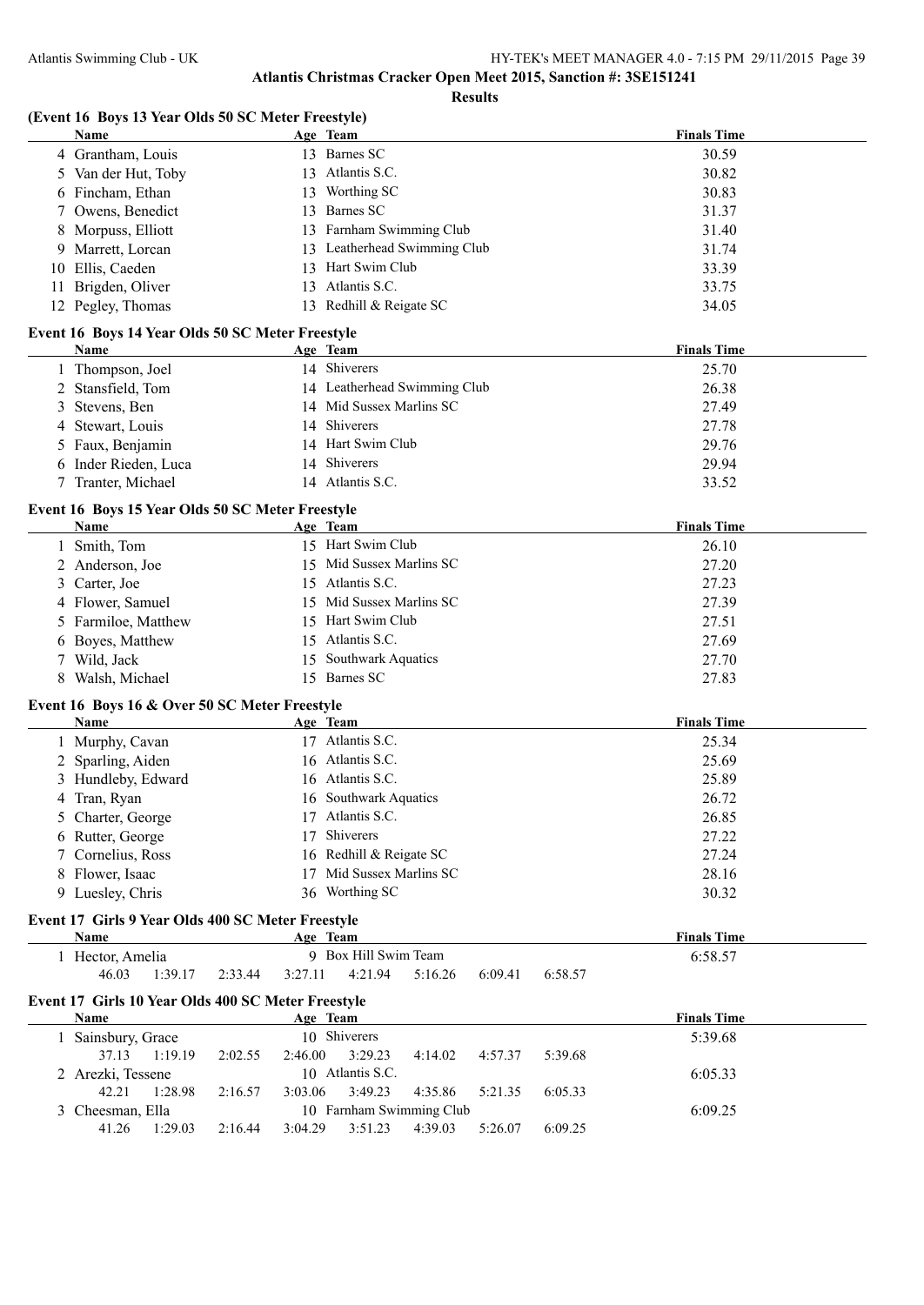**Event 17 Girls 11 Year Olds 400 SC Meter Freestyle**

## **Atlantis Christmas Cracker Open Meet 2015, Sanction #: 3SE151241 Results**

| <b>Name</b>                                                |         | Age Team                     |         |         |         | <b>Finals Time</b> |
|------------------------------------------------------------|---------|------------------------------|---------|---------|---------|--------------------|
| 1 Gradillas, Ade                                           |         | 11 Barnes SC                 |         |         |         | 5:06.59            |
| 34.52<br>1:12.84                                           | 1:51.69 | 2:30.74<br>3:10.31           | 3:49.63 | 4:29.39 | 5:06.59 |                    |
| 2 Sweeney, Rebecca                                         |         | 11 Barnes SC                 |         |         |         | 5:21.89            |
| 36.36<br>1:16.77                                           | 1:57.88 | 2:38.69<br>3:19.67           | 4:00.83 | 4:41.92 | 5:21.89 |                    |
| 3 Owens, Anna                                              |         | 11 Barnes SC                 |         |         |         | 5:24.81            |
| 1:18.92<br>37.94                                           | 1:59.42 | 2:41.10<br>3:21.93           | 4:03.36 | 4:44.94 | 5:24.81 |                    |
| Event 17 Girls 12 Year Olds 400 SC Meter Freestyle         |         |                              |         |         |         |                    |
| <b>Name</b>                                                |         | Age Team                     |         |         |         | <b>Finals Time</b> |
| 1 Johnson, Charlotte                                       |         | 12 Mid Sussex Marlins SC     |         |         |         | 5:00.59            |
| 35.02<br>1:12.48                                           | 1:50.51 | 2:28.56<br>3:06.92           | 3:45.90 | 4:24.52 | 5:00.59 |                    |
| 2 Whyman, Ethel                                            |         | 12 Atlantis S.C.             |         |         |         | 5:01.12            |
| 34.69<br>1:13.46                                           | 1:52.24 | 2:30.91<br>3:09.43           | 3:47.27 | 4:25.07 | 5:01.12 |                    |
| 3 Barber, Rebecca                                          |         | 12 Atlantis S.C.             |         |         |         | 5:01.50            |
| 36.15<br>1:15.45                                           | 1:54.46 | 3:11.68<br>2:33.56           | 3:49.36 | 4:27.15 | 5:01.50 |                    |
| 4 Cottam, Holly                                            |         | 12 Leatherhead Swimming Club |         |         |         | 5:02.68            |
| 35.18<br>1:13.50                                           | 1:52.71 | 2:31.45<br>3:09.34           | 3:47.57 | 4:25.49 | 5:02.68 |                    |
| 5 South, Rebecca                                           |         | 12 Shiverers                 |         |         |         | 5:10.23            |
| 34.64<br>1:13.66                                           | 1:52.11 | 2:32.29<br>3:11.44           | 3:52.03 | 4:32.16 | 5:10.23 |                    |
|                                                            |         | 12 Mid Sussex Marlins SC     |         |         |         |                    |
| 6 Cummins, Millie                                          |         |                              |         |         |         | 5:19.34            |
| 35.68<br>1:15.47                                           | 1:55.57 | 2:36.29<br>3:17.30           | 3:58.75 | 4:39.84 | 5:19.34 |                    |
| 7 Jay, Dominique                                           |         | 12 Hart Swim Club            |         |         |         | 5:28.86            |
| 36.52<br>1:16.59                                           | 1:59.07 | 2:41.31<br>3:22.02           | 4:04.92 | 4:47.91 | 5:28.86 |                    |
| 8 Harrison, Emma                                           |         | 12 Atlantis S.C.             |         |         |         | 5:39.33            |
| 37.90<br>1:21.12                                           | 2:05.12 | 2:49.30<br>3:32.34           | 4:16.28 | 5:00.03 | 5:39.33 |                    |
| 9 Davison, Katie                                           |         | 12 Mid Sussex Marlins SC     |         |         |         | 5:45.78            |
| 38.57<br>1:20.59                                           | 2:05.02 | 2:48.96<br>3:33.73           | 4:19.07 | 5:03.73 | 5:45.78 |                    |
| 10 Kuling, Eloise                                          |         | 12 Shiverers                 |         |         |         | 5:49.32            |
| 38.76<br>1:23.04                                           | 2:07.81 | 2:52.65<br>3:37.42           | 4:21.76 | 5:06.28 | 5:49.32 |                    |
| 11 Tollerfield, Amy                                        |         | 12 Shiverers                 |         |         |         | 6:00.93            |
| 39.90<br>1:25.55                                           | 2:12.81 | 3:00.00<br>3:47.24           | 4:33.88 | 5:18.10 | 6:00.93 |                    |
|                                                            |         |                              |         |         |         |                    |
| Event 17 Girls 13 Year Olds 400 SC Meter Freestyle<br>Name |         | Age Team                     |         |         |         | <b>Finals Time</b> |
| 1 Hamilton, Leah                                           |         | 13 Shiverers                 |         |         |         | 4:57.71            |
| 33.02<br>1:09.96                                           | 1:48.77 | 2:26.27<br>3:04.63           | 3:42.89 | 4:21.23 | 4:57.71 |                    |
|                                                            |         | 13 East Grinstead SC         |         |         |         |                    |
| 2 Alexander, Charlotte                                     |         |                              |         |         |         | 5:04.00            |
| 32.89<br>1:09.17                                           | 1:47.41 | 2:26.76<br>3:06.39           | 3:46.01 | 4:25.52 | 5:04.00 |                    |
| 3 Skingley, Nina                                           |         | 13 Hart Swim Club            |         |         |         | 5:09.68            |
| 35.46<br>1:13.61                                           | 1:53.63 | 3:12.17<br>2:33.36           | 3:52.40 | 4:32.15 | 5:09.68 |                    |
| 4 Hooker, Isobel                                           |         | 13 Atlantis S.C.             |         |         |         | 5:12.94            |
| 34.58<br>1:13.02                                           | 1:52.91 | 2:33.04<br>3:13.40           | 3:53.37 | 4:33.42 | 5:12.94 |                    |
| Event 17 Girls 14 Year Olds 400 SC Meter Freestyle         |         |                              |         |         |         |                    |
| Name                                                       |         | Age Team                     |         |         |         | <b>Finals Time</b> |
| 1 Eastbury, Hannah                                         |         | 14 Shiverers                 |         |         |         | 4:39.95            |
| 31.57<br>1:06.83                                           | 1:42.66 | 2:18.53<br>2:54.00           | 3:30.06 | 4:05.68 | 4:39.95 |                    |
| 2 Everden, Felicity                                        |         | 14 Leatherhead Swimming Club |         |         |         | 4:56.66            |
| 32.81<br>1:09.24                                           | 1:47.24 | 2:24.94<br>3:02.84           | 3:41.23 | 4:19.58 | 4:56.66 |                    |
| 3 Andreica, Alice                                          |         | 14 Barnes SC                 |         |         |         | 5:39.26            |
|                                                            |         |                              |         |         |         |                    |
| 37.61<br>1:19.59                                           | 2:02.50 | 3:29.02<br>2:45.82           | 4:13.08 | 4:57.16 | 5:39.26 |                    |
| Event 17 Girls 15 Year Olds 400 SC Meter Freestyle         |         |                              |         |         |         |                    |
| <b>Name</b>                                                |         | Age Team                     |         |         |         | <b>Finals Time</b> |
| 1 Barnaby, Maddi                                           |         | 15 Mid Sussex Marlins SC     |         |         |         | 5:06.36            |
| 33.72<br>1:11.61                                           | 1:50.55 | 3:09.55<br>2:30.29           | 3:48.91 | 4:28.18 | 5:06.36 |                    |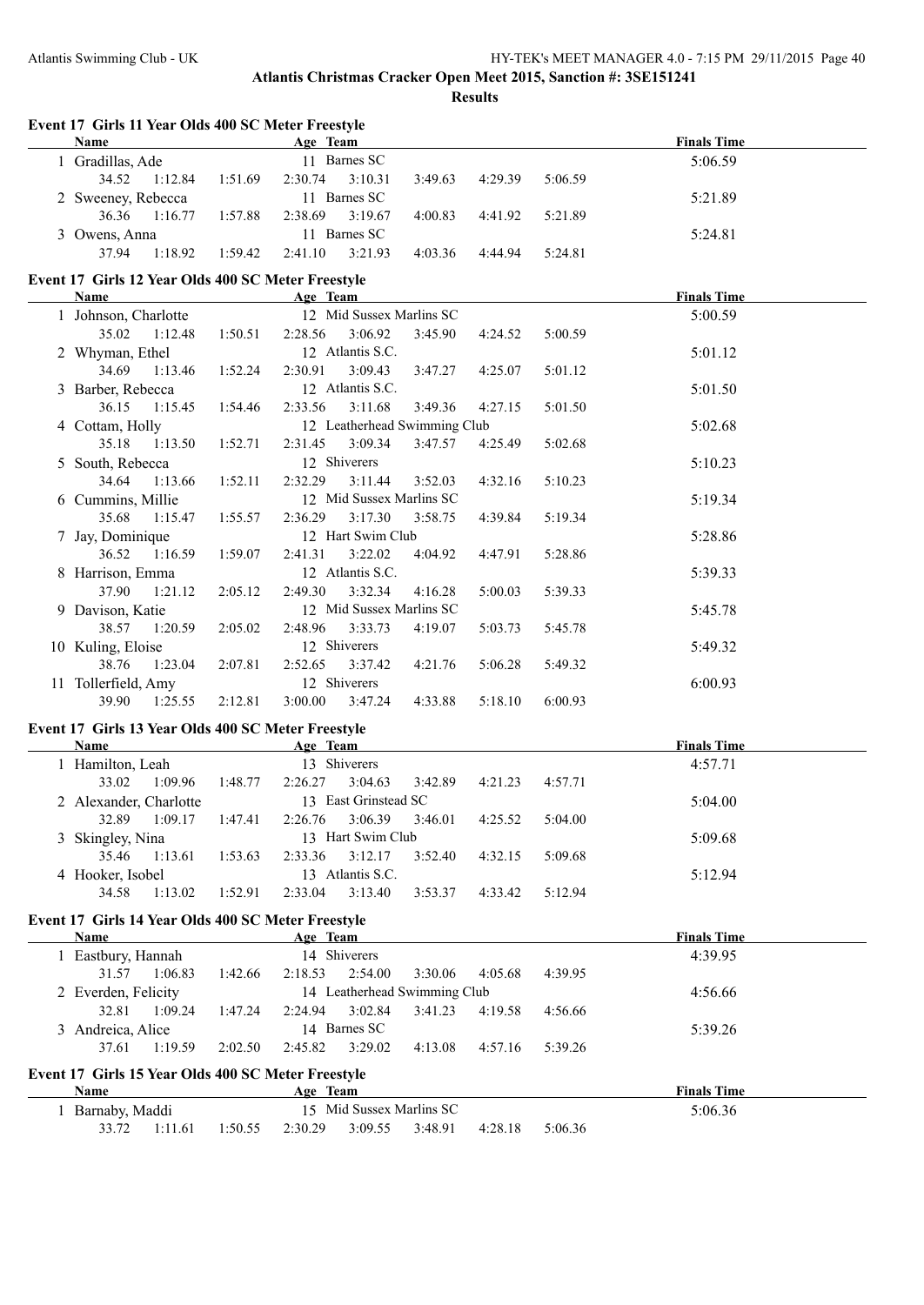| Event 17 Girls 16 & Over 400 SC Meter Freestyle<br>Name |         | Age Team                 |         |         |         | <b>Finals Time</b> |
|---------------------------------------------------------|---------|--------------------------|---------|---------|---------|--------------------|
| 1 Kent, Elena                                           |         | 16 East Grinstead SC     |         |         |         | 4:52.35            |
| 32.07<br>1:07.33                                        | 1:43.47 | 2:20.39<br>2:57.91       | 3:35.77 | 4:14.38 | 4:52.35 |                    |
| Event 18 Boys 10 Year Olds 400 SC Meter IM              |         |                          |         |         |         |                    |
| Name                                                    |         | Age Team                 |         |         |         | <b>Finals Time</b> |
| 1 Plater, Luca                                          |         | 10 East Grinstead SC     |         |         |         | 6:29.37            |
| 40.27<br>1:31.22                                        | 2:19.25 | 3:06.65<br>4:07.33       | 5:07.06 | 5:50.51 | 6:29.37 |                    |
| 2 Kendrick, Solomon                                     |         | 10 Shiverers             |         |         |         | 6:29.53            |
| 43.15<br>1:34.46                                        | 2:25.25 | 3:14.54<br>4:09.88       | 5:06.98 | 5:49.79 | 6:29.53 |                    |
| 3 Lejins, Nils                                          |         | 10 Shiverers             |         |         |         | 7:09.15            |
| 46.02<br>1:41.15                                        | 2:37.86 | 3:32.93<br>4:33.20       | 5:34.42 | 6:25.25 | 7:09.15 |                    |
|                                                         |         |                          |         |         |         |                    |
| Event 18 Boys 11 Year Olds 400 SC Meter IM              |         |                          |         |         |         |                    |
| Name                                                    |         | Age Team                 |         |         |         | <b>Finals Time</b> |
| 1 Pallister, Michael                                    |         | 11 Atlantis S.C.         |         |         |         | 5:36.05            |
| 36.20<br>1:18.20                                        | 2:03.54 | 3:33.08<br>2:47.15       | 4:19.74 | 4:58.59 | 5:36.05 |                    |
| 2 Kendrick, Elijah                                      |         | 11 Shiverers             |         |         |         | 5:40.45            |
| 36.70<br>1:20.12                                        | 2:04.24 | 2:47.67<br>3:35.91       | 4:26.53 | 5:04.15 | 5:40.45 |                    |
| Event 18 Boys 12 Year Olds 400 SC Meter IM              |         |                          |         |         |         |                    |
| Name                                                    |         | Age Team                 |         |         |         | <b>Finals Time</b> |
| 1 Simmonds, Louis                                       |         | 12 Shiverers             |         |         |         | 5:49.76            |
| 37.80<br>1:23.64                                        | 2:07.02 | 2:52.80<br>3:40.05       | 4:30.83 | 5:12.05 | 5:49.76 |                    |
| Event 18 Boys 13 Year Olds 400 SC Meter IM              |         |                          |         |         |         |                    |
| Name                                                    |         | Age Team                 |         |         |         | <b>Finals Time</b> |
| 1 Van der Hut, Toby                                     |         | 13 Atlantis S.C.         |         |         |         | 5:24.44            |
| 36.41<br>1:20.71                                        | 1:59.89 | 2:38.88<br>3:25.55       | 4:13.30 | 4:49.23 | 5:24.44 |                    |
| 2 Holden-Graham, Cameron                                |         | 13 Atlantis S.C.         |         |         |         | 5:35.63            |
| 34.26<br>1:18.45                                        | 2:01.80 | 2:44.48<br>3:32.38       | 4:20.68 | 4:59.36 | 5:35.63 |                    |
| 3 Owens, Benedict                                       |         | 13 Barnes SC             |         |         |         | 5:49.43            |
| 37.16<br>1:22.59                                        | 2:06.99 | 2:51.39<br>3:41.03       | 4:32.25 | 5:12.90 | 5:49.43 |                    |
| 4 Burge, James                                          |         | 13 Redhill & Reigate SC  |         |         |         | 6:07.55            |
| 40.92<br>1:32.67                                        | 2:19.69 | 3:04.91<br>3:53.44       | 4:45.98 | 5:27.84 | 6:07.55 |                    |
|                                                         |         |                          |         |         |         |                    |
| Event 18 Boys 14 Year Olds 400 SC Meter IM<br>Name      |         |                          |         |         |         |                    |
|                                                         |         | Age Team<br>14 Shiverers |         |         |         | <b>Finals Time</b> |
| 1 Stewart, Louis                                        |         |                          |         |         |         |                    |
|                                                         |         |                          |         |         |         | 5:17.30            |
| 33.81<br>1:14.17                                        | 1:56.36 | 2:35.49<br>3:21.49       | 4:07.79 | 4:43.68 | 5:17.30 |                    |
| 2 Inder Rieden, Luca                                    |         | 14 Shiverers             |         |         |         | 5:25.77            |
| 34.68<br>1:15.40                                        | 1:56.89 | 2:36.39<br>3:25.66       | 4:15.46 | 4:51.09 | 5:25.77 |                    |
| --- Thompson, Joel                                      |         | 14 Shiverers             |         |         |         | X4:38.90           |
| 28.96<br>1:03.15                                        | 1:39.01 | 2:14.20<br>2:54.33       | 3:35.47 | 4:08.10 | 4:38.90 |                    |
| Event 18 Boys 15 Year Olds 400 SC Meter IM              |         |                          |         |         |         |                    |
| Name                                                    |         | Age Team                 |         |         |         | <b>Finals Time</b> |
| 1 Cannon, Aidan                                         |         | 15 Shiverers             |         |         |         | 5:05.15            |
| 31.71<br>1:08.72                                        | 1:47.29 | 2:25.26<br>3:10.57       | 3:56.24 | 4:31.68 | 5:05.15 |                    |
| 2 McCallum, Alastair                                    |         | 15 Mid Sussex Marlins SC |         |         |         | 5:30.17            |
| 33.70<br>1:13.18                                        | 1:55.75 | 3:25.50<br>2:37.62       | 4:14.26 | 4:52.41 | 5:30.17 |                    |
| Event 19 Girls 9 Year Olds 200 SC Meter Breaststroke    |         |                          |         |         |         |                    |
| Name                                                    |         | Age Team                 |         |         |         | <b>Finals Time</b> |
| 1 Hatchard, Frankie                                     |         | 9 Shiverers              |         |         |         | 3:33.34            |
| 48.80<br>1:43.94                                        | 2:40.12 | 3:33.34                  |         |         |         |                    |
| 2 Khallouqi, Rania                                      |         | 9 Shiverers              |         |         |         | 3:48.99            |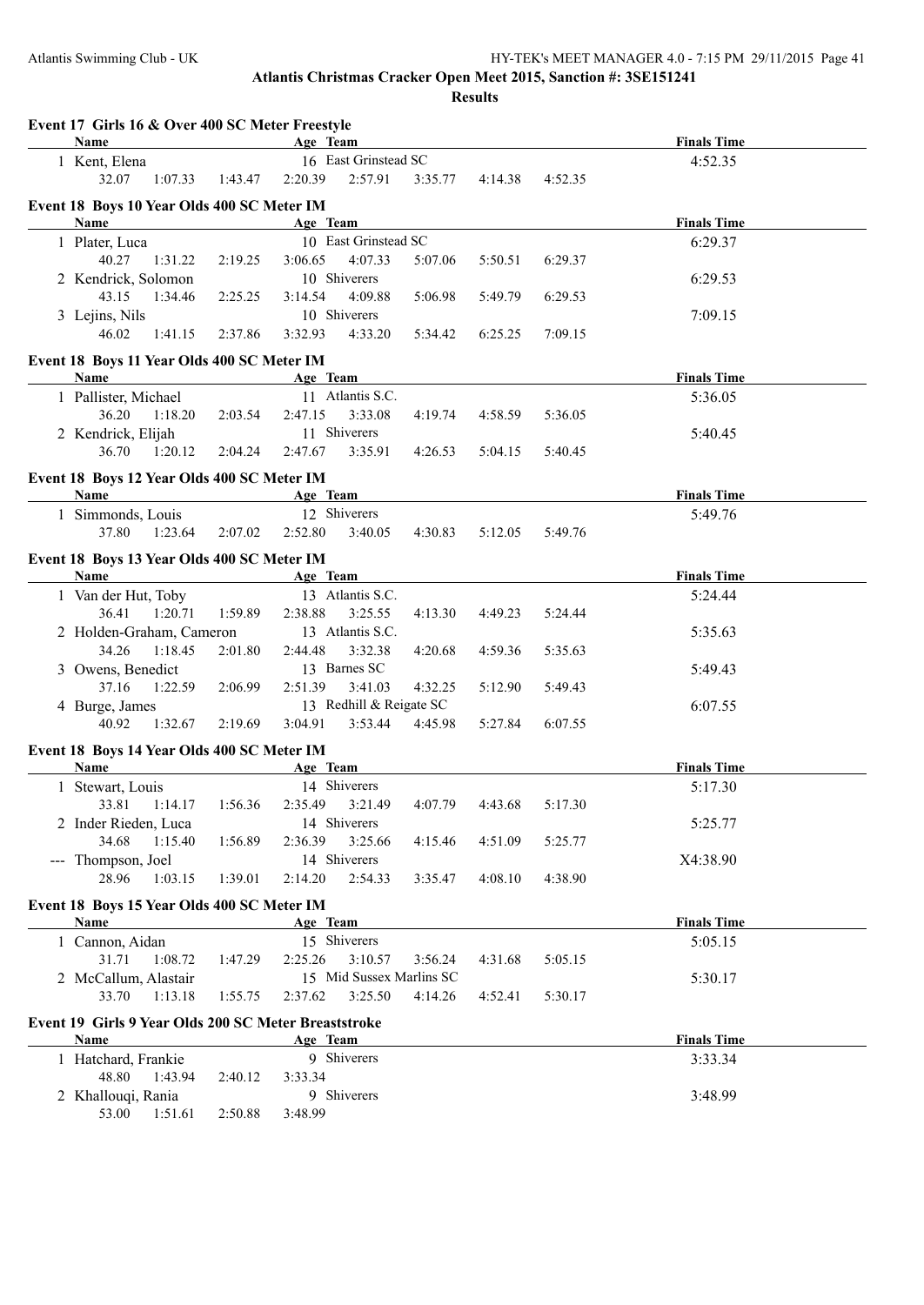#### **Results**

## **(Event 19 Girls 9 Year Olds 200 SC Meter Breaststroke)**

| <b>Name</b>        | Age Team            | <b>Finals Time</b> |
|--------------------|---------------------|--------------------|
| 3 Payne, Arabella  | 9 Atlantis S.C.     | 4:02.36            |
| 1:56.48<br>54.35   | 3:00.75<br>4:02.36  |                    |
| 4 Kapri, Karys     | 9 Hart Swim Club    | 4:18.16            |
| 2:06.75<br>59.75   | 3:13.47<br>4:18.16  |                    |
| 5 Backshall, Grace | 9 East Grinstead SC | 4:19.34            |
| 2:07.32<br>59.41   | 3:14.26<br>4:19.34  |                    |

### **Event 19 Girls 10 Year Olds 200 SC Meter Breaststroke**

|                                                                                                                                                                                                                                                                                                                                                                                              | Name                    |         | Age Team                                                                                   | <b>Finals Time</b> |
|----------------------------------------------------------------------------------------------------------------------------------------------------------------------------------------------------------------------------------------------------------------------------------------------------------------------------------------------------------------------------------------------|-------------------------|---------|--------------------------------------------------------------------------------------------|--------------------|
|                                                                                                                                                                                                                                                                                                                                                                                              | 1 Cheesman, Ella        |         | 10 Farnham Swimming Club                                                                   | 3:28.95            |
|                                                                                                                                                                                                                                                                                                                                                                                              | 46.21 1:38.17           | 2:34.79 | 3:28.95                                                                                    |                    |
|                                                                                                                                                                                                                                                                                                                                                                                              | 2 Sainsbury, Grace      |         | 10 Shiverers                                                                               | 3:37.71            |
|                                                                                                                                                                                                                                                                                                                                                                                              | 50.27<br>1:46.07        | 2:42.58 | 3:37.71                                                                                    |                    |
|                                                                                                                                                                                                                                                                                                                                                                                              | 3 Jones, Emma           |         | 10 Hart Swim Club                                                                          | 3:41.51            |
|                                                                                                                                                                                                                                                                                                                                                                                              | 1:49.55<br>51.40        | 2:45.79 | 3:41.51                                                                                    |                    |
|                                                                                                                                                                                                                                                                                                                                                                                              | 4 Griffiths, Alice      |         | 10 Shiverers                                                                               | 3:41.72            |
|                                                                                                                                                                                                                                                                                                                                                                                              | 49.78 1:48.08           | 2:45.25 | 3:41.72                                                                                    |                    |
|                                                                                                                                                                                                                                                                                                                                                                                              | 5 Reeves, Isobel        |         | 10 East Grinstead SC                                                                       | 3:43.66            |
|                                                                                                                                                                                                                                                                                                                                                                                              | 49.66 1:47.88           | 2:47.33 | 3:43.66                                                                                    |                    |
|                                                                                                                                                                                                                                                                                                                                                                                              | 6 Lloyd, Olivia         |         | 10 Worthing SC                                                                             | 3:45.90            |
|                                                                                                                                                                                                                                                                                                                                                                                              | 51.08 1:49.97           | 2:49.52 | 3:45.90                                                                                    |                    |
|                                                                                                                                                                                                                                                                                                                                                                                              | 7 Britton-Docker, Aimee |         | 10 Atlantis S.C.                                                                           | 3:46.18            |
|                                                                                                                                                                                                                                                                                                                                                                                              | 52.39<br>1:50.64        | 2:49.17 | 3:46.18                                                                                    |                    |
|                                                                                                                                                                                                                                                                                                                                                                                              | 8 Sandhu, Kiran         |         | 10 Atlantis S.C.                                                                           | 3:46.79            |
|                                                                                                                                                                                                                                                                                                                                                                                              | 52.13<br>1:50.10        | 2:50.10 | 3:46.79                                                                                    |                    |
|                                                                                                                                                                                                                                                                                                                                                                                              | 9 Sayers, Anna          |         | 10 Atlantis S.C.                                                                           | 3:49.40            |
|                                                                                                                                                                                                                                                                                                                                                                                              | 52.01<br>1:50.63        | 2:50.77 | 3:49.40                                                                                    |                    |
|                                                                                                                                                                                                                                                                                                                                                                                              | 10 Hayers, Sophie       |         | 10 Box Hill Swim Team                                                                      | 3:58.46            |
|                                                                                                                                                                                                                                                                                                                                                                                              | 54.02 1:56.16           | 2:58.61 | 3:58.46                                                                                    |                    |
| $\frac{1}{2} \frac{1}{2} \frac{1}{2} \frac{1}{2} \frac{1}{2} \frac{1}{2} \frac{1}{2} \frac{1}{2} \frac{1}{2} \frac{1}{2} \frac{1}{2} \frac{1}{2} \frac{1}{2} \frac{1}{2} \frac{1}{2} \frac{1}{2} \frac{1}{2} \frac{1}{2} \frac{1}{2} \frac{1}{2} \frac{1}{2} \frac{1}{2} \frac{1}{2} \frac{1}{2} \frac{1}{2} \frac{1}{2} \frac{1}{2} \frac{1}{2} \frac{1}{2} \frac{1}{2} \frac{1}{2} \frac{$ | Maguire, Georgia        |         | 10 Shiverers                                                                               | DQ                 |
|                                                                                                                                                                                                                                                                                                                                                                                              |                         |         | 7.4 Head not breaking surface before hands turn inward at widest point in 2nd stroke after |                    |
|                                                                                                                                                                                                                                                                                                                                                                                              | 48.56<br>1:45.49        | 2:43.78 | DQ                                                                                         |                    |

#### **Event 19 Girls 11 Year Olds 200 SC Meter Breaststroke**

| Name                               |         | Age Team                     | <b>Finals Time</b> |
|------------------------------------|---------|------------------------------|--------------------|
| 1 Weeden, Millie                   |         | 11 Atlantis S.C.             | 2:59.84            |
| 1:26.61<br>40.04                   | 2:14.14 | 2:59.84                      |                    |
| 2 Evans, Rhiannon                  |         | 11 Mid Sussex Marlins SC     | 3:03.95            |
| 1:29.26<br>42.20                   | 2:17.61 | 3:03.95                      |                    |
| 3 Potter, Jemima                   |         | 11 Leatherhead Swimming Club | 3:04.57            |
| 1:28.84<br>42.09                   | 2:16.48 | 3:04.57                      |                    |
| 4 Windslow, Rosie                  |         | 11 Worthing SC               | 3:05.31            |
| 41.67<br>1:28.60                   | 2:17.11 | 3:05.31                      |                    |
| 5 Sweeney, Rebecca                 |         | 11 Barnes SC                 | 3:11.59            |
| 42.92<br>1:31.99                   | 2:21.62 | 3:11.59                      |                    |
| 6 Gradillas, Ade                   |         | 11 Barnes SC                 | 3:14.78            |
| 1:33.55<br>43.85                   | 2:24.66 | 3:14.78                      |                    |
| 7 Tsopanakos, Anthi                |         | 11 Farnham Swimming Club     | 3:26.84            |
| 47.31 1:39.81                      | 2:33.14 | 3:26.84                      |                    |
| 8 Owens, Anna                      |         | 11 Barnes SC                 | 3:26.85            |
| 47.48<br>1:40.61                   | 2:34.37 | 3:26.85                      |                    |
| 9 Sim, Isabella                    |         | 11 Barnes SC                 | 3:31.29            |
| 1:39.42<br>46.34                   | 2:36.01 | 3:31.29                      |                    |
| 10 Ferguson-Smith, Megan           |         | 11 Southwark Aquatics        | 3:33.80            |
| 1:46.75<br>50.62                   | 2:41.56 | 3:33.80                      |                    |
| 11 Van der Helstraete, Lottie-Rose |         | 11 Seaclose SC               | 3:39.62            |
| 1:47.83<br>51.06                   | 2:43.53 | 3:39.62                      |                    |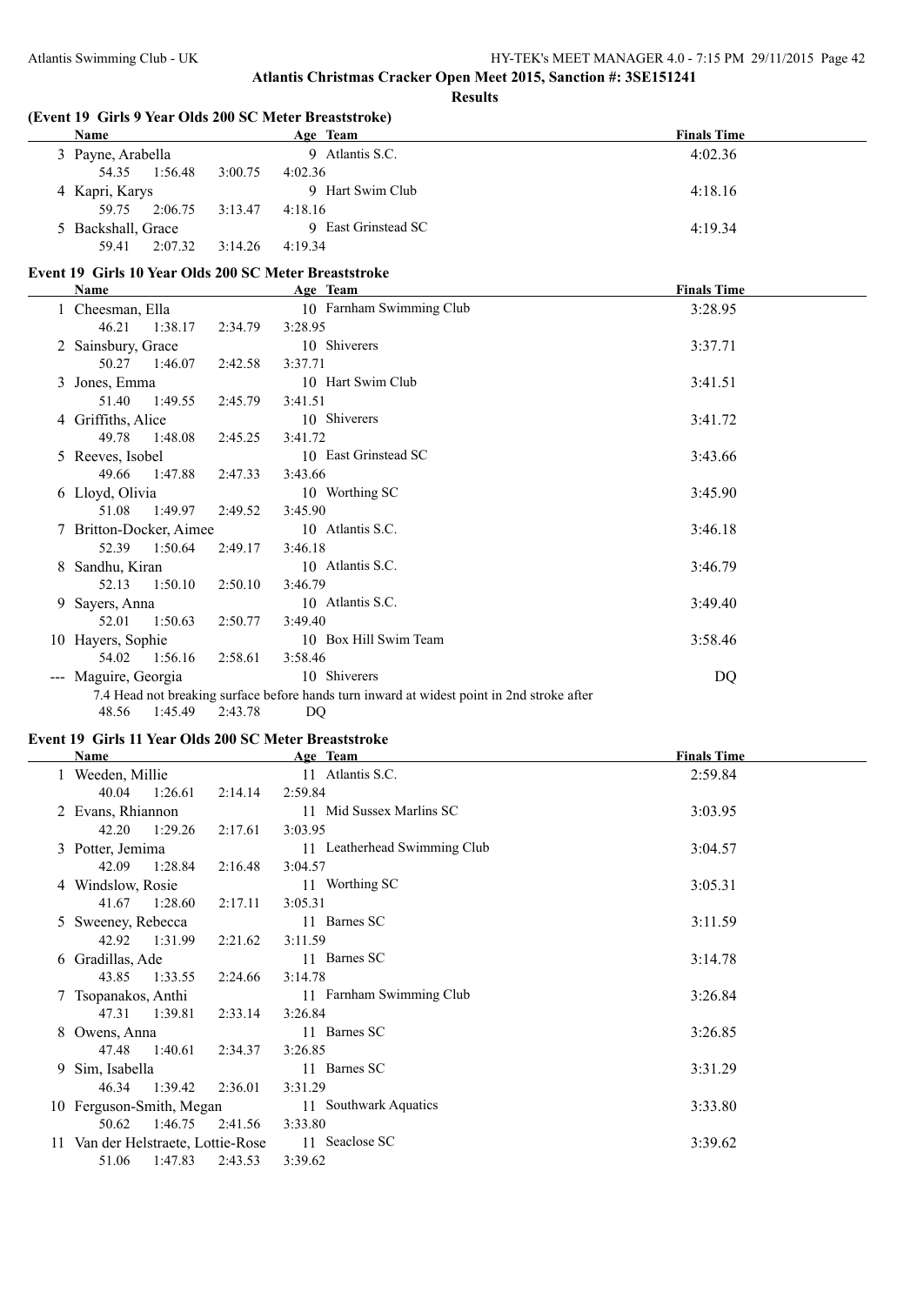## **(Event 19 Girls 11 Year Olds 200 SC Meter Breaststroke)**

|  | Name                    |         | Age Team                  | <b>Finals Time</b> |
|--|-------------------------|---------|---------------------------|--------------------|
|  | 12 Salkeld, Evie        |         | 11 Shiverers              | 3:41.22            |
|  | 1:45.79<br>49.19        | 2:44.79 | 3:41.22                   |                    |
|  | 13 Hetherington, Lauren |         | 11 Redhill $&$ Reigate SC | 3:41.86            |
|  | 1:46.35<br>49.26        | 2:46.48 | 3:41.86                   |                    |
|  | 14 Parsons, Maisy       |         | 11 Redhill & Reigate SC   | 3:48.71            |
|  | 1:50.34<br>50.34        | 2:50.31 | 3:48.71                   |                    |
|  | 15 McMahon, Eleanor     |         | Atlantis S.C.<br>11       | 4:26.11            |
|  | 2:06.85<br>57.96        | 3:18.10 | 4:26.11                   |                    |
|  |                         |         |                           |                    |

## **Event 19 Girls 12 Year Olds 200 SC Meter Breaststroke**

| Name                       |         | Age Team                     | <b>Finals Time</b> |
|----------------------------|---------|------------------------------|--------------------|
| 1 Benstead-Schlup, Claudia |         | 12 Mid Sussex Marlins SC     | 3:10.40            |
| 41.84 1:30.19              | 2:20.83 | 3:10.40                      |                    |
| 2 Stansfield, Anna         |         | 12 Leatherhead Swimming Club | 3:15.08            |
| 43.94<br>1:35.27           | 2:25.97 | 3:15.08                      |                    |
| 3 Morris, Emma             |         | 12 Atlantis S.C.             | 3:15.40            |
| 1:33.62<br>44.01           | 2:24.84 | 3:15.40                      |                    |
| 4 Templar, Anna            |         | 12 Atlantis S.C.             | 3:15.50            |
| 44.75<br>1:34.50           | 2:25.60 | 3:15.50                      |                    |
| 5 Cummins, Millie          |         | 12 Mid Sussex Marlins SC     | 3:19.42            |
| 43.79 1:35.13              | 2:28.11 | 3:19.42                      |                    |
| 6 Coupar, Hannah           |         | 12 Shiverers                 | 3:22.89            |
| 45.55<br>1:39.47           | 2:32.25 | 3:22.89                      |                    |
| 7 Kuling, Eloise           |         | 12 Shiverers                 | 3:26.32            |
| 46.19<br>1:39.70           | 2:33.95 | 3:26.32                      |                    |
| 8 Wolfe-Naughton, Eden     |         | 12 Shiverers                 | 3:31.34            |
| 44.91 1:39.12              | 2:36.80 | 3:31.34                      |                    |
| 9 Filson, Holly            |         | 12 Atlantis S.C.             | 3:34.60            |
| 48.94 1:43.63              | 2:39.30 | 3:34.60                      |                    |
| 10 Rimer, Imogen           |         | 12 Atlantis S.C.             | 3:39.38            |
| 50.06 1:46.18              | 2:43.82 | 3:39.38                      |                    |
| 11 Vines, Poppy            |         | 12 Atlantis S.C.             | 3:40.97            |
| 49.40<br>1:47.19           | 2:45.18 | 3:40.97                      |                    |
| 12 Dawkins, Gemma          |         | 12 Atlantis S.C.             | 4:02.37            |
| 51.58<br>1:53.59           | 2:58.31 | 4:02.37                      |                    |
| --- Poulter, Hannah        |         | 12 Brighton SC               | X3:15.51           |
| 44.12<br>1:34.23           | 2:24.97 | 3:15.51                      |                    |

### **Event 19 Girls 13 Year Olds 200 SC Meter Breaststroke**

| Name              |         |         | Age Team                 | <b>Finals Time</b> |
|-------------------|---------|---------|--------------------------|--------------------|
| Hamilton, Leah    |         |         | 13 Shiverers             | 2:51.76            |
| 38.99             | 1:23.88 | 2:08.67 | 2:51.76                  |                    |
| 2 McCallum, Megan |         |         | 13 Mid Sussex Marlins SC | 3:15.20            |
| 42.36             | 1:32.39 | 2:24.51 | 3:15.20                  |                    |

## **Event 19 Girls 14 Year Olds 200 SC Meter Breaststroke**

| <b>Name</b>      | Team<br>Age                  | <b>Finals Time</b> |
|------------------|------------------------------|--------------------|
| Agabeg, Hallie   | 14 Leatherhead Swimming Club | 3:07.94            |
| 1:30.29<br>42.15 | 2:18.79<br>3:07.94           |                    |

## **Event 19 Girls 15 Year Olds 200 SC Meter Breaststroke**

| <b>Name</b>          | Age Team           | <b>Finals Time</b> |
|----------------------|--------------------|--------------------|
| Pedel, Lauren        | 15 Atlantis S.C.   | 2:52.22            |
| 1:20.44<br>37.64     | 2:06.53<br>2:52.22 |                    |
| 2 Cherriman, Lilly   | 15 Atlantis S.C.   | 2:52.53            |
| 1:24.45<br>39.20     | 2:08.69<br>2:52.53 |                    |
| 3 Roberts, Stephanie | 15 Hart Swim Club  | 2:57.45            |
| 1:25.55<br>41.59     | 2:11.82<br>2:57.45 |                    |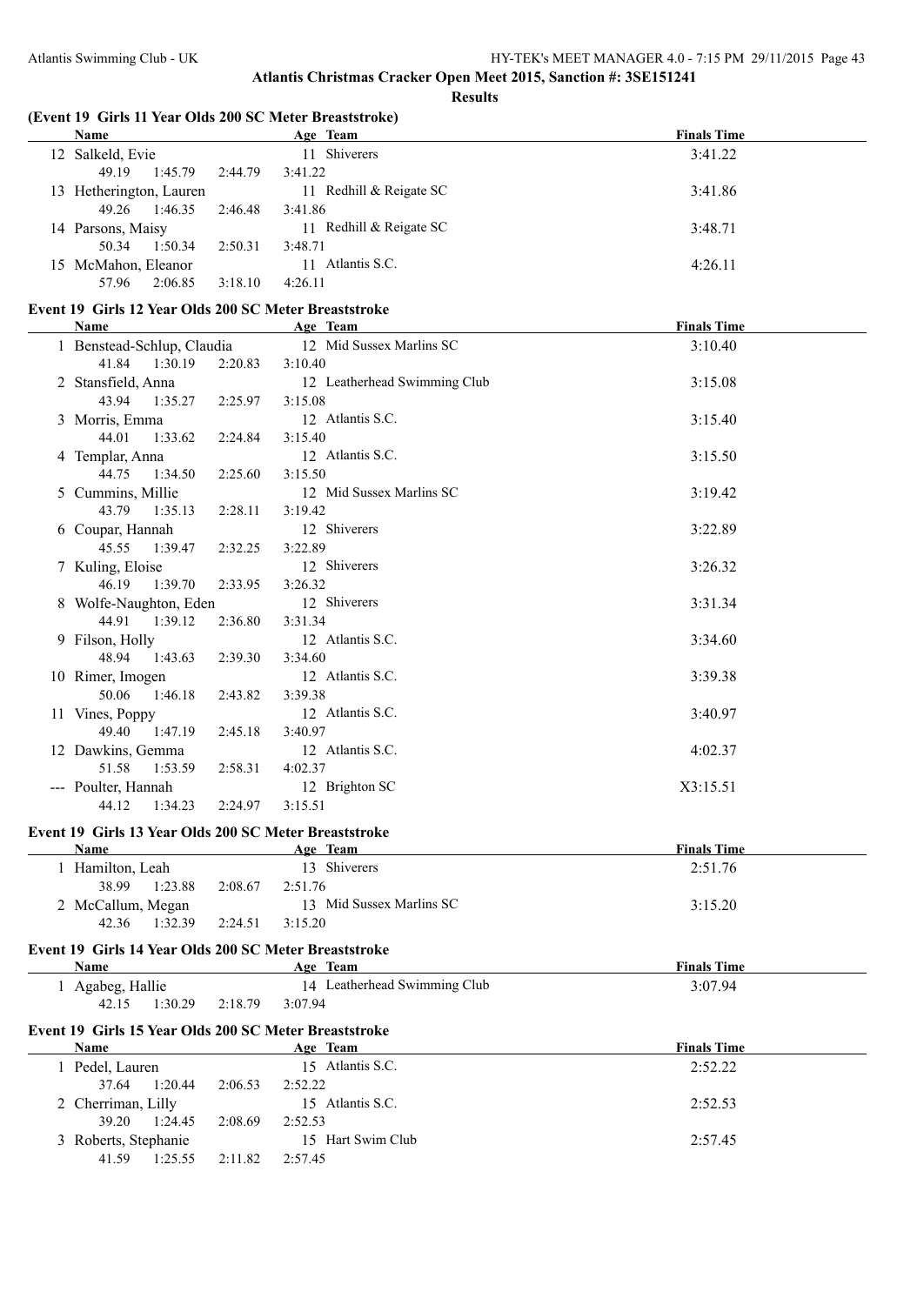**Results**

| (Event 19 Girls 15 Year Olds 200 SC Meter Breaststroke)<br>Name |         | Age Team                                                                                   | <b>Finals Time</b> |
|-----------------------------------------------------------------|---------|--------------------------------------------------------------------------------------------|--------------------|
| 4 Barnaby, Maddi                                                |         | 15 Mid Sussex Marlins SC                                                                   | 2:59.46            |
| 39.44<br>1:25.75                                                | 2:13.09 | 2:59.46                                                                                    |                    |
| Event 19 Girls 16 & Over 200 SC Meter Breaststroke              |         |                                                                                            |                    |
| Name                                                            |         | Age Team                                                                                   | <b>Finals Time</b> |
| 1 Morgan, Natasha                                               |         | 33 Southwark Aquatics                                                                      | 2:56.86            |
| 38.63<br>1:22.52                                                | 2:09.30 | 2:56.86                                                                                    |                    |
| Event 20 Boys 9 Year Olds 200 SC Meter Backstroke               |         |                                                                                            |                    |
| Name                                                            |         | Age Team                                                                                   | <b>Finals Time</b> |
| --- Colombo, Oliver                                             |         | 9 Atlantis S.C.                                                                            | <b>DQ</b>          |
| 49.07<br>1:42.60                                                | DQ      | 6.5 More than one single or double simultaneous arm pull used to initiate turn             |                    |
| Event 20 Boys 10 Year Olds 200 SC Meter Backstroke              |         |                                                                                            |                    |
| Name                                                            |         | Age Team                                                                                   | <b>Finals Time</b> |
| 1 Plater, Luca                                                  |         | 10 East Grinstead SC                                                                       | 2:57.69            |
| 41.86<br>1:27.11                                                | 2:13.51 | 2:57.69                                                                                    |                    |
| 2 Gymer, Hayden                                                 |         | 10 Shiverers                                                                               | 3:04.19            |
| 44.07<br>1:31.46                                                | 2:21.28 | 3:04.19                                                                                    |                    |
| 3 Kendrick, Solomon                                             |         | 10 Shiverers                                                                               | 3:14.12            |
| 46.32<br>1:36.08                                                | 2:25.70 | 3:14.12                                                                                    |                    |
| 4 De Klerk, Jared                                               |         | 10 Atlantis S.C.                                                                           | 3:23.81            |
| 49.59<br>1:41.36                                                | 2:34.31 | 3:23.81                                                                                    |                    |
| 5 Gabrielsen, Janith                                            |         | 10 Redhill & Reigate SC                                                                    | 3:40.77            |
| 51.60<br>1:49.01                                                | 2:46.32 | 3:40.77                                                                                    |                    |
| --- Lejins, Nils                                                |         | 10 Shiverers                                                                               | DQ                 |
|                                                                 |         | 6.5 Single or double simultaneous arm pull used to initiate turn or not performed immediat |                    |
| 47.80<br>1:39.03                                                | 2:28.69 | DQ                                                                                         |                    |
| Event 20 Boys 11 Year Olds 200 SC Meter Backstroke              |         |                                                                                            |                    |
| Name                                                            |         | Age Team                                                                                   | <b>Finals Time</b> |
| 1 Kendrick, Elijah                                              |         | 11 Shiverers                                                                               | 2:41.48            |
| 38.75<br>1:20.22                                                | 2:02.59 | 2:41.48                                                                                    |                    |
| 2 Law-Chin-Yung, Sam                                            |         | 11 Hart Swim Club                                                                          | 3:03.81            |
| 42.15<br>1:29.48                                                | 2:17.39 | 3:03.81                                                                                    |                    |
| --- Cannon, Eoghan                                              |         | 11 Shiverers                                                                               | X2:39.33           |
| 37.64<br>1:17.95                                                | 1:59.11 | 2:39.33                                                                                    |                    |
| Event 20 Boys 12 Year Olds 200 SC Meter Backstroke              |         |                                                                                            |                    |
| Name                                                            |         | Age Team                                                                                   | <b>Finals Time</b> |
| 1 De Klerk, Daryan                                              |         | 12 Atlantis S.C.                                                                           | 2:42.03            |
| 38.81<br>1:20.11                                                | 2:01.62 | 2:42.03                                                                                    |                    |
| 2 Gabrielsen, Lakith                                            |         | 12 Redhill & Reigate SC                                                                    | 2:42.62            |
| 37.80<br>1:18.74                                                | 2:01.57 | 2:42.62                                                                                    |                    |
| 3 Etheridge, Oliver                                             |         | 12 Atlantis S.C.                                                                           | 2:47.12            |
| 40.12<br>1:22.85                                                | 2:06.31 | 2:47.12                                                                                    |                    |
| 4 Haskell, George                                               |         | 12 Atlantis S.C.                                                                           | 2:57.45            |
| 40.87<br>1:26.80                                                | 2:13.72 | 2:57.45                                                                                    |                    |
|                                                                 |         |                                                                                            |                    |
| Event 20 Boys 13 Year Olds 200 SC Meter Backstroke              |         |                                                                                            |                    |
| Name                                                            |         | Age Team                                                                                   | <b>Finals Time</b> |
| 1 Van der Hut, Toby                                             |         | 13 Atlantis S.C.                                                                           | 2:26.79            |
| 34.99<br>1:12.85                                                | 1:50.35 | 2:26.79                                                                                    |                    |
| 2 Holden-Graham, Cameron                                        |         | 13 Atlantis S.C.                                                                           | 2:39.17            |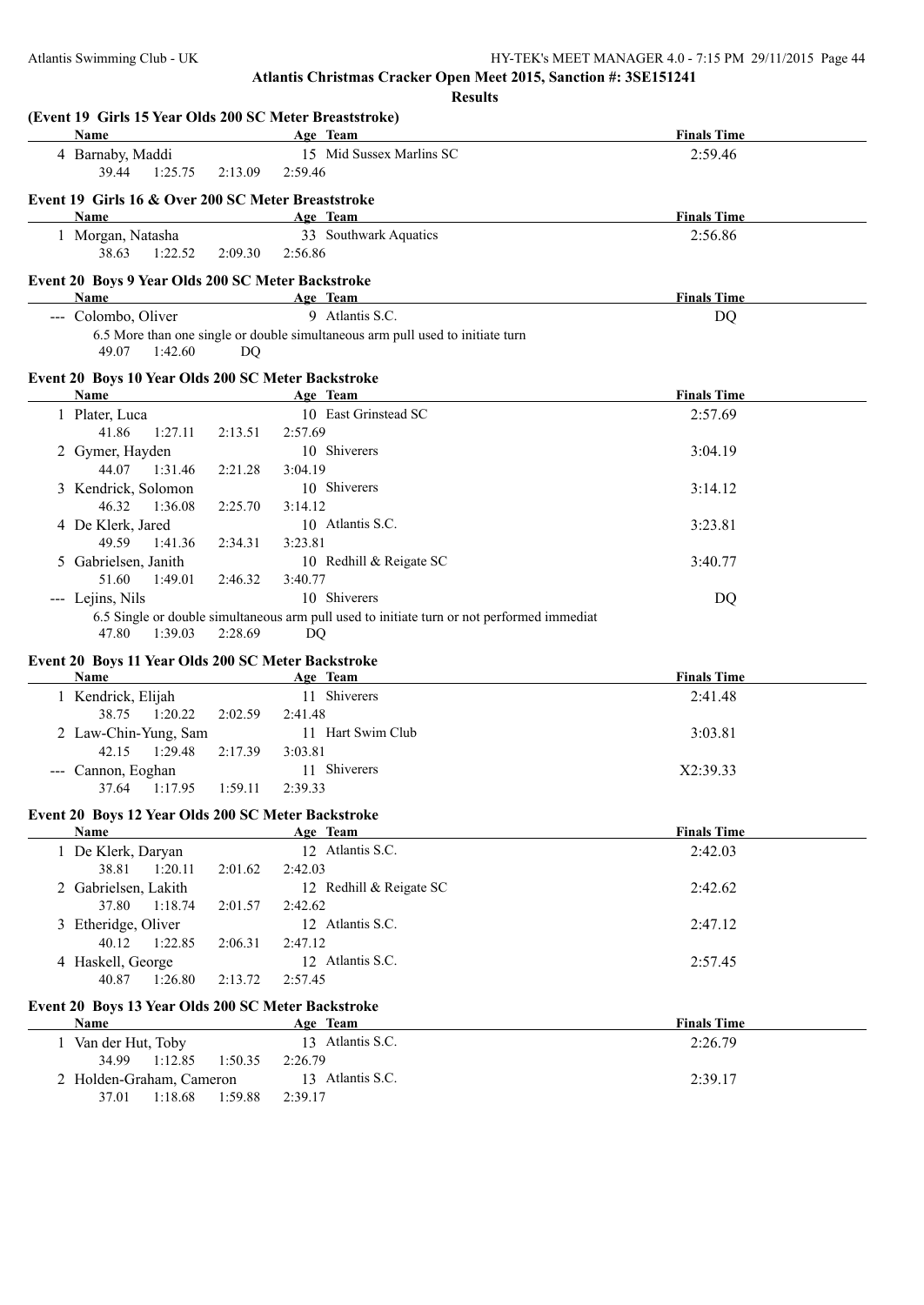**Results**

#### **Event 20 Boys 14 Year Olds 200 SC Meter Backstroke**

| <b>Name</b>                                        |         | Age Team                                                                                   | <b>Finals Time</b> |  |
|----------------------------------------------------|---------|--------------------------------------------------------------------------------------------|--------------------|--|
| 1 Thompson, Joel                                   |         | 14 Shiverers                                                                               | 2:08.92            |  |
| 30.86<br>1:03.57                                   | 1:37.12 | 2:08.92                                                                                    |                    |  |
| 2 Stewart, Louis                                   |         | 14 Shiverers                                                                               | 2:28.04            |  |
| 34.95<br>1:13.71                                   | 1:51.99 | 2:28.04                                                                                    |                    |  |
| 3 Faux, Benjamin                                   |         | 14 Hart Swim Club                                                                          | 2:31.25            |  |
| 36.12<br>1:15.94                                   | 1:52.92 | 2:31.25                                                                                    |                    |  |
| 4 Inder Rieden, Luca                               |         | 14 Shiverers                                                                               | 2:34.70            |  |
| 36.69<br>1:16.23                                   | 1:55.92 | 2:34.70                                                                                    |                    |  |
| 5 Roberts, Adam                                    |         | 14 Barnes SC                                                                               | 2:38.54            |  |
| 35.17<br>1:14.81                                   | 1:56.19 | 2:38.54                                                                                    |                    |  |
| 6 King, Simon                                      |         | 14 Leatherhead Swimming Club                                                               | 2:47.63            |  |
| 1:20.80<br>38.61                                   | 2:04.03 | 2:47.63                                                                                    |                    |  |
| 7 Tranter, Michael                                 |         | 14 Atlantis S.C.                                                                           | 3:03.57            |  |
| 42.91<br>1:29.91                                   | 2:19.15 | 3:03.57                                                                                    |                    |  |
| --- Hawkey, Jason                                  |         | 14 Mid Sussex Marlins SC                                                                   | DQ                 |  |
|                                                    |         | 6.5 Single or double simultaneous arm pull used to initiate turn or not performed immediat |                    |  |
| 1:11.45<br>34.08                                   | 1:49.11 | DQ                                                                                         |                    |  |
| Event 20 Boys 15 Year Olds 200 SC Meter Backstroke |         |                                                                                            |                    |  |
| <b>Name</b>                                        |         | Age Team                                                                                   | <b>Finals Time</b> |  |
| 1 Boyes, Matthew                                   |         | 15 Atlantis S.C.                                                                           | 2:20.61            |  |
| 1:08.69<br>32.69                                   | 1:45.00 | 2:20.61                                                                                    |                    |  |
| 2 Farmiloe, Matthew                                |         | 15 Hart Swim Club                                                                          | 2:28.04            |  |
| 34.05<br>1:11.38                                   | 1:49.70 | 2:28.04                                                                                    |                    |  |
| Event 20 Boys 16 & Over 200 SC Meter Backstroke    |         |                                                                                            |                    |  |
| <b>Name</b>                                        |         | Age Team                                                                                   | <b>Finals Time</b> |  |
| 1 Kershaw, Andrew                                  |         | 17 Atlantis S.C.                                                                           | 2:10.81            |  |
| $20\angle 0$ $1.02, 20$ $1.27\angle 0$ $2.10, 01$  |         |                                                                                            |                    |  |

| $\mathbf{L}$ Neisliaw, Allyruw |         | $11$ Truging $0.0$ .     | 2.10.01 |
|--------------------------------|---------|--------------------------|---------|
| 1:03.20<br>30.60               | 1:37.62 | 2:10.81                  |         |
| 2 Sparling, Aiden              |         | 16 Atlantis S.C.         | 2:20.77 |
| 1:09.02<br>32.84               | 1:45.98 | 2:20.77                  |         |
| 3 Nehme, Joseph                |         | 16 Mid Sussex Marlins SC | 2:33.37 |
| 34.56 1:13.83                  | 1:53.69 | 2:33.37                  |         |

## **Event 21 Boys 10 Year Olds 200 SC Meter Butterfly**

| Name                |         |         | Age Team              | <b>Finals Time</b> |
|---------------------|---------|---------|-----------------------|--------------------|
| 1 Kendrick, Solomon |         |         | 10 Shiverers          | 3:13.62            |
| 43.42               | 1:34.18 | 2:25.81 | 3:13.62               |                    |
| 2 Ung, Alex         |         |         | 10 Southwark Aquatics | 3:34.97            |
| 42.03               | 1:35.03 | 2:35.83 | 3:34.97               |                    |

## **Event 21 Boys 12 Year Olds 200 SC Meter Butterfly**

| Name                |                                          | Age Team                     | <b>Finals Time</b> |
|---------------------|------------------------------------------|------------------------------|--------------------|
| Porter, Ross        |                                          | 12 Farnham Swimming Club     | 3:02.02            |
| 1:23.17<br>37.64    | 2:13.24                                  | 3:02.02                      |                    |
| 2 Clarke, Sam       |                                          | 12 Atlantis S.C.             | 3:24.02            |
| 1:33.74<br>42.74    | 2:29.62                                  | 3:24.02                      |                    |
| --- Elkeles, Thomas |                                          | 12 Leatherhead Swimming Club | DQ                 |
|                     | 8.3 Alternating movement of legs or feet |                              |                    |
| 1:27.35<br>39.62    | 2:18.06                                  | DO                           |                    |

#### **Event 21 Boys 13 Year Olds 200 SC Meter Butterfly**

| Name             | <b>Team</b><br><u>Age </u> | <b>Finals Time</b> |
|------------------|----------------------------|--------------------|
| Owens, Benedict  | 13 Barnes SC               | 2:56.49            |
| 1:24.14<br>37.28 | 2:10.65<br>2:56.49         |                    |
| 2 Burge, James   | 13 Redhill & Reigate SC    | 3:17.58            |
| 1:31.56<br>41.37 | 2:25.28<br>3:17.58         |                    |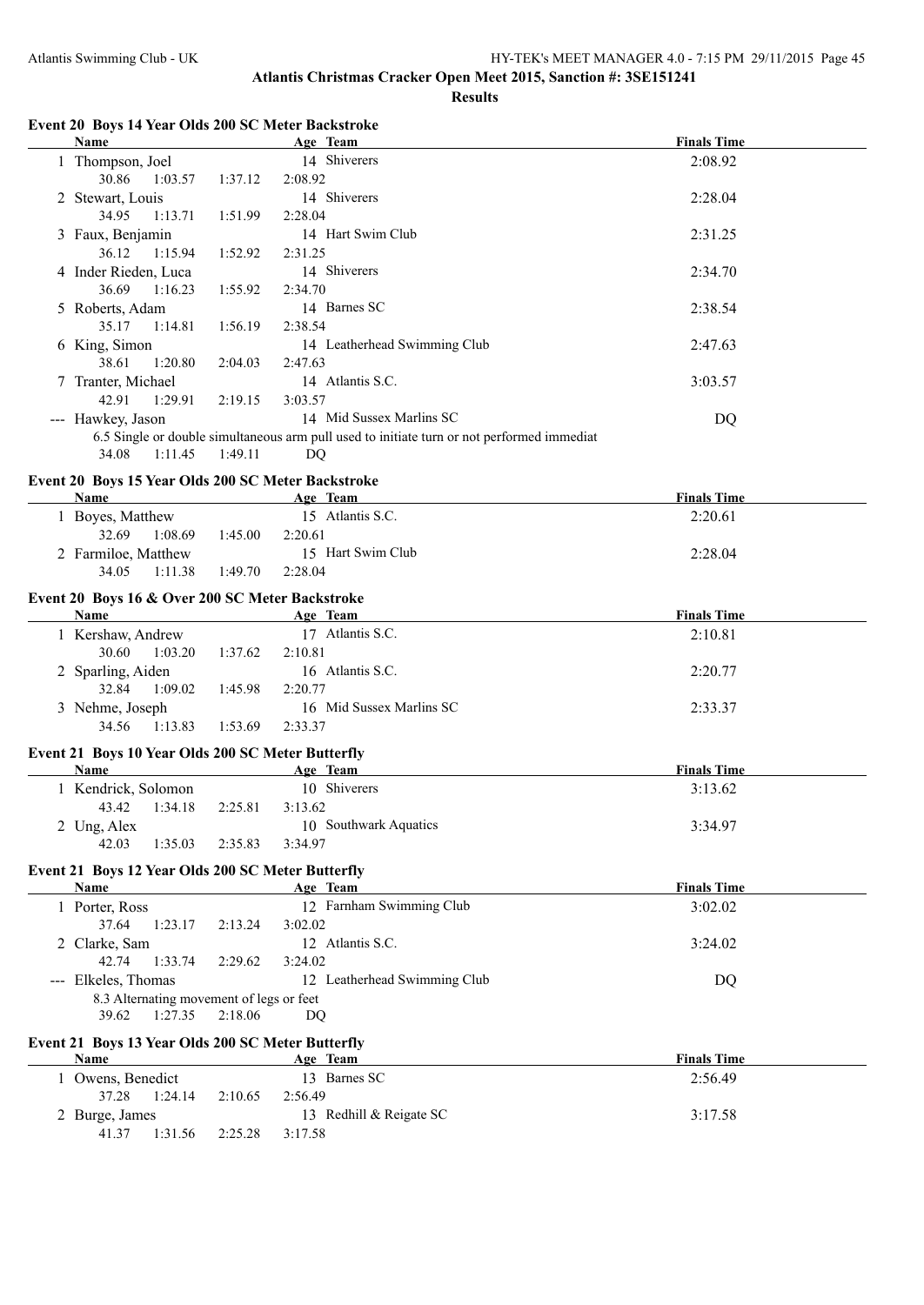**Results**

**Event 21 Boys 14 Year Olds 200 SC Meter Butterfly Age Team Age Team Finals Time** 1 Thompson, Joel 14 Shiverers 2:17.44 29.80 1:04.72 1:41.55 2:17.44 **Event 21 Boys 15 Year Olds 200 SC Meter Butterfly Age Team Age Team Finals Time** --- Stacey, Harry 15 Shiverers X2:13.23 1:02.79 1:37.38 2:13.23 **Event 21 Boys 16 & Over 200 SC Meter Butterfly Name Age Team Finals Time** 1 Sparling, Aiden 16 Atlantis S.C. 2:18.56 30.00 1:04.68 1:41.23 2:18.56 2 Lelliott, Callum 16 Shiverers 2:30.10 31.22 1:08.98 1:48.75 2:30.10 **Event 22 Girls 9 Year Olds 100 SC Meter Backstroke Name Age Team Finals Time** 1 Hatchard, Frankie 9 Shiverers 1:28.19 42.59 1:28.19 2 Khallouqi, Rania 9 Shiverers 1:29.83 43.94 1:29.83 3 Payne, Arabella 9 Atlantis S.C. 1:40.25 48.11 1:40.25 4 Hipple, Sophia 9 Southwark Aquatics 1:41.32 49.12 1:41.32 5 Backshall, Grace 9 East Grinstead SC 1:43.60 50.17 1:43.60 6 Olliver, Katie 9 Atlantis S.C. 1:44.57 50.18 1:44.57 7 Cormack, Lily 9 Box Hill Swim Team 1:47.77 52.26 1:47.77 --- Boyle, Amber-Rose 9 Shiverers DQ 6.5 Single or double simultaneous arm pull used to initiate turn or not performed immediat --- Bromfield, Ava 9 Shiverers DQ 6.5 Single or double simultaneous arm pull used to initiate turn or not performed immediat 46.38 DQ --- Stanley, Amber 9 Box Hill Swim Team DQ 6.5 Single or double simultaneous arm pull used to initiate turn or not performed immediat 52.57 DQ

## **Event 22 Girls 10 Year Olds 100 SC Meter Backstroke**

| <b>Name</b>                                | Age Team                     | <b>Finals Time</b> |
|--------------------------------------------|------------------------------|--------------------|
| 1 Forcier, Millie<br>1:23.08<br>40.53      | 10 Mid Sussex Marlins SC     | 1:23.08            |
| 2 Sainsbury, Grace<br>1:23.27<br>41.01     | 10 Shiverers                 | 1:23.27            |
| 3 Scerri, Amy<br>1:23.71<br>40.32          | 10 Leatherhead Swimming Club | 1:23.71            |
| 4 Demetriou-Fox, Freya<br>1:24.66<br>41.61 | 10 Southwark Aquatics        | 1:24.66            |
| 5 Ranson, Amber<br>1:25.02<br>40.98        | 10 Atlantis S.C.             | 1:25.02            |
| 6 Maguire, Georgia<br>41.67<br>1:25.32     | 10 Shiverers                 | 1:25.32            |
| 7 Reeves, Isobel<br>1:28.14<br>42.22       | 10 East Grinstead SC         | 1:28.14            |
| 8 Loughran, Lydia<br>1:28.79<br>43.44      | 10 Barnes SC                 | 1:28.79            |
|                                            |                              |                    |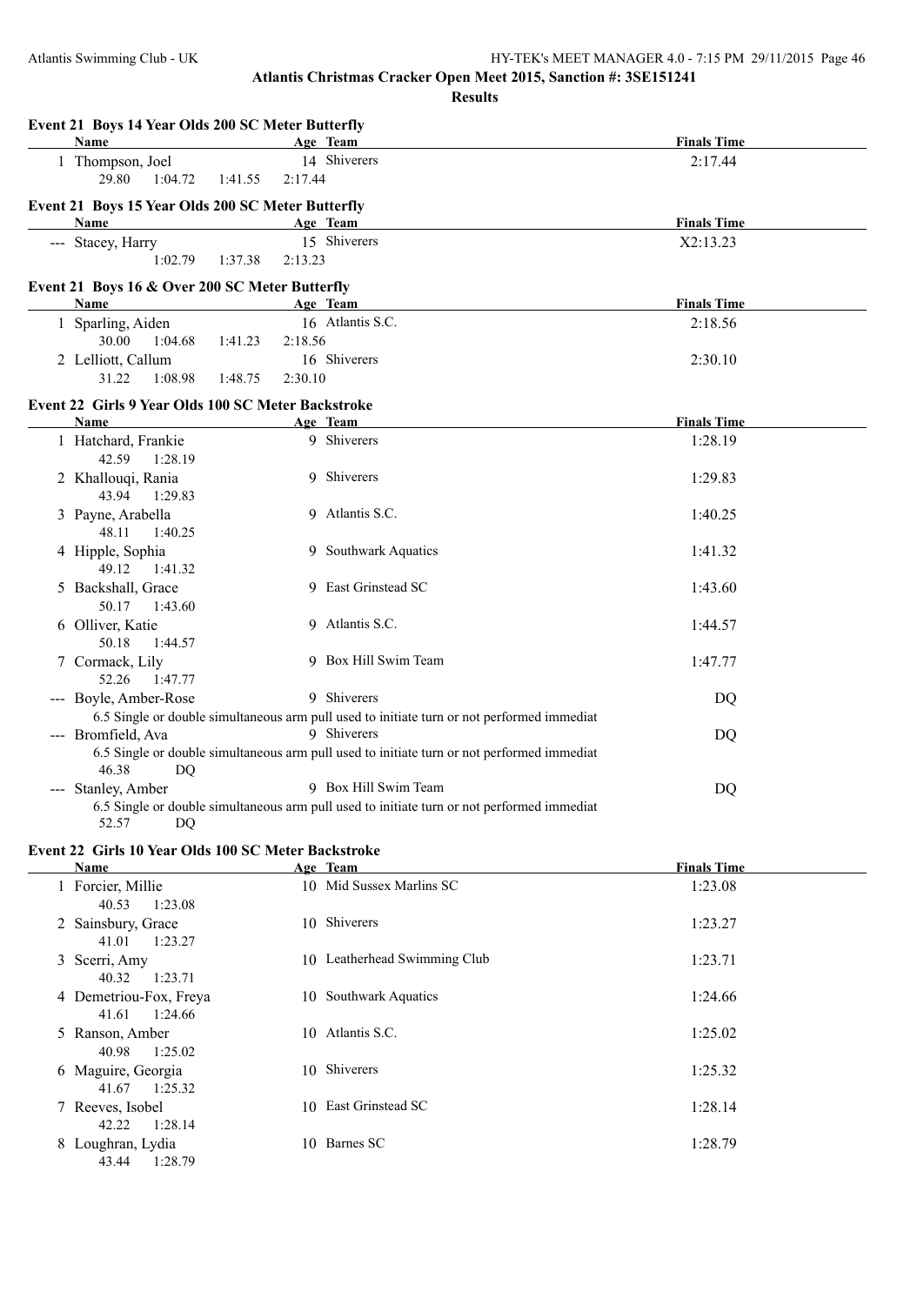## **(Event 22 Girls 10 Year Olds 100 SC Meter Backstroke)**

| <b>Name</b>                              | Age Team                          | <b>Finals Time</b> |
|------------------------------------------|-----------------------------------|--------------------|
| 9 Hall, Abigail<br>44.76 1:31.25         | 10 East Grinstead SC              | 1:31.25            |
| 10 Sandhu, Kiran<br>45.66<br>1:32.35     | 10 Atlantis S.C.                  | 1:32.35            |
| 11 Young, Charlotte<br>43.22<br>1:32.43  | 10 Hart Swim Club                 | 1:32.43            |
| 12 Hylton, Shania<br>46.14<br>1:33.08    | 10 Southwark Aquatics             | 1:33.08            |
| 13 Arezki, Tessene<br>45.65<br>1:35.06   | 10 Atlantis S.C.                  | 1:35.06            |
| 14 Hilker, Sienna<br>45.45<br>1:35.17    | 10 Shiverers                      | 1:35.17            |
| 15 Maguire, Caitlin<br>46.00<br>1:35.47  | 10 Shiverers                      | 1:35.47            |
| 16 Hooker, Freya<br>46.38<br>1:35.53     | 10 Atlantis S.C.                  | 1:35.53            |
| 17 Goldsmith, Isobel<br>46.02<br>1:35.67 | 10 Tandridge Aquarius Swimming Sq | 1:35.67            |
| 18 Sayers, Anna<br>46.65<br>1:37.46      | 10 Atlantis S.C.                  | 1:37.46            |
| 19 Lowther, Katie<br>47.57<br>1:37.51    | 10 Redhill & Reigate SC           | 1:37.51            |
| 20 Mayes, Joely<br>1:38.24<br>47.73      | 10 Box Hill Swim Team             | 1:38.24            |
| 21 Griffiths, Alice<br>48.35<br>1:40.58  | 10 Shiverers                      | 1:40.58            |
| 22 Burge, Ellie<br>1:42.66<br>50.08      | 10 Redhill & Reigate SC           | 1:42.66            |
| 23 Rutherford, Amy<br>51.35<br>1:46.12   | 10 Mid Sussex Marlins SC          | 1:46.12            |
| 24 Jones, Evie<br>1:01.11<br>2:07.40     | 10 Box Hill Swim Team             | 2:07.40            |

## **Event 22 Girls 11 Year Olds 100 SC Meter Backstroke**

|    | Name                                      | Age Team                     | <b>Finals Time</b> |
|----|-------------------------------------------|------------------------------|--------------------|
|    | *1 Hayes, Isabella<br>1:16.95<br>37.59    | 11 Atlantis S.C.             | 1:16.95            |
|    | *1 Evans, Rhiannon<br>36.80<br>1:16.95    | 11 Mid Sussex Marlins SC     | 1:16.95            |
|    | 3 Gradillas, Ade<br>37.60<br>1:17.80      | 11 Barnes SC                 | 1:17.80            |
|    | 4 Smith, Amie<br>1:19.34<br>38.00         | 11 Redhill & Reigate SC      | 1:19.34            |
|    | 5 Sweeney, Rebecca<br>1:19.88<br>38.49    | 11 Barnes SC                 | 1:19.88            |
|    | 6 Farmer, Maya<br>39.33<br>1:21.35        | 11 Hart Swim Club            | 1:21.35            |
|    | 7 Cosmatos, Abigail<br>1:21.37<br>39.07   | 11 Leatherhead Swimming Club | 1:21.37            |
|    | 8 Grantham, Madeleine<br>41.04<br>1:22.78 | 11 Barnes SC                 | 1:22.78            |
|    | 9 Perkins, Imogen<br>41.98<br>1:27.09     | 11 Hart Swim Club            | 1:27.09            |
|    | 10 Gale, Charlie<br>42.81<br>1:27.38      | 11 Mid Sussex Marlins SC     | 1:27.38            |
| 11 | Knight, Freya<br>43.03<br>1:28.15         | 11 Worthing SC               | 1:28.15            |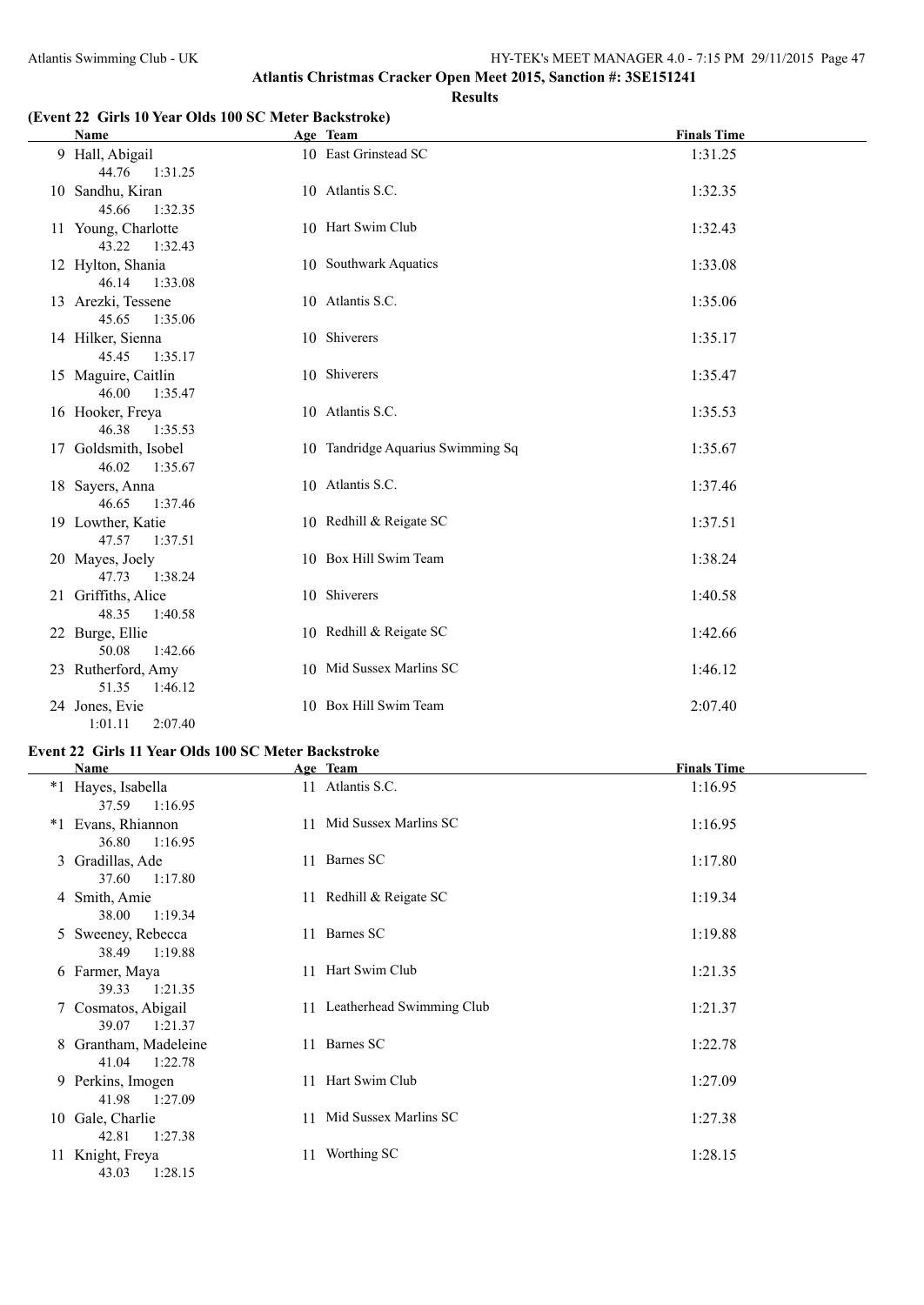#### **Results**

### **(Event 22 Girls 11 Year Olds 100 SC Meter Backstroke)**

| Name                                       | Age Team                                                                                                          | <b>Finals Time</b> |
|--------------------------------------------|-------------------------------------------------------------------------------------------------------------------|--------------------|
| 12 Lucas, Isabella<br>1:29.88<br>43.86     | Shiverers<br>11                                                                                                   | 1:29.88            |
| Owens, Anna<br>13.<br>1:32.75<br>45.42     | Barnes SC<br>11                                                                                                   | 1:32.75            |
| 14 Pedel, Anna<br>1:33.41<br>45.39         | Atlantis S.C.<br>11                                                                                               | 1:33.41            |
| Hobbs, Daisy<br>15<br>50.64<br>1:42.23     | Redhill & Reigate SC<br>11.                                                                                       | 1:42.23            |
| 16 Lawton, Amelia<br>1:49.09<br>52.43      | Atlantis S.C.<br>11                                                                                               | 1:49.09            |
| McMahon, Eleanor<br>17<br>51.97<br>1:49.87 | Atlantis S.C.<br>11                                                                                               | 1:49.87            |
| --- Round Pitman, Olivia                   | Atlantis S.C.<br>11<br>6.5 Single or double simultaneous arm pull used to initiate turn or not performed immediat | DQ                 |

40.32 DQ

 $\overline{a}$ 

## **Event 22 Girls 12 Year Olds 100 SC Meter Backstroke**

| <b>Name</b>                              | Age Team                     | <b>Finals Time</b> |
|------------------------------------------|------------------------------|--------------------|
| 1 Cottam, Holly<br>34.69<br>1:12.43      | 12 Leatherhead Swimming Club | 1:12.43            |
| 2 Whyman, Ethel<br>35.79<br>1:12.56      | 12 Atlantis S.C.             | 1:12.56            |
| 3 South, Rebecca<br>36.15<br>1:14.90     | 12 Shiverers                 | 1:14.90            |
| 4 Templar, Anna<br>37.88<br>1:18.17      | 12 Atlantis S.C.             | 1:18.17            |
| 5 Smith, Elena<br>38.35<br>1:18.90       | 12 Atlantis S.C.             | 1:18.90            |
| 6 Kullman, Jessie<br>38.17<br>1:18.94    | 12 Southwark Aquatics        | 1:18.94            |
| 7 Reed, Hannah<br>37.98<br>1:19.40       | 12 Shiverers                 | 1:19.40            |
| 8 Morris, Emma<br>39.96<br>1:21.09       | 12 Atlantis S.C.             | 1:21.09            |
| 9 Glassford, Jessica<br>40.20<br>1:22.09 | 12 Atlantis S.C.             | 1:22.09            |
| 10 Teague, Olivia<br>39.95<br>1:22.46    | 12 Mid Sussex Marlins SC     | 1:22.46            |
| 11 Kuling, Eloise<br>41.99<br>1:23.08    | 12 Shiverers                 | 1:23.08            |
| 12 Hewitt, Georgia<br>40.99<br>1:23.23   | 12 Shiverers                 | 1:23.23            |
| 13 Hill, Melissa<br>42.42<br>1:24.38     | 12 Atlantis S.C.             | 1:24.38            |
| 14 Barnaby, Thali<br>41.71<br>1:25.47    | 12 Mid Sussex Marlins SC     | 1:25.47            |
| 15 Taylor, Sophie<br>41.53<br>1:25.79    | 12 East Grinstead SC         | 1:25.79            |
| 16 Sewell, Chloe<br>1:33.63<br>45.68     | 12 Atlantis S.C.             | 1:33.63            |

## **Event 22 Girls 13 Year Olds 100 SC Meter Backstroke**

| Name                                  | Age Team                     | <b>Finals Time</b> |
|---------------------------------------|------------------------------|--------------------|
| Cosmatos, Jocelyn<br>1:07.94<br>33.58 | 13 Leatherhead Swimming Club | 1:07.94            |
| 2 John, Amelia<br>34.20<br>1:11.00    | 13 Southwark Aquatics        | 1:11.00            |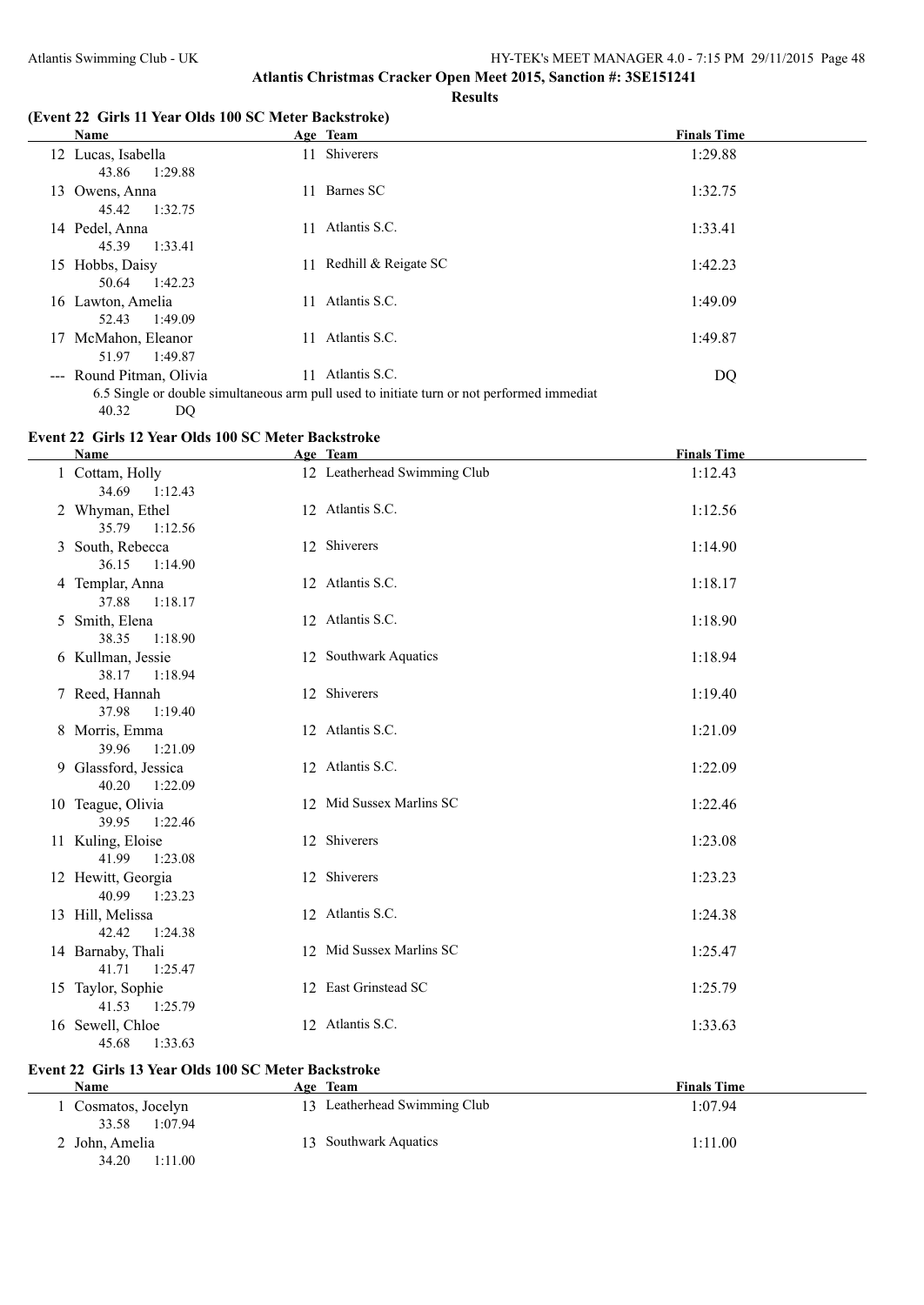#### **Results**

### **(Event 22 Girls 13 Year Olds 100 SC Meter Backstroke)**

| Name                                      | Age Team                     | <b>Finals Time</b> |
|-------------------------------------------|------------------------------|--------------------|
| 3 Biglands, Daisy<br>1:12.36<br>35.73     | 13 Dorking SC                | 1:12.36            |
| 4 Pearce, Nadia<br>1:14.92<br>35.17       | 13 Hart Swim Club            | 1:14.92            |
| 5 Durham, Abigail<br>36.86 1:15.67        | 13 Redhill & Reigate SC      | 1:15.67            |
| 6 Davies, Maddie<br>38.24 1:18.12         | 13 Leatherhead Swimming Club | 1:18.12            |
| 7 Hull, Bethany<br>38.77<br>1:19.09       | 13 Shiverers                 | 1:19.09            |
| 8 Hamilton, Leah<br>38.22<br>1:19.90      | 13 Shiverers                 | 1:19.90            |
| 9 Hull, Lauren<br>40.30<br>1:21.52        | 13 Shiverers                 | 1:21.52            |
| 10 Skingley, Nina<br>1:23.02<br>40.48     | 13 Hart Swim Club            | 1:23.02            |
| 11 Dirmeikyte, Zivile<br>1:27.99<br>42.04 | 13 Southwark Aquatics        | 1:27.99            |
| 12 Newbold, Poppy<br>1:30.67<br>43.91     | 13 Atlantis S.C.             | 1:30.67            |

## **Event 22 Girls 14 Year Olds 100 SC Meter Backstroke**

| <b>Name</b>                                    | Age Team                 | <b>Finals Time</b> |
|------------------------------------------------|--------------------------|--------------------|
| 1 Fulcher, Freya<br>1:09.34                    | 14 Atlantis S.C.         | 1:09.34            |
| 33.97<br>2 Smith, Ashleigh<br>33.79<br>1:09.69 | 14 Redhill & Reigate SC  | 1:09.69            |
| 3 Carey, Maddie<br>1:11.43<br>34.42            | 14 Atlantis S.C.         | 1:11.43            |
| 4 Maguire, Sophie<br>37.16<br>1:16.60          | 14 Mid Sussex Marlins SC | 1:16.60            |
| 5 Gower, Hannah<br>1:17.60<br>37.42            | 14 Mid Sussex Marlins SC | 1:17.60            |
| 6 McVicar, Emily<br>1:18.66<br>37.63           | 14 Hart Swim Club        | 1:18.66            |
| 7 Hodge, Lauren<br>1:23.42<br>40.36            | 14 Shiverers             | 1:23.42            |

## **Event 22 Girls 15 Year Olds 100 SC Meter Backstroke**

| Name                        | Age Team                 | <b>Finals Time</b> |
|-----------------------------|--------------------------|--------------------|
| Webster, Molly              | 15 Farnham Swimming Club | 1:08.66            |
| 1:08.66<br>33.54            |                          |                    |
| 2 Pedel, Lauren             | 15 Atlantis S.C.         | 1:13.88            |
| 1:13.88<br>34.87            |                          |                    |
| 3 Lange-Andrews, Alexandria | 15 Shiverers             | 1:16.26            |
| 1:16.26<br>37.37            |                          |                    |

## **Event 22 Girls 16 & Over 100 SC Meter Backstroke**

| <b>Name</b>                          | Age Team                 | <b>Finals Time</b> |
|--------------------------------------|--------------------------|--------------------|
| Marchant, Grace<br>34.48 1:12.38     | 16 Mid Sussex Marlins SC | 1:12.38            |
| 2 Hopper, Charlotte<br>37.88 1:16.45 | 17 Shiverers             | 1:16.45            |
| 3 Wenzel, Emily<br>1:24.46<br>41.14  | Atlantis S.C.<br>17.     | 1:24.46            |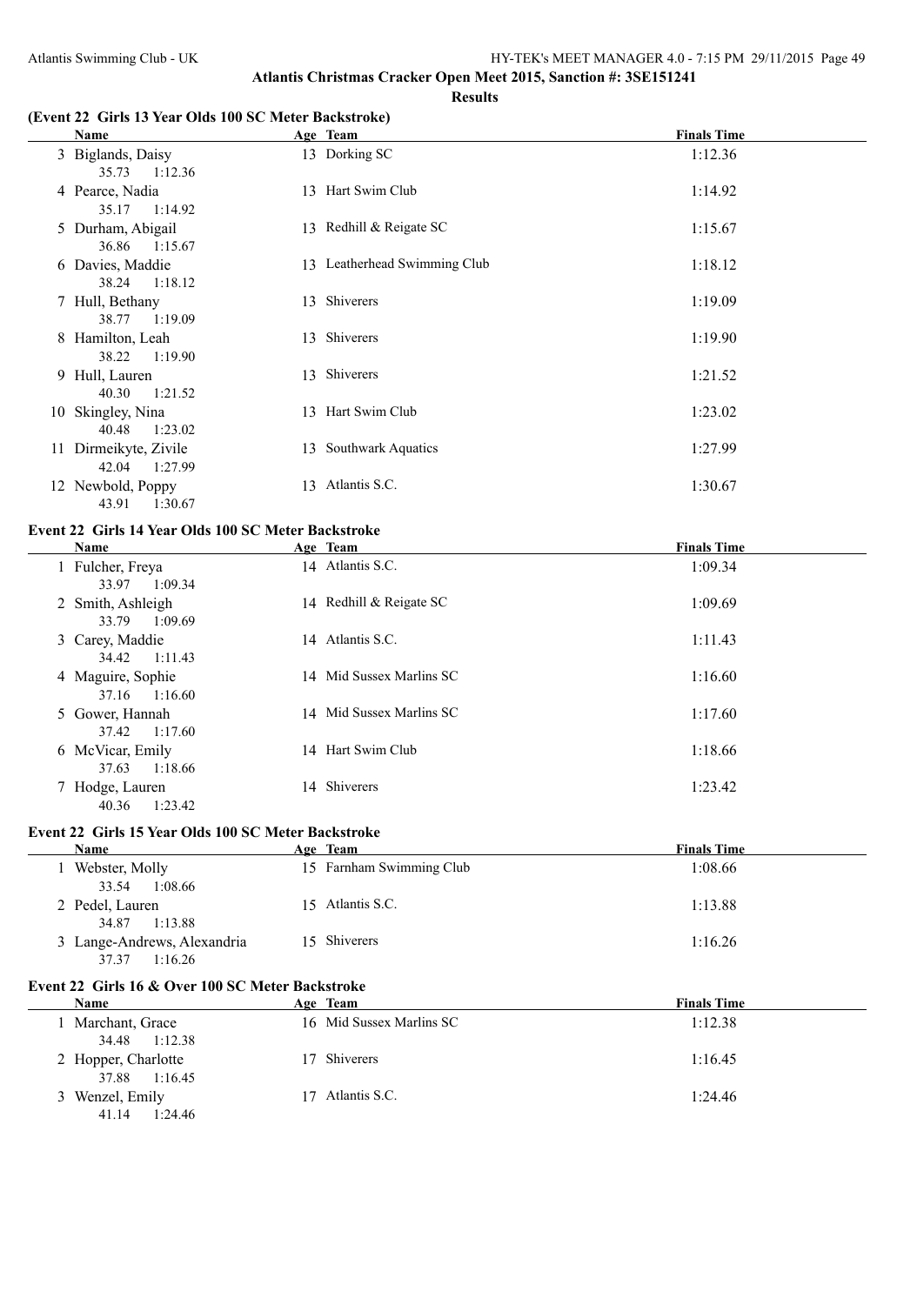**Results**

## **Event 23 Boys 9 Year Olds 50 SC Meter Backstroke**

| Name                                                          |    | Age Team            | <b>Finals Time</b> |  |  |
|---------------------------------------------------------------|----|---------------------|--------------------|--|--|
| 1 Colombo, Oliver                                             |    | 9 Atlantis S.C.     | 40.80              |  |  |
| 2 Taylor, Leon                                                |    | 9 Worthing SC       | 41.74              |  |  |
| 3 Smith, Jamie                                                |    | 9 Atlantis S.C.     | 41.93              |  |  |
| 4 Lange-Andrews, Sebastian                                    |    | 9 Shiverers         | 42.05              |  |  |
| 5 Taylor, Robert                                              |    | 9 East Grinstead SC | 43.13              |  |  |
| 6 Weeden, Will                                                |    | 9 Atlantis S.C.     | 45.22              |  |  |
| 7 Tidey, Harry                                                |    | 9 Shiverers         | 48.73              |  |  |
| --- Foxwell, Ethan                                            | 9. | Worthing SC         | DQ                 |  |  |
| 6.3 Left position on the back (other than to initiate a turn) |    |                     |                    |  |  |

## **Event 23 Boys 10 Year Olds 50 SC Meter Backstroke**

|    | Name                 |     | Age Team                     | <b>Finals Time</b> |
|----|----------------------|-----|------------------------------|--------------------|
|    | 1 Duetoft, Christian |     | 10 Leatherhead Swimming Club | 39.92              |
|    | 2 Gymer, Hayden      | 10. | Shiverers                    | 40.31              |
|    | 3 Grainger, Luis     |     | 10 Redhill & Reigate SC      | 40.52              |
|    | 4 Cornelius, Oliver  |     | 10 Redhill & Reigate SC      | 41.16              |
|    | 5 Stanley, Andrew    |     | 10 Farnham Swimming Club     | 42.27              |
|    | 6 Kendrick, Solomon  | 10. | Shiverers                    | 42.88              |
|    | 7 De Klerk, Jared    |     | 10 Atlantis S.C.             | 43.96              |
|    | 8 Lejins, Nils       |     | 10 Shiverers                 | 44.07              |
|    | 9 Cartmell, Tom      |     | 10 Shiverers                 | 44.72              |
|    | 10 Lafferty, Alex    | 10. | Atlantis S.C.                | 46.99              |
|    | Kuling, Edward       | 10. | Shiverers                    | 47.24              |
| 12 | Gabrielsen, Janith   |     | 10 Redhill & Reigate SC      | 48.01              |
|    | 13 Ferris, Charlie   | 10  | Atlantis S.C.                | 49.62              |
|    | 14 Tollerfield, Jack | 10  | Shiverers                    | 51.28              |
| 15 | Bree, Scott          | 10  | Box Hill Swim Team           | 52.62              |
|    | 16 Wright, Cameron   |     | 10 Atlantis S.C.             | 55.05              |

## **Event 23 Boys 11 Year Olds 50 SC Meter Backstroke**

| Name                 |     | Age Team                 | <b>Finals Time</b> |
|----------------------|-----|--------------------------|--------------------|
| 1 Cannon, Eoghan     | 11. | Shiverers                | 35.00              |
| 2 Kendrick, Elijah   | 11. | <b>Shiverers</b>         | 36.89              |
| 3 Wiles, Sam         |     | 11 Mid Sussex Marlins SC | 38.08              |
| 4 Page, Rhys         |     | East Grinstead SC        | 38.55              |
| 5 Gunasekera, Oliver |     | 11 Redhill & Reigate SC  | 38.56              |
| 6 Scott, Erik        |     | Hart Swim Club           | 38.66              |
| 7 Chan, Will         |     | 11 Mid Sussex Marlins SC | 39.21              |
| 8 Law-Chin-Yung, Sam |     | Hart Swim Club           | 40.55              |
| 9 Harker, Alessandro | 11  | Farnham Swimming Club    | 40.79              |
| 10 Owen, Luca-Jensen |     | Box Hill Swim Team       | 42.14              |
| 11 Fuller, Joe       |     | Box Hill Swim Team       | 42.22              |
| 12 Allen, Thomas     |     | Shiverers                | 44.22              |
| 13 Collins, Henry    |     | Shiverers                | 45.30              |
| 14 Lowther, Daniel   |     | 11 Redhill & Reigate SC  | 49.65              |

## **Event 23 Boys 12 Year Olds 50 SC Meter Backstroke**

| Name                 | Age Team                 | <b>Finals Time</b> |
|----------------------|--------------------------|--------------------|
| 1 De Klerk, Daryan   | 12 Atlantis S.C.         | 34.98              |
| 2 Simmonds, Louis    | 12 Shiverers             | 36.12              |
| 3 Gabrielsen, Lakith | 12 Redhill & Reigate SC  | 36.62              |
| 4 Gant, Ryan         | 12 Atlantis S.C.         | 37.29              |
| 5 Etheridge, Oliver  | 12 Atlantis S.C.         | 37.85              |
| 6 Woodham, Charlie   | 12 Southwark Aquatics    | 38.29              |
| 7 Midmer, Tom        | 12 Mid Sussex Marlins SC | 38.33              |
| 8 Cooke, Kian        | 12 Atlantis S.C.         | 38.38              |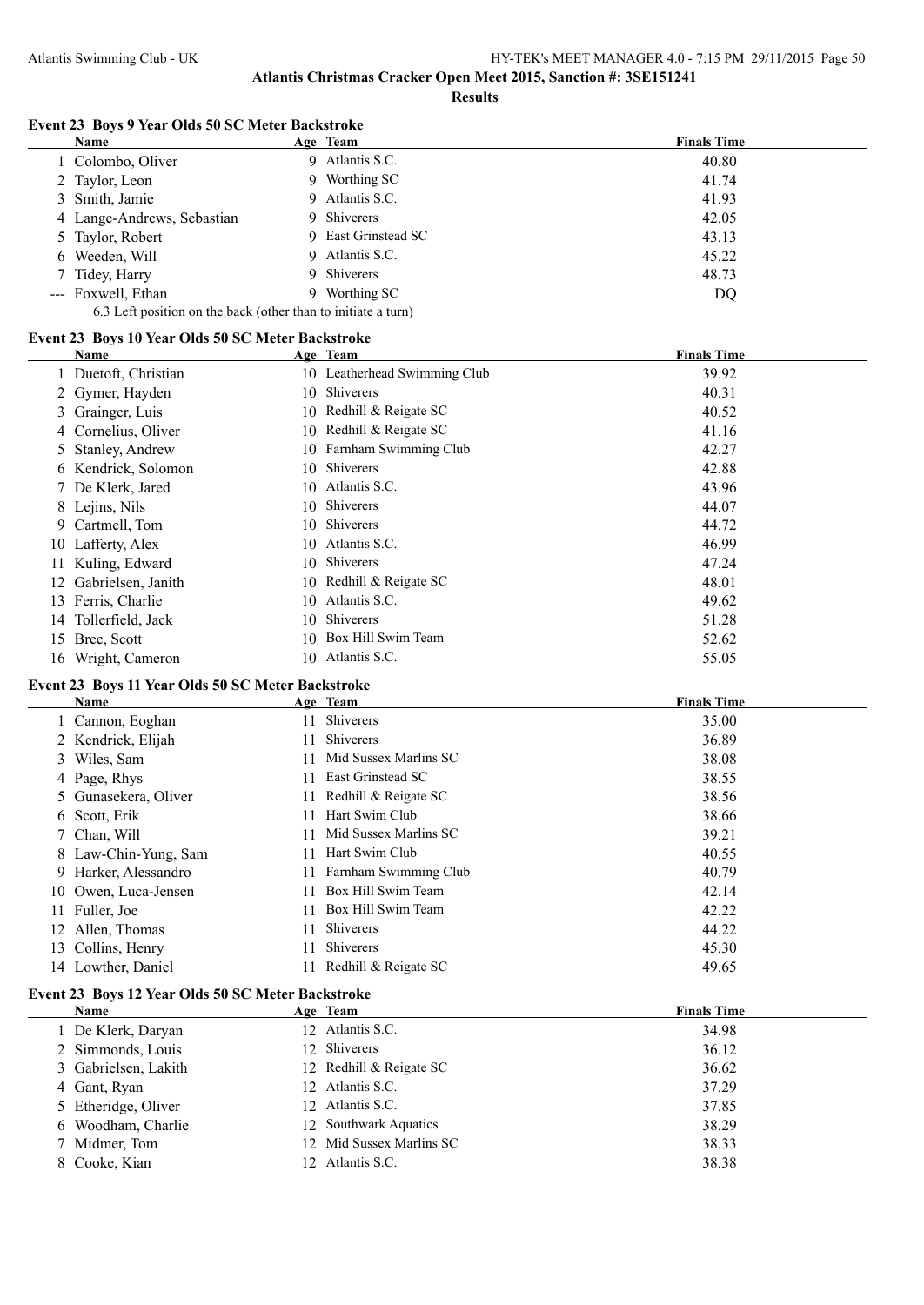**Finals Time** 

**Finals Time** 

**Finals Time** 

**Atlantis Christmas Cracker Open Meet 2015, Sanction #: 3SE151241**

|   |                                                           | <b>Results</b>               |                    |
|---|-----------------------------------------------------------|------------------------------|--------------------|
|   | (Event 23 Boys 12 Year Olds 50 SC Meter Backstroke)       |                              |                    |
|   | <b>Name</b>                                               | Age Team<br>12 Atlantis S.C. | <b>Finals Time</b> |
|   | 9 Haskell, George<br>10 Porter, Ross                      | 12 Farnham Swimming Club     | 39.50<br>41.85     |
|   |                                                           |                              |                    |
|   | Event 23 Boys 13 Year Olds 50 SC Meter Backstroke<br>Name | Age Team                     | <b>Finals Time</b> |
|   |                                                           | 13 Leatherhead Swimming Club |                    |
|   | 1 McKay, Cameron                                          | 13 Atlantis S.C.             | 30.24              |
|   | 2 Van der Hut, Toby                                       | 13 Atlantis S.C.             | 33.83              |
|   | 3 Holden-Graham, Cameron                                  | 13 East Grinstead SC         | 34.34              |
|   | 4 Exall, Thomas                                           |                              | 35.52              |
|   | 5 Grantham, Louis                                         | 13 Barnes SC                 | 36.72              |
|   | 6 Morpuss, Elliott                                        | 13 Farnham Swimming Club     | 37.99              |
|   | Event 23 Boys 14 Year Olds 50 SC Meter Backstroke         |                              |                    |
|   | <b>Name</b>                                               | Age Team                     | <b>Finals Time</b> |
|   | 1 Thompson, Joel                                          | 14 Shiverers                 | 28.91              |
|   | 2 Stansfield, Tom                                         | 14 Leatherhead Swimming Club | 30.70              |
| 3 | Stewart, Louis                                            | 14 Shiverers                 | 31.11              |
|   | 4 Hawkey, Jason                                           | 14 Mid Sussex Marlins SC     | 31.53              |
|   | 5 Faux, Benjamin                                          | 14 Hart Swim Club            | 32.36              |
|   | 6 Hawkins, Sam                                            | 14 Atlantis S.C.             | 32.70              |
|   | 7 Reed, Edward                                            | 14 Leatherhead Swimming Club | 32.98              |
|   | 8 Roberts, Adam                                           | 14 Barnes SC                 | 33.17              |
| 9 | Inder Rieden, Luca                                        | 14 Shiverers                 | 33.80              |
|   | 10 Clark, Isaac                                           | 14 Mid Sussex Marlins SC     | 37.11              |
|   | 11 King, Simon                                            | 14 Leatherhead Swimming Club | 38.10              |
|   | Event 23 Boys 15 Year Olds 50 SC Meter Backstroke         |                              |                    |
|   | Name                                                      | Age Team                     | <b>Finals Time</b> |
|   | 1 Smith, Tom                                              | 15 Hart Swim Club            | 30.74              |
|   |                                                           |                              |                    |

| $\cdots$             | $\mathbf{r}$ $\mathbf{r}$ | 1 111019 11111V |
|----------------------|---------------------------|-----------------|
| Smith, Tom           | 15 Hart Swim Club         | 30.74           |
| 2 Cannon, Aidan      | 15 Shiverers              | 30.94           |
| 3 Farmiloe, Matthew  | 15 Hart Swim Club         | 31.72           |
| 4 Boyes, Matthew     | 15 Atlantis S.C.          | 31.94           |
| 5 McCallum, Alastair | 15 Mid Sussex Marlins SC  | 32.42           |
| 6 Walsh, Michael     | 15 Barnes SC              | 34.09           |
| --- Stacey, Harry    | 15 Shiverers              | X28.79          |

#### **Event 23 Boys 16 & Over 50 SC Meter Backstroke**

| Name                 | Age Team                 | <b>Finals Time</b> |
|----------------------|--------------------------|--------------------|
| Sparling, Aiden      | 16 Atlantis S.C.         | 29.77              |
| 2 Murphy, Cavan      | 17 Atlantis S.C.         | 30.50              |
| 3 Rutter, George     | 17 Shiverers             | 30.90              |
| 4 Nehme, Joseph      | 16 Mid Sussex Marlins SC | 31.01              |
| 5 Cornelius, Ross    | 16 Redhill & Reigate SC  | 32.49              |
| 6 De Antonis, Stefan | 17 Shiverers             | 32.59              |
| 7 Luesley, Chris     | 36 Worthing SC           | 34.36              |

## **Event 24 Girls 9 Year Olds 200 SC Meter IM**

| Name                 |                    | Age Team                                                               | <b>Finals Time</b> |
|----------------------|--------------------|------------------------------------------------------------------------|--------------------|
| 1 Hatchard, Frankie  |                    | 9 Shiverers                                                            | 3:13.51            |
| 47.46                | 1:37.19<br>2:32.00 | 3:13.51                                                                |                    |
| 2 Olliver, Katie     |                    | 9 Atlantis S.C.                                                        | 3:37.97            |
| 45.82                | 1:43.61<br>2:49.69 | 3:37.97                                                                |                    |
| 3 Backshall, Grace   |                    | 9 East Grinstead SC                                                    | 3:54.39            |
| 58.89                | 1:53.22<br>3:01.77 | 3:54.39                                                                |                    |
| --- Khallouqi, Rania |                    | 9 Shiverers                                                            | DQ                 |
|                      |                    | 7.4 Leg movements not simultaneous (alternating leg movement) - breast |                    |
| 44.51                | 1:33.73<br>2:31.45 | DO                                                                     |                    |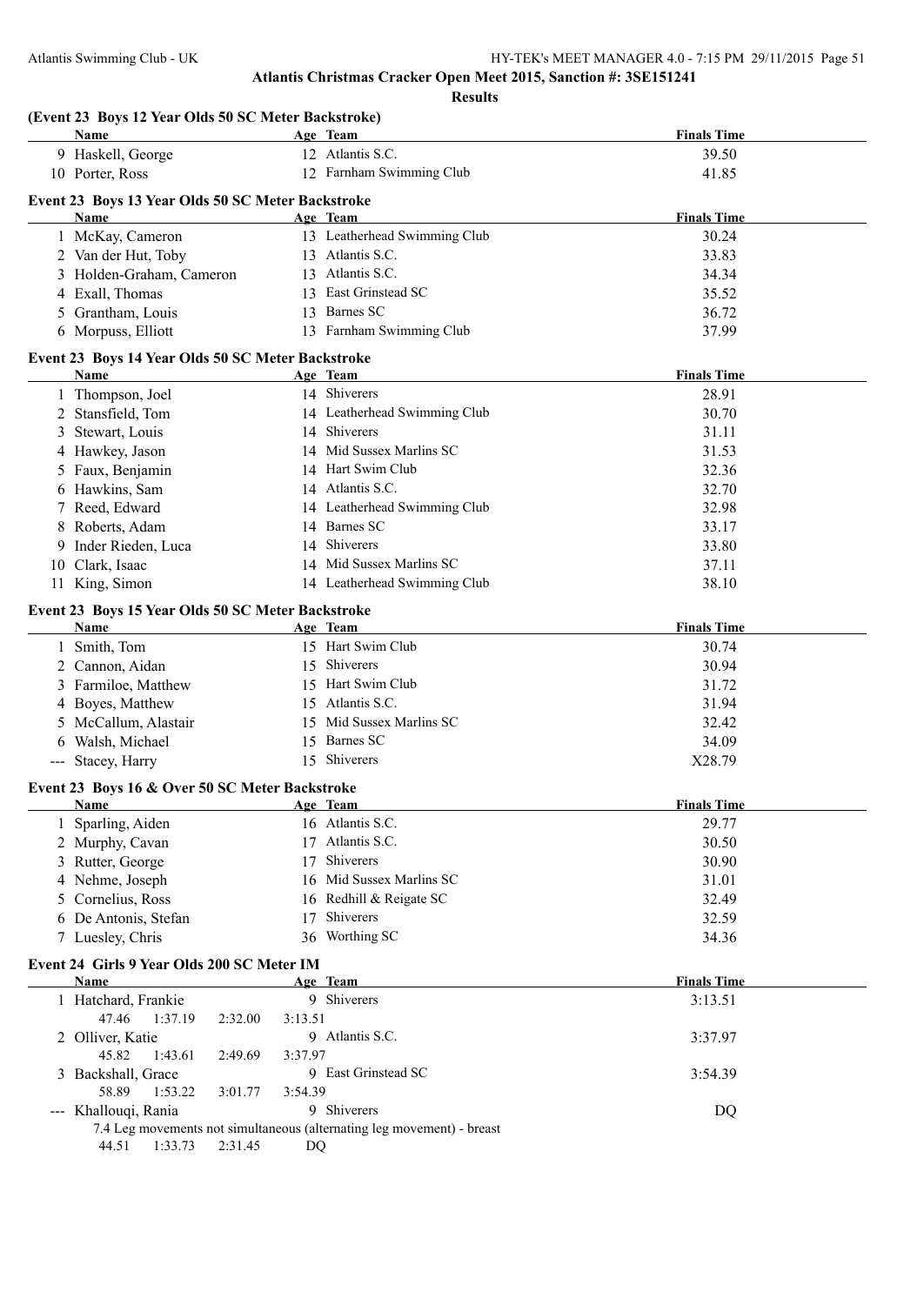## **Event 24 Girls 10 Year Olds 200 SC Meter IM**

|   | Name                   |         | Age Team                 | <b>Finals Time</b> |
|---|------------------------|---------|--------------------------|--------------------|
|   | 1 Sainsbury, Grace     |         | 10 Shiverers             | 2:59.29            |
|   | 39.36<br>1:24.99       | 2:19.19 | 2:59.29                  |                    |
|   | 2 Forcier, Millie      |         | 10 Mid Sussex Marlins SC | 2:59.67            |
|   | 39.18<br>1:26.43       | 2:19.42 | 2:59.67                  |                    |
|   | 3 Demetriou-Fox, Freya |         | 10 Southwark Aquatics    | 3:05.85            |
|   | 40.91<br>1:27.20       | 2:22.27 | 3:05.85                  |                    |
|   | 4 Maguire, Georgia     |         | 10 Shiverers             | 3:07.58            |
|   | 1:28.98<br>43.00       | 2:26.60 | 3:07.58                  |                    |
|   | 5 Loughran, Lydia      |         | 10 Barnes SC             | 3:08.51            |
|   | 40.87<br>1:28.77       | 2:27.49 | 3:08.51                  |                    |
|   | 6 Hylton, Shania       |         | 10 Southwark Aquatics    | 3:14.69            |
|   | 1:33.77<br>41.98       | 2:29.48 | 3:14.69                  |                    |
| 7 | Hall, Abigail          |         | 10 East Grinstead SC     | 3:14.79            |
|   | 44.77 1:34.21          | 2:32.59 | 3:14.79                  |                    |
| 8 | Griffith, Kimberly     |         | 10 Worthing SC           | 3:16.27            |
|   | 40.57<br>1:30.20       | 2:30.78 | 3:16.27                  |                    |
| 9 | Sandhu, Kiran          |         | 10 Atlantis S.C.         | 3:22.39            |
|   | 1:38.49<br>47.31       | 2:39.44 | 3:22.39                  |                    |
|   | 10 Sayers, Anna        |         | 10 Atlantis S.C.         | 3:36.06            |
|   | 1:43.97<br>49.98       | 2:46.37 | 3:36.06                  |                    |

## **Event 24 Girls 11 Year Olds 200 SC Meter IM**

L.

| Name                     |         | Age Team                     | <b>Finals Time</b> |
|--------------------------|---------|------------------------------|--------------------|
| 1 Gradillas, Ade         |         | 11 Barnes SC                 | 2:46.96            |
| 37.04 1:19.74            | 2:09.10 | 2:46.96                      |                    |
| 2 Potter, Jemima         |         | 11 Leatherhead Swimming Club | 2:48.03            |
| 37.71<br>1:21.42         | 2:09.95 | 2:48.03                      |                    |
| 3 Windslow, Rosie        |         | 11 Worthing SC               | 2:48.48            |
| 37.29<br>1:19.48         | 2:09.51 | 2:48.48                      |                    |
| 4 Sweeney, Rebecca       |         | 11 Barnes SC                 | 2:48.52            |
| 37.14 1:21.22            | 2:10.22 | 2:48.52                      |                    |
| 5 Hayes, Isabella        |         | 11 Atlantis S.C.             | 2:49.75            |
| 37.66<br>1:20.89         | 2:10.10 | 2:49.75                      |                    |
| 6 Grantham, Madeleine    |         | 11 Barnes SC                 | 2:50.95            |
| 37.27 1:22.74            | 2:12.38 | 2:50.95                      |                    |
| 7 Harris, Libby          |         | 11 Leatherhead Swimming Club | 2:52.95            |
| 36.35 1:21.07            | 2:13.00 | 2:52.95                      |                    |
| 8 Lawrence, Zoe          |         | 11 Leatherhead Swimming Club | 2:57.77            |
| 37.69<br>1:22.78         | 2:15.36 | 2:57.77                      |                    |
| 9 Tsopanakos, Anthi      |         | 11 Farnham Swimming Club     | 3:03.71            |
| 40.63<br>1:26.32         | 2:20.00 | 3:03.71                      |                    |
| 10 Owens, Anna           |         | 11 Barnes SC                 | 3:06.66            |
| 45.05<br>1:35.78         | 2:27.83 | 3:06.66                      |                    |
| 11 Sim, Isabella         |         | 11 Barnes SC                 | 3:08.33            |
| 1:31.63<br>40.96         | 2:24.26 | 3:08.33                      |                    |
| 12 Perkins, Imogen       |         | 11 Hart Swim Club            | 3:14.24            |
| 47.05 1:34.44            | 2:33.22 | 3:14.24                      |                    |
| 13 Ferguson-Smith, Megan |         | 11 Southwark Aquatics        | 3:16.35            |
| 48.38 1:38.17            | 2:33.44 | 3:16.35                      |                    |
| 14 Pierson, Mirella      |         | 11 Box Hill Swim Team        | 3:26.36            |
| 47.06<br>1:39.47         | 2:39.13 | 3:26.36                      |                    |
| 15 McMahon, Eleanor      |         | 11 Atlantis S.C.             | 4:07.22            |
| 1:01.38<br>2:05.38       | 3:16.20 | 4:07.22                      |                    |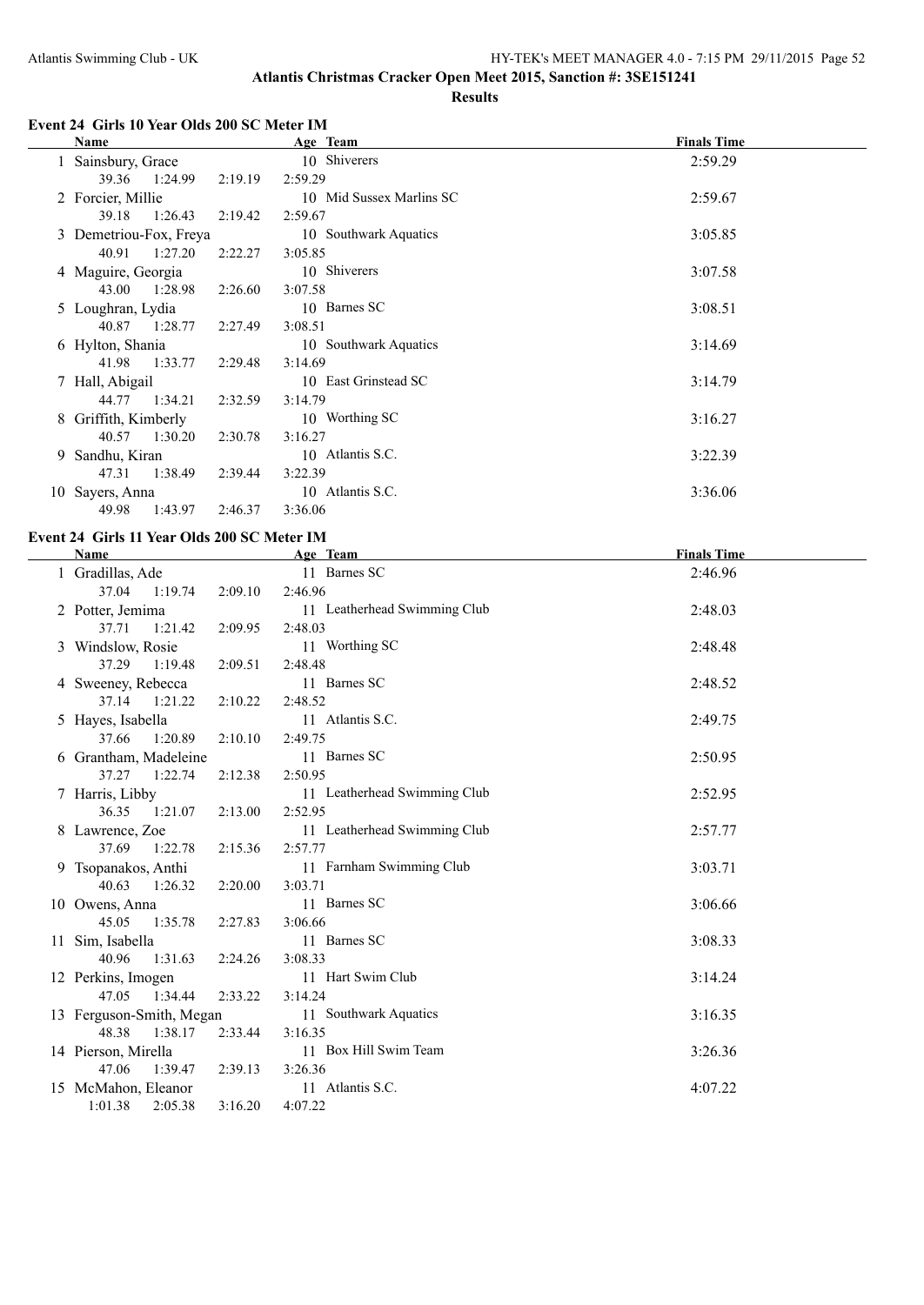## **Event 24 Girls 12 Year Olds 200 SC Meter IM**

| Name                                           |         | Age Team                                                     | <b>Finals Time</b> |
|------------------------------------------------|---------|--------------------------------------------------------------|--------------------|
| 1 Whyman, Ethel                                |         | 12 Atlantis S.C.                                             | 2:40.59            |
| 36.89<br>1:16.36                               | 2:04.28 | 2:40.59                                                      |                    |
| 2 Smith, Elena                                 |         | 12 Atlantis S.C.                                             | 2:45.69            |
| 36.08<br>1:18.71                               | 2:06.99 | 2:45.69                                                      |                    |
| 3 Morris, Emma                                 |         | 12 Atlantis S.C.                                             | 2:46.67            |
| 35.80<br>1:18.79                               | 2:08.49 | 2:46.67                                                      |                    |
| 4 Stansfield, Anna                             |         | 12 Leatherhead Swimming Club                                 | 2:47.55            |
| 37.42<br>1:20.06                               | 2:09.00 | 2:47.55                                                      |                    |
| 5 South, Rebecca                               |         | 12 Shiverers                                                 | 2:49.04            |
| 36.56<br>1:17.92                               | 2:10.89 | 2:49.04                                                      |                    |
| 6 Reed, Hannah                                 |         | 12 Shiverers                                                 | 2:50.29            |
| 35.48<br>1:19.04                               | 2:11.68 | 2:50.29                                                      |                    |
| 7 Templar, Anna                                |         | 12 Atlantis S.C.                                             | 2:50.44            |
| 38.10<br>1:21.05                               | 2:09.86 | 2:50.44                                                      |                    |
| 8 Harrison, Emma                               |         | 12 Atlantis S.C.                                             | 2:54.02            |
| 39.45<br>1:24.99                               | 2:13.19 | 2:54.02                                                      |                    |
| 9 Coupar, Hannah                               |         | 12 Shiverers                                                 | 2:54.32            |
| 38.52<br>1:22.22                               | 2:15.21 | 2:54.32                                                      |                    |
| 10 Benstead-Schlup, Claudia                    |         | 12 Mid Sussex Marlins SC                                     | 2:54.56            |
| 39.11<br>1:25.63                               | 2:15.23 | 2:54.56                                                      |                    |
| 11 Glassborow, Tricia                          |         | 12 East Grinstead SC                                         | 3:02.18            |
| 38.45<br>1:22.34                               | 2:22.64 | 3:02.18                                                      |                    |
| 12 Lashbrook, Abby                             |         | 12 Mid Sussex Marlins SC                                     | 3:06.28            |
| 40.28<br>1:26.86                               | 2:23.06 | 3:06.28                                                      |                    |
| 13 Barnaby, Thali                              |         | 12 Mid Sussex Marlins SC                                     | 3:08.24            |
| 44.68<br>1:32.11                               | 2:25.41 | 3:08.24                                                      |                    |
| 14 Hill, Melissa                               |         | 12 Atlantis S.C.                                             | 3:09.33            |
| 45.00<br>1:30.92                               | 2:28.28 | 3:09.33                                                      |                    |
| 15 Tollerfield, Amy                            |         | 12 Shiverers                                                 | 3:11.00            |
| 41.38<br>1:31.66                               | 2:31.46 | 3:11.00                                                      |                    |
| 16 Elliott, Natasha                            |         | 12 Atlantis S.C.                                             | 3:13.40            |
| 45.25<br>1:34.45                               | 2:31.39 | 3:13.40                                                      |                    |
| --- Poulter, Hannah                            |         | 12 Brighton SC                                               | X2:53.44           |
| 39.00<br>1:24.00                               | 2:14.01 | 2:53.44                                                      |                    |
| --- Kullman, Jessie                            |         | 12 Southwark Aquatics                                        | DQ                 |
|                                                |         | 7.6 Did not touch at turn or finish with both hands - breast |                    |
| 37.28<br>1:20.31                               | 2:10.20 | DQ                                                           |                    |
| --- Jay, Dominique                             |         | 12 Hart Swim Club                                            | <b>DQ</b>          |
| 6.5 Not on back when leaving the wall - back   |         |                                                              |                    |
| 44.26<br>1:29.10                               | 2:22.83 | DQ                                                           |                    |
| --- Filson, Holly                              |         | 12 Atlantis S.C.                                             | DQ                 |
| 8.3 Alternating movement of legs or feet - fly |         |                                                              |                    |
| 52.62<br>1:46.00                               | 2:41.43 | DQ                                                           |                    |

## **Event 24 Girls 13 Year Olds 200 SC Meter IM**

| <b>Name</b>       |         |         | Age Team                     | <b>Finals Time</b> |
|-------------------|---------|---------|------------------------------|--------------------|
| Hamilton, Leah    |         |         | 13 Shiverers                 | 2:41.54            |
| 33.82             | 1:15.81 | 2:03.85 | 2:41.54                      |                    |
| 2 Biglands, Daisy |         |         | 13 Dorking SC                | 2:48.88            |
| 38.42             | 1:19.34 | 2:11.57 | 2:48.88                      |                    |
| 3 McCallum, Megan |         |         | 13 Mid Sussex Marlins SC     | 2:52.43            |
| 37.49             | 1:22.23 | 2:10.96 | 2:52.43                      |                    |
| 4 Easter, Molly   |         |         | 13 Southwark Aquatics        | 2:59.74            |
| 39.35             | 1:26.55 | 2:21.33 | 2:59.74                      |                    |
| 5 Davies, Maddie  |         |         | 13 Leatherhead Swimming Club | 3:00.31            |
| 39.61             | 1:22.42 | 2:20.62 | 3:00.31                      |                    |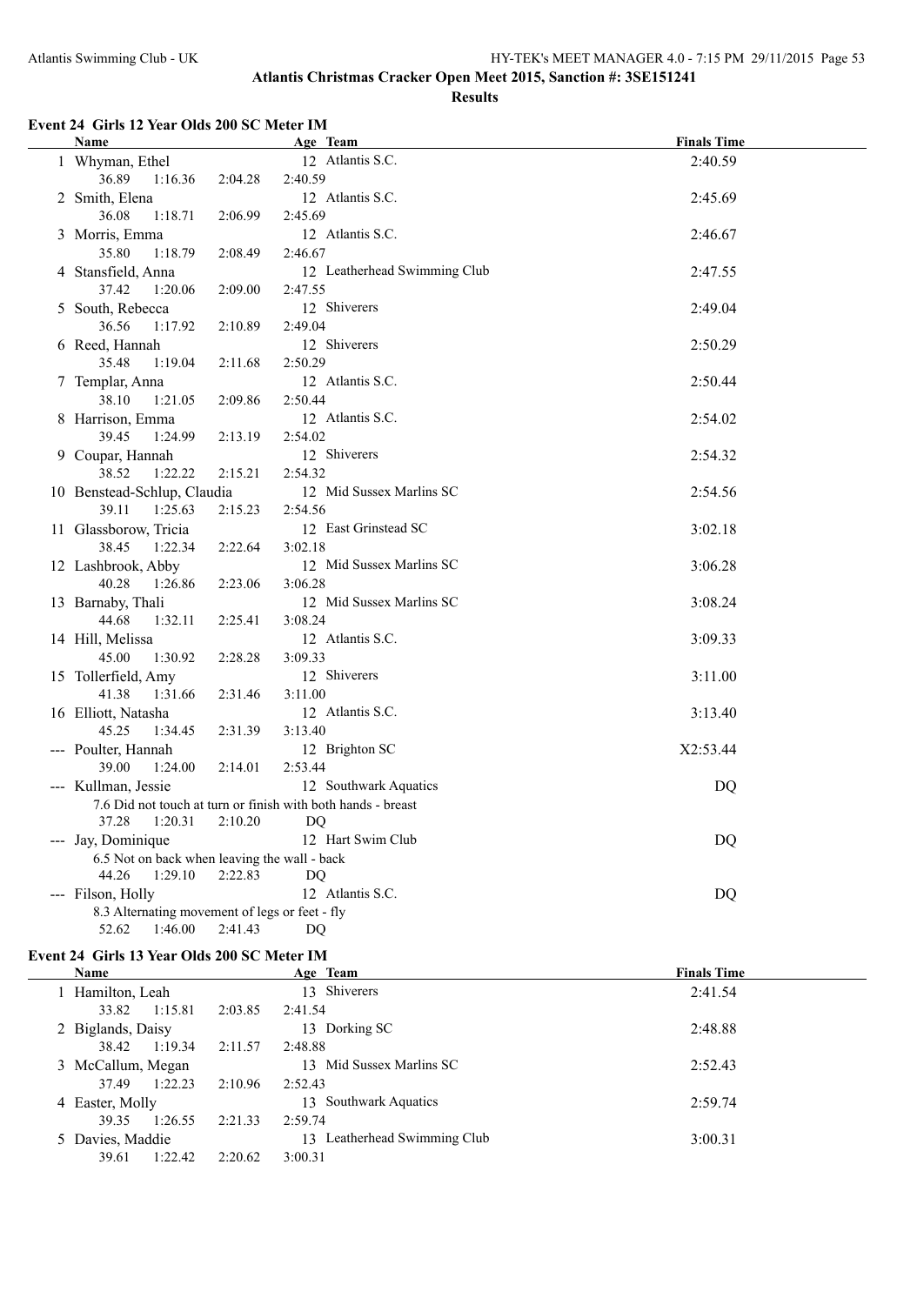**Atlantis Christmas Cracker Open Meet 2015, Sanction #: 3SE151241 Results (Event 24 Girls 13 Year Olds 200 SC Meter IM) Age Team Age Team Age Team Finals Time** 6 Newbold, Poppy 13 Atlantis S.C. 3:16.40 45.02 1:35.48 2:29.85 3:16.40 **Event 24 Girls 14 Year Olds 200 SC Meter IM Age Team Age Team** *Age* **Team** *Finals Time* 1 Smith, Ashleigh 14 Redhill & Reigate SC 2:37.22 32.57 1:11.63 2:00.67 2:37.22 2 Marsh, Talisa-Mae 14 Worthing SC 2:41.81 35.10 1:16.61 2:04.26 2:41.81 3 Gower, Hannah 14 Mid Sussex Marlins SC 2:49.19 37.39 1:20.65 2:12.41 2:49.19 4 McVicar, Emily 14 Hart Swim Club 2:53.07 38.91 1:21.13 2:14.03 2:53.07 5 De Antonis, Siena 14 Shiverers 2:56.78 38.15 1:26.31 2:17.83 2:56.78 6 Hodge, Lauren 14 Shiverers 3:00.83 40.05 1:25.73 2:19.13 3:00.83 **Event 24 Girls 15 Year Olds 200 SC Meter IM Age Team Age Team Finals Time** 1 Webster, Molly 15 Farnham Swimming Club 2:33.64 34.61 1:11.02 1:57.60 2:33.64 2 Hull, Eve 2:35.49 34.29 1:14.36 1:59.69 2:35.49 3 Roberts, Stephanie 15 Hart Swim Club 2:35.85 31.43 1:13.55 2:00.47 2:35.85 4 Cherriman, Lilly 15 Atlantis S.C. 2:49.25 37.58 1:21.26 2:06.37 2:49.25 **Event 24 Girls 16 & Over 200 SC Meter IM Age Team Age Team** *Age Age Age Age Age Age Age Age Age Age Age Age Age Age Age Age Age Age Age Age Age Age Age Age Ag* 1 Morgan, Natasha 33 Southwark Aquatics 2:38.93 33.50 1:14.14 2:00.20 2:38.93 **Event 25 Boys 9 Year Olds 100 SC Meter Freestyle Age Team Age Team Finals Time** 1 Lange-Andrews, Sebastian 9 Shiverers 1:21.89 40.70 1:21.89 2 Taylor, Robert 9 East Grinstead SC 1:25.71 41.10 1:25.71 3 Colombo, Oliver 9 Atlantis S.C. 1:30.40 43.13 1:30.40 4 Weeden, Will 9 Atlantis S.C. 1:33.84 44.33 1:33.84 5 Tidey, Harry 9 Shiverers 1:38.73 46.09 1:38.73 6 Lawrence, Benjamin 9 Box Hill Swim Team 1:47.51 50.94 1:47.51 **Event 25 Boys 10 Year Olds 100 SC Meter Freestyle Age Team Age Team Age Team Finals Time** 

| <b>Name</b>                             | <u>Age leam</u>         | <b>Finals</b> lime |
|-----------------------------------------|-------------------------|--------------------|
| 1 Gymer, Hayden<br>36.93 1:15.36        | 10 Shiverers            | 1:15.36            |
| 2 Cornelius, Oliver<br>1:17.79<br>37.72 | 10 Redhill & Reigate SC | 1:17.79            |
| 3 Ung, Alex<br>1:18.10<br>37.81         | 10 Southwark Aquatics   | 1:18.10            |
| 4 Kendrick, Solomon<br>1:18.16<br>37.99 | 10 Shiverers            | 1:18.16            |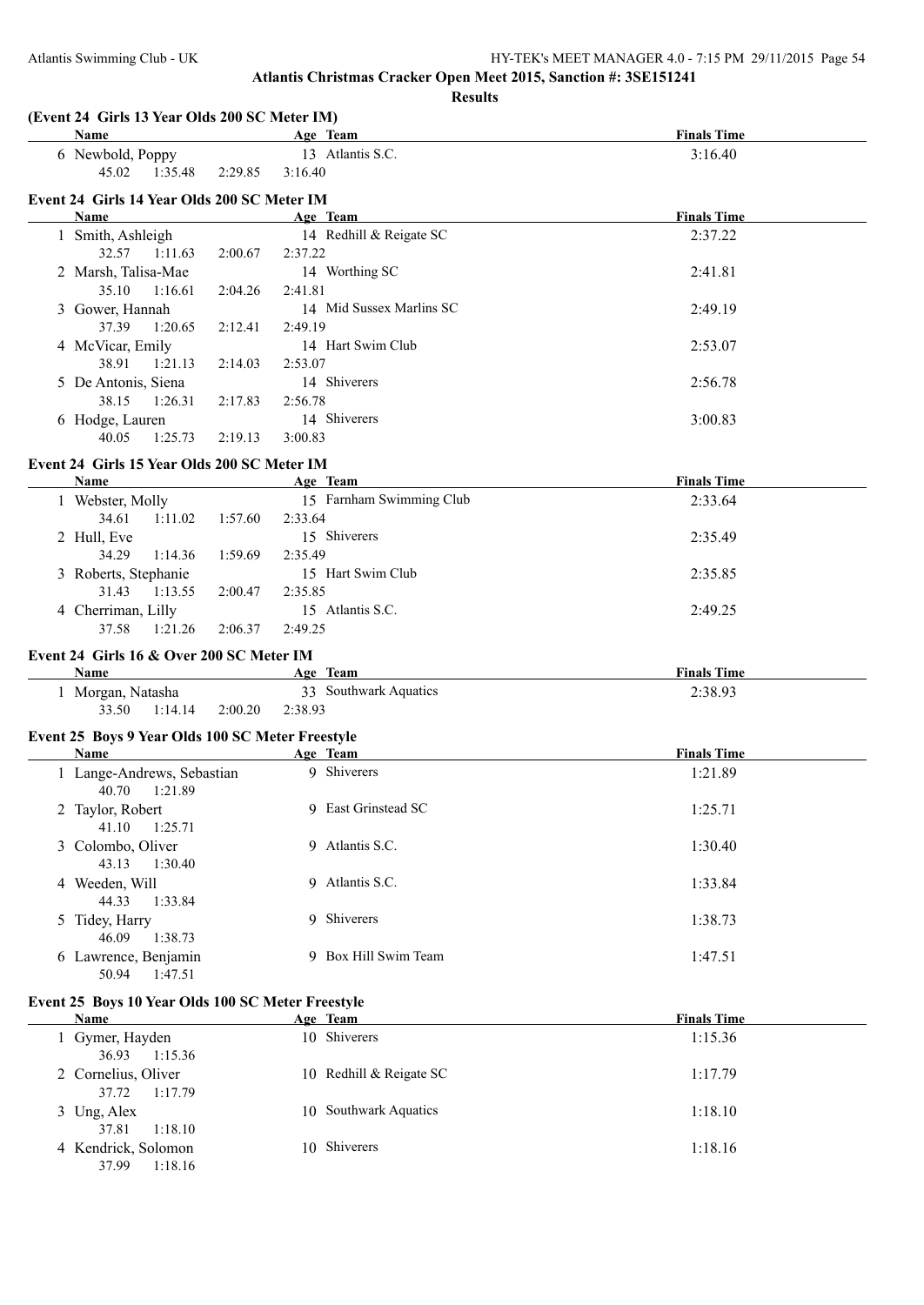## **(Event 25 Boys 10 Year Olds 100 SC Meter Freestyle)**

|    | Name                                      | Age Team                     | <b>Finals Time</b> |
|----|-------------------------------------------|------------------------------|--------------------|
|    | 5 Duetoft, Christian<br>38.42<br>1:18.56  | 10 Leatherhead Swimming Club | 1:18.56            |
|    | 6 Grainger, Luis<br>38.68<br>1:19.67      | 10 Redhill & Reigate SC      | 1:19.67            |
|    | 7 Stanley, Andrew<br>39.52<br>1:21.95     | 10 Farnham Swimming Club     | 1:21.95            |
|    | 8 Lejins, Nils<br>39.62<br>1:22.38        | 10 Shiverers                 | 1:22.38            |
|    | 9 De Klerk, Jared<br>39.53<br>1:24.03     | 10 Atlantis S.C.             | 1:24.03            |
|    | 10 Cartmell, Tom<br>40.82<br>1:24.16      | 10 Shiverers                 | 1:24.16            |
|    | 11 Kuling, Edward<br>42.97 1:27.81        | 10 Shiverers                 | 1:27.81            |
|    | 12 Ferris, Charlie<br>43.39<br>1:30.24    | 10 Atlantis S.C.             | 1:30.24            |
|    | 13 Lafferty, Alex<br>45.21<br>1:37.48     | 10 Atlantis S.C.             | 1:37.48            |
|    | 14 Wright, Cameron<br>46.28<br>1:37.80    | 10 Atlantis S.C.             | 1:37.80            |
|    | 15 Gabrielsen, Janith<br>46.91<br>1:38.20 | 10 Redhill & Reigate SC      | 1:38.20            |
|    | 16 Tollerfield, Jack<br>45.32<br>1:39.87  | 10 Shiverers                 | 1:39.87            |
| 17 | Bree, Scott<br>49.98<br>1:47.27           | 10 Box Hill Swim Team        | 1:47.27            |

## **Event 25 Boys 11 Year Olds 100 SC Meter Freestyle**

| Name                                      | Age Team                     | <b>Finals Time</b> |
|-------------------------------------------|------------------------------|--------------------|
| 1 Cannon, Eoghan<br>31.34<br>1:04.51      | 11 Shiverers                 | 1:04.51            |
| 2 Kendrick, Elijah<br>33.35<br>1:08.94    | 11 Shiverers                 | 1:08.94            |
| 3 Gunasekera, Oliver<br>33.69<br>1:10.48  | 11 Redhill & Reigate SC      | 1:10.48            |
| 4 Wiles, Sam<br>34.05<br>1:12.32          | 11 Mid Sussex Marlins SC     | 1:12.32            |
| 5 Scott, Erik<br>34.53<br>1:13.11         | 11 Hart Swim Club            | 1:13.11            |
| 6 Morris, Robert<br>35.64<br>1:13.43      | 11 Leatherhead Swimming Club | 1:13.43            |
| 7 Chan, Will<br>35.53<br>1:14.54          | 11 Mid Sussex Marlins SC     | 1:14.54            |
| 8 Page, Rhys<br>36.28<br>1:16.50          | 11 East Grinstead SC         | 1:16.50            |
| 9 Harker, Alessandro<br>36.36<br>1:17.72  | 11 Farnham Swimming Club     | 1:17.72            |
| 10 Richardson, Oliver<br>37.99<br>1:18.06 | 11 Mid Sussex Marlins SC     | 1:18.06            |
| 11 Owen, Luca-Jensen<br>37.70<br>1:19.38  | 11 Box Hill Swim Team        | 1:19.38            |
| 12 Fuller, Joe<br>38.81<br>1:20.86        | 11 Box Hill Swim Team        | 1:20.86            |
| 13 Law-Chin-Yung, Sam<br>37.81<br>1:22.05 | 11 Hart Swim Club            | 1:22.05            |
| 14 Collins, Henry<br>39.78<br>1:22.32     | 11 Shiverers                 | 1:22.32            |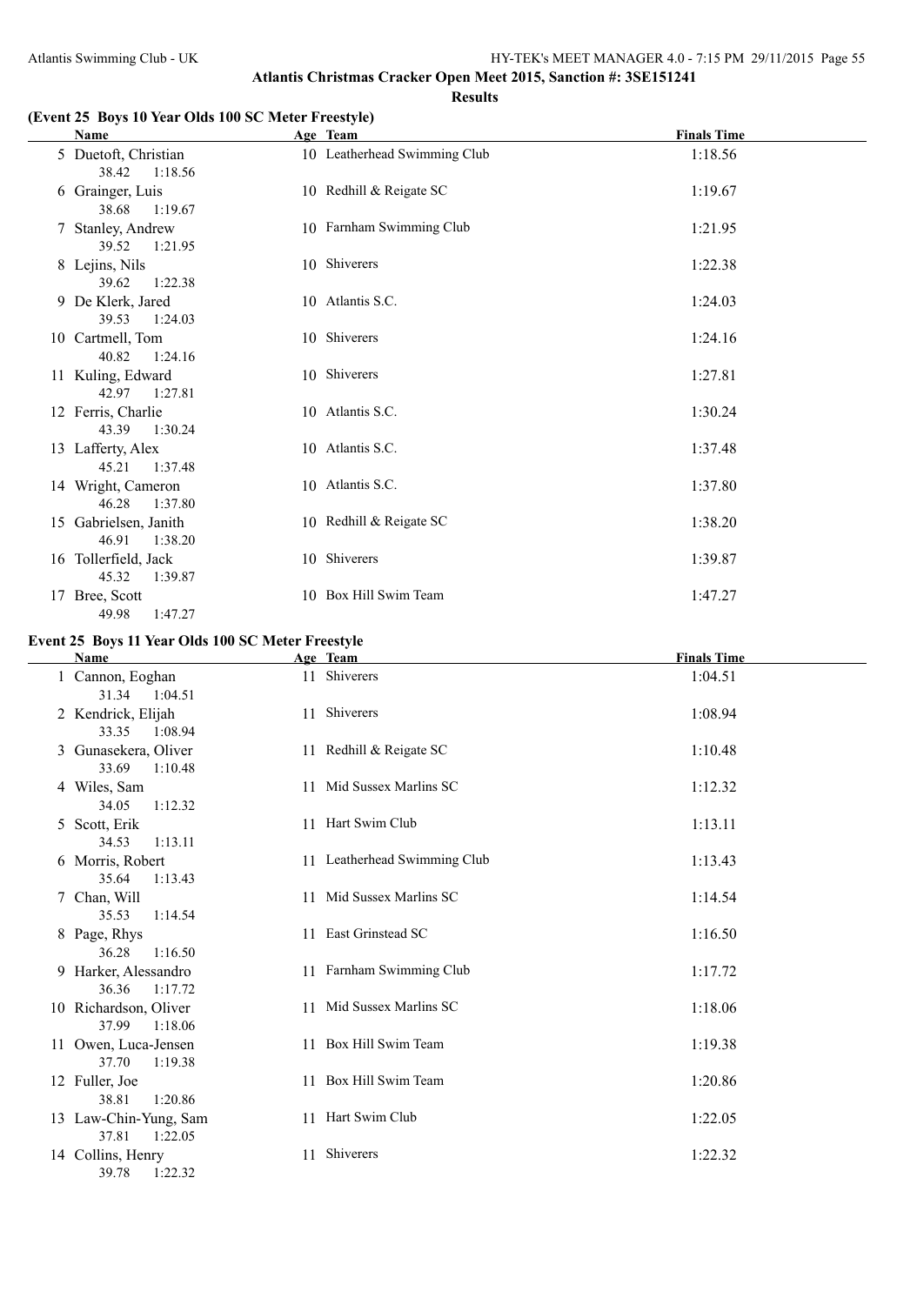**(Event 25 Boys 11 Year Olds 100 SC Meter Freestyle)**

#### **Atlantis Christmas Cracker Open Meet 2015, Sanction #: 3SE151241 Results**

**Age Team Age Team Age Team Finals Time** 15 Lind, Max 11 Shiverers 1:31.39 43.25 1:31.39 16 Lowther, Daniel 11 Redhill & Reigate SC 1:38.87 46.55 1:38.87 **Event 25 Boys 12 Year Olds 100 SC Meter Freestyle Age Team Age Team Finals Time** 1 De Klerk, Daryan 12 Atlantis S.C. 1:05.87 32.06 1:05.87 2 Simmonds, Louis 12 Shiverers 1:08.38 32.94 1:08.38 3 Etheridge, Oliver 12 Atlantis S.C. 1:11.60 34.68 1:11.60 \*4 Gabrielsen, Lakith 12 Redhill & Reigate SC 1:11.82 35.08 1:11.82 \*4 Filmer-Cox, Monty 12 Mid Sussex Marlins SC 1:11.82 34.44 1:11.82 6 Cooke, Kian 12 Atlantis S.C. 1:12.20 34.81 1:12.20 \*7 Midmer, Tom 12 Mid Sussex Marlins SC 1:12.30 33.48 1:12.30 \*7 Gant, Ryan 12 Atlantis S.C. 1:12.30 35.01 1:12.30 9 Porter, Ross 12 Farnham Swimming Club 1:14.55 35.50 1:14.55 10 Clarke, Sam 12 Atlantis S.C. 1:16.98 37.33 1:16.98 11 Haskell, George 12 Atlantis S.C. 1:17.73 37.09 1:17.73 12 Elkeles, Thomas 12 Leatherhead Swimming Club 1:18.45 38.27 1:18.45 --- Woodham, Charlie 12 Southwark Aquatics DQ 4.4 Starting before starting signal 34.28 DQ

#### **Event 25 Boys 13 Year Olds 100 SC Meter Freestyle**

| Name                                         |    | Age Team                     | <b>Finals Time</b> |
|----------------------------------------------|----|------------------------------|--------------------|
| 1 McKay, Cameron<br>28.83<br>59.46           |    | 13 Leatherhead Swimming Club | 59.46              |
| 2 Van der Hut, Toby<br>31.03<br>1:04.69      |    | 13 Atlantis S.C.             | 1:04.69            |
| 3 Page, Dylan<br>31.73<br>1:04.93            |    | 13 East Grinstead SC         | 1:04.93            |
| 4 Holden-Graham, Cameron<br>31.19<br>1:05.11 | 13 | Atlantis S.C.                | 1:05.11            |
| 5 Fincham, Ethan<br>1:05.30<br>31.37         |    | 13 Worthing SC               | 1:05.30            |
| 6 Grantham, Louis<br>32.08<br>1:07.10        |    | 13 Barnes SC                 | 1:07.10            |
| 7 Owens, Benedict<br>32.16<br>1:07.47        | 13 | Barnes SC                    | 1:07.47            |
| 8 Exall, Thomas<br>1:07.74<br>32.22          | 13 | East Grinstead SC            | 1:07.74            |
| 9 Morpuss, Elliott<br>33.54<br>1:10.31       |    | 13 Farnham Swimming Club     | 1:10.31            |
| 10 Burge, James<br>33.71<br>1:11.13          |    | 13 Redhill & Reigate SC      | 1:11.13            |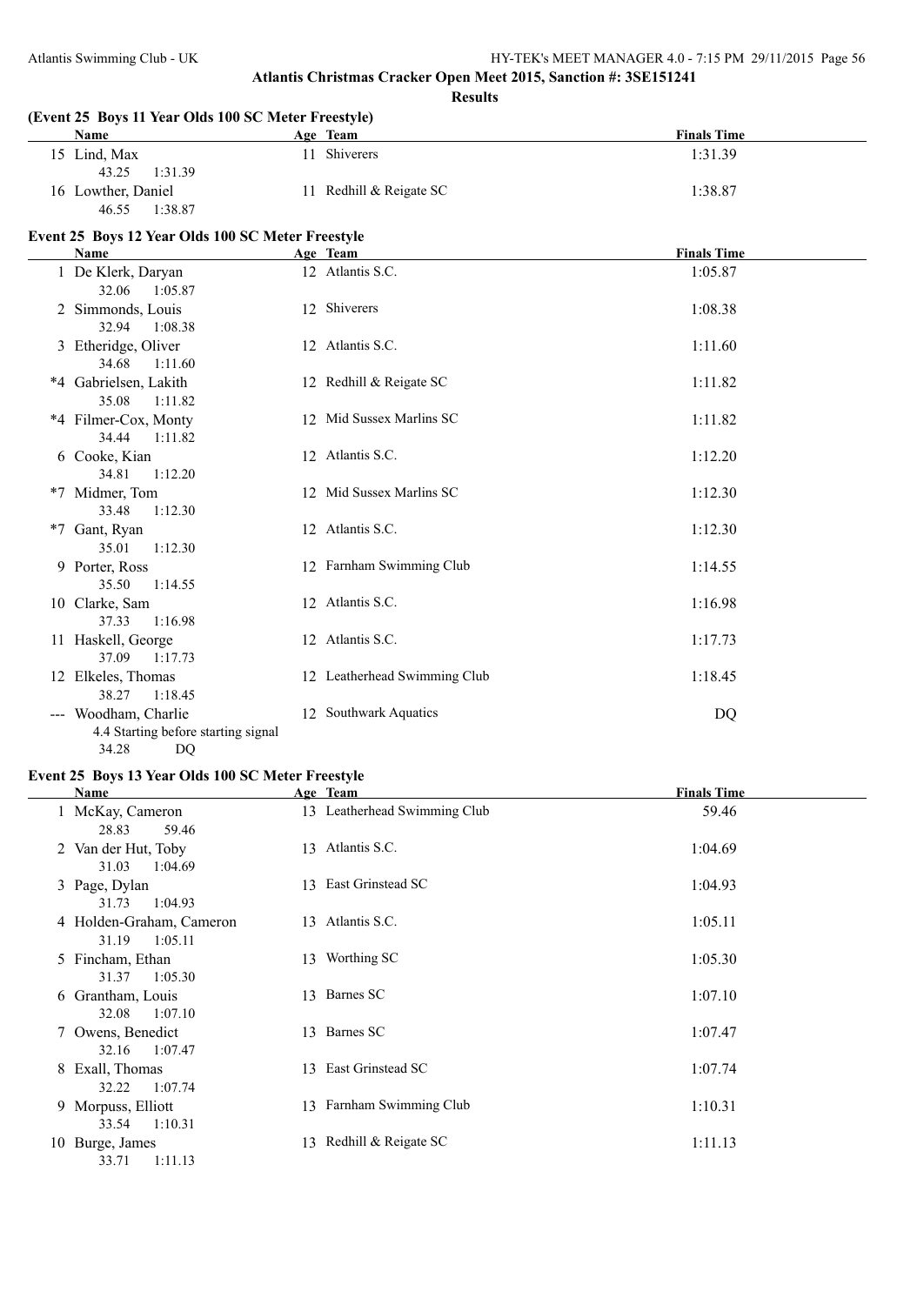| (Event 25 Boys 13 Year Olds 100 SC Meter Freestyle)<br>Name | Age Team                     | <b>Finals Time</b> |
|-------------------------------------------------------------|------------------------------|--------------------|
| 11 Elliot, Benjamin<br>35.84<br>1:15.79                     | 13 Redhill & Reigate SC      | 1:15.79            |
| 12 Melrose, Henry<br>35.97<br>1:16.46                       | 13 Leatherhead Swimming Club | 1:16.46            |
| Event 25 Boys 14 Year Olds 100 SC Meter Freestyle           |                              |                    |
| Name                                                        | Age Team                     | <b>Finals Time</b> |
| 1 Thompson, Joel<br>26.79<br>54.73                          | 14 Shiverers                 | 54.73              |
| 2 Shepherd, Tom<br>27.60<br>57.75                           | 14 Leatherhead Swimming Club | 57.75              |
| 3 Stansfield, Tom<br>27.89<br>58.83                         | 14 Leatherhead Swimming Club | 58.83              |
| 4 Stevens, Ben<br>28.44<br>58.85                            | 14 Mid Sussex Marlins SC     | 58.85              |
| 5 Stewart, Louis<br>28.91<br>1:00.05                        | 14 Shiverers                 | 1:00.05            |
| 6 Hawkins, Sam<br>29.34<br>1:00.25                          | 14 Atlantis S.C.             | 1:00.25            |
| 7 Reed, Edward<br>28.85<br>1:00.42                          | 14 Leatherhead Swimming Club | 1:00.42            |
| 8 Hawkey, Jason<br>29.47<br>1:00.50                         | 14 Mid Sussex Marlins SC     | 1:00.50            |
| 9 Faux, Benjamin<br>30.41<br>1:04.51                        | 14 Hart Swim Club            | 1:04.51            |
| 10 Inder Rieden, Luca<br>31.27<br>1:04.83                   | 14 Shiverers                 | 1:04.83            |
| 11 Rutherford, Maximus<br>31.07<br>1:04.84                  | 14 Hart Swim Club            | 1:04.84            |
| 12 Clark, Isaac<br>31.87<br>1:07.75                         | 14 Mid Sussex Marlins SC     | 1:07.75            |

## **Event 25 Boys 15 Year Olds 100 SC Meter Freestyle**

| Name                                     |    | Age Team                 | <b>Finals Time</b> |
|------------------------------------------|----|--------------------------|--------------------|
| 1 Carter, Joe<br>28.04<br>57.72          |    | 15 Atlantis S.C.         | 57.72              |
| 2 Anderson, Joe<br>27.67<br>57.77        |    | 15 Mid Sussex Marlins SC | 57.77              |
| 3 Smith, Tom<br>27.15<br>58.30           | 15 | Hart Swim Club           | 58.30              |
| 4 Farmiloe, Matthew<br>58.69<br>27.96    |    | 15 Hart Swim Club        | 58.69              |
| 5 Cannon, Aidan<br>59.00<br>28.53        |    | 15 Shiverers             | 59.00              |
| 6 Boyes, Matthew<br>59.69<br>28.79       |    | 15 Atlantis S.C.         | 59.69              |
| 7 Walsh, Michael<br>29.36<br>1:02.18     | 15 | Barnes SC                | 1:02.18            |
| 8 McCallum, Alastair<br>1:03.19<br>30.32 | 15 | Mid Sussex Marlins SC    | 1:03.19            |

#### **Event 25 Boys 16 & Over 100 SC Meter Freestyle**

| Name                              | Age Team         | <b>Finals Time</b> |
|-----------------------------------|------------------|--------------------|
| Sparling, Aiden<br>26.34<br>54.85 | 16 Atlantis S.C. | 54.85              |
| 2 Murphy, Cavan<br>26.41<br>55.31 | 17 Atlantis S.C. | 55.31              |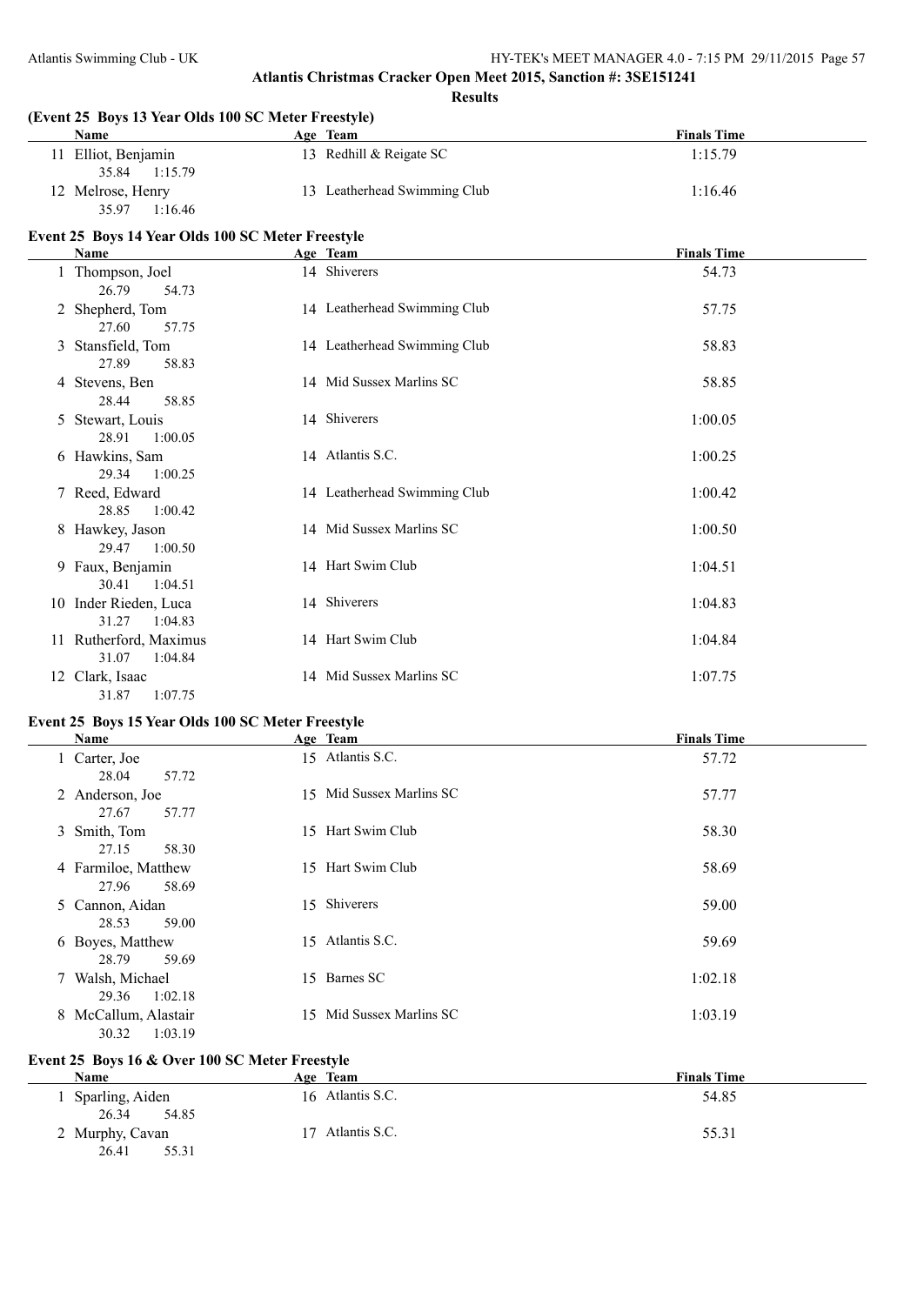#### **Results**

## **(Event 25 Boys 16 & Over 100 SC Meter Freestyle)**

| Name                                   | Age Team                 | <b>Finals Time</b> |
|----------------------------------------|--------------------------|--------------------|
| 3 Hundleby, Edward<br>26.76<br>55.82   | 16 Atlantis S.C.         | 55.82              |
| 4 Lelliott, Callum<br>27.71<br>57.68   | 16 Shiverers             | 57.68              |
| 5 Rutter, George<br>27.92<br>58.00     | Shiverers<br>17          | 58.00              |
| 6 Curry, William<br>58.81<br>28.28     | 16 Mid Sussex Marlins SC | 58.81              |
| Tran, Ryan<br>7<br>59.04<br>27.74      | 16 Southwark Aquatics    | 59.04              |
| 8 Cornelius, Ross<br>59.51<br>29.03    | 16 Redhill & Reigate SC  | 59.51              |
| 9 De Antonis, Stefan<br>28.55<br>59.75 | Shiverers<br>17          | 59.75              |
| 10 Nehme, Joseph<br>1:00.84<br>28.99   | 16 Mid Sussex Marlins SC | 1:00.84            |

#### **Event 26 Girls 9 Year Olds 50 SC Meter Breaststroke**

|    | Name                  | Age Team                                                                                  | <b>Finals Time</b> |
|----|-----------------------|-------------------------------------------------------------------------------------------|--------------------|
|    | 1 Hatchard, Frankie   | 9 Shiverers                                                                               | 46.68              |
|    | 2 Hipple, Sophia      | 9 Southwark Aquatics                                                                      | 47.43              |
|    | 3 Khallouqi, Rania    | 9 Shiverers                                                                               | 50.86              |
|    | 4 Payne, Arabella     | 9 Atlantis S.C.                                                                           | 52.03              |
|    | 5 Bromfield, Ava      | 9 Shiverers                                                                               | 52.18              |
|    | 6 Parkes, Ellie       | 9 East Grinstead SC                                                                       | 56.35              |
|    | 7 Olliver, Katie      | 9 Atlantis S.C.                                                                           | 56.99              |
|    | 8 Kapri, Karys        | 9 Hart Swim Club                                                                          | 58.48              |
|    | 9 Ranson, Mimi        | 9 Atlantis S.C.                                                                           | 59.33              |
|    | 10 Stanley, Amber     | 9 Box Hill Swim Team                                                                      | 59.59              |
|    | 11 Newing, Ellen      | 9 Redhill & Reigate SC                                                                    | 59.66              |
|    | 12 Cormack, Lily      | 9 Box Hill Swim Team                                                                      | 1:03.30            |
| 13 | Sewell, Eirinn        | 9 Atlantis S.C.                                                                           | 1:06.74            |
|    | --- Boyle, Amber-Rose | 9 Shiverers                                                                               | DQ                 |
|    |                       | 7.5 Executed alternating or downward fly kicks (except after start or turn (as in SW 7.1) |                    |

#### **Event 26 Girls 10 Year Olds 50 SC Meter Breaststroke**

|    | Name                   |     | Age Team                  | <b>Finals Time</b> |
|----|------------------------|-----|---------------------------|--------------------|
|    | 1 Ranson, Amber        |     | 10 Atlantis S.C.          | 45.22              |
|    | 2 Demetriou-Fox, Freya | 10  | <b>Southwark Aquatics</b> | 46.69              |
|    | 3 Hilker, Sienna       | 10  | Shiverers                 | 47.62              |
|    | 4 Arezki, Tessene      | 10  | Atlantis S.C.             | 47.63              |
|    | 5 Hylton, Shania       | 10  | <b>Southwark Aquatics</b> | 47.65              |
|    | 6 Griffiths, Alice     | 10  | Shiverers                 | 47.85              |
|    | 7 Lloyd, Olivia        | 10  | Worthing SC               | 47.93              |
| 8. | Forcier, Millie        | 10  | Mid Sussex Marlins SC     | 47.96              |
| 9. | Jones, Emma            |     | 10 Hart Swim Club         | 48.04              |
| 10 | Maguire, Georgia       | 10. | Shiverers                 | 48.08              |
| 11 | Britton-Docker, Aimee  | 10  | Atlantis S.C.             | 48.25              |
| 12 | Sayers, Anna           | 10  | Atlantis S.C.             | 48.27              |
| 13 | Reeves, Isobel         | 10  | East Grinstead SC         | 48.50              |
| 14 | Lowther, Katie         |     | 10 Redhill & Reigate SC   | 48.74              |
| 15 | Sainsbury, Grace       | 10  | Shiverers                 | 49.16              |
| 16 | Loughran, Lydia        | 10  | Barnes SC                 | 49.85              |
| 17 | Young, Charlotte       | 10  | Hart Swim Club            | 50.29              |
| 18 | Hayers, Sophie         | 10  | Box Hill Swim Team        | 50.46              |
| 19 | Griffith, Kimberly     | 10  | Worthing SC               | 50.65              |
| 20 | Hall, Abigail          | 10  | East Grinstead SC         | 50.95              |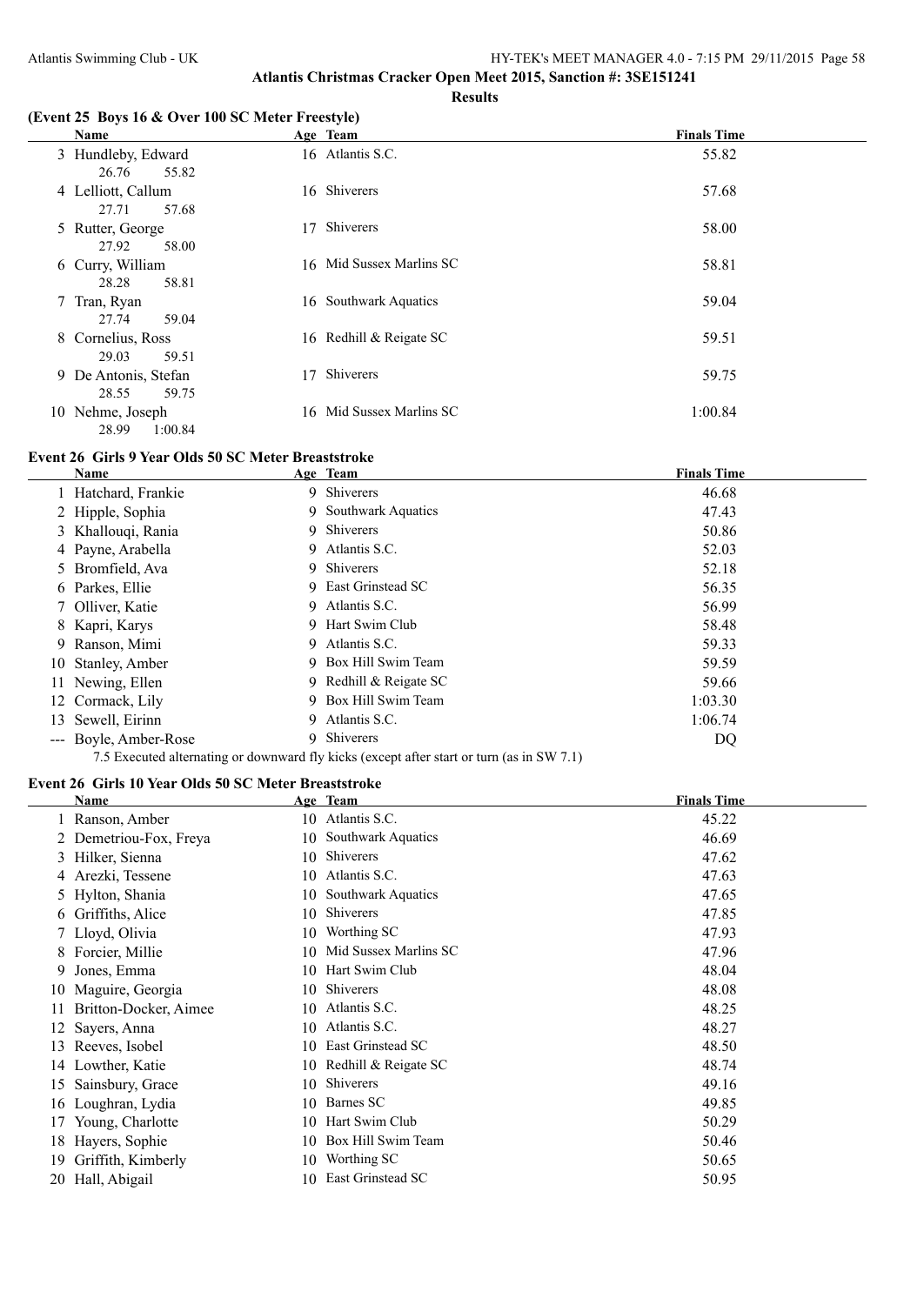#### **Results**

## **(Event 26 Girls 10 Year Olds 50 SC Meter Breaststroke)**

| Name                 | Age Team                          | <b>Finals Time</b> |  |
|----------------------|-----------------------------------|--------------------|--|
| 21 Scerri, Amy       | 10 Leatherhead Swimming Club      | 51.35              |  |
| 22 Hooker, Freya     | Atlantis S.C.<br>10               | 51.48              |  |
| Sandhu, Kiran<br>23  | 10 Atlantis S.C.                  | 51.60              |  |
| 24 Lind, Hannah      | 10 Shiverers                      | 51.73              |  |
| 25 Davis, Millie     | 10 Atlantis S.C.                  | 51.96              |  |
| 26 Fordyce, Alice    | 10 Redhill & Reigate SC           | 52.38              |  |
| 27 Burge, Ellie      | 10 Redhill & Reigate SC           | 53.51              |  |
| 28 Breen, Amber      | 10 Redhill & Reigate SC           | 53.63              |  |
| 29 Goldsmith, Isobel | 10 Tandridge Aquarius Swimming Sq | 54.29              |  |
| 30 Jack, Olivia      | Atlantis S.C.<br>10.              | 54.36              |  |
| 31 Hewitt, Sasha     | <b>Shiverers</b><br>10.           | 55.90              |  |
| 32 Rutherford, Amy   | 10 Mid Sussex Marlins SC          | 56.08              |  |
| 33 South, Abigail    | 10 Shiverers                      | 56.99              |  |
| 34 Mayes, Joely      | 10 Box Hill Swim Team             | 57.05              |  |
| 35 Jones, Evie       | Box Hill Swim Team<br>10.         | 57.79              |  |
| 36 Maguire, Caitlin  | 10 Shiverers                      | 58.81              |  |

## **Event 26 Girls 11 Year Olds 50 SC Meter Breaststroke**

|    | Name                                                                                       |     | Age Team                  | <b>Finals Time</b> |  |  |
|----|--------------------------------------------------------------------------------------------|-----|---------------------------|--------------------|--|--|
|    | 1 Weeden, Millie                                                                           |     | 11 Atlantis S.C.          | 38.12              |  |  |
|    | 2 Grantham, Madeleine                                                                      | 11  | Barnes SC                 | 39.35              |  |  |
| 3  | Potter, Jemima                                                                             | 11  | Leatherhead Swimming Club | 39.39              |  |  |
| 4  | Hayes, Isabella                                                                            |     | 11 Atlantis S.C.          | 40.19              |  |  |
|    | Evans, Rhiannon                                                                            | 11  | Mid Sussex Marlins SC     | 40.40              |  |  |
| 6  | Sweeney, Rebecca                                                                           | 11  | Barnes SC                 | 40.81              |  |  |
|    | Gradillas, Ade                                                                             | 11  | Barnes SC                 | 41.81              |  |  |
|    | Cornwell, Olivia                                                                           | 11. | Mid Sussex Marlins SC     | 42.29              |  |  |
| 9  | Harris, Libby                                                                              | 11  | Leatherhead Swimming Club | 42.37              |  |  |
| 10 | Amoah, Maria                                                                               | 11  | Southwark Aquatics        | 42.77              |  |  |
| 11 | Lawrence, Zoe                                                                              | 11  | Leatherhead Swimming Club | 42.97              |  |  |
| 12 | Sim, Isabella                                                                              | 11  | Barnes SC                 | 43.71              |  |  |
| 13 | Parsons, Maisy                                                                             | 11  | Redhill & Reigate SC      | 44.23              |  |  |
|    | 14 Owens, Anna                                                                             | 11  | <b>Barnes SC</b>          | 44.31              |  |  |
| 15 | Gale, Charlie                                                                              | 11  | Mid Sussex Marlins SC     | 45.36              |  |  |
| 16 | Fincham, Annabel                                                                           | 11  | Worthing SC               | 45.42              |  |  |
| 17 | Tsopanakos, Anthi                                                                          | 11  | Farnham Swimming Club     | 46.20              |  |  |
| 18 | Smith, Amie                                                                                | 11  | Redhill & Reigate SC      | 47.17              |  |  |
| 19 | Farmer, Maya                                                                               | 11  | Hart Swim Club            | 47.61              |  |  |
| 20 | Ferguson-Smith, Megan                                                                      | 11  | Southwark Aquatics        | 48.02              |  |  |
| 21 | Cook, Skye                                                                                 | 11  | Atlantis S.C.             | 48.80              |  |  |
| 22 | Salkeld, Evie                                                                              | 11  | Shiverers                 | 49.21              |  |  |
| 23 | Van der Helstraete, Lottie-Rose                                                            | 11  | Seaclose SC               | 49.37              |  |  |
|    | 24 Lawton, Amelia                                                                          | 11  | Atlantis S.C.             | 49.89              |  |  |
| 25 | Spicer, Isabelle                                                                           | 11  | Atlantis S.C.             | 50.42              |  |  |
|    | 26 Pierson, Mirella                                                                        | 11  | Box Hill Swim Team        | 51.75              |  |  |
|    | 27 Pedel, Anna                                                                             | 11  | Atlantis S.C.             | 52.27              |  |  |
|    | 28 Lucas, Isabella                                                                         | 11  | Shiverers                 | 52.70              |  |  |
|    | 29 Hobbs, Daisy                                                                            | 11  | Redhill & Reigate SC      | 54.08              |  |  |
| 30 | McMahon, Eleanor                                                                           | 11  | Atlantis S.C.             | 56.83              |  |  |
|    | --- Round Pitman, Olivia                                                                   |     | 11 Atlantis S.C.          | DQ                 |  |  |
|    | 7.1 After the start or after each turn single fly kick not performed before the 1st breast |     |                           |                    |  |  |

## **Event 26 Girls 12 Year Olds 50 SC Meter Breaststroke**

 $\overline{\phantom{a}}$ 

| Name            | Team<br>Age                  | <b>Finals Time</b> |
|-----------------|------------------------------|--------------------|
| Barber, Rebecca | Atlantis S.C.                | 37.68              |
| 2 Cottam, Holly | 12 Leatherhead Swimming Club | 38.32              |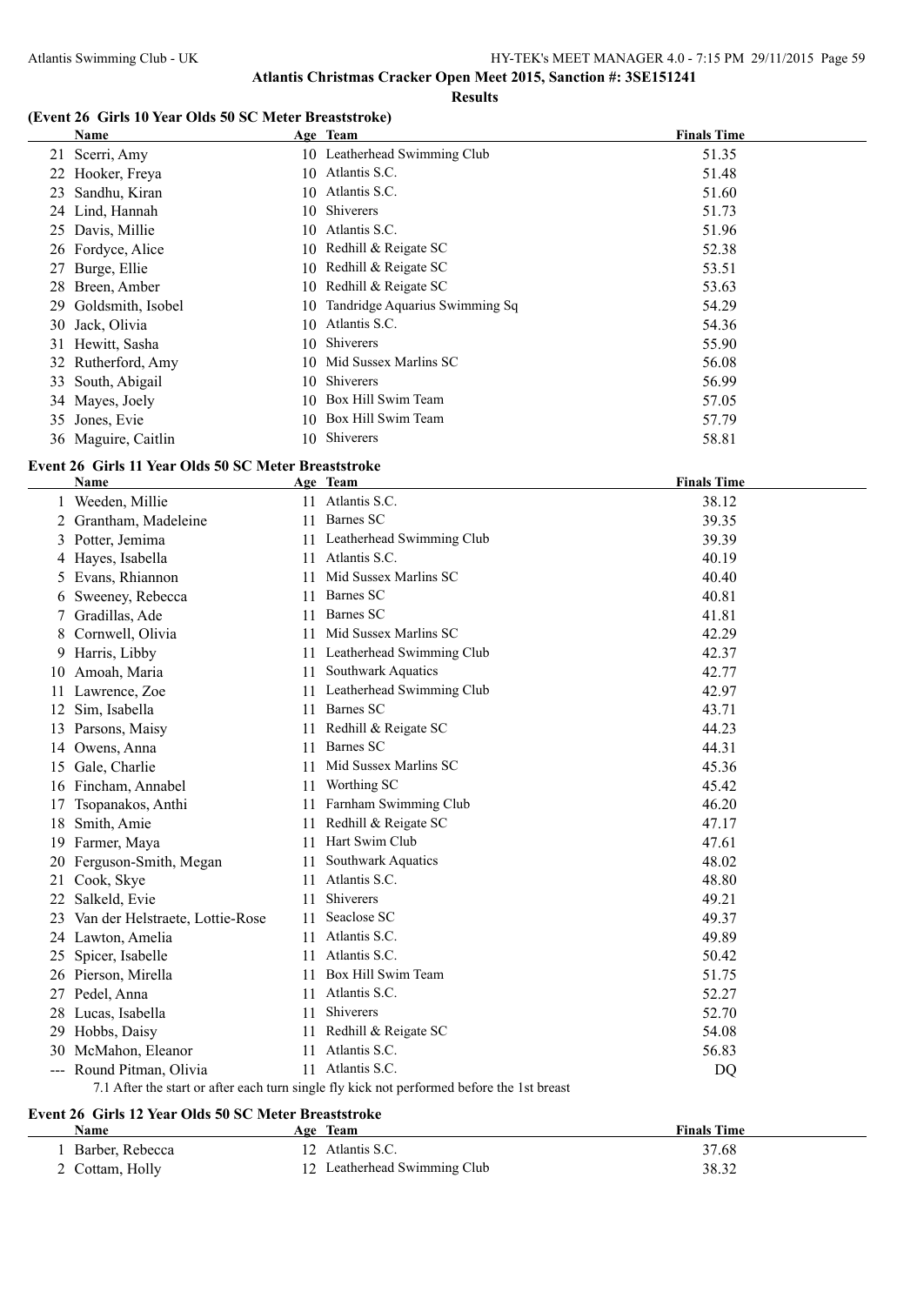**Results**

## **(Event 26 Girls 12 Year Olds 50 SC Meter Breaststroke)**

|    | ins is item only so see ment breaststrone,<br><u>Name</u> |    | Age Team                     | <b>Finals Time</b> |
|----|-----------------------------------------------------------|----|------------------------------|--------------------|
|    | 3 Glassford, Jessica                                      |    | 12 Atlantis S.C.             | 39.97              |
|    | 4 Smith, Elena                                            |    | 12 Atlantis S.C.             | 40.68              |
| 5. | Stansfield, Anna                                          |    | 12 Leatherhead Swimming Club | 40.81              |
| 6  | Teague, Olivia                                            |    | 12 Mid Sussex Marlins SC     | 41.07              |
|    | Templar, Anna                                             |    | 12 Atlantis S.C.             | 41.22              |
| 8  | Benstead-Schlup, Claudia                                  |    | 12 Mid Sussex Marlins SC     | 41.28              |
| 9. | Harrison, Emma                                            |    | 12 Atlantis S.C.             | 41.50              |
|    | 10 Morris, Emma                                           |    | 12 Atlantis S.C.             | 41.64              |
| 11 | Whyman, Ethel                                             |    | 12 Atlantis S.C.             | 42.05              |
|    | 12 Kullman, Jessie                                        |    | 12 Southwark Aquatics        | 42.17              |
| 13 | South, Rebecca                                            | 12 | Shiverers                    | 43.38              |
|    | 14 Wolfe-Naughton, Eden                                   | 12 | Shiverers                    | 43.44              |
|    | 15 Kuling, Eloise                                         | 12 | Shiverers                    | 44.57              |
|    | 16 Jay, Dominique                                         |    | 12 Hart Swim Club            | 44.65              |
| 17 | Michael, Alexandra                                        |    | 12 Leatherhead Swimming Club | 45.98              |
|    | 18 Barnaby, Thali                                         | 12 | Mid Sussex Marlins SC        | 46.01              |
|    | 19 Hewitt, Georgia                                        | 12 | Shiverers                    | 46.74              |
|    | 20 Elliott, Natasha                                       | 12 | Atlantis S.C.                | 48.50              |
| 21 | Filson, Holly                                             | 12 | Atlantis S.C.                | 48.53              |
|    | 22 Tollerfield, Amy                                       | 12 | Shiverers                    | 49.66              |
|    | 23 Sewell, Chloe                                          |    | 12 Atlantis S.C.             | 50.25              |
|    |                                                           |    |                              |                    |
|    | Event 26 Girls 13 Year Olds 50 SC Meter Breaststroke      |    |                              |                    |
|    | Name                                                      |    | Age Team                     | <b>Finals Time</b> |
|    | 1 Hamilton, Leah                                          |    | 13 Shiverers                 | 37.35              |
|    | 2 Durham, Abigail                                         | 13 | Redhill & Reigate SC         | 39.12              |
|    | 3 McCallum, Megan                                         | 13 | Mid Sussex Marlins SC        | 40.20              |
| 4  | John, Amelia                                              | 13 | Southwark Aquatics           | 40.56              |
|    | 5 Lawson, Amy                                             | 13 | Redhill & Reigate SC         | 42.37              |
|    | 6 Breen, Sasha                                            | 13 | Redhill & Reigate SC         | 43.48              |
|    | Andrews, Katia                                            | 13 | Shiverers                    | 45.54              |
| 8  | Biglands, Daisy                                           | 13 | Dorking SC                   | 45.59              |
|    | 9 Hull, Lauren                                            | 13 | Shiverers                    | 45.99              |
|    | 10 Hull, Bethany                                          | 13 | Shiverers                    | 46.55              |
|    | 11 Newbold, Poppy                                         |    | 13 Atlantis S.C.             | 47.50              |
|    | Event 26 Girls 14 Year Olds 50 SC Meter Breaststroke      |    |                              |                    |
|    | Name                                                      |    | Age Team                     | <b>Finals Time</b> |
|    | Agabeg, Hallie                                            |    | 14 Leatherhead Swimming Club | 38.02              |
|    | 2 Fulcher, Freya                                          |    | 14 Atlantis S.C.             | 39.49              |
| 3  | Carey, Maddie                                             |    | 14 Atlantis S.C.             | 40.55              |
| 4  | Marsh, Talisa-Mae                                         |    | 14 Worthing SC               | 40.77              |
| 5  | Smith, Ashleigh                                           |    | 14 Redhill & Reigate SC      | 42.10              |
|    | 6 De Antonis, Siena                                       |    | 14 Shiverers                 | 44.50              |
|    | Event 26 Girls 15 Year Olds 50 SC Meter Breaststroke      |    |                              |                    |
|    | Name                                                      |    | Age Team                     | <b>Finals Time</b> |
|    | 1 Pedel, Lauren                                           |    | 15 Atlantis S.C.             | 35.91              |
|    | 2 Cherriman, Lilly                                        |    | 15 Atlantis S.C.             | 37.25              |
| 3  | Hull, Eve                                                 | 15 | Shiverers                    | 38.57              |
|    | 4 McIlrath, Lauren                                        |    | 15 Worthing SC               | 38.80              |
|    | Roberts, Stephanie                                        |    | 15 Hart Swim Club            | 39.53              |
|    | 6 Durham, Charlotte                                       |    | 15 Redhill & Reigate SC      | 40.91              |
|    | Event 26 Girls 16 & Over 50 SC Meter Breaststroke         |    |                              |                    |
|    | <b>Name</b>                                               |    | Age Team                     | <b>Finals Time</b> |
|    | 1 Britton, Beth                                           |    | 16 Atlantis S.C.             | 37.84              |
|    |                                                           |    |                              |                    |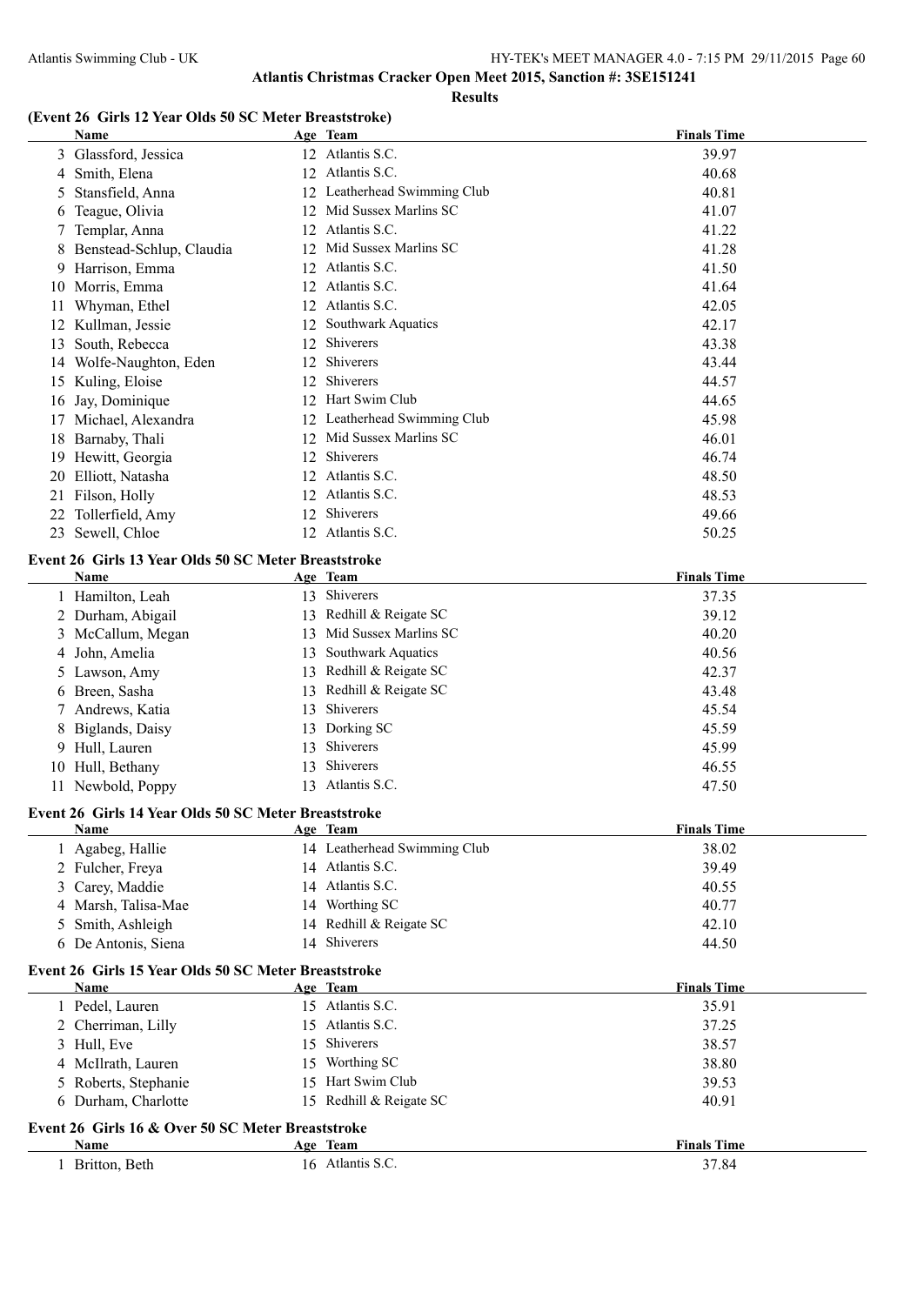| (Event 26 Girls 16 & Over 50 SC Meter Breaststroke) |         |                              |                    |
|-----------------------------------------------------|---------|------------------------------|--------------------|
| Name                                                |         | Age Team                     | <b>Finals Time</b> |
| 2 Morgan, Natasha                                   |         | 33 Southwark Aquatics        | 38.10              |
| 3 Hopper, Charlotte                                 |         | 17 Shiverers                 | 39.42              |
| 4 Marsh, Petrina                                    |         | 16 Worthing SC               | 40.51              |
| 5 Mockett, Anya                                     |         | 16 Atlantis S.C.             | 41.39              |
| Event 27 Boys 9 Year Olds 200 SC Meter Freestyle    |         |                              |                    |
| <b>Name</b>                                         |         | Age Team                     | <b>Finals Time</b> |
| 1 Smith, Jamie                                      |         | 9 Atlantis S.C.              | 2:50.23            |
| 38.79<br>1:22.42                                    | 2:07.95 | 2:50.23                      |                    |
| 2 Lange-Andrews, Sebastian                          |         | 9 Shiverers                  | 2:58.56            |
| 42.52<br>1:28.84                                    | 2:15.83 | 2:58.56                      |                    |
| 3 Colombo, Oliver                                   |         | 9 Atlantis S.C.              | 3:20.66            |
| 46.08<br>1:39.00                                    | 2:32.91 | 3:20.66                      |                    |
| 4 Weeden, Will                                      |         | 9 Atlantis S.C.              | 3:24.41            |
| 43.93<br>1:36.41                                    | 2:28.68 | 3:24.41                      |                    |
| 5 Tidey, Harry                                      |         | 9 Shiverers                  | 3:40.79            |
| 48.32<br>1:45.40                                    | 2:44.02 | 3:40.79                      |                    |
| Event 27 Boys 10 Year Olds 200 SC Meter Freestyle   |         |                              |                    |
| Name                                                |         | Age Team                     | <b>Finals Time</b> |
| 1 Gymer, Hayden                                     |         | 10 Shiverers                 | 2:43.62            |
| 38.08<br>1:21.10                                    | 2:03.54 | 2:43.62                      |                    |
| 2 Ung, Alex                                         |         | 10 Southwark Aquatics        | 2:49.07            |
| 40.57<br>1:24.48                                    | 2:08.91 | 2:49.07                      |                    |
| 3 Grainger, Luis                                    |         | 10 Redhill & Reigate SC      | 2:51.06            |
| 39.86<br>1:24.22                                    | 2:08.72 | 2:51.06                      |                    |
| 4 Duetoft, Christian                                |         | 10 Leatherhead Swimming Club | 2:54.65            |
| 39.79<br>1:24.24                                    | 2:11.47 | 2:54.65                      |                    |
| 5 Lejins, Nils                                      |         | 10 Shiverers                 | 2:56.39            |
| 43.19<br>1:28.24                                    | 2:13.97 | 2:56.39                      |                    |
| 6 Stanley, Andrew                                   |         | 10 Farnham Swimming Club     | 3:02.12            |
| 40.58<br>1:27.66                                    | 2:16.07 | 3:02.12                      |                    |
| 7 De Klerk, Jared                                   |         | 10 Atlantis S.C.             | 3:18.80            |
| 46.50<br>1:38.51                                    | 2:32.47 | 3:18.80                      |                    |
| 8 Kenning, Lukas                                    |         | 10 Hart Swim Club            | 3:19.36            |
| $43.23$ $1.35.45$                                   | 2.2780  | 3.1036                       |                    |

| 43.23                | 1:35.45 2:27.89 |         | 3:19.36                 |         |
|----------------------|-----------------|---------|-------------------------|---------|
| 9 Gabrielsen, Janith |                 |         | 10 Redhill & Reigate SC | 3:32.37 |
|                      | 47.87 1:43.74   | 2:39.89 | 3:32.37                 |         |
| 10 Wright, Cameron   |                 |         | 10 Atlantis S.C.        | 3:32.88 |
| 47.44                | 1:42.99         | 2:40.77 | 3:32.88                 |         |
| 11 Tollerfield, Jack |                 |         | 10 Shiverers            | 3:33.98 |
| 48.17                | 1:45.11         | 2:40.40 | 3:33.98                 |         |
|                      |                 |         |                         |         |

## **Event 27 Boys 11 Year Olds 200 SC Meter Freestyle**

 $\overline{\phantom{a}}$ 

| <b>Name</b>          |         | Age Team                        | <b>Finals Time</b> |
|----------------------|---------|---------------------------------|--------------------|
| 1 Cannon, Eoghan     |         | 11 Shiverers                    | 2:21.64            |
| 1:09.87<br>32.85     | 1:46.77 | 2:21.64                         |                    |
| 2 Gunasekera, Oliver |         | Redhill & Reigate SC<br>11      | 2:37.14            |
| 36.37<br>1:16.98     | 1:59.06 | 2:37.14                         |                    |
| 3 Morris, Robert     |         | Leatherhead Swimming Club<br>11 | 2:38.52            |
| 1:18.26<br>36.82     | 1:59.31 | 2:38.52                         |                    |
| 4 Scott, Erik        |         | Hart Swim Club<br>11            | 2:40.10            |
| 1:17.91<br>36.67     | 2:00.35 | 2:40.10                         |                    |
| 5 Chan, Will         |         | Mid Sussex Marlins SC<br>11     | 2:40.90            |
| 36.18<br>1:18.67     | 2:00.74 | 2:40.90                         |                    |
| 6 Harker, Alessandro |         | Farnham Swimming Club<br>11     | 2:47.69            |
| 38.68<br>1:21.45     | 2:05.29 | 2:47.69                         |                    |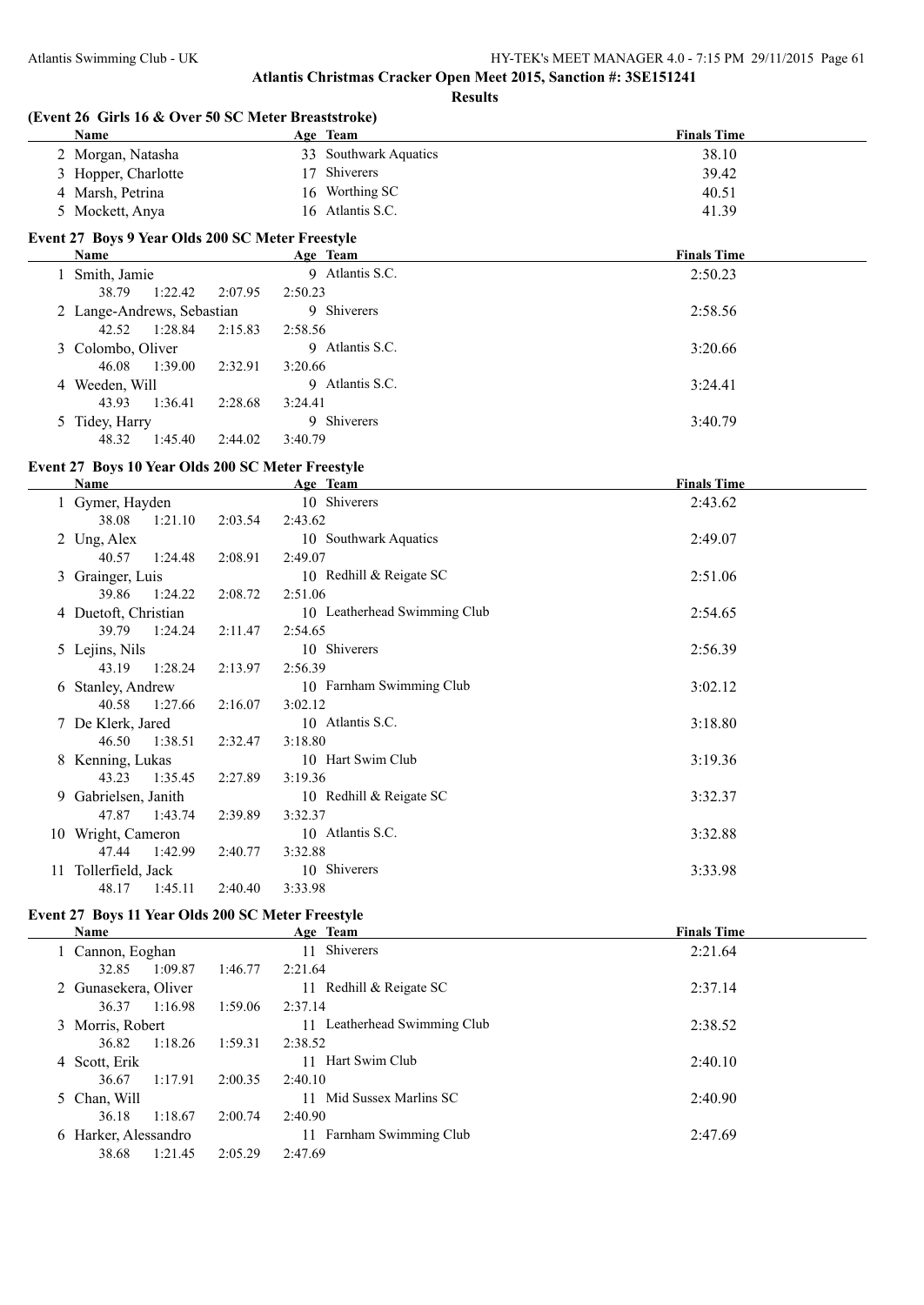## **(Event 27 Boys 11 Year Olds 200 SC Meter Freestyle)**

|                                             | Name                                |         | Age Team                          | <b>Finals Time</b> |
|---------------------------------------------|-------------------------------------|---------|-----------------------------------|--------------------|
|                                             | 7 Owen, Luca-Jensen                 |         | 11 Box Hill Swim Team             | 2:53.51            |
|                                             | 39.70<br>1:24.74                    | 2:10.15 | 2:53.51                           |                    |
|                                             | 8 Fuller, Joe                       |         | 11 Box Hill Swim Team             | 2:54.83            |
|                                             | 38.91<br>1:24.81                    | 2:10.76 | 2:54.83                           |                    |
|                                             | 9 Farr, Harry                       |         | 11 Atlantis S.C.                  | 2:56.30            |
|                                             | 38.06 1:22.25                       | 2:08.03 | 2:56.30                           |                    |
|                                             | 10 Law-Chin-Yung, Sam               |         | 11 Hart Swim Club                 | 2:58.45            |
|                                             | 1:26.55<br>39.06                    | 2:12.97 | 2:58.45                           |                    |
|                                             | 11 Gausden, Luke                    |         | 11 Atlantis S.C.                  | 2:59.75            |
|                                             | 39.07 1:24.81                       | 2:13.00 | 2:59.75                           |                    |
|                                             | 12 Collins, Henry                   |         | 11 Shiverers                      | 3:00.89            |
|                                             | 43.35 1:31.63                       | 2:18.72 | 3:00.89                           |                    |
|                                             | 13 Pettifor, Samuel                 |         | 11 Tandridge Aquarius Swimming Sq | 3:04.02            |
|                                             | 48.18 1:35.05                       | 2:21.99 | 3:04.02                           |                    |
|                                             | 14 Louwe, Maarten                   |         | 11 Leatherhead Swimming Club      | 3:06.07            |
|                                             | 42.34<br>1:31.32                    | 2:21.48 | 3:06.07                           |                    |
|                                             | 15 Lind, Max                        |         | 11 Shiverers                      | 3:20.21            |
|                                             | 46.06<br>1:37.53                    | 2:29.42 | 3:20.21                           |                    |
| $\scriptstyle \cdots$ $\scriptstyle \cdots$ | Wiles, Sam                          |         | 11 Mid Sussex Marlins SC          | DQ                 |
|                                             | 4.4 Starting before starting signal |         |                                   |                    |

#### **Event 27 Boys 12 Year Olds 200 SC Meter Freestyle**

36.44 1:18.71 2:01.81 DQ

| Name                  |                    | Age Team                 | <b>Finals Time</b> |
|-----------------------|--------------------|--------------------------|--------------------|
| 1 De Klerk, Daryan    |                    | 12 Atlantis S.C.         | 2:22.80            |
| 32.84                 | 1:09.79<br>1:47.51 | 2:22.80                  |                    |
| 2 Gabrielsen, Lakith  |                    | 12 Redhill & Reigate SC  | 2:31.39            |
| 34.82                 | 1:13.18<br>1:53.31 | 2:31.39                  |                    |
| 3 Etheridge, Oliver   |                    | 12 Atlantis S.C.         | 2:32.75            |
| 35.80                 | 1:15.56<br>1:55.43 | 2:32.75                  |                    |
| 4 Woodham, Charlie    |                    | 12 Southwark Aquatics    | 2:36.13            |
| 35.83                 | 1:15.48<br>1:56.87 | 2:36.13                  |                    |
| 5 Cooke, Kian         |                    | 12 Atlantis S.C.         | 2:36.29            |
| 34.77                 | 1:14.12<br>1:56.67 | 2:36.29                  |                    |
| 6 Gant, Ryan          |                    | 12 Atlantis S.C.         | 2:36.49            |
| 36.41                 | 1:17.46<br>1:58.51 | 2:36.49                  |                    |
| 7 Midmer, Tom         |                    | 12 Mid Sussex Marlins SC | 2:37.95            |
| 35.02                 | 1:16.45<br>1:58.54 | 2:37.95                  |                    |
| 8 Haskell, George     |                    | 12 Atlantis S.C.         | 2:49.06            |
| 38.53                 | 1:22.68<br>2:07.22 | 2:49.06                  |                    |
| 9 Lawson, Christopher |                    | 12 Atlantis S.C.         | 2:51.92            |
| 37.54                 | 1:21.09<br>2:06.90 | 2:51.92                  |                    |

## **Event 27 Boys 13 Year Olds 200 SC Meter Freestyle**

 $\frac{1}{1}$ 

| <b>Name</b>              |         |         | Age Team                 | <b>Finals Time</b> |
|--------------------------|---------|---------|--------------------------|--------------------|
| 1 Van der Hut, Toby      |         |         | 13 Atlantis S.C.         | 2:15.87            |
| 30.93                    | 1:05.59 | 1:41.27 | 2:15.87                  |                    |
| 2 Rienecker-Found, Harry |         |         | 13 Mid Sussex Marlins SC | 2:20.29            |
| 31.24                    | 1:06.77 | 1:44.72 | 2:20.29                  |                    |
| 3 Fincham, Ethan         |         |         | 13 Worthing SC           | 2:21.72            |
| 32.12                    | 1:08.28 | 1:45.72 | 2:21.72                  |                    |
| 4 Owens, Benedict        |         |         | 13 Barnes SC             | 2:22.86            |
| 32.97                    | 1:09.96 | 1:47.71 | 2:22.86                  |                    |
| 5 Curry, Alex            |         |         | 13 Mid Sussex Marlins SC | 2:26.02            |
| 33.56                    | 1:10.85 | 1:49.13 | 2:26.02                  |                    |
| 6 Grantham, Louis        |         |         | Barnes SC<br>13.         | 2:29.91            |
| 33.28                    | 1:10.55 | 1:50.65 | 2:29.91                  |                    |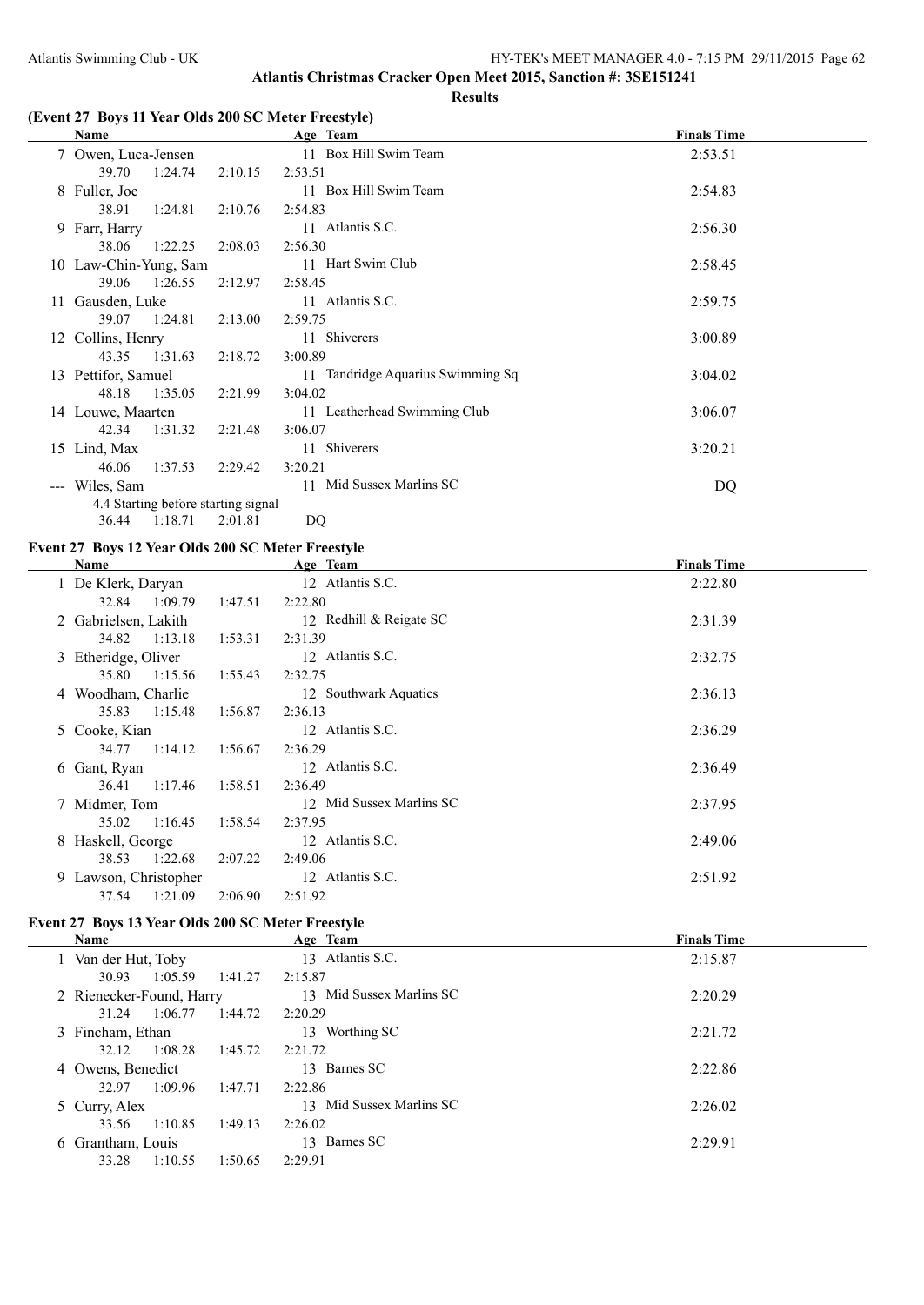## **(Event 27 Boys 13 Year Olds 200 SC Meter Freestyle)**

|    | Name                |         | Age Team                     | <b>Finals Time</b> |
|----|---------------------|---------|------------------------------|--------------------|
|    | 7 Burge, James      |         | 13 Redhill & Reigate SC      | 2:30.35            |
|    | 1:14.04<br>35.23    | 1:52.90 | 2:30.35                      |                    |
|    | 8 Exall, Thomas     |         | 13 East Grinstead SC         | 2:31.55            |
|    | 1:13.05<br>33.78    | 1:53.80 | 2:31.55                      |                    |
|    | 9 Marrett, Lorcan   |         | 13 Leatherhead Swimming Club | 2:35.74            |
|    | 1:15.49<br>34.80    | 1:54.33 | 2:35.74                      |                    |
|    | 10 Morpuss, Elliott |         | 13 Farnham Swimming Club     | 2:36.85            |
|    | 1:15.24<br>35.29    | 1:56.54 | 2:36.85                      |                    |
|    | 11 Melrose, Henry   |         | 13 Leatherhead Swimming Club | 2:39.47            |
|    | 1:17.26<br>36.15    | 1:58.92 | 2:39.47                      |                    |
|    | 12 Brigden, Oliver  |         | 13 Atlantis S.C.             | 2:41.93            |
|    | 1:18.67<br>36.71    | 2:02.20 | 2:41.93                      |                    |
| 13 | Ashton, Louis       |         | 13 Mid Sussex Marlins SC     | 2:47.39            |
|    | 1:21.31<br>38.16    | 2:05.74 | 2:47.39                      |                    |
|    | 14 Elliot, Benjamin |         | 13 Redhill & Reigate SC      | 2:47.43            |
|    | 1:22.45<br>38.09    | 2:06.54 | 2:47.43                      |                    |

## **Event 27 Boys 14 Year Olds 200 SC Meter Freestyle**

|    | Name                  |         |         | Age Team                     | <b>Finals Time</b> |
|----|-----------------------|---------|---------|------------------------------|--------------------|
|    | 1 Thompson, Joel      |         |         | 14 Shiverers                 | 2:00.00            |
|    | 27.69                 | 58.21   | 1:29.15 | 2:00.00                      |                    |
|    | 2 Stewart, Louis      |         |         | 14 Shiverers                 | 2:11.25            |
|    | 30.23                 | 1:04.77 | 1:38.96 | 2:11.25                      |                    |
|    | 3 Hawkins, Sam        |         |         | 14 Atlantis S.C.             | 2:11.51            |
|    | 30.35                 | 1:03.98 | 1:37.56 | 2:11.51                      |                    |
|    | 4 Stansfield, Tom     |         |         | 14 Leatherhead Swimming Club | 2:13.11            |
|    | 29.29                 | 1:03.54 | 1:39.00 | 2:13.11                      |                    |
|    | 5 Reed, Edward        |         |         | 14 Leatherhead Swimming Club | 2:13.31            |
|    | 29.88                 | 1:04.29 | 1:39.31 | 2:13.31                      |                    |
|    | 6 Inder Rieden, Luca  |         |         | 14 Shiverers                 | 2:19.20            |
|    | 32.14                 | 1:07.88 | 1:45.08 | 2:19.20                      |                    |
|    | 7 Faux, Benjamin      |         |         | 14 Hart Swim Club            | 2:20.46            |
|    | 33.75                 | 1:11.50 | 1:45.81 | 2:20.46                      |                    |
|    | 8 Rutherford, Maximus |         |         | 14 Hart Swim Club            | 2:21.93            |
|    | 32.81                 | 1:09.12 | 1:46.14 | 2:21.93                      |                    |
|    | 9 Clark, Isaac        |         |         | 14 Mid Sussex Marlins SC     | 2:26.47            |
|    | 33.37                 | 1:10.99 | 1:49.27 | 2:26.47                      |                    |
| 10 | Tranter, Michael      |         |         | 14 Atlantis S.C.             | 2:45.58            |
|    | 35.39                 | 1:18.21 | 2:03.58 | 2:45.58                      |                    |

# **Event 27 Boys 15 Year Olds 200 SC Meter Freestyle**

| Name              | Age Team                                                                                                                                                             | <b>Finals Time</b>                                                                   |
|-------------------|----------------------------------------------------------------------------------------------------------------------------------------------------------------------|--------------------------------------------------------------------------------------|
| 1 Anderson, Joe   | 15 Mid Sussex Marlins SC                                                                                                                                             | 2:07.41                                                                              |
| 29.42             | 2:07.41                                                                                                                                                              |                                                                                      |
|                   | 15 Shiverers                                                                                                                                                         | 2:07.52                                                                              |
| 29.63             | 2:07.52                                                                                                                                                              |                                                                                      |
| 3 Smith, Tom      | 15 Hart Swim Club                                                                                                                                                    | 2:09.79                                                                              |
| 29.92             | 2:09.79                                                                                                                                                              |                                                                                      |
|                   | 15 Hart Swim Club                                                                                                                                                    | 2:10.24                                                                              |
| 29.59             | 2:10.24                                                                                                                                                              |                                                                                      |
|                   | 15 Atlantis S.C.                                                                                                                                                     | 2:10.81                                                                              |
| 29.73             | 2:10.81                                                                                                                                                              |                                                                                      |
| 6 Hartley, James  | 15 Atlantis S.C.                                                                                                                                                     | 2:14.65                                                                              |
| 30.30             | 2:14.65                                                                                                                                                              |                                                                                      |
|                   | 15 Barnes SC                                                                                                                                                         | 2:22.66                                                                              |
| 32.54             | 2:22.66                                                                                                                                                              |                                                                                      |
| --- Stacey, Harry | 15 Shiverers                                                                                                                                                         | X1:56.92                                                                             |
| 27.72             | 1:56.92                                                                                                                                                              |                                                                                      |
|                   | 1:02.16<br>2 Cannon, Aidan<br>1:02.14<br>1:02.78<br>4 Farmiloe, Matthew<br>1:02.36<br>5 Boyes, Matthew<br>1:03.54<br>1:04.67<br>7 Walsh, Michael<br>1:08.29<br>57.93 | 1:35.87<br>1:35.47<br>1:36.74<br>1:36.62<br>1:37.79<br>1:40.17<br>1:45.77<br>1:27.12 |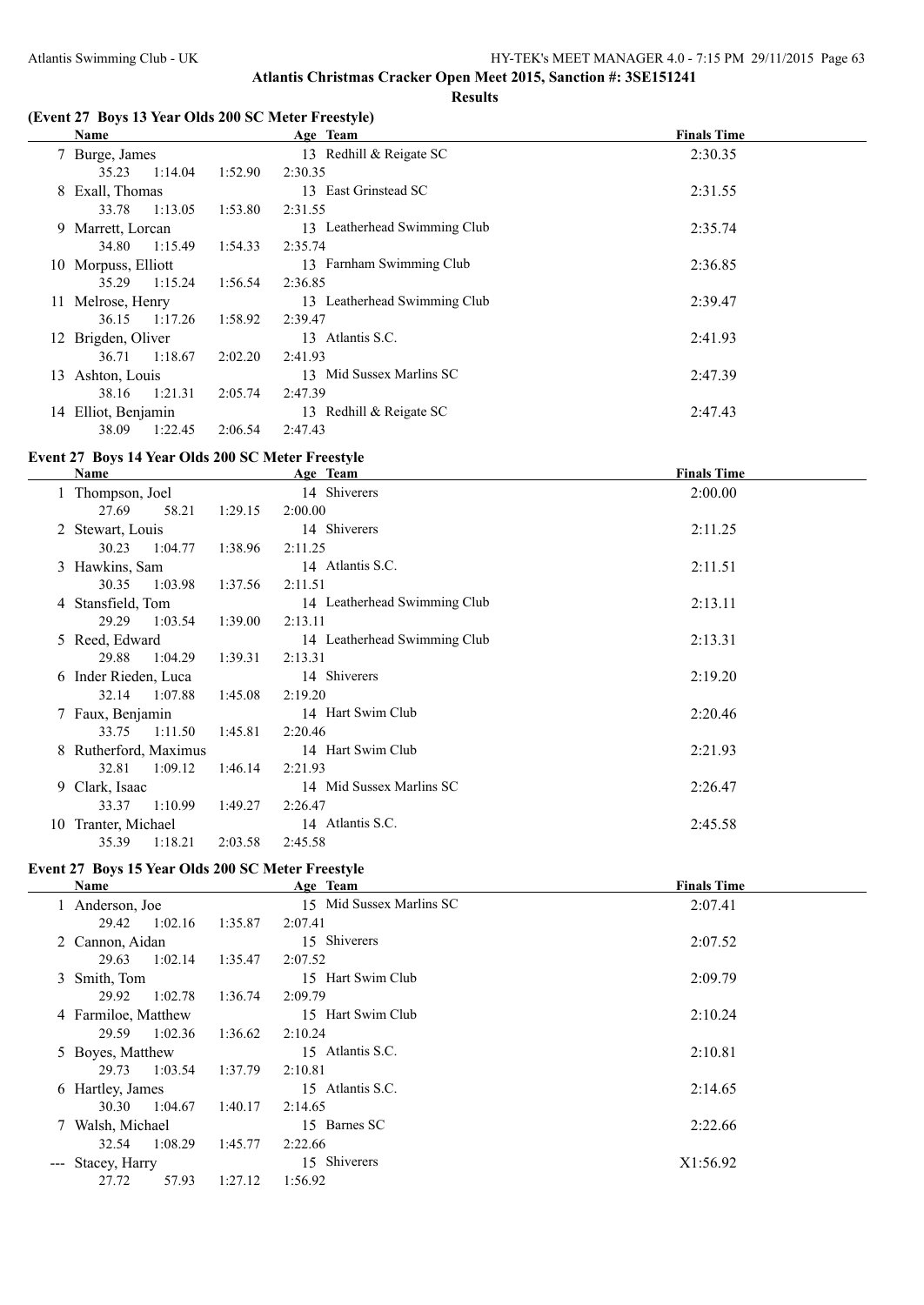#### **Event 27 Boys 16 & Over 200 SC Meter Freestyle**

| Name                 |         | Age Team                 | <b>Finals Time</b> |
|----------------------|---------|--------------------------|--------------------|
| Sparling, Aiden      |         | 16 Atlantis S.C.         | 2:04.06            |
| 1:01.11<br>28.90     | 1:33.26 | 2:04.06                  |                    |
| 2 Lelliott, Callum   |         | 16 Shiverers             | 2:04.23            |
| 1:00.36<br>28.88     | 1:32.70 | 2:04.23                  |                    |
| 3 Curry, William     |         | 16 Mid Sussex Marlins SC | 2:06.89            |
| 1:02.09<br>29.05     | 1:35.45 | 2:06.89                  |                    |
| 4 Rutter, George     |         | 17 Shiverers             | 2:07.55            |
| 1:02.46<br>29.48     | 1:35.33 | 2:07.55                  |                    |
| 5 De Antonis, Stefan |         | 17 Shiverers             | 2:10.71            |
| 29.85<br>1:02.86     | 1:37.08 | 2:10.71                  |                    |

#### **Event 28 Girls 9 Year Olds 100 SC Meter IM**

|                      | Name                                               | Age Team                                                                                                 | <b>Finals Time</b> |  |
|----------------------|----------------------------------------------------|----------------------------------------------------------------------------------------------------------|--------------------|--|
|                      | 1 Hatchard, Frankie<br>41.17<br>1:29.48            | 9 Shiverers                                                                                              | 1:29.48            |  |
|                      | 2 Khallouqi, Rania                                 | 9 Shiverers                                                                                              | 1:29.67            |  |
|                      | 41.39 1:29.67<br>3 Bromfield, Ava<br>46.99 1:37.73 | 9 Shiverers                                                                                              | 1:37.73            |  |
|                      | 4 Hipple, Sophia<br>47.79<br>1:38.62               | 9 Southwark Aquatics                                                                                     | 1:38.62            |  |
|                      | 5 Payne, Arabella<br>47.54<br>1:41.32              | 9 Atlantis S.C.                                                                                          | 1:41.32            |  |
|                      | 6 O'Donnell, Mia<br>49.17<br>1:46.47               | 9 Shiverers                                                                                              | 1:46.47            |  |
|                      | 7 Olliver, Katie<br>49.47<br>1:47.55               | 9 Atlantis S.C.                                                                                          | 1:47.55            |  |
|                      | 8 Ranson, Mimi<br>49.62<br>1:48.06                 | 9 Atlantis S.C.                                                                                          | 1:48.06            |  |
| 9                    | Kapri, Karys<br>51.22 1:49.57                      | 9 Hart Swim Club                                                                                         | 1:49.57            |  |
| 10                   | Boyle, Amber-Rose<br>53.24 1:55.59                 | 9 Shiverers                                                                                              | 1:55.59            |  |
| 11                   | Stanley, Amber<br>56.87<br>1:57.63                 | 9 Box Hill Swim Team                                                                                     | 1:57.63            |  |
| $\scriptstyle\cdots$ | Thorndell, Lavinia<br>DQ<br>58.70                  | 9 Atlantis S.C.<br>9.3 Finish of each stroke not in accordance with rules for the particular stroke - IM | DQ                 |  |

## **Event 28 Girls 10 Year Olds 100 SC Meter IM**

| Name                                       | Age Team                     | <b>Finals Time</b> |
|--------------------------------------------|------------------------------|--------------------|
| 1 Ranson, Amber<br>1:25.09<br>39.52        | 10 Atlantis S.C.             | 1:25.09            |
| 2 Sainsbury, Grace<br>1:27.19<br>40.26     | 10 Shiverers                 | 1:27.19            |
| 3 Scerri, Amy<br>39.13<br>1:29.15          | 10 Leatherhead Swimming Club | 1:29.15            |
| 4 Demetriou-Fox, Freya<br>1:29.77<br>41.16 | 10 Southwark Aquatics        | 1:29.77            |
| 5 Maguire, Georgia<br>1:30.13<br>42.19     | 10 Shiverers                 | 1:30.13            |
| 6 Sandhu, Kiran<br>1:32.18<br>41.59        | 10 Atlantis S.C.             | 1:32.18            |
| 7 Loughran, Lydia<br>1:32.95<br>43.14      | 10 Barnes SC                 | 1:32.95            |
| 8 Lowther, Katie<br>1:34.65<br>45.65       | 10 Redhill & Reigate SC      | 1:34.65            |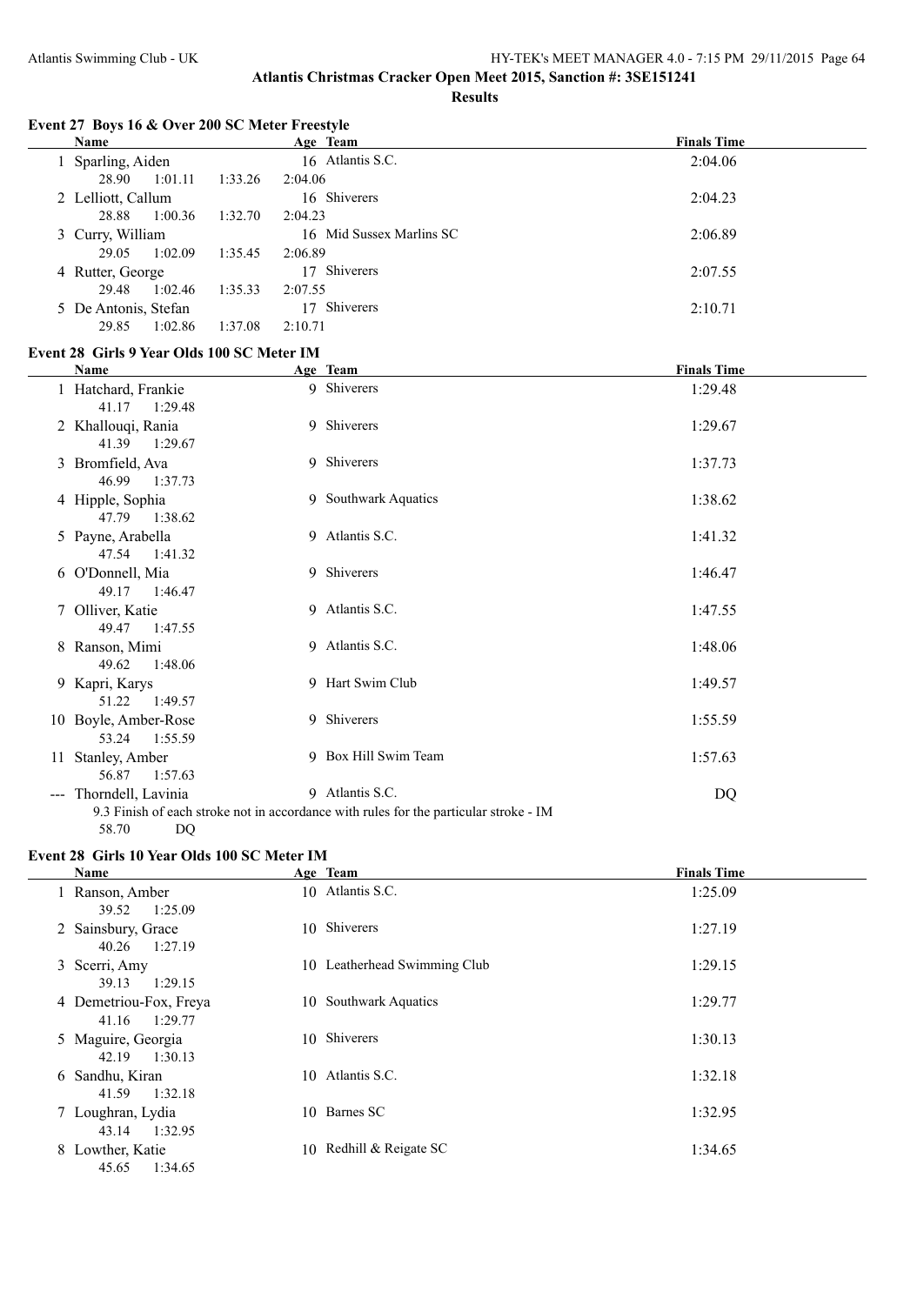### **Results**

## **(Event 28 Girls 10 Year Olds 100 SC Meter IM)**

|  | <b>Name</b>                                                                        | Age Team                          | <b>Finals Time</b> |
|--|------------------------------------------------------------------------------------|-----------------------------------|--------------------|
|  | 9 Lloyd, Olivia<br>44.16<br>1:34.88                                                | 10 Worthing SC                    | 1:34.88            |
|  | 10 Jones, Emma<br>45.85<br>1:34.89                                                 | 10 Hart Swim Club                 | 1:34.89            |
|  | 11 Goldsmith, Isobel<br>43.56<br>1:35.71                                           | 10 Tandridge Aquarius Swimming Sq | 1:35.71            |
|  | 12 Runnicles, Rosie<br>44.18<br>1:37.12                                            | 10 Leatherhead Swimming Club      | 1:37.12            |
|  | 13 Young, Charlotte<br>45.70<br>1:38.13                                            | 10 Hart Swim Club                 | 1:38.13            |
|  | 14 Bugler, Caitlin<br>44.11<br>1:38.62                                             | 10 Mid Sussex Marlins SC          | 1:38.62            |
|  | 15 Fordyce, Alice<br>43.75<br>1:38.98                                              | 10 Redhill & Reigate SC           | 1:38.98            |
|  | 16 Sayers, Anna<br>45.73<br>1:39.83                                                | 10 Atlantis S.C.                  | 1:39.83            |
|  | 17 Hilker, Sienna<br>47.93<br>1:40.26                                              | 10 Shiverers                      | 1:40.26            |
|  | *18 Flack, Rosa<br>45.70<br>1:41.72                                                | 10 Shiverers                      | 1:41.72            |
|  | *18 Britton-Docker, Aimee<br>49.35<br>1:41.72                                      | 10 Atlantis S.C.                  | 1:41.72            |
|  | 20 Hooker, Freya<br>47.66<br>1:41.93                                               | 10 Atlantis S.C.                  | 1:41.93            |
|  | 21 Davis, Millie<br>46.10<br>1:42.08                                               | 10 Atlantis S.C.                  | 1:42.08            |
|  | 22 Griffiths, Alice<br>49.31<br>1:43.77                                            | 10 Shiverers                      | 1:43.77            |
|  | 23 Hewitt, Sasha<br>49.88<br>1:44.05                                               | 10 Shiverers                      | 1:44.05            |
|  | 24 Jack, Olivia<br>49.74<br>1:44.21                                                | 10 Atlantis S.C.                  | 1:44.21            |
|  | 25 Burge, Ellie<br>51.54<br>1:45.80                                                | 10 Redhill & Reigate SC           | 1:45.80            |
|  | 26 Maguire, Caitlin<br>49.35<br>1:46.17                                            | 10 Shiverers                      | 1:46.17            |
|  | 27 Davies, Amber<br>1:51.20<br>52.34                                               | 10 Atlantis S.C.                  | 1:51.20            |
|  | --- Hylton, Shania<br>7.6 Did not touch at turn or finish with both hands - breast | 10 Southwark Aquatics             | <b>DQ</b>          |
|  | 41.97<br>DQ                                                                        |                                   |                    |
|  | --- Lind, Hannah                                                                   | 10 Shiverers                      | DQ                 |
|  | 8.3 Alternating movement of legs or feet - fly<br>51.48<br>DQ                      |                                   |                    |
|  |                                                                                    |                                   |                    |

## **Event 28 Girls 11 Year Olds 100 SC Meter IM**

 $\overline{a}$ 

| Name                                    |    | Age Team                  | <b>Finals Time</b> |
|-----------------------------------------|----|---------------------------|--------------------|
| Evans, Rhiannon<br>35.42<br>1:16.51     |    | 11 Mid Sussex Marlins SC  | 1:16.51            |
| 2 Gradillas, Ade<br>1:18.44<br>36.46    | 11 | Barnes SC                 | 1:18.44            |
| 3 Hayes, Isabella<br>35.71<br>1:18.46   | 11 | Atlantis S.C.             | 1:18.46            |
| Weeden, Millie<br>4<br>38.59<br>1:19.24 | 11 | Atlantis S.C.             | 1:19.24            |
| 5 Potter, Jemima<br>1:19.48<br>37.29    | 11 | Leatherhead Swimming Club | 1:19.48            |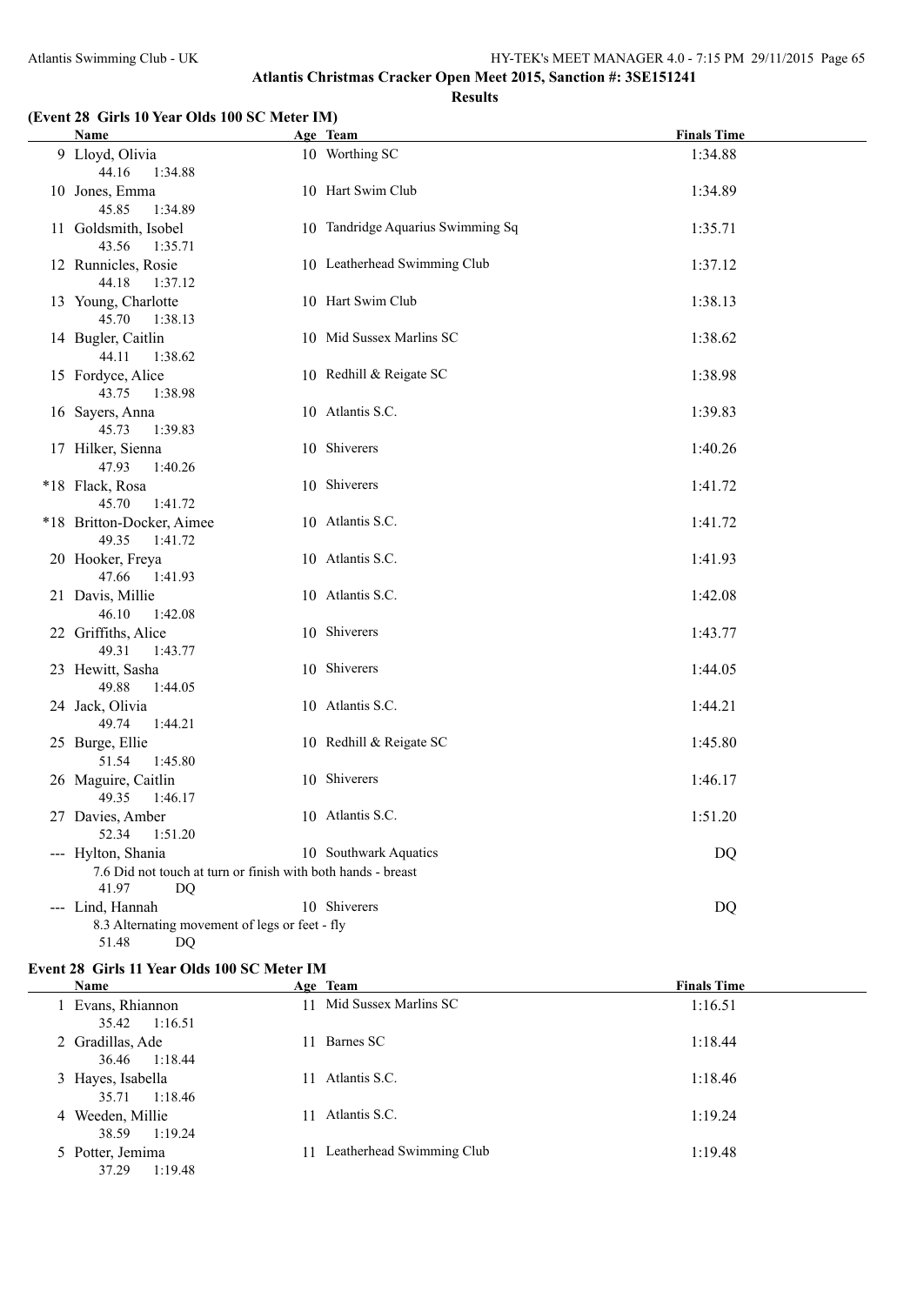#### **(Event 28 Girls 11 Year Olds 100 SC Meter IM)**

| Name Manual Communication of the Manual Communication of the Manual Communication of the Manual Communication of the Manual Communication of the Manual Communication of the Manual Communication of the Manual Communication | Age Team                     | <b>Finals Time</b> |
|-------------------------------------------------------------------------------------------------------------------------------------------------------------------------------------------------------------------------------|------------------------------|--------------------|
| 6 Lawrence, Zoe<br>37.66 1:19.59                                                                                                                                                                                              | 11 Leatherhead Swimming Club | 1:19.59            |
| 7 Sweeney, Rebecca<br>37.60 1:19.68                                                                                                                                                                                           | 11 Barnes SC                 | 1:19.68            |
| 8 Grantham, Madeleine<br>38.40 1:20.57                                                                                                                                                                                        | 11 Barnes SC                 | 1:20.57            |
| 9 Harris, Libby<br>38.04 1:21.48                                                                                                                                                                                              | 11 Leatherhead Swimming Club | 1:21.48            |
| 10 Amoah, Maria<br>39.97 1:22.45                                                                                                                                                                                              | 11 Southwark Aquatics        | 1:22.45            |
| 11 Smith, Amie<br>38.08<br>1:23.32                                                                                                                                                                                            | 11 Redhill & Reigate SC      | 1:23.32            |
| 12 Cosmatos, Abigail<br>38.40 1:23.55                                                                                                                                                                                         | 11 Leatherhead Swimming Club | 1:23.55            |
| 13 Round Pitman, Olivia<br>38.03<br>1:24.20                                                                                                                                                                                   | 11 Atlantis S.C.             | 1:24.20            |
| 14 Townshend, Cailin<br>38.69 1:24.53                                                                                                                                                                                         | 11 Leatherhead Swimming Club | 1:24.53            |
| 15 Knight, Freya<br>40.35<br>1:26.18                                                                                                                                                                                          | 11 Worthing SC               | 1:26.18            |
| 16 Sim, Isabella<br>41.35<br>1:26.97                                                                                                                                                                                          | 11 Barnes SC                 | 1:26.97            |
| 17 Tsopanakos, Anthi<br>40.69 1:27.85                                                                                                                                                                                         | 11 Farnham Swimming Club     | 1:27.85            |
| 18 Owens, Anna<br>42.44 1:28.15                                                                                                                                                                                               | 11 Barnes SC                 | 1:28.15            |
| 19 Lucas, Isabella<br>42.82<br>1:32.24                                                                                                                                                                                        | 11 Shiverers                 | 1:32.24            |
| 20 Machtynger, Ella<br>42.70  1:32.74                                                                                                                                                                                         | 11 Leatherhead Swimming Club | 1:32.74            |
| 21 Perkins, Imogen<br>43.53 1:32.76                                                                                                                                                                                           | 11 Hart Swim Club            | 1:32.76            |
| 22 Gabriel-O'Shea, Scarlett<br>44.34 1:34.53                                                                                                                                                                                  | 11 Leatherhead Swimming Club | 1:34.53            |
| 23 Ferguson-Smith, Megan<br>46.36 1:35.13                                                                                                                                                                                     | 11 Southwark Aquatics        | 1:35.13            |
| 24 Fincham, Annabel<br>44.59 1:35.42                                                                                                                                                                                          | 11 Worthing SC               | 1:35.42            |
| 25 Salkeld, Evie<br>46.05<br>1:35.80                                                                                                                                                                                          | 11 Shiverers                 | 1:35.80            |
| 26 Robbins, Amelia<br>46.93<br>1:35.93                                                                                                                                                                                        | 11 Atlantis S.C.             | 1:35.93            |
| 27 Pierson, Mirella<br>45.99<br>1:36.48                                                                                                                                                                                       | 11 Box Hill Swim Team        | 1:36.48            |
| 28 Van der Helstraete, Lottie-Rose<br>45.91<br>1:36.63                                                                                                                                                                        | 11 Seaclose SC               | 1:36.63            |
| 29 Pedel, Anna<br>44.78<br>1:41.73                                                                                                                                                                                            | 11 Atlantis S.C.             | 1:41.73            |
| 30 McMahon, Eleanor<br>49.80 1:47.69                                                                                                                                                                                          | 11 Atlantis S.C.             | 1:47.69            |

## **Event 28 Girls 12 Year Olds 100 SC Meter IM**

 $\overline{\phantom{a}}$ 

| Name                                  | Age Team                     | <b>Finals Time</b> |
|---------------------------------------|------------------------------|--------------------|
| 1 Cottam, Holly<br>1:12.88<br>33.73   | 12 Leatherhead Swimming Club | 1:12.88            |
| 2 Barber, Rebecca<br>1:14.06<br>35.60 | 12 Atlantis S.C.             | 1:14.06            |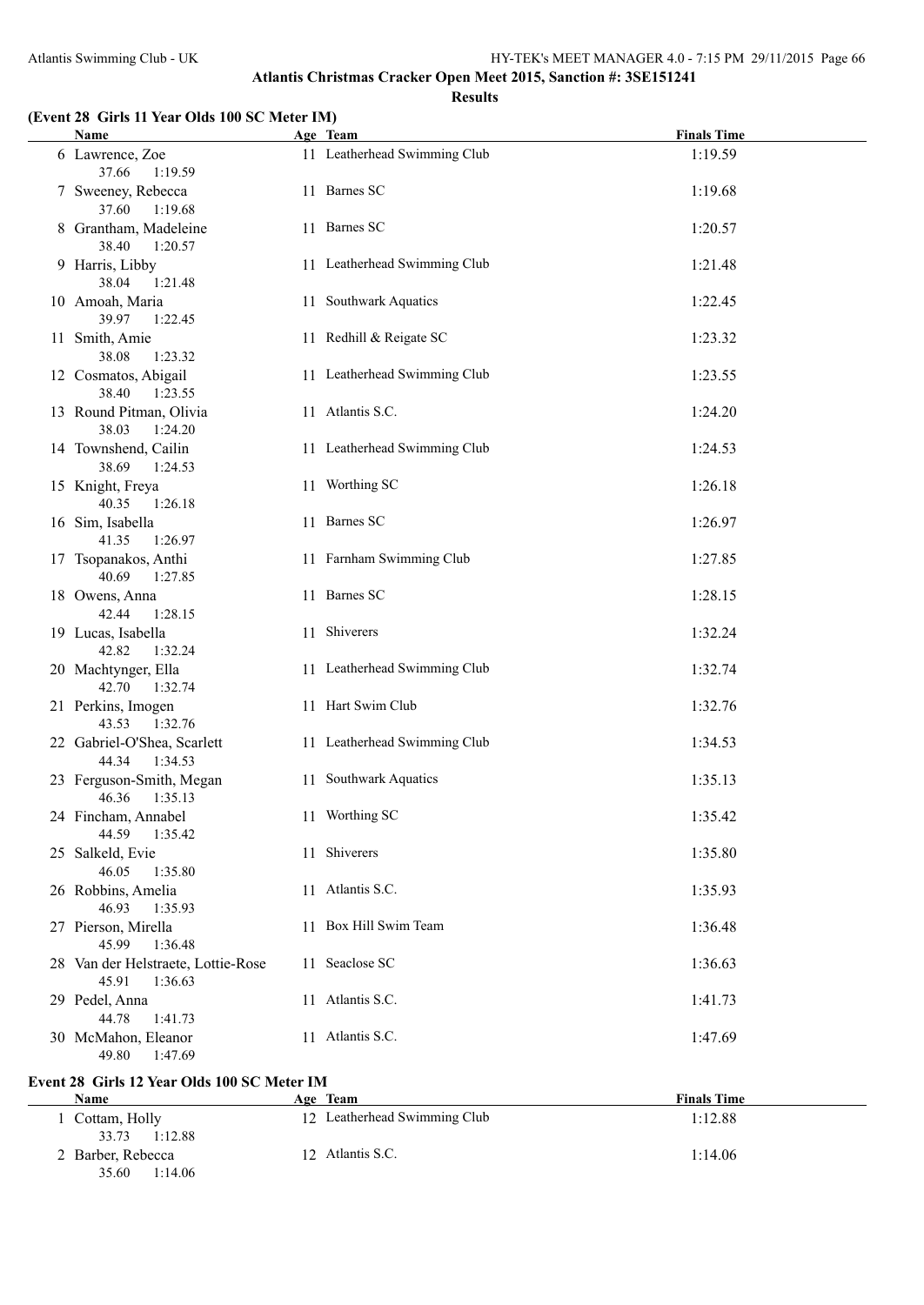#### **(Event 28 Girls 12 Year Olds 100 SC Meter IM)**

|  | <b>Name</b>                              | Age Team                     | <b>Finals Time</b> |
|--|------------------------------------------|------------------------------|--------------------|
|  | 3 Glassford, Jessica<br>36.75<br>1:17.12 | 12 Atlantis S.C.             | 1:17.12            |
|  | 4 Stansfield, Anna<br>35.95 1:17.24      | 12 Leatherhead Swimming Club | 1:17.24            |
|  | 5 Reed, Hannah<br>36.48<br>1:18.68       | 12 Shiverers                 | 1:18.68            |
|  | 6 Morris, Emma<br>36.15<br>1:18.80       | 12 Atlantis S.C.             | 1:18.80            |
|  | 7 Kullman, Jessie<br>36.85<br>1:19.18    | 12 Southwark Aquatics        | 1:19.18            |
|  | 8 Templar, Anna<br>36.87<br>1:19.37      | 12 Atlantis S.C.             | 1:19.37            |
|  | 9 South, Rebecca<br>35.57<br>1:20.08     | 12 Shiverers                 | 1:20.08            |
|  | 10 Coupar, Hannah<br>36.76<br>1:20.51    | 12 Shiverers                 | 1:20.51            |
|  | 11 Beater, Ella<br>38.58<br>1:24.95      | 12 Leatherhead Swimming Club | 1:24.95            |
|  | 12 Hewitt, Georgia<br>40.19<br>1:24.97   | 12 Shiverers                 | 1:24.97            |
|  | 13 Eltham, Amelia<br>40.36<br>1:25.37    | 12 Atlantis S.C.             | 1:25.37            |
|  | 14 Kuling, Eloise<br>40.95<br>1:27.09    | 12 Shiverers                 | 1:27.09            |
|  | 15 Taylor, Sophie<br>39.41<br>1:27.16    | 12 East Grinstead SC         | 1:27.16            |
|  | 16 Stanley, Katie<br>41.25<br>1:28.43    | 12 Farnham Swimming Club     | 1:28.43            |
|  | 17 Fordyce, Anna<br>40.05<br>1:29.34     | 12 Redhill & Reigate SC      | 1:29.34            |
|  | 18 Hill, Melissa<br>41.03<br>1:29.48     | 12 Atlantis S.C.             | 1:29.48            |
|  | 19 Elliott, Natasha<br>43.47<br>1:31.32  | 12 Atlantis S.C.             | 1:31.32            |
|  | 20 Tollerfield, Amy<br>43.42<br>1:31.90  | 12 Shiverers                 | 1:31.90            |
|  | 21 O'Donnell, Ellie<br>46.12  1:35.06    | 12 Shiverers                 | 1:35.06            |
|  | 22 Sewell, Chloe<br>47.11<br>1:36.81     | 12 Atlantis S.C.             | 1:36.81            |
|  | 23 Filson, Holly<br>48.60<br>1:37.62     | 12 Atlantis S.C.             | 1:37.62            |
|  | 24 Dawkins, Gemma<br>44.21  1:38.68      | 12 Atlantis S.C.             | 1:38.68            |

## **Event 28 Girls 13 Year Olds 100 SC Meter IM**

| Name                                    | Age Team                     | <b>Finals Time</b> |
|-----------------------------------------|------------------------------|--------------------|
| Watts, Mary                             | 13 Shiverers                 | 1:12.93            |
| 34.69<br>1:12.93<br>2 Cosmatos, Jocelyn | 13 Leatherhead Swimming Club | 1:13.15            |
| 1:13.15<br>33.40<br>3 Hamilton, Leah    | 13 Shiverers                 | 1:13.22            |
| 1:13.22<br>35.65<br>4 Durham, Abigail   | 13 Redhill & Reigate SC      | 1:15.06            |
| 35.27<br>1:15.06<br>5 Biglands, Daisy   | 13 Dorking SC                | 1:18.52            |
| 35.47<br>1:18.52                        |                              |                    |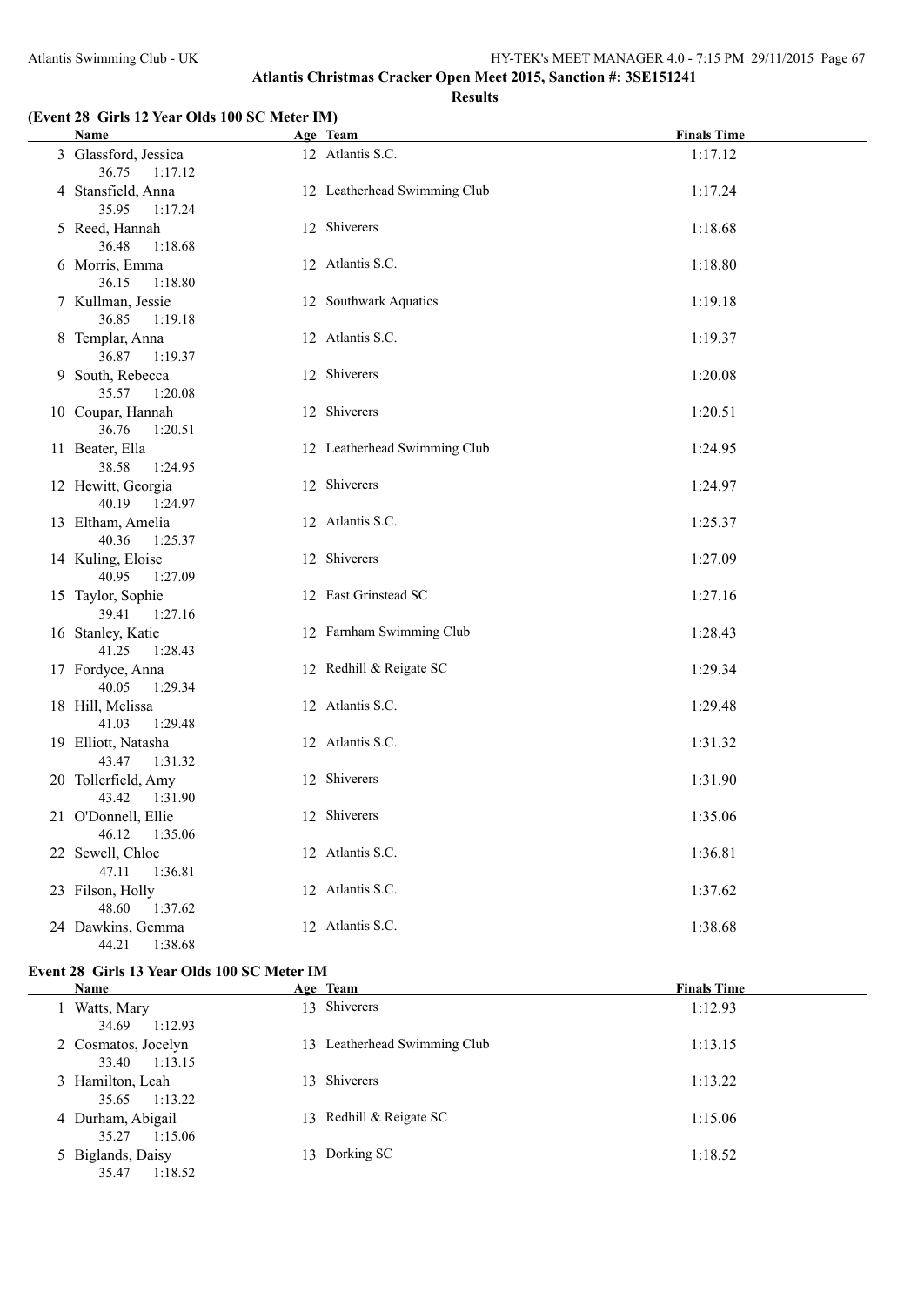#### **Results**

#### **(Event 28 Girls 13 Year Olds 100 SC Meter IM)**

|                     | <b>Name</b>                              |     | Age Team                  | <b>Finals Time</b> |
|---------------------|------------------------------------------|-----|---------------------------|--------------------|
|                     | 6 Hooker, Isobel<br>37.34<br>1:21.07     | 13  | Atlantis S.C.             | 1:21.07            |
|                     | 7 Hull, Bethany<br>1:23.23<br>39.21      | 13. | Shiverers                 | 1:23.23            |
|                     | 8 Dirmeikyte, Zivile<br>1:27.12<br>39.51 | 13. | <b>Southwark Aquatics</b> | 1:27.12            |
|                     | 9 Hull, Lauren<br>41.89<br>1:27.28       | 13  | Shiverers                 | 1:27.28            |
|                     | 10 Easter, Molly<br>41.67<br>1:28.09     | 13  | <b>Southwark Aquatics</b> | 1:28.09            |
| 11                  | Breen, Sasha<br>42.24<br>1:30.37         | 13  | Redhill & Reigate SC      | 1:30.37            |
| $\qquad \qquad - -$ | John, Amelia<br>34.47<br>1:15.99         | 13  | <b>Southwark Aquatics</b> | X1:15.99           |

## **Event 28 Girls 14 Year Olds 100 SC Meter IM**

| Name                | Age Team                     | <b>Finals Time</b> |
|---------------------|------------------------------|--------------------|
| 1 Everden, Felicity | 14 Leatherhead Swimming Club | 1:14.74            |
| 1:14.74<br>34.43    |                              |                    |
| 2 Clarke, Eve       | 14 Atlantis S.C.             | 1:16.58            |
| 35.35<br>1:16.58    |                              |                    |
| 3 Agabeg, Hallie    | 14 Leatherhead Swimming Club | 1:20.64            |
| 37.92<br>1:20.64    |                              |                    |
| 4 Atkinson, Seren   | 14 Leatherhead Swimming Club | 1:22.10            |
| 1:22.10<br>37.35    |                              |                    |
| 5 De Antonis, Siena | 14 Shiverers                 | 1:23.79            |
| 40.06<br>1:23.79    |                              |                    |
| 6 Hodge, Lauren     | 14 Shiverers                 | 1:24.15            |
| 39.00<br>1:24.15    |                              |                    |
|                     | 14 Leatherhead Swimming Club | 1:24.21            |
| 7 Williams, Emily   |                              |                    |
| 38.58<br>1:24.21    |                              |                    |

#### **Event 28 Girls 15 Year Olds 100 SC Meter IM**

| <b>Name</b>                              | Age Team                 | <b>Finals Time</b> |
|------------------------------------------|--------------------------|--------------------|
| Webster, Molly<br>1:12.44<br>33.04       | 15 Farnham Swimming Club | 1:12.44            |
| 2 Hepworth, Michelle<br>1:13.08<br>32.71 | 15 Mid Sussex Marlins SC | 1:13.08            |
| 3 Pedel, Lauren<br>1:13.67<br>33.85      | 15 Atlantis S.C.         | 1:13.67            |
| 4 Durham, Charlotte<br>1:19.00<br>35.85  | 15 Redhill & Reigate SC  | 1:19.00            |

## **Event 28 Girls 16 & Over 100 SC Meter IM**

| <b>Name</b>                         | Age Team              | <b>Finals Time</b> |
|-------------------------------------|-----------------------|--------------------|
| 1 Britton, Beth<br>1:07.78<br>30.58 | 16 Atlantis S.C.      | 1:07.78            |
| 2 Quach, Sophie<br>31.95 1:11.35    | Shiverers<br>17       | 1:11.35            |
| 3 Morgan, Natasha<br>33.79 1:11.74  | 33 Southwark Aquatics | 1:11.74            |
| 4 Mockett, Anya<br>37.69<br>1:21.77 | 16 Atlantis S.C.      | 1:21.77            |

### **Event 29 Boys 9 Year Olds 50 SC Meter Butterfly**

| Name                | Team<br>Age   | <b>Finals Time</b> |
|---------------------|---------------|--------------------|
| Tallec-Botos, Kynan | Barnes SC     | 37.01              |
| 2 Smith, Jamie      | Atlantis S.C. | 38.97              |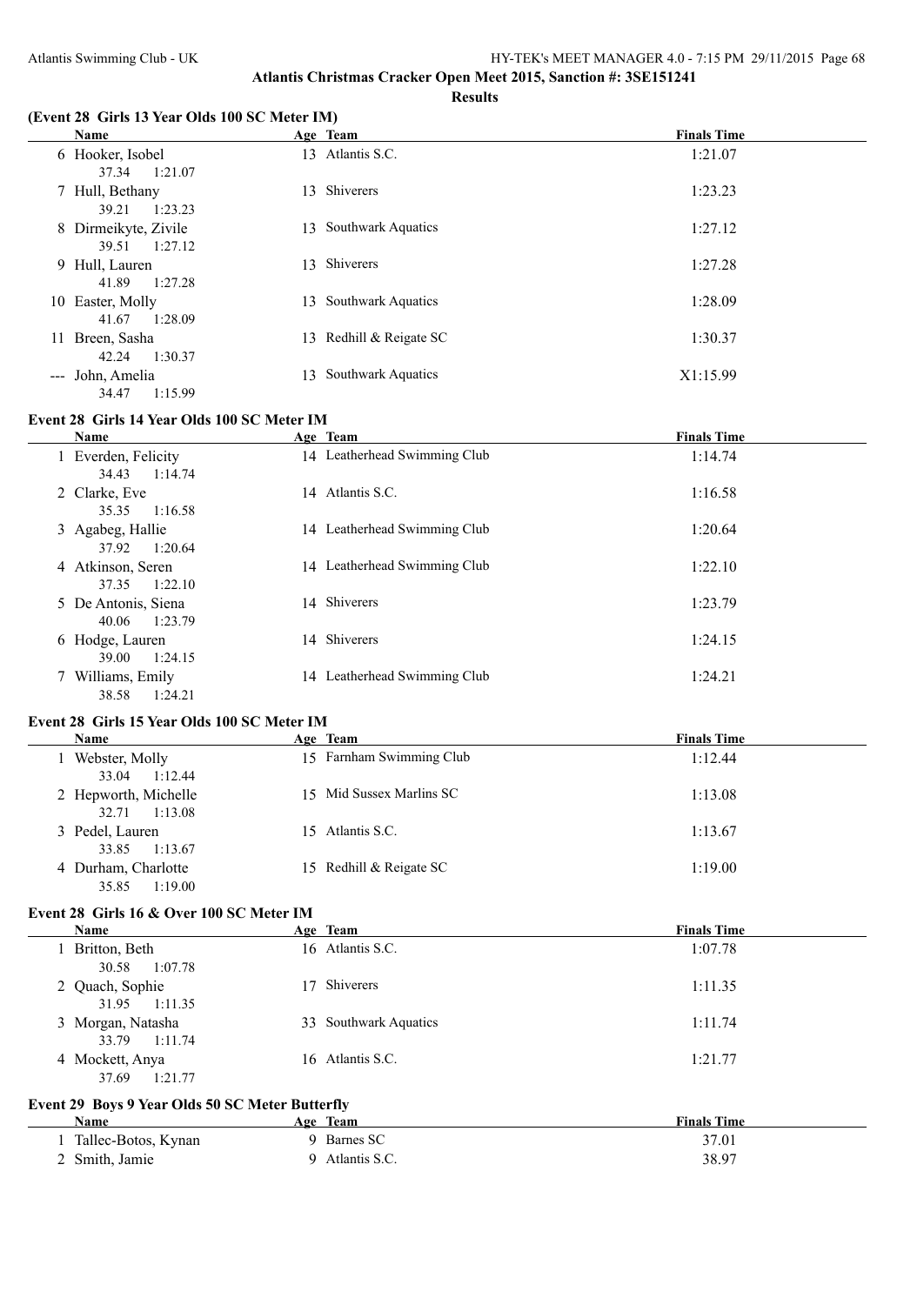| (Event 29 Boys 9 Year Olds 50 SC Meter Butterfly)               |                              |                    |
|-----------------------------------------------------------------|------------------------------|--------------------|
| <b>Name</b>                                                     | Age Team                     | <b>Finals Time</b> |
| 3 Lange-Andrews, Sebastian                                      | 9 Shiverers                  | 46.07              |
| 4 Taylor, Leon                                                  | 9 Worthing SC                | 46.41              |
| Weeden, Will<br>5                                               | Atlantis S.C.<br>9           | 51.64              |
| 6 Tidey, Harry                                                  | Shiverers<br>9               | 54.31              |
| Event 29 Boys 10 Year Olds 50 SC Meter Butterfly                |                              |                    |
| Name                                                            | Age Team                     | <b>Finals Time</b> |
| 1 Cornelius, Oliver                                             | 10 Redhill & Reigate SC      | 39.72              |
| 2 Stanley, Andrew                                               | 10 Farnham Swimming Club     | 41.31              |
| 3 Lejins, Nils                                                  | 10 Shiverers                 | 42.25              |
| 4 Gymer, Hayden                                                 | 10 Shiverers                 | 42.47              |
| Duetoft, Christian<br>5                                         | 10 Leatherhead Swimming Club | 42.67              |
| 6 Grainger, Luis                                                | 10 Redhill & Reigate SC      | 43.36              |
| 7 Cartmell, Tom                                                 | 10 Shiverers                 | 43.77              |
| Event 29 Boys 11 Year Olds 50 SC Meter Butterfly                |                              |                    |
| Name                                                            | Age Team                     | <b>Finals Time</b> |
| 1 Cannon, Eoghan                                                | 11 Shiverers                 | 35.31              |
| 2 Wiles, Sam                                                    | 11 Mid Sussex Marlins SC     | 37.68              |
| Law-Chin-Yung, Sam<br>3                                         | 11 Hart Swim Club            | 38.03              |
| Gunasekera, Oliver<br>4                                         | 11 Redhill & Reigate SC      | 38.67              |
| Gausden, Luke<br>5                                              | Atlantis S.C.<br>11          | 39.40              |
| Davis, Jacob<br>6                                               | 11 Atlantis S.C.             | 40.43              |
| Collins, Henry<br>7                                             | Shiverers<br>11              | 41.86              |
| 8 Louwe, Maarten                                                | 11 Leatherhead Swimming Club | 41.94              |
| 9 Fuller, Joe                                                   | Box Hill Swim Team<br>11     | 42.37              |
| 10 Farr, Harry                                                  | 11 Atlantis S.C.             | 43.79              |
| Event 29 Boys 12 Year Olds 50 SC Meter Butterfly                |                              |                    |
| <b>Name</b>                                                     | Age Team                     | <b>Finals Time</b> |
| 1 Simmonds, Louis                                               | 12 Shiverers                 | 34.90              |
| 2 De Klerk, Daryan                                              | 12 Atlantis S.C.             | 36.67              |
| *3 Gant, Ryan                                                   | 12 Atlantis S.C.             | 36.86              |
| Porter, Ross<br>*3                                              | 12 Farnham Swimming Club     | 36.86              |
| Filmer-Cox, Monty<br>5                                          | 12 Mid Sussex Marlins SC     | 37.50              |
| Woodham, Charlie<br>6                                           | Southwark Aquatics<br>12     | 37.56              |
| 7 Midmer, Tom                                                   | 12 Mid Sussex Marlins SC     | 37.79              |
| 8 Clarke, Sam                                                   | 12 Atlantis S.C.             | 38.11              |
| 9 Lawson, Christopher                                           | 12 Atlantis S.C.             | 39.93              |
|                                                                 | 12 Redhill & Reigate SC      |                    |
| Gabrielsen, Lakith<br>10<br>11 Haskell, George                  | 12 Atlantis S.C.             | 40.45<br>41.90     |
|                                                                 |                              |                    |
| Event 29 Boys 13 Year Olds 50 SC Meter Butterfly<br>Name        | Age Team                     | <b>Finals Time</b> |
| 1 McKay, Cameron                                                | 13 Leatherhead Swimming Club | 30.28              |
| 2 Rienecker-Found, Harry                                        | 13 Mid Sussex Marlins SC     | 32.38              |
| 3 Van der Hut, Toby                                             | 13 Atlantis S.C.             | 35.11              |
| Brigden, Oliver<br>4                                            | 13 Atlantis S.C.             | 36.54              |
| Exall, Thomas<br>5                                              | 13 East Grinstead SC         | 36.76              |
|                                                                 | Barnes SC<br>13              |                    |
| Owens, Benedict<br>6<br>Holden-Graham, Cameron                  | 13 Atlantis S.C.             | 36.82<br>X33.04    |
|                                                                 |                              |                    |
| Event 29 Boys 14 Year Olds 50 SC Meter Butterfly<br><b>Name</b> | Age Team                     | <b>Finals Time</b> |
| 1 Thompson, Joel                                                | 14 Shiverers                 | 27.93              |
| 2 Hawkey, Jason                                                 | 14 Mid Sussex Marlins SC     | 29.14              |
|                                                                 | 14 Leatherhead Swimming Club |                    |
| Stansfield, Tom<br>3                                            |                              | 29.26              |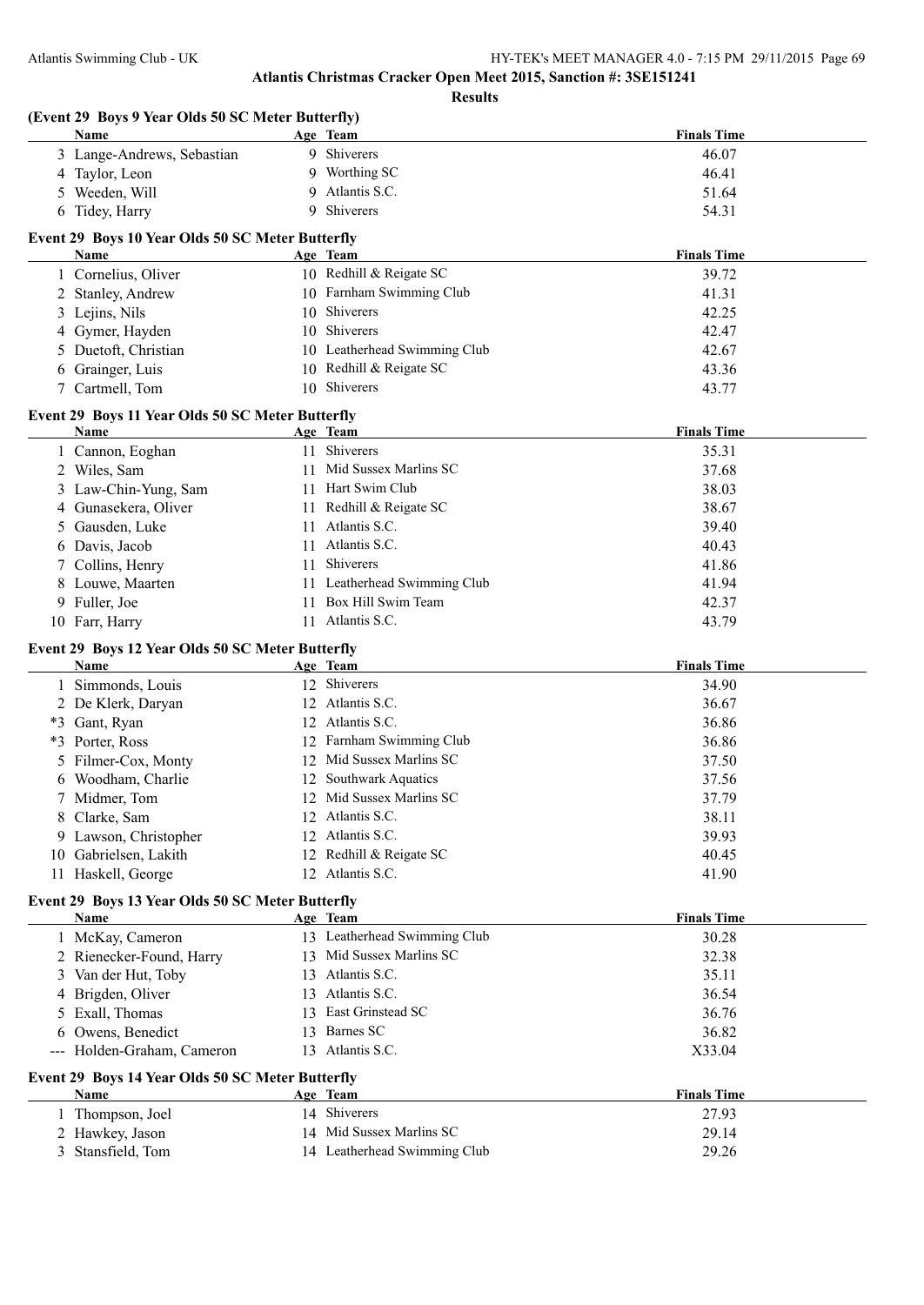| (Event 29 Boys 14 Year Olds 50 SC Meter Butterfly)<br>Name | Age Team         |                              | <b>Finals Time</b> |
|------------------------------------------------------------|------------------|------------------------------|--------------------|
| 4 Shepherd, Tom                                            |                  | 14 Leatherhead Swimming Club | 29.98              |
| Stewart, Louis<br>5                                        | 14 Shiverers     |                              | 30.66              |
| Faux, Benjamin                                             |                  | 14 Hart Swim Club            | 32.96              |
| 7 Inder Rieden, Luca                                       | 14 Shiverers     |                              | 33.19              |
| Event 29 Boys 15 Year Olds 50 SC Meter Butterfly           |                  |                              |                    |
| Name                                                       | Age Team         |                              | <b>Finals Time</b> |
| 1 Smith, Tom                                               |                  | 15 Hart Swim Club            | 30.16              |
| 2 Boyes, Matthew                                           | 15 Atlantis S.C. |                              | 30.33              |
| Cannon, Aidan<br>3                                         | 15 Shiverers     |                              | 30.35              |
| Anderson, Joe<br>4                                         |                  | 15 Mid Sussex Marlins SC     | 30.36              |
| Walsh, Michael<br>5                                        | 15 Barnes SC     |                              | 31.28              |
| Farmiloe, Matthew<br>6                                     |                  | 15 Hart Swim Club            | 31.84              |
| 7 Hartley, James                                           | 15 Atlantis S.C. |                              | 32.50              |
| --- Stacey, Harry                                          | Shiverers<br>15  |                              | X26.61             |
| Event 29 Boys 16 & Over 50 SC Meter Butterfly              |                  |                              |                    |
| <b>Name</b>                                                | Age Team         |                              | <b>Finals Time</b> |
| 1 Sparling, Aiden                                          | 16 Atlantis S.C. |                              | 28.35              |
| 2 Murphy, Cavan                                            | 17 Atlantis S.C. |                              | 28.38              |
| Hundleby, Edward<br>3                                      | 16 Atlantis S.C. |                              | 28.71              |
| Cornelius, Ross<br>4                                       |                  | 16 Redhill & Reigate SC      | 29.58              |
| Curry, William<br>5                                        |                  | 16 Mid Sussex Marlins SC     | 29.74              |
| Rutter, George<br>6                                        | Shiverers<br>17  |                              | 29.90              |
| 7 De Antonis, Stefan                                       | Shiverers<br>17  |                              | 30.39              |
| 8 Luesley, Chris                                           | 36 Worthing SC   |                              | 33.21              |
| Event 30 Girls 9 Year Olds 100 SC Meter Butterfly          |                  |                              |                    |
| Name                                                       | Age Team         |                              | <b>Finals Time</b> |
| 2 Hatchard, Frankie<br>46.62<br>1:49.61                    | 9 Shiverers      |                              | 1:49.61            |
| --- Khallouqi, Rania                                       | 9 Shiverers      |                              | DQ                 |
| 8.3 Alternating movement of legs or feet<br>44.83<br>DQ    |                  |                              |                    |
| Event 30 Girls 10 Year Olds 100 SC Meter Butterfly         |                  |                              |                    |
| Name                                                       | Age Team         |                              | <b>Finals Time</b> |
| Ranson, Amber<br>1:28.32<br>41.51                          | 10 Atlantis S.C. |                              | 1:28.32            |
| 2 Demetriou-Fox, Freya<br>42.70<br>1:34.52                 |                  | 10 Southwark Aquatics        | 1:34.52            |
| 3 Maguire, Georgia<br>43.56<br>1:37.13                     | 10 Shiverers     |                              | 1:37.13            |
| 4 Scerri, Amy<br>45.32<br>1:42.49                          |                  | 10 Leatherhead Swimming Club | 1:42.49            |
| --- Griffiths, Alice                                       | 10 Shiverers     |                              | DQ                 |
| 8.2 Arms not brought forward over the water                |                  |                              |                    |
| 50.90<br>DQ                                                |                  |                              |                    |
|                                                            |                  |                              |                    |

## **Event 30 Girls 11 Year Olds 100 SC Meter Butterfly**

| Name                                   | Age Team                 | <b>Finals Time</b> |
|----------------------------------------|--------------------------|--------------------|
| Evans, Rhiannon<br>36.70 1:18.51       | 11 Mid Sussex Marlins SC | 1:18.51            |
| 2 Hayes, Isabella<br>1:20.94<br>37.49  | 11 Atlantis S.C.         | 1:20.94            |
| 3 Sweeney, Rebecca<br>1:20.96<br>38.15 | Barnes SC<br>H.          | 1:20.96            |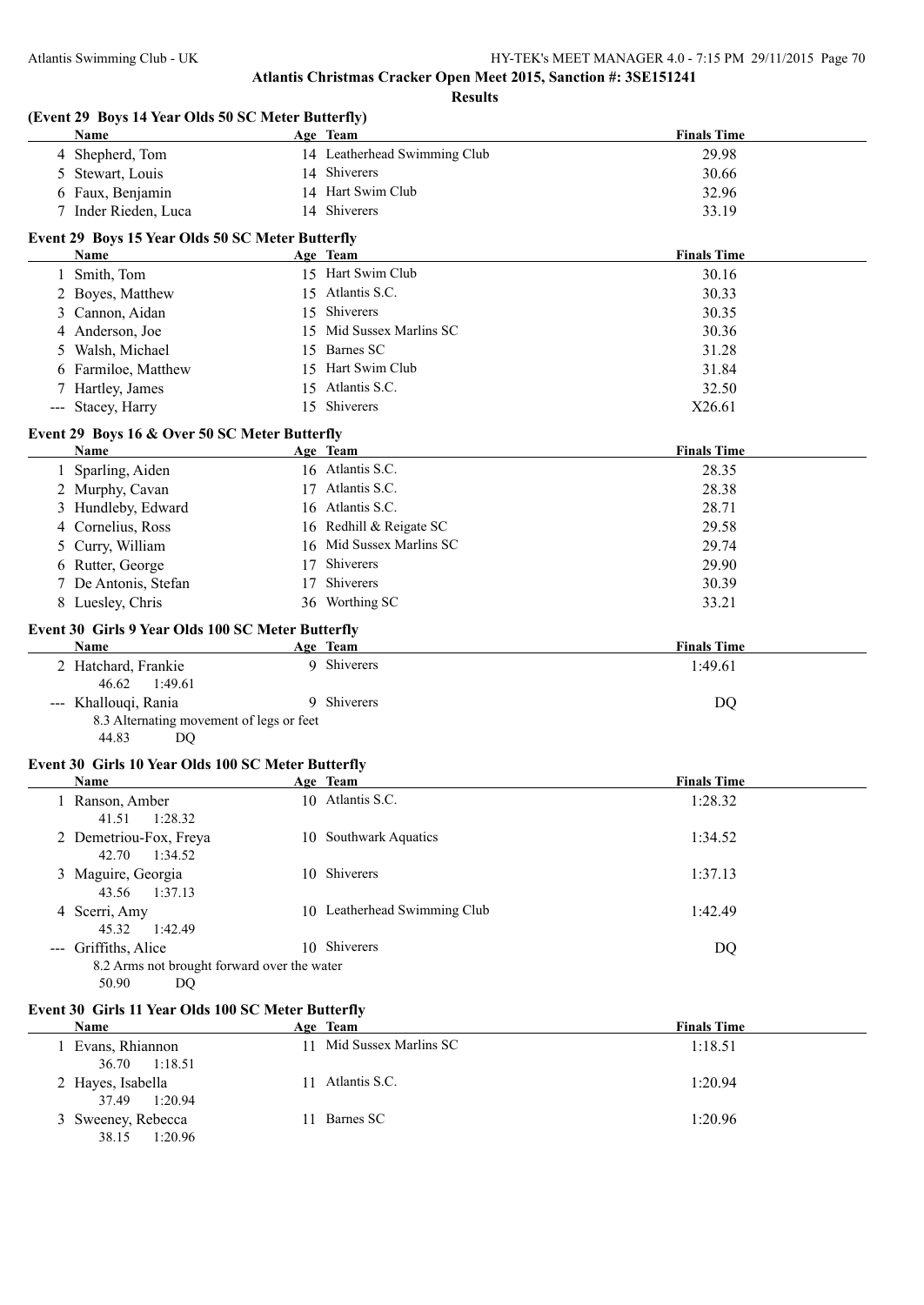#### **(Event 30 Girls 11 Year Olds 100 SC Meter Butterfly)**

| Name                                                  | Age Team                 | <b>Finals Time</b> |
|-------------------------------------------------------|--------------------------|--------------------|
| 4 Amoah, Maria<br>1:26.79<br>38.61                    | 11 Southwark Aquatics    | 1:26.79            |
| 5 Gradillas, Ade<br>1:27.02<br>39.99                  | Barnes SC<br>11.         | 1:27.02            |
| 6 Perkins, Imogen<br>1:37.51<br>45.79                 | Hart Swim Club<br>11     | 1:37.51            |
| 7 Gale, Charlie<br>1:39.18<br>45.18                   | 11 Mid Sussex Marlins SC | 1:39.18            |
| 8 Van der Helstraete, Lottie-Rose<br>1:48.54<br>50.12 | 11 Seaclose SC           | 1:48.54            |
| --- Windslow, Rosie<br>1:24.36<br>37.98               | Worthing SC<br>11        | X1:24.36           |

## **Event 30 Girls 12 Year Olds 100 SC Meter Butterfly**

| Name                                                        | Age Team                     | <b>Finals Time</b> |
|-------------------------------------------------------------|------------------------------|--------------------|
| 1 Cottam, Holly<br>34.17<br>1:13.30                         | 12 Leatherhead Swimming Club | 1:13.30            |
| 2 Reed, Hannah<br>1:18.62<br>36.51                          | 12 Shiverers                 | 1:18.62            |
| 3 Whyman, Ethel<br>1:18.90<br>36.88                         | 12 Atlantis S.C.             | 1:18.90            |
| 4 Stansfield, Anna<br>37.31<br>1:18.98                      | 12 Leatherhead Swimming Club | 1:18.98            |
| 5 Morris, Emma<br>37.09<br>1:19.89                          | 12 Atlantis S.C.             | 1:19.89            |
| 6 Smith, Elena<br>1:23.23<br>38.10                          | 12 Atlantis S.C.             | 1:23.23            |
| 7 South, Rebecca<br>38.70<br>1:24.50                        | 12 Shiverers                 | 1:24.50            |
| 8 Harrison, Emma<br>40.89<br>1:27.77                        | 12 Atlantis S.C.             | 1:27.77            |
| 9 Tollerfield, Amy<br>40.69<br>1:29.70                      | 12 Shiverers                 | 1:29.70            |
| Poulter, Hannah<br>$\sim$ $\sim$ $\sim$<br>1:24.25<br>39.56 | <b>Brighton SC</b><br>12     | X1:24.25           |

## **Event 30 Girls 13 Year Olds 100 SC Meter Butterfly**

| Name                                 |     | Age Team                  | <b>Finals Time</b> |
|--------------------------------------|-----|---------------------------|--------------------|
| 1 Watts, Mary                        |     | 13 Shiverers              | 1:11.29            |
| 1:11.29<br>33.55<br>2 Hamilton, Leah |     | 13 Shiverers              | 1:18.87            |
| 1:18.87<br>35.87<br>3 Pearce, Nadia  |     | 13 Hart Swim Club         | 1:21.22            |
| 1:21.22<br>35.87<br>4 Hooker, Isobel | 13  | Atlantis S.C.             | 1:24.63            |
| 1:24.63<br>38.34                     |     |                           |                    |
| 5 Easter, Molly<br>1:30.60<br>41.25  | 13. | <b>Southwark Aquatics</b> | 1:30.60            |
| 6 Driver, Katie<br>1:41.65<br>44.85  |     | 13 Redhill & Reigate SC   | 1:41.65            |

#### **Event 30 Girls 14 Year Olds 100 SC Meter Butterfly**

| <b>Name</b>             | Age Team                     | <b>Finals Time</b> |
|-------------------------|------------------------------|--------------------|
| Smith, Ashleigh<br>$*1$ | 14 Redhill & Reigate SC      | 1:09.75            |
| 1:09.75<br>32.74        |                              |                    |
| Everden, Felicity<br>*1 | 14 Leatherhead Swimming Club | 1:14.17            |
| 2 Fulcher, Freya        | 14 Atlantis S.C.             | 1:10.17            |
| 1:10.17<br>32.74        |                              |                    |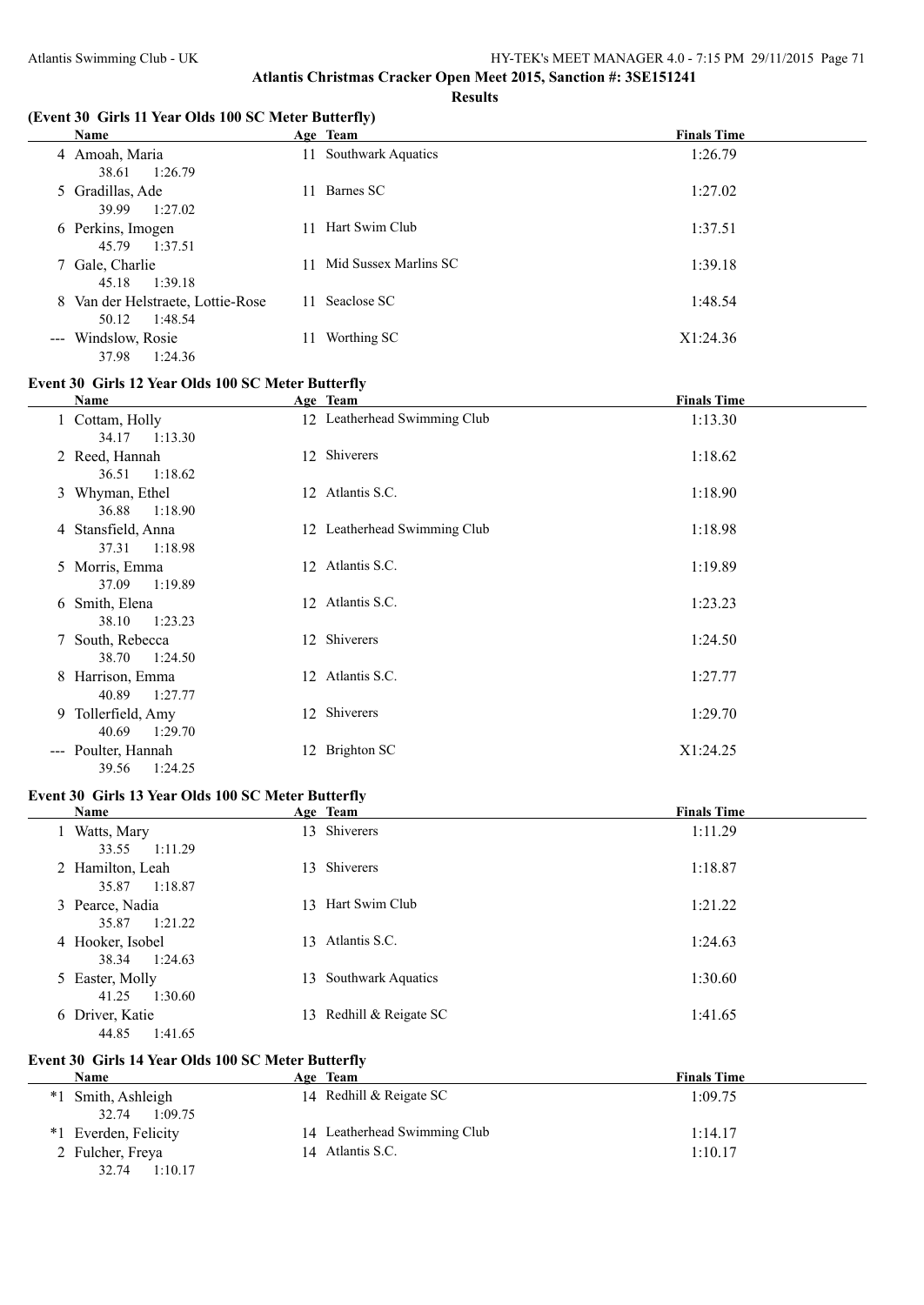51.13 1:50.58

54.11 1:51.66

52.90 1:51.91

53.99 1:53.91

52.84 1:55.07

**Atlantis Christmas Cracker Open Meet 2015, Sanction #: 3SE151241**

|                                                                     | <b>Results</b>           |                    |
|---------------------------------------------------------------------|--------------------------|--------------------|
| (Event 30 Girls 14 Year Olds 100 SC Meter Butterfly)<br><b>Name</b> | Age Team                 | <b>Finals Time</b> |
| 3 Clarke, Eve<br>35.88<br>1:17.86                                   | 14 Atlantis S.C.         | 1:17.86            |
| Event 30 Girls 15 Year Olds 100 SC Meter Butterfly                  |                          |                    |
| Name                                                                | Age Team                 | <b>Finals Time</b> |
| 1 Hull, Eve<br>33.72<br>1:13.16                                     | 15 Shiverers             | 1:13.16            |
| 2 Hepworth, Michelle<br>34.02<br>1:13.30                            | 15 Mid Sussex Marlins SC | 1:13.30            |
| 3 Lange-Andrews, Alexandria<br>35.97 1:18.07                        | 15 Shiverers             | 1:18.07            |
| Event 30 Girls 16 & Over 100 SC Meter Butterfly                     |                          |                    |
| <b>Name</b>                                                         | Age Team                 | <b>Finals Time</b> |
| 1 Morgan, Natasha<br>33.53<br>1:11.58                               | 33 Southwark Aquatics    | 1:11.58            |
| 2 Lange-Andrews, Amelia<br>36.95<br>1:22.24                         | 17 Shiverers             | 1:22.24            |
| Event 31 Boys 9 Year Olds 100 SC Meter Breaststroke                 |                          |                    |
| Name                                                                | Age Team                 | <b>Finals Time</b> |
| 1 Taylor, Leon<br>46.68<br>1:36.10                                  | 9 Worthing SC            | 1:36.10            |
| 2 Smith, Jamie<br>48.24<br>1:42.85                                  | 9 Atlantis S.C.          | 1:42.85            |
| 3 Lange-Andrews, Sebastian<br>52.82<br>1:50.50                      | 9 Shiverers              | 1:50.50            |
| 4 Lawrence, Benjamin<br>55.41<br>1:54.16                            | 9 Box Hill Swim Team     | 1:54.16            |
| 5 Colombo, Oliver<br>55.84<br>1:55.90                               | 9 Atlantis S.C.          | 1:55.90            |
| 6 Weeden, Will<br>58.45<br>2:03.28                                  | 9 Atlantis S.C.          | 2:03.28            |
| 7 Tidey, Harry<br>1:10.02<br>2:29.66                                | 9 Shiverers              | 2:29.66            |
| Event 31 Boys 10 Year Olds 100 SC Meter Breaststroke                |                          |                    |
| Name                                                                | Age Team                 | <b>Finals Time</b> |
| 1 Ung, Alex<br>47.32<br>1:38.65                                     | 10 Southwark Aquatics    | 1:38.65            |
| 2 Lejins, Nils<br>49.61<br>1:43.40                                  | 10 Shiverers             | 1:43.40            |
| 3 Stanley, Andrew<br>49.80<br>1:45.63                               | 10 Farnham Swimming Club | 1:45.63            |
| 4 Cartmell, Tom<br>50.37<br>1:46.34                                 | 10 Shiverers             | 1:46.34            |
| 5 Knowles, Ioan<br>51.10<br>1:48.37                                 | 10 Dorking SC            | 1:48.37            |
| 6 Knowles, Elis                                                     | 10 Dorking SC            | 1:50.58            |

7 De Klerk, Jared 10 Atlantis S.C. 1:51.66

8 Kuling, Edward 10 Shiverers 1:51.91

9 Kenning, Lukas 10 Hart Swim Club 1:53.91

10 Wright, Cameron 10 Atlantis S.C. 1:55.07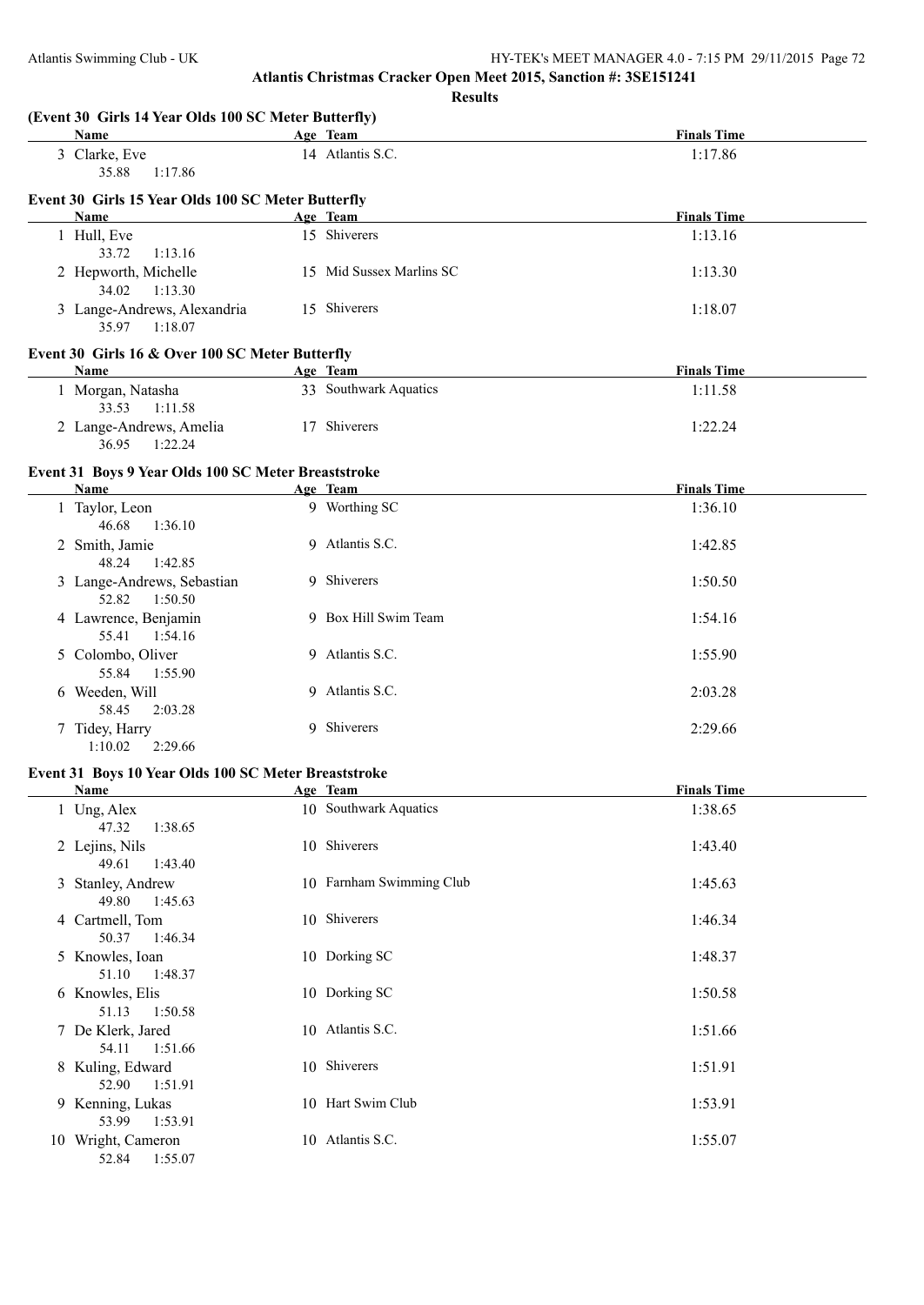| (Event 31 Boys 10 Year Olds 100 SC Meter Breaststroke) |                                   |                    |
|--------------------------------------------------------|-----------------------------------|--------------------|
| Name                                                   | Age Team                          | <b>Finals Time</b> |
| 11 Lafferty, Alex<br>57.10<br>2:02.86                  | 10 Atlantis S.C.                  | 2:02.86            |
| 12 Tollerfield, Jack<br>59.75<br>2:06.52               | 10 Shiverers                      | 2:06.52            |
| 13 Ferris, Charlie<br>1:00.95<br>2:10.34               | 10 Atlantis S.C.                  | 2:10.34            |
| Event 31 Boys 11 Year Olds 100 SC Meter Breaststroke   |                                   |                    |
| Name                                                   | Age Team                          | <b>Finals Time</b> |
| 1 Gunasekera, Oliver<br>41.62<br>1:27.49               | 11 Redhill & Reigate SC           | 1:27.49            |
| 2 Davis, Jacob<br>42.51<br>1:29.06                     | 11 Atlantis S.C.                  | 1:29.06            |
| 3 Cannon, Eoghan<br>44.02<br>1:32.72                   | 11 Shiverers                      | 1:32.72            |
| 4 Gausden, Luke<br>45.56<br>1:36.50                    | 11 Atlantis S.C.                  | 1:36.50            |
| 5 Chan, Will<br>48.36<br>1:39.30                       | 11 Mid Sussex Marlins SC          | 1:39.30            |
| 6 Harker, Alessandro<br>48.21<br>1:39.81               | 11 Farnham Swimming Club          | 1:39.81            |
| 7 Law-Chin-Yung, Sam<br>48.13<br>1:41.99               | 11 Hart Swim Club                 | 1:41.99            |
| 8 Pettifor, Samuel<br>50.32<br>1:42.55                 | 11 Tandridge Aquarius Swimming Sq | 1:42.55            |
| 9 Farr, Harry<br>49.61<br>1:43.25                      | 11 Atlantis S.C.                  | 1:43.25            |
| 10 Brigden, Billy<br>48.71<br>1:45.89                  | 11 Atlantis S.C.                  | 1:45.89            |
| 11 Louwe, Maarten<br>52.14<br>1:50.75                  | 11 Leatherhead Swimming Club      | 1:50.75            |
| 12 Fuller, Joe<br>51.62<br>1:52.71                     | 11 Box Hill Swim Team             | 1:52.71            |
| 13 Lind, Max<br>53.70<br>1:55.49                       | 11 Shiverers                      | 1:55.49            |
| 14 Collins, Henry<br>56.60<br>1:59.34                  | 11 Shiverers                      | 1:59.34            |
| Event 31 Boys 12 Year Olds 100 SC Meter Breaststroke   |                                   |                    |
| Name                                                   | Age Team                          | <b>Finals Time</b> |
| $1$ Gant Ryan                                          | 12 Atlantic $SC$                  | 1.24.68            |

| 39.86 1:24.68    |                                                                                                                                                                                            | 1:24.68                                                                                                                                                                  |
|------------------|--------------------------------------------------------------------------------------------------------------------------------------------------------------------------------------------|--------------------------------------------------------------------------------------------------------------------------------------------------------------------------|
| 43.22<br>1:30.57 |                                                                                                                                                                                            | 1:30.57                                                                                                                                                                  |
|                  |                                                                                                                                                                                            | 1:31.77                                                                                                                                                                  |
| 44.09<br>1:33.58 |                                                                                                                                                                                            | 1:33.58                                                                                                                                                                  |
| 1:35.33<br>45.00 |                                                                                                                                                                                            | 1:35.33                                                                                                                                                                  |
| 1:36.38<br>45.25 |                                                                                                                                                                                            | 1:36.38                                                                                                                                                                  |
|                  |                                                                                                                                                                                            | 1:38.99                                                                                                                                                                  |
| 1:39.28<br>46.86 |                                                                                                                                                                                            | 1:39.28                                                                                                                                                                  |
|                  | 1 Gant, Ryan<br>2 Simmonds, Louis<br>3 Etheridge, Oliver<br>1:31.77<br>43.81<br>4 Clarke, Sam<br>5 Cooke, Kian<br>6 Midmer, Tom<br>7 Haskell, George<br>1:38.99<br>46.27<br>8 Porter, Ross | 12 Atlantis S.C.<br>12 Shiverers<br>12 Atlantis S.C.<br>12 Atlantis S.C.<br>12 Atlantis S.C.<br>12 Mid Sussex Marlins SC<br>12 Atlantis S.C.<br>12 Farnham Swimming Club |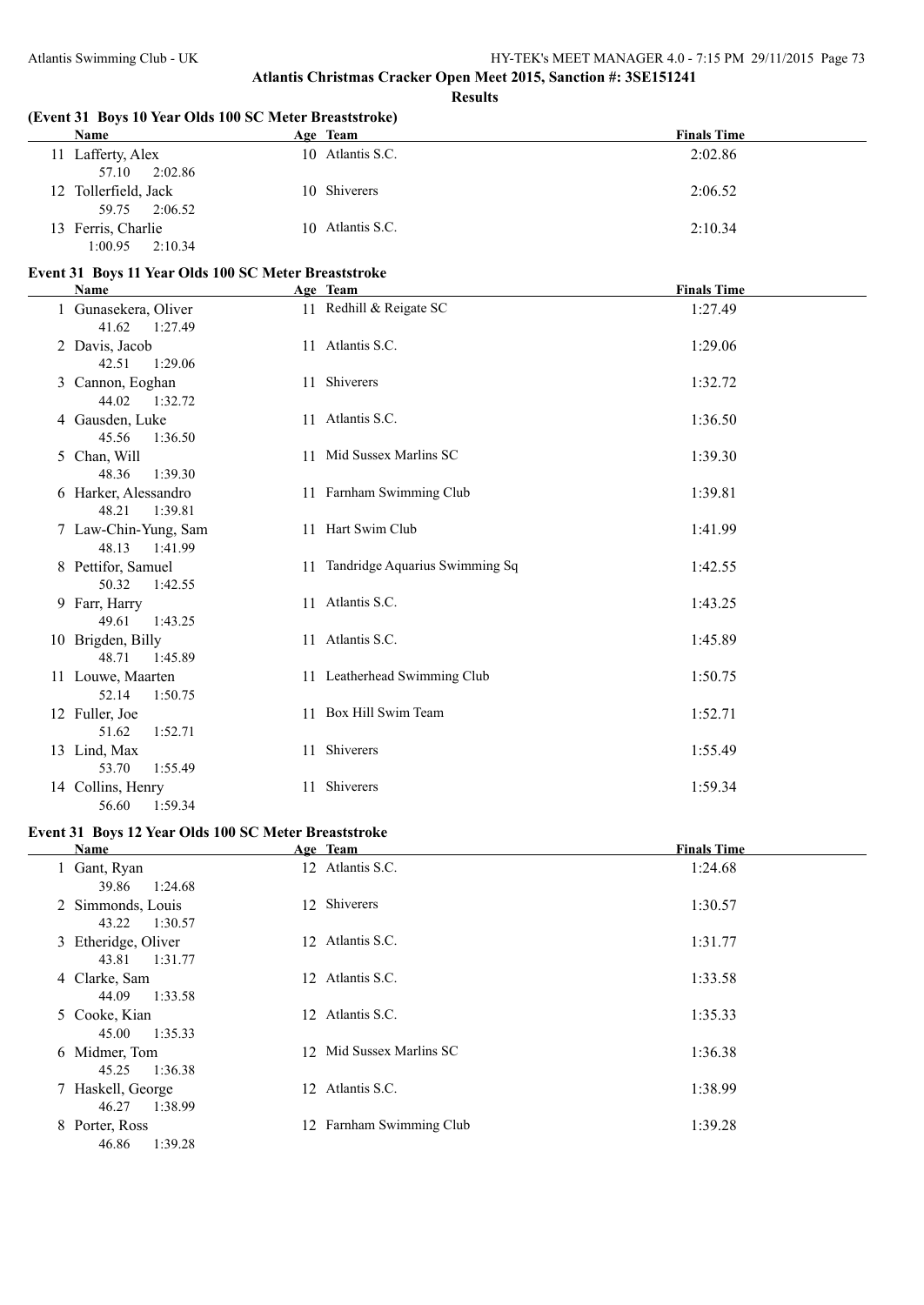#### **Event 31 Boys 13 Year Olds 100 SC Meter Breaststroke**

|   | Name                                         |    | Age Team                     | <b>Finals Time</b> |
|---|----------------------------------------------|----|------------------------------|--------------------|
|   | 1 Fincham, Ethan                             |    | 13 Worthing SC               | 1:22.79            |
|   | 1:22.79<br>38.83<br>2 Holden-Graham, Cameron |    | 13 Atlantis S.C.             | 1:23.47            |
|   | 38.96<br>1:23.47                             |    |                              |                    |
|   | 3 Van der Hut, Toby                          | 13 | Atlantis S.C.                | 1:24.60            |
|   | 1:24.60<br>39.86                             |    |                              |                    |
|   | 4 Ashton, Louis                              | 13 | Mid Sussex Marlins SC        | 1:32.29            |
|   | 1:32.29<br>43.81                             |    |                              |                    |
|   | 5 Owens, Benedict                            | 13 | Barnes SC                    | 1:32.56            |
|   | 1:32.56<br>44.73                             |    |                              |                    |
|   | 6 Marrett, Lorcan                            |    | 13 Leatherhead Swimming Club | 1:33.47            |
|   | 1:33.47<br>44.25                             |    |                              |                    |
|   | 7 Morpuss, Elliott                           |    | 13 Farnham Swimming Club     | 1:36.77            |
|   | 45.87<br>1:36.77                             |    |                              |                    |
| 8 | Burge, James                                 | 13 | Redhill & Reigate SC         | 1:37.96            |
|   | 45.42<br>1:37.96                             |    |                              |                    |

## **Event 31 Boys 14 Year Olds 100 SC Meter Breaststroke**

| Name                                       | Age Team                     | <b>Finals Time</b> |
|--------------------------------------------|------------------------------|--------------------|
| Stevens, Ben<br>33.89<br>1:12.95           | 14 Mid Sussex Marlins SC     | 1:12.95            |
| 2 Shepherd, Tom<br>1:19.01<br>37.27        | 14 Leatherhead Swimming Club | 1:19.01            |
| 3 Reed, Edward<br>37.28<br>1:20.32         | 14 Leatherhead Swimming Club | 1:20.32            |
| 4 Stewart, Louis<br>38.90<br>1:21.08       | 14 Shiverers                 | 1:21.08            |
| 5 Clark, Isaac<br>1:24.48<br>40.52         | 14 Mid Sussex Marlins SC     | 1:24.48            |
| --- Thompson, Joel<br>33.54<br>1:10.11     | 14 Shiverers                 | X1:10.11           |
| --- Inder Rieden, Luca<br>41.96<br>1:29.92 | 14 Shiverers                 | X1:29.92           |

## **Event 31 Boys 15 Year Olds 100 SC Meter Breaststroke**

| Name                | Age Team          | <b>Finals Time</b> |
|---------------------|-------------------|--------------------|
| Cannon, Aidan       | 15 Shiverers      | 1:17.36            |
| 36.45 1:17.36       |                   |                    |
| 2 Boyes, Matthew    | 15 Atlantis S.C.  | 1:19.41            |
| 1:19.41<br>37.80    |                   |                    |
| 3 Farmiloe, Matthew | 15 Hart Swim Club | 1:20.36            |
| 1:20.36<br>36.93    |                   |                    |

## **Event 31 Boys 16 & Over 100 SC Meter Breaststroke**

| Name                                     | Age Team         | <b>Finals Time</b> |
|------------------------------------------|------------------|--------------------|
| 1 Murphy, Cavan<br>33.43 1:11.35         | 17 Atlantis S.C. | 1:11.35            |
| 2 Rutter, George<br>35.93 1:17.61        | 17 Shiverers     | 1:17.61            |
| 3 Sparling, Aiden<br>36.12 1:17.76       | 16 Atlantis S.C. | 1:17.76            |
| 4 De Antonis, Stefan<br>1:18.25<br>36.37 | 17 Shiverers     | 1:18.25            |

#### **Event 32 Girls 9 Year Olds 50 SC Meter Freestyle**

| <b>Name</b>        | Team<br>Age | <b>Finals Time</b> |
|--------------------|-------------|--------------------|
| Hatchard, Frankie  | Shiverers   | 35.48              |
| 2 Khallouqi, Rania | Shiverers   | 36.89              |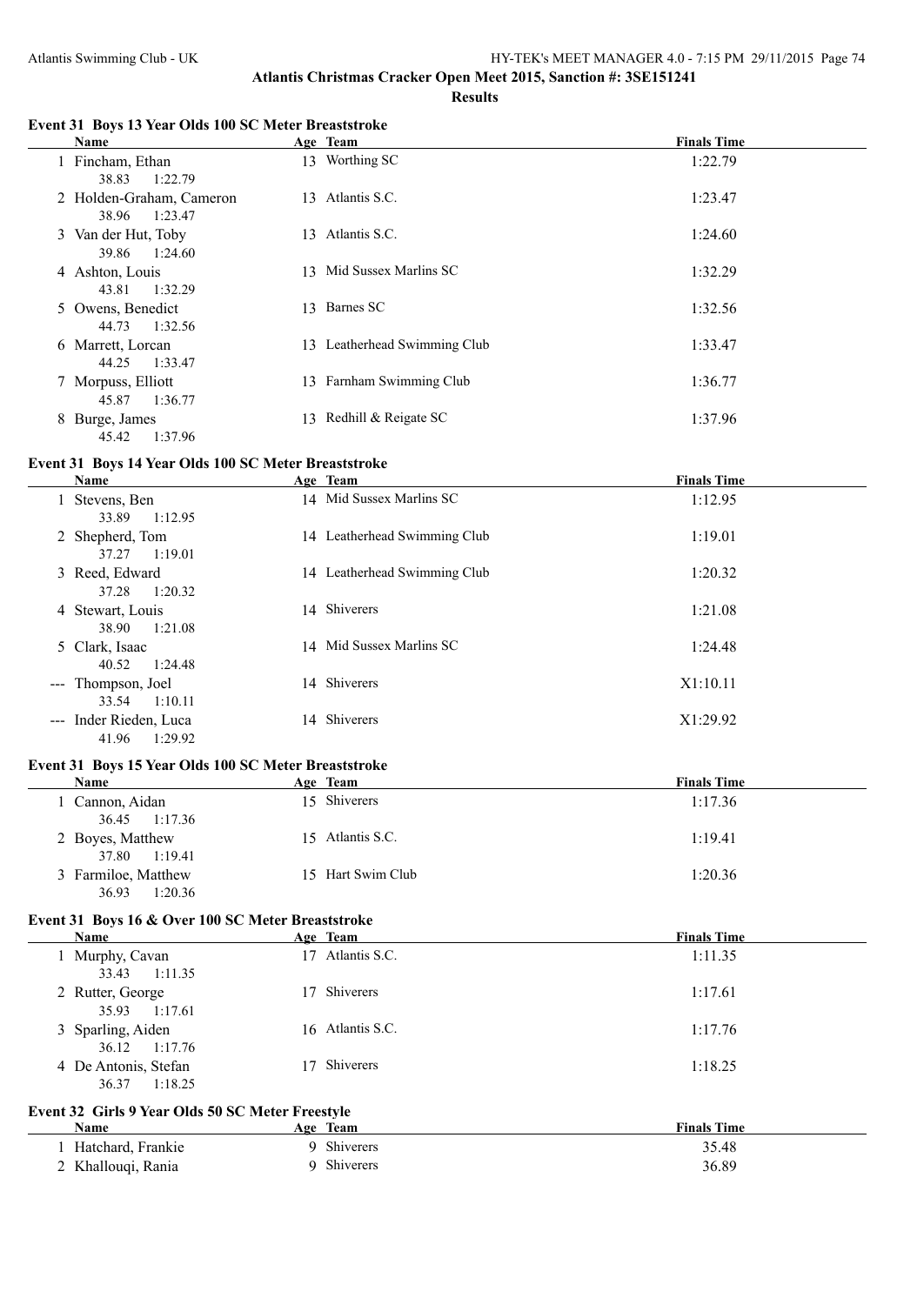#### **(Event 32 Girls 9 Year Olds 50 SC Meter Freestyle)**

| Name                  | Age Team               | <b>Finals Time</b> |
|-----------------------|------------------------|--------------------|
| 3 Bromfield, Ava      | 9 Shiverers            | 39.10              |
| 4 Hipple, Sophia      | 9 Southwark Aquatics   | 39.69              |
| 5 Olliver, Katie      | 9 Atlantis S.C.        | 41.38              |
| 6 Newing, Ellen       | 9 Redhill & Reigate SC | 41.50              |
| 7 Payne, Arabella     | 9 Atlantis S.C.        | 42.08              |
| 8 Ranson, Mimi        | 9 Atlantis S.C.        | 42.46              |
| 9 Stanley, Amber      | 9 Box Hill Swim Team   | 43.49              |
| 10 Kapri, Karys       | 9 Hart Swim Club       | 43.76              |
| 11 O'Donnell, Mia     | 9 Shiverers            | 44.01              |
| 12 Parkes, Ellie      | 9 East Grinstead SC    | 45.26              |
| 13 Boyle, Amber-Rose  | 9 Shiverers            | 45.87              |
| 14 Thorndell, Lavinia | 9 Atlantis S.C.        | 46.86              |
| 15 Sewell, Eirinn     | Atlantis S.C.<br>9     | 46.93              |
| 16 Rogers, Mia        | 9 Box Hill Swim Team   | 47.16              |

## **Event 32 Girls 10 Year Olds 50 SC Meter Freestyle**

|    | <b>Name</b>                         |     | Age Team                       | <b>Finals Time</b> |  |  |
|----|-------------------------------------|-----|--------------------------------|--------------------|--|--|
|    | 1 Ranson, Amber                     |     | 10 Atlantis S.C.               | 33.02              |  |  |
| 2  | Griffith, Kimberly                  | 10. | Worthing SC                    | 34.47              |  |  |
| 3  | Reeves, Isobel                      |     | 10 East Grinstead SC           | 35.03              |  |  |
| 4  | Sainsbury, Grace                    |     | 10 Shiverers                   | 35.06              |  |  |
| 5  | Loughran, Lydia                     |     | 10 Barnes SC                   | 35.37              |  |  |
| 6  | Maguire, Georgia                    | 10  | Shiverers                      | 35.42              |  |  |
| 7  | Scerri, Amy                         |     | 10 Leatherhead Swimming Club   | 35.63              |  |  |
| 8  | Goldsmith, Isobel                   | 10. | Tandridge Aquarius Swimming Sq | 36.55              |  |  |
| 9  | Breen, Amber                        |     | 10 Redhill & Reigate SC        | 36.77              |  |  |
| 10 | Sandhu, Kiran                       | 10  | Atlantis S.C.                  | 36.99              |  |  |
| 11 | Hayers, Sophie                      | 10  | Box Hill Swim Team             | 37.09              |  |  |
| 12 | Lloyd, Olivia                       | 10  | Worthing SC                    | 37.16              |  |  |
| 13 | Jones, Emma                         |     | 10 Hart Swim Club              | 37.23              |  |  |
| 14 | Hylton, Shania                      | 10  | Southwark Aquatics             | 37.42              |  |  |
| 15 | Hilker, Sienna                      | 10  | Shiverers                      | 37.68              |  |  |
|    | 16 Hewitt, Sasha                    | 10. | Shiverers                      | 38.06              |  |  |
| 17 | Davis, Millie                       |     | 10 Atlantis S.C.               | 39.23              |  |  |
| 18 | Hooker, Freya                       |     | 10 Atlantis S.C.               | 39.70              |  |  |
| 19 | Flack, Rosa                         | 10  | <b>Shiverers</b>               | 40.32              |  |  |
| 20 | Jack, Olivia                        | 10  | Atlantis S.C.                  | 40.38              |  |  |
| 21 | Maguire, Caitlin                    | 10. | Shiverers                      | 40.87              |  |  |
| 22 | Lowther, Katie                      |     | 10 Redhill & Reigate SC        | 41.02              |  |  |
| 23 | Runnicles, Rosie                    |     | 10 Leatherhead Swimming Club   | 41.42              |  |  |
| 24 | Sayers, Anna                        |     | 10 Atlantis S.C.               | 41.54              |  |  |
| 25 | Stanley, Frankie                    | 10  | Atlantis S.C.                  | 42.03              |  |  |
| 26 | Griffiths, Alice                    | 10  | Shiverers                      | 42.60              |  |  |
| 27 | South, Abigail                      | 10  | Shiverers                      | 43.43              |  |  |
| 28 | Britton-Docker, Aimee               |     | 10 Atlantis S.C.               | 43.51              |  |  |
| 29 | Burge, Ellie                        |     | 10 Redhill & Reigate SC        | 43.54              |  |  |
| 30 | Davies, Amber                       | 10  | Atlantis S.C.                  | 44.40              |  |  |
| 31 | Lind, Hannah                        | 10  | Shiverers                      | 47.02              |  |  |
|    | --- Fordyce, Alice                  |     | 10 Redhill & Reigate SC        | DQ                 |  |  |
|    | 4.4 Starting before starting signal |     |                                |                    |  |  |

## **Event 32 Girls 11 Year Olds 50 SC Meter Freestyle**

| <b>Name</b>            | Team<br>Age              | <b>Finals Time</b> |
|------------------------|--------------------------|--------------------|
| Evans, Rhiannon        | 11 Mid Sussex Marlins SC | 30.75              |
| 2 Round Pitman, Olivia | Atlantis S.C.            | 31.44              |
| Gradillas, Ade         | Barnes SC                | 31.76              |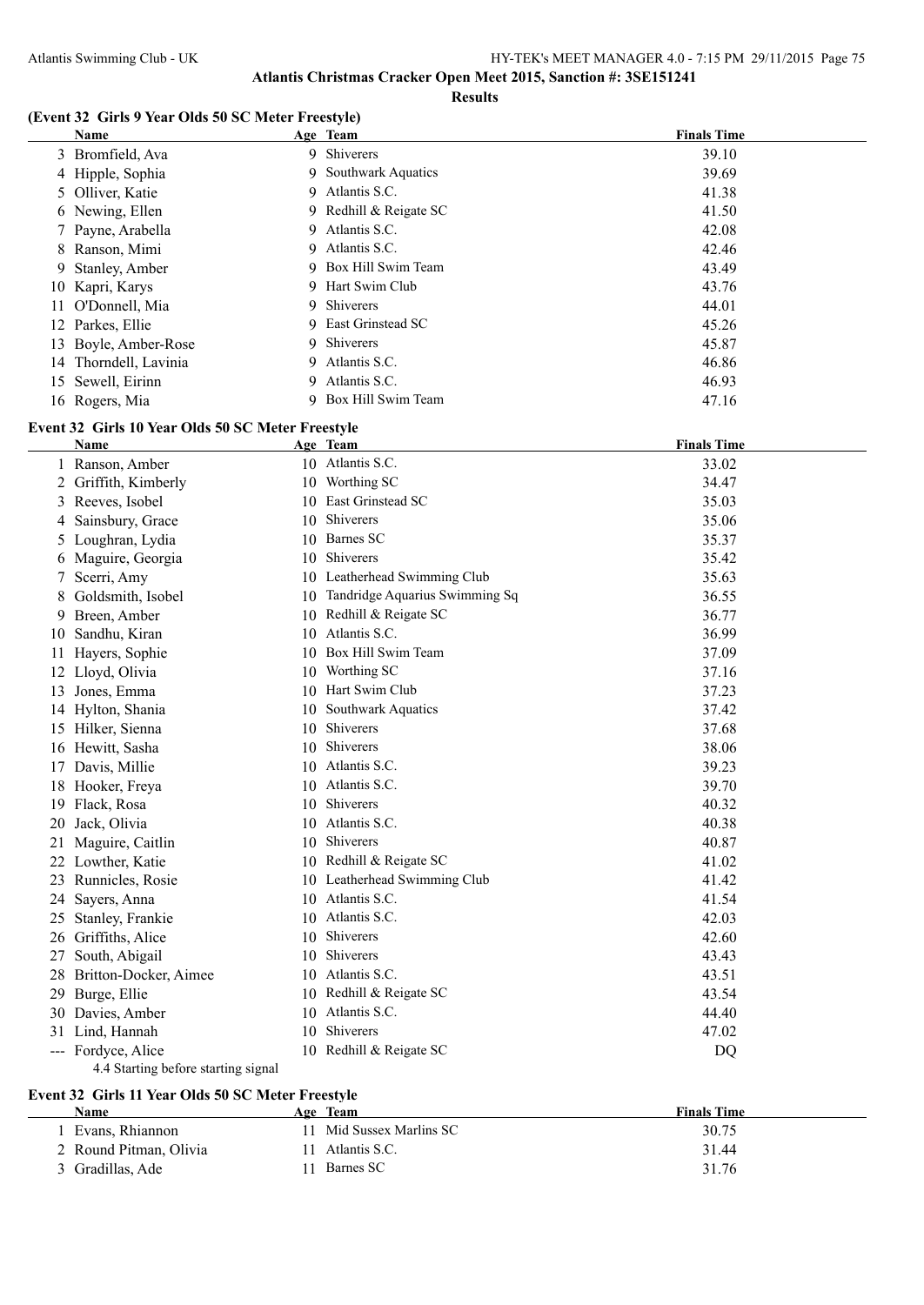**Atlantis Christmas Cracker Open Meet 2015, Sanction #: 3SE151241**

**Results**

## **(Event 32 Girls 11 Year Olds 50 SC Meter Freestyle)**

|    | Name                     |    | Age Team                  | <b>Finals Time</b> |
|----|--------------------------|----|---------------------------|--------------------|
|    | 4 Weeden, Millie         | 11 | Atlantis S.C.             | 31.78              |
| 5  | Grantham, Madeleine      | 11 | Barnes SC                 | 31.82              |
| 6  | Amoah, Maria             | 11 | Southwark Aquatics        | 31.90              |
|    | Cosmatos, Abigail        |    | Leatherhead Swimming Club | 32.20              |
| 8  | Lawrence, Zoe            | 11 | Leatherhead Swimming Club | 32.25              |
| 9  | Hayes, Isabella          | 11 | Atlantis S.C.             | 32.28              |
| 10 | Potter, Jemima           | 11 | Leatherhead Swimming Club | 32.45              |
| 11 | Harris, Libby            |    | Leatherhead Swimming Club | 32.60              |
| 12 | Sweeney, Rebecca         | 11 | Barnes SC                 | 32.65              |
| 13 | Townshend, Cailin        | 11 | Leatherhead Swimming Club | 33.28              |
| 14 | Smith, Amie              | 11 | Redhill & Reigate SC      | 33.52              |
| 15 | Windslow, Rosie          | 11 | Worthing SC               | 33.76              |
| 16 | Farmer, Maya             | 11 | Hart Swim Club            | 33.87              |
| 17 | Knight, Freya            | 11 | Worthing SC               | 34.36              |
| 18 | Cook, Skye               | 11 | Atlantis S.C.             | 34.61              |
| 19 | Lucas, Isabella          | 11 | <b>Shiverers</b>          | 35.18              |
| 20 | Owens, Anna              | 11 | Barnes SC                 | 35.56              |
| 21 | Perkins, Imogen          | 11 | Hart Swim Club            | 35.62              |
|    | Gabriel-O'Shea, Scarlett | 11 | Leatherhead Swimming Club | 36.16              |
| 23 | Spicer, Isabelle         | 11 | Atlantis S.C.             | 38.56              |
| 24 | Salkeld, Evie            | 11 | Shiverers                 | 38.58              |
| 25 | Ferguson-Smith, Megan    | 11 | Southwark Aquatics        | 38.78              |
|    | 26 Pierson, Mirella      | 11 | Box Hill Swim Team        | 38.89              |
| 27 | Fincham, Annabel         | 11 | Worthing SC               | 39.54              |
| 28 | McMahon, Eleanor         | 11 | Atlantis S.C.             | 44.69              |

### **Event 32 Girls 12 Year Olds 50 SC Meter Freestyle**

|      | <b>Name</b>          |    | Age Team                  | <b>Finals Time</b> |
|------|----------------------|----|---------------------------|--------------------|
|      | Barber, Rebecca      | 12 | Atlantis S.C.             | 30.33              |
| 2    | Cottam, Holly        | 12 | Leatherhead Swimming Club | 30.58              |
| 3    | Smith, Elena         | 12 | Atlantis S.C.             | 30.91              |
| 4    | Beater, Ella         | 12 | Leatherhead Swimming Club | 31.50              |
| 5.   | Whyman, Ethel        | 12 | Atlantis S.C.             | 31.56              |
| 6    | Stansfield, Anna     | 12 | Leatherhead Swimming Club | 32.19              |
| *7   | Hewitt, Georgia      | 12 | <b>Shiverers</b>          | 32.22              |
| $*7$ | Stanley, Katie       | 12 | Farnham Swimming Club     | 32.22              |
| 9    | Morris, Emma         | 12 | Atlantis S.C.             | 32.34              |
| 10   | Glassford, Jessica   | 12 | Atlantis S.C.             | 32.38              |
| 11   | South, Rebecca       | 12 | Shiverers                 | 32.40              |
| 12   | Kullman, Jessie      | 12 | Southwark Aquatics        | 32.41              |
| 13   | Coupar, Hannah       | 12 | Shiverers                 | 32.70              |
| 14   | Reed, Hannah         | 12 | <b>Shiverers</b>          | 32.95              |
| 15   | Templar, Anna        | 12 | Atlantis S.C.             | 33.21              |
| 16   | Taylor, Sophie       | 12 | East Grinstead SC         | 33.30              |
| 17   | Harrison, Emma       | 12 | Atlantis S.C.             | 33.73              |
| 18   | Jay, Dominique       | 12 | Hart Swim Club            | 34.18              |
| 19   | Eltham, Amelia       | 12 | Atlantis S.C.             | 34.42              |
| 20   | Fordyce, Anna        | 12 | Redhill & Reigate SC      | 34.72              |
| 21   | Kuling, Eloise       | 12 | Shiverers                 | 34.75              |
| 22   | Wolfe-Naughton, Eden | 12 | Shiverers                 | 35.19              |
| 23   | Elliott, Natasha     | 12 | Atlantis S.C.             | 35.76              |
| 24   | Sewell, Chloe        | 12 | Atlantis S.C.             | 36.29              |
| 25   | Tollerfield, Amy     | 12 | Shiverers                 | 36.61              |
| 26   | Dawkins, Gemma       | 12 | Atlantis S.C.             | 36.98              |
| 27   | O'Donnell, Ellie     | 12 | Shiverers                 | 37.54              |